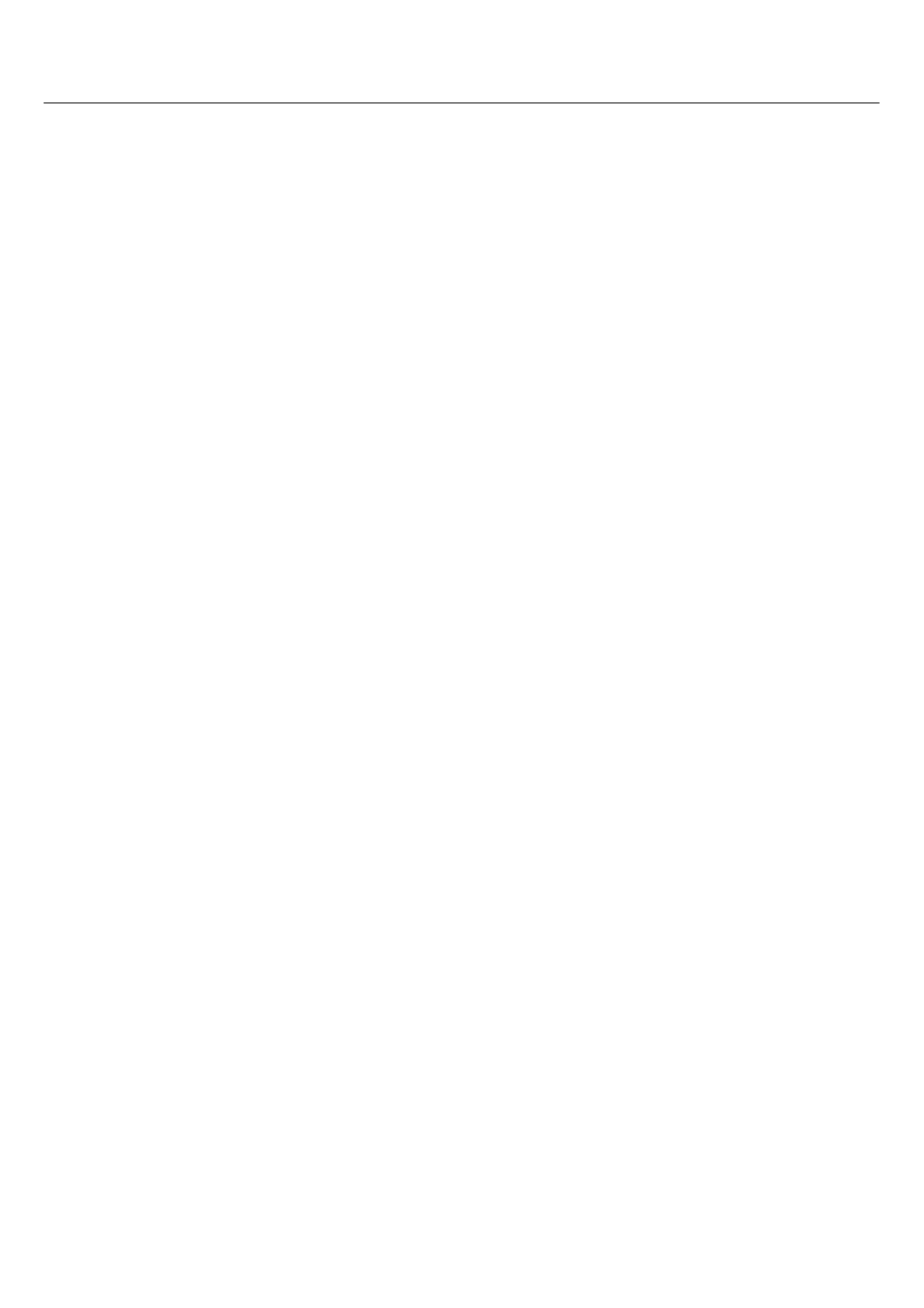# **QUICK-MEDTECHNOLOGIES, INC.**

### **ANNUALREPORT ONFORM10-K For the Year EndedJune 30, 2010**

# **INDEX**

# **PARTI**

| Page                |                                                                                                              |    |
|---------------------|--------------------------------------------------------------------------------------------------------------|----|
| Item 1.             | <b>Business</b>                                                                                              |    |
| Item 1A.            | <b>Risk Factors</b>                                                                                          | 13 |
| Item <sub>2</sub> . | Properties                                                                                                   | 15 |
| Item 3.             | <b>Legal Proceedings</b>                                                                                     | 15 |
| Item                | Removed                                                                                                      | 15 |
| $\overline{4}$ .    |                                                                                                              |    |
|                     | PART II                                                                                                      |    |
| Item 5.             | Market for Registrant's Common Equity, Related Stockholder Matters and Issuer Purchases of Equity Securities | 16 |
| Item 7.             | Management's Discussion & Analysis of Financial Condition and Results of Operations                          | 17 |
| Item 8.             | Financial Statements and Supplementary Data                                                                  | 23 |
| Item <sub>9</sub> . | Changes in and Disagreements with Accountants on Accounting and Financial Disclosure                         | 41 |
| Item 9A.            | Controls and Procedures                                                                                      | 41 |
|                     | <b>PART III</b>                                                                                              |    |
| Item $10$ .         | Directors, Executive Officers, and Corporate Governance                                                      | 42 |
| Item 11.            | <b>Executive Compensation</b>                                                                                | 45 |
| Item 12.            | Security Ownership of Certain Beneficial Owners and Management and Related Stockholder Matters               | 49 |
| Item $13$ .         | Certain Relationships and Related Transactions, and Director Independence                                    | 50 |
| Item 14.            | Principal Accounting Fees and Services                                                                       | 51 |
|                     | <b>PART IV</b>                                                                                               |    |
| Item $15$ .         | Exhibits, Financial Statement Schedules                                                                      | 52 |
| Signatures          |                                                                                                              |    |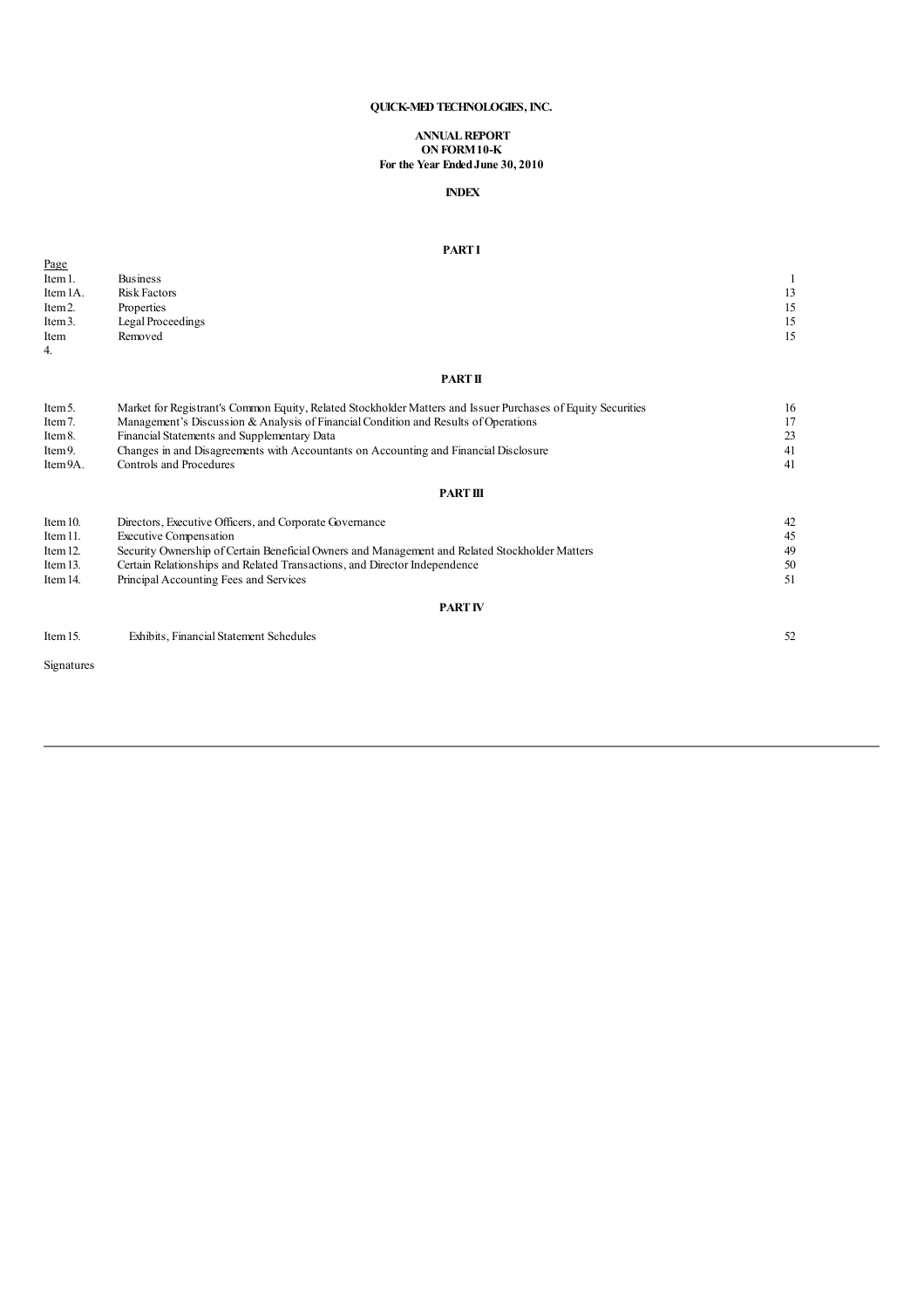## **PARTI**

### **ITEM1. BUSINESS**

This Form 10-K contains forward-looking statements based on our current expectations, assumptions and estimates and that involve risks and uncertainties. Any statements contained in this Form 10-K (including, without limitation, statements to the effect that we "estimate," "expect," "anticipate," "plan," believe," "may" or "will" or statements concerning potential or opportunity or variations thereof or comparable terminology or the negative thereof) that are not statements of historical fact should be construed as forward-looking statements. Actual results could differ materially and adversely from those projected or anticipated in the forward-looking statements as a result of a number of risks and uncertainties pertaining to our business, including, without limitation, those risks and uncertainties described in the section entitled "Risk Factors" in this Form 10-K. We undertake no obligation to revise or update any such forward-looking statements. Unless specified otherwise, as used in *this* Form 10-K, the terms "we," "us," "our," the "Company" or "Quick-Med" refer to Quick-Med Technologies, Inc.

## *Corporate History*

We were incorporated in the State of Nevada on April 21, 1997 with the name " Above Average Investments, Ltd." to engage in any lawful corporate purpose. Other than issuing shares to stockholders, Above Average Investments, Ltd. never commenced operations. In September 2000, Above Average Investments, Ltd. became a public reporting company 60 days following the voluntary filing of our Form 10-SB Registration Statement with the Securities and Exchange Commission. In March 2001, we acquired all of Quick-Med Technology, Inc.'s issued and outstanding shares of capital stock in exchange for 10,260,000 shares of our common stock. Upon completion of the merger in February 2002, we changed our namto "Quick-Med Technologies, Inc."

We have never been the subject of a bankruptcy, receivership or similar proceeding.

Our principalexecutive offices are located at 902NW 4th Street, Gainesville, Florida 32601. Our telephone number is (888) 835-2211.

#### *Technologies*

We are a life sciences company that develops proprietary technologies for the medical and consumer healthcare markets. Our four core technologies under development are:

- (1) NIMBUS®
- (2) Stay Fresh™
- (3) NimbuDerm™
- (4) MultiStat®

#### **NIMBUS®**

NIMBUS is a family of organic molecules or "polymers" that are bio-engineered to have antimicrobial, hemostatic, and other properties that can be used in a wide range of medical device applications. Forexample, NIMBUS is capable of being used to add a second, slowly releasable ingredient to a substrate to permit more than one mode ofaction or property (e.g., protease inhibitor orantibiotic).

Initially, we are seeking to use our NIMBUS technology in traditional and advanced wound care products. We believe that the size and growth characteristics of the medical device antimicrobial market represent an attractive opportunity for the NIMBUS technology. Additionally, we believe there are no competing technologies on the market today that offer the unique combination of safety, efficacy and cost-effectiveness offered by NIMBUS.

We have developed "proofs-of-principle" in several applications and are seeking to move these products to the commercialization stage. On September 18, 2006 we received a Phase II SBIR grant for continued work on an advanced wound dressing using the NIMBUS technology.

In April, 2007, we entered into a license agreement with Derma Sciences Inc. for NIMBUS treatment of select substrates used in traditional wound care. In February 2009, we received FDA market clearance for the NIMBUS gauze wound dressing licensed to Derma Sciences, and, in June 2009, Derma Sciences reported first commercial sale of a product, BIOGUARD®, employing our NIMBUS technology. Derma Sciences is marketing and selling the BIOGUARD product to the home health, nursing homes, and wound care centers. In March 2010, Derma Sciences entered into an agreement with Medline Industries to market and distribute BIOGUARD dressings in larger acute care (hospital) market via multiple Group Purchasing Organizations (GPO). We received approximately \$240,000 royalty fees, before \$75,000 credit previously received under the license agreement, fromthe sales of BIOGUARD® product for the fiscal year 2010which was launched in late June 2009.

In July 2010, we and Viridis BioPharma Pvt. Ltd., an India corporation ("Viridis"), entered into an exclusive Patent and Technology License Agreement as stipulated in the binding term sheet ) on March 16, 2010 as filed on Form 8-K dated March 22, 2010. Under the agreement, we grant rights under its proprietary NIMBUS antimicrobial technology to Viridis to make, use, sell and offer for sale certain wound treatment products to the institutional market, pharmaceutical companies, distributors, hospitals, clinics, licensed chemists, pharmacists and medicalwings of organizations in the Republic of India and its territories and possessions. Viridis agreed it would only manufacture the products in India, unless otherwise agreed to by us. In September 2010, Viridis obtained India FDA clearance to manufacture and market their product in India.

In March 2010, we and Johnson & Johnson Consumer and Personal Products Worldwide, a division of Johnson & Johnson Consumer Companies, Inc. ("JJCPWW") entered into a License Agreement on an exclusive basis. Under the agreement, we grant certain rights under its proprietary intellectual property related to bactericidal absorbent wound dressings to JJCPWW to make, have made, use, sell, offer to sell, import or otherwise dispose of the consumer healthcare products and combination products in the over-the-counter market in the United States and Canada.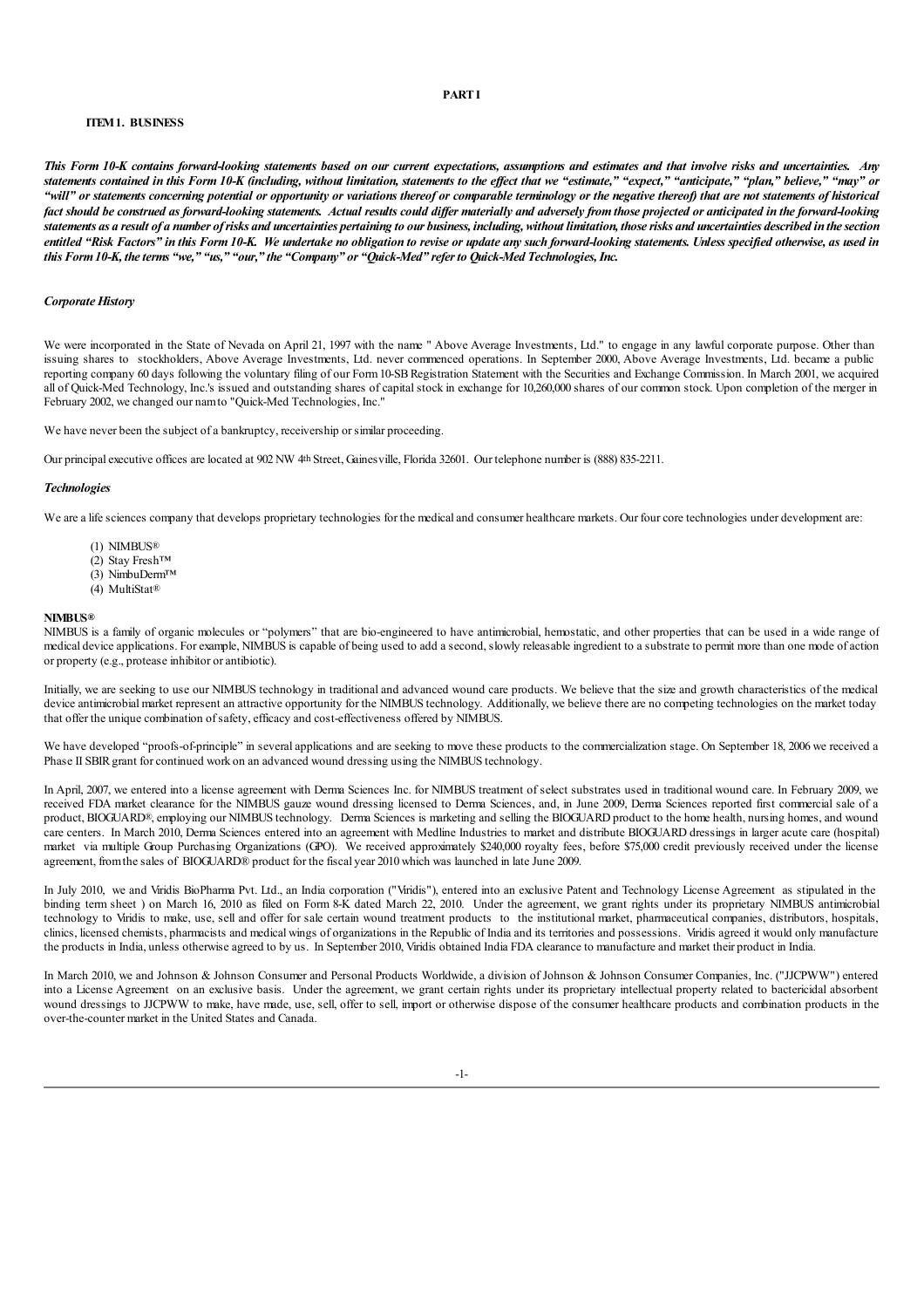In August 2010, we and Biosara Corporation ("Biosara"), entered into a Development and Option Agreement. The agreement remains in effect until December 31, 2010 or until superseded by the earlier of a license agreement or another product development agreement. Under the agreement, we will use commercially reasonable efforts to develop certain wound care products incorporating its proprietary NIMBUS®antimicrobial technology to be manufactured by or for Biosara.

In April 2010, we and KCI USA, Inc. ("Kinetic"), a medical technology company, entered into a Development Agreement effective as of March 18, 2010 (the "Effective Date"). The term of the agreement commenced on the Effective Date and ends at the earlier of completion of development services, as defined in the agreement, provided by us ora period of twelve months. Under the agreement, the parties agreed to use commercially reasonable efforts during the termto develop technology utilizing the Company's proprietary NIMBUS® (Novel Intrinsically Micro Bonded Utility Substrate) antimicrobial intellectual property in an advanced wound care substrate.

In April 2009, we entered into a Joint Development and Exclusive Option Agreement with Avery Dennison Corporation to apply NIMBUS technology to adhesives for medical device and industrialapplications.

Other important considerations of our flagship NIMBUS technology include:

- The raw material cost of NIMBUS is more economical than many other active ingredients, such as silver or PHMB (polyhexamethylene biguanide), used in healthcare today. Additionally, in wound care materials and other roll goods-based substrates, NIMBUS requires no more than standard textile or paper finishing equipment.
- The most deeply studied potential commercial application of NIMBUS is in medical devices where permanent bonding to various substrates can be performed using broad spectrummicrobicides that are highly effective, as verified by independent laboratories. In certain prototype wound dressings, NIMBUS begins to eradicate bacteria immediately and is effective for seven days or more. Tested in a typical potential commercial application, NIMBUS killed 99.9999% of the bacteria or other microbes present in the environment.
- · Third party testing and our research show that NIMBUS-treated articles are effective against MRSA (*Methicillin-Resistant Staphylococcus Aureus*) and VRE (*Vancomycin-Resistant Enterococcus*), two antibiotic-resistant organisms responsible for a significant and growing number of hospital and community-related infections. Other high bacterial kill levels have been demonstrated for contact lenses against Pseudomonas; in food preservation against bacteria that cause *Listeria monocytogenes*and *Salmonella typhimurium*; and in footwear protection against a wide range of other germs including *Trichophyton mentagrophytes*, a fungus that causes athlete's foot.
- · While lethal to most bacteria, studies performed by us and third-party laboratories show that NIMBUS is not harmful to human cells. Independent laboratory tests have shown that NIMBUS is non-toxic, non-sensitizing and non-irritating to humans, using standard ISOor ASTM test methodologies.
- · The NIMBUS technology permanently bonds the active agent to the substrate. This attribute is a source of differentiation frommany competing technologies and gives NIMBUS potential advantages, including lower cost and the possible use in devices such as contact lenses, wound dressings, incontinence products, or disposable gloves where leaching chemicals into the body may pose unacceptable medical risk.
- · A characteristic of NIMBUS medical devices relates to the reduced likelihood of bacteria to develop resistance to the microbicide employed a growing concern in healthcare facilities. This characteristic results from the combined effect of (a) the mechanism by which bacteria are killed – by cell wall disruption; (b) the bonding of the microbicide to the substrate, which prevents concentrations of the active molecule from falling below minimum inhibitory levels and (c) the large size of the molecule which does not permit its entry into the bacteria cell where resistance can develop. A confirmatory *in-vitro* test of ten consecutive generations of *E. coli*, a particularly difficult to kill microorganism, showed no reduction in efficacy.

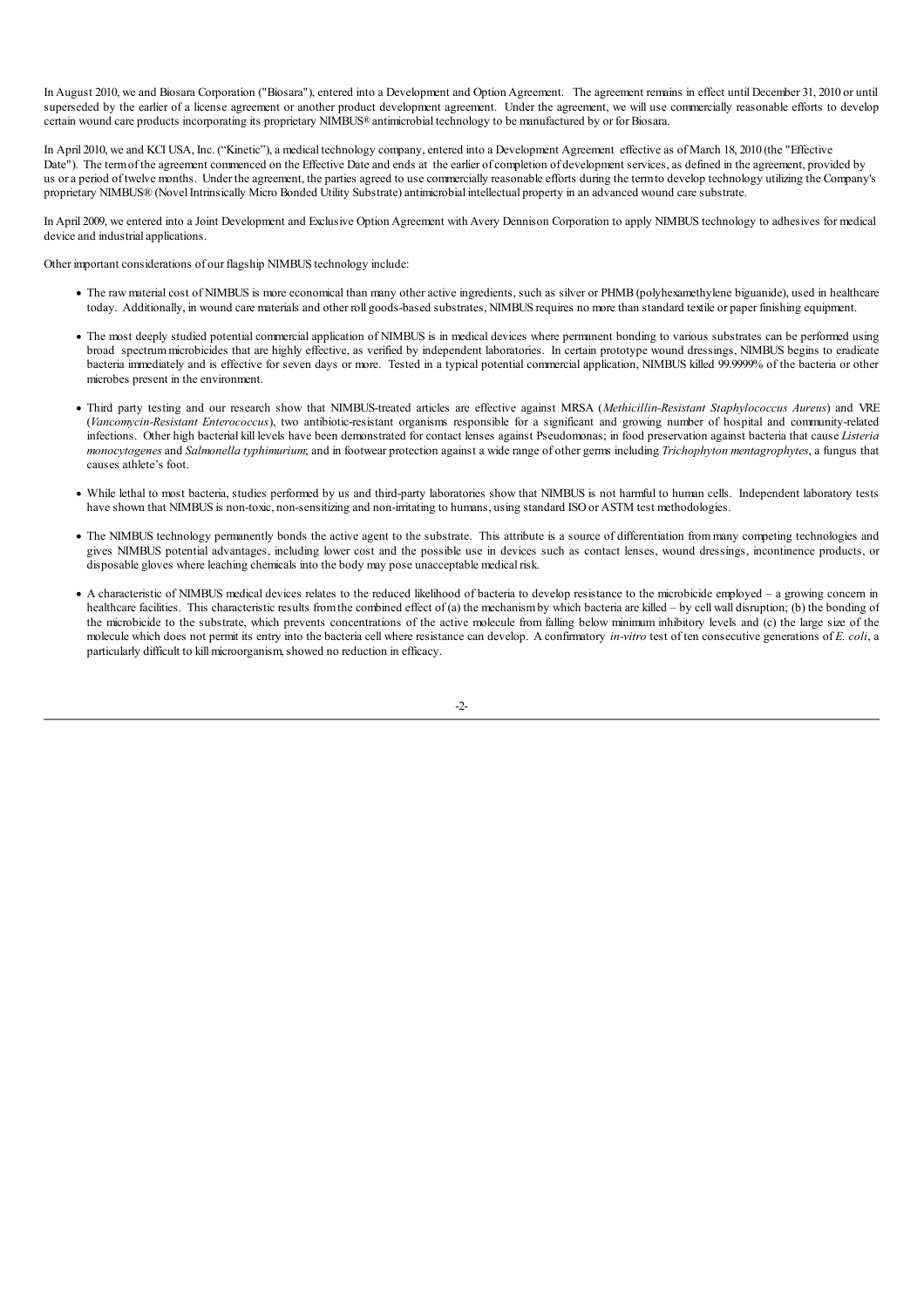### *Stay Fresh***TM**

*Stay Fresh* is a unique chemical formulation for textiles that provides a durable antimicrobialagent which can be bonded to fibers or fabrics so as to retain the biocidal property through numerous launderings. This chemical treatment for textiles has been shown to killa particularly difficult array of bacteria even after numerous laundering cycles. The gentle formula brightens the colors and helps to preserve fabric integrity by aiding in the cleaning process.

*Stay Fresh* is ideally suited to the broad range of potential applications including clothing such as essential apparel, sportswear, active wear, and work wear as well as furnishings such as linens, drapes, and towels. It acts against the bacteria and fungi that are responsible for odor and staining even after numerous hot or cold laundry cycles for the life of the product. It is compatible with colored or white fabrics including cotton, polyesters, rayon, wool, and blends and may be laundered in the presence of softeners, chlorine or color-safe bleaches.

The unique formulation that comprises *Stay Fresh* is eco-friendly as well as non-irritating and non-sensitizing. It can be bonded to fibers or fabrics using conventional textile finishing equipment at a very lowcost with chemicals used in many treating processes.

## **NimbuDermTM**

NimbuDermis a novel copolymer developed by us for application as a persistent hand sanitizer that provides six or more hours of continuous protection and we believe will have significant benefit in the interruption of the transfer of germs by contact. The copolymer is a film former which can be deposited on skin or any hard surface until it is removed by washing with soap and water. For use on skin a foraminous filmis deployed that acts as a barrier to microorganisms yet allows breathability and is comfortable and pleasing to the skin. For other applications the copolymer can be deposited as a non-porous film on hard surfaces or mixed with other polymers to form an adhesive or an extrudable ormoldable thermoplastic which can be converted to solid medical devices such as catheters, tubing, films and coatings.

#### **MultiStat®**

MultiStat is a family of patented organic compounds known as matrix metalloproteinase inhibitors ("MMPIs") that have been shown to have significant benefit in promoting the maintenance, healing and repair of skin and eyes. Both third party and Quick-Med research show that MultiStat is effective in certain medical (wound care) and consumer (cosmetic)applications.

Matrix Metalloproteinases, or "MMPs", are naturally occurring compounds in skin tissue. External or internal stimuli can trigger an overproduction of certain MMPs, which can produce chemical reactions within skin cells that induce adverse outcomes such as blistering, inflammation or accelerated collagen degradation. External triggers include prolonged sun exposure, as well as chemical burns from warfare agents such as mustard gas. Internal triggers include natural aging in which declining estrogen levels naturally result in the loss of the inhibition of MMPs and lead to accelerated skin wrinkling.

There are natural or synthetic compounds that safely inhibit MMP overproduction in the skin (MMP-inhibitors, or "MMPIs"). These MMPIs can be topically applied to mitigate the effects of triggering mechanisms. The bioscience of MMPI research includes the identification of safe compounds that individually or in combination yield a specific beneficial outcome. MultiStat represents our portfolio of patented compounds and techniques relating to MMP inhibition. Our MultiStat compounds are approximately 1,000 times more potent than the naturalMMPIs that are present in human blood and in some plant extracts. Therefore, only smallamounts of MultiStat compounds are needed to reduce the elevated levels in MMP activities that cause skin wrinkling or tissue destruction in chronic wounds. MultiStat's array of uses has been documented in a series of clinical findings by ourscientists, third-party scientific laboratories,and in works published by otheracademic researchers.

Externaland internalstimuli that cause the overproduction ofenzymes known as matrixmetalloproteinase can adversely affect the skin and eyes. MultiStat works by inhibiting the activity of the matrix metalloproteinase enzymes. Independent laboratories as well as our research show that MultiStat is effective in medical (wound care) and consumer (cosmetic)applications. MultiStat is currently being sold as a performance ingredient to severalcosmetics companies via an agreement with BASF, which was renegotiated and signed on May 16, 2008. Under this agreement, we appointed BASF as an exclusive manufacturer and distributor of our MultiStat Compound, Ilomastat, ("OMT Compound") in the over-the-counter retail cosmetic consumer products in the worldwide territory with the exclusive and non-exclusive licenses of certain patent rights.

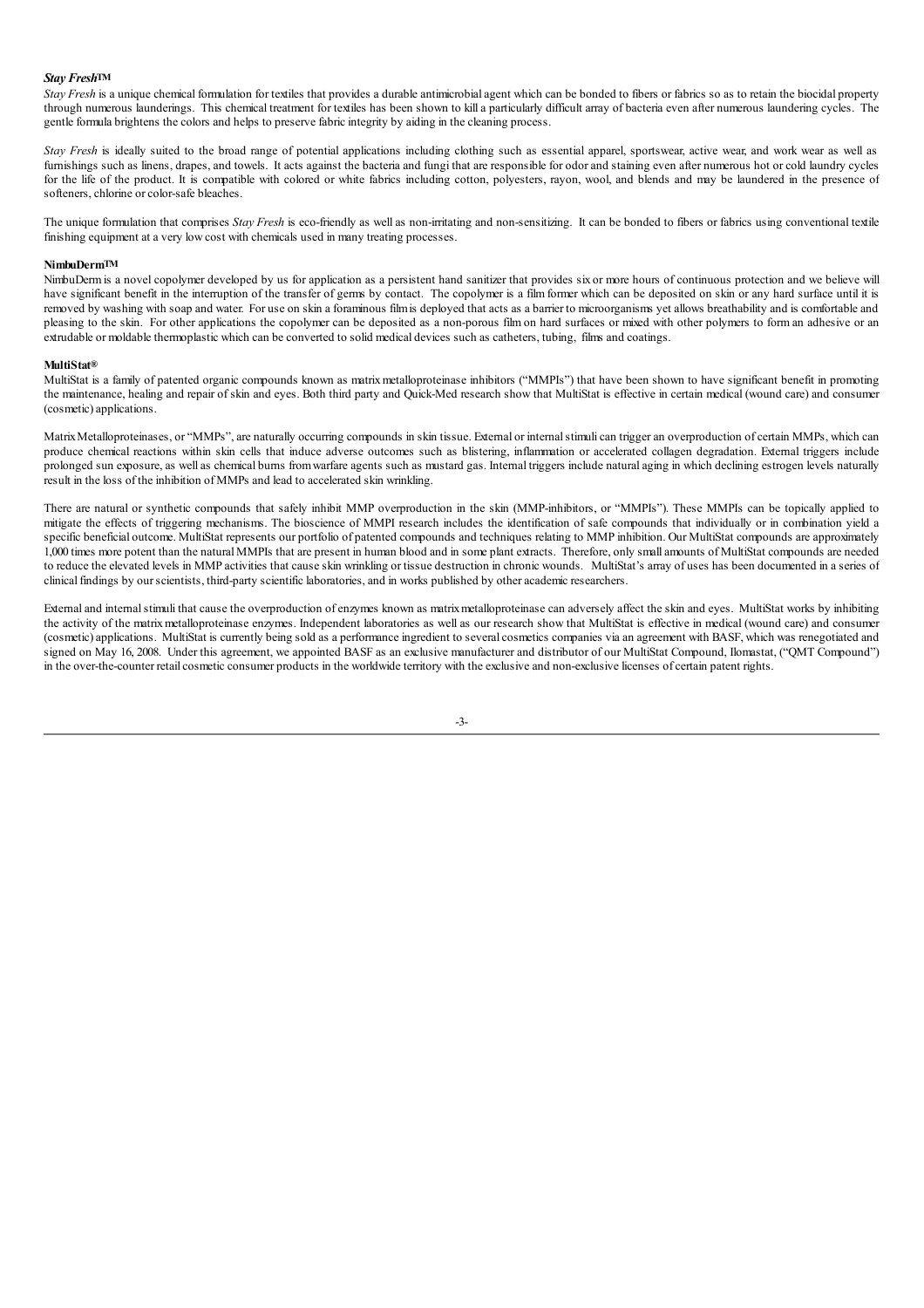## *Pharmaceutical Applications.*

Scientific studies have shown that MMP activity plays a major role in the deterioration of human tissue when exposed to chemical agents such as mustard gas. Ilomastat, a member of the MultiStat family of patented compounds and techniques relating to MMP-inhibition, has been demonstrated to be safe and highly effective in treating mustard gas exposures based on efficacy studies conducted in Israel and the Netherlands by third-party scientific laboratories. We are seeking to develop Ilomastat as a post-injury agent formustard gas exposure.

In November 2000, we entered into a Cooperative Research and Development Agreement with the U.S.Army Medical Research Institute for Chemical Defense at Edgewood, Maryland, to develop a post-injury treatment formustard gas exposures to the eye and skin.

Other potential pharmaceutical applications for Ilomastat include psoriasis, acne and chronic wounds.

### *Cosmetics.*

Based on clinical studies performed by us and by the Engelhard Corporation (now a unit of BASF). MultiStat has shown success in improving the appearance of fine facial lines and wrinkles associated with skin deterioration resulting fromnaturalaging or sun damage. Additionally, MultiStat has been shown in the same clinical studies to have applications for other conditions, such as skin roughness or redness.

On May 16, 2008, we and BASF Beauty Care Solutions, L.L.C.,a member of BASF Group ("BASF"), signed a Manufacturing and Distribution Agreement with an effective date of August 1, 2007. This agreement supersedes The Master Agreement for Product Development, Manufacturing and Distribution and the Product Development and Distribution Agreement for Ilomastat dated August 15, 2002, the Tolling Agreement dated October 20, 2005, as amended, and the Letter of Intent with the effective date of February 1, 2006, as amended, ("Prior Agreements") between us and BASF.

Under this agreement, we appointed BASF as an exclusive manufacturer and distributor of our MultiStat Compound, Ilomastat, ("QMT Compound") in the over-the-counter retail cosmetic consumer products in the worldwide territory with the exclusive and non-exclusive licenses of certain patent rights. In consideration of the rights and appointments, we are entitled to receive distribution fees on a quarterly basis of the contract year minimum sales of products containing QMT Compound in each of the three contract years under the renegotiated terms of the distribution fees as set forth in the Agreement. For the period from the effective date of August 1 to December 31, 2007, the terms of the distribution fees under the Prior Agreements remained in effect. The contract year began January 1, 2008, and each consecutive 12-month period thereafter during the term of the Agreement. The term of the agreement expires on December 31, 2010. We may terminate this agreement prior to such expiration upon a material breach by BASF, or BASF's failure to meet minimumsales requirements. We are currently in negotiation with BASF to extend this agreement.

The license under the agreement may be sublicensed to BASF's affiliates or third parties solely for the right to manufacture and to sell the licensed products for the purpose set forth in the agreement.

## *Business Strategy*

Our business strategy is built around the twin pillars to technology development and out-licensing. Our near-termfocus is to further develop and execute commercialization strategies foreach of our broad technologies. We seek to generate revenue through foursources:

- (1) Licenses of proprietary technology to industry partners;
- (2) Contracts with government agencies;
- (3) Sales of product (compounds); and;
- (4) Research and development support agreements.

We expect that the majority of future revenue from NIMBUS, Stay Fresh, NimbuDerm, and MultiStat will be generated via licenses, royalties and profit-sharing agreements. We believe that our intellectual property is the value driver and, as such, manufacturing, sales and distribution are and will be conducted either through client partners or outsourced.

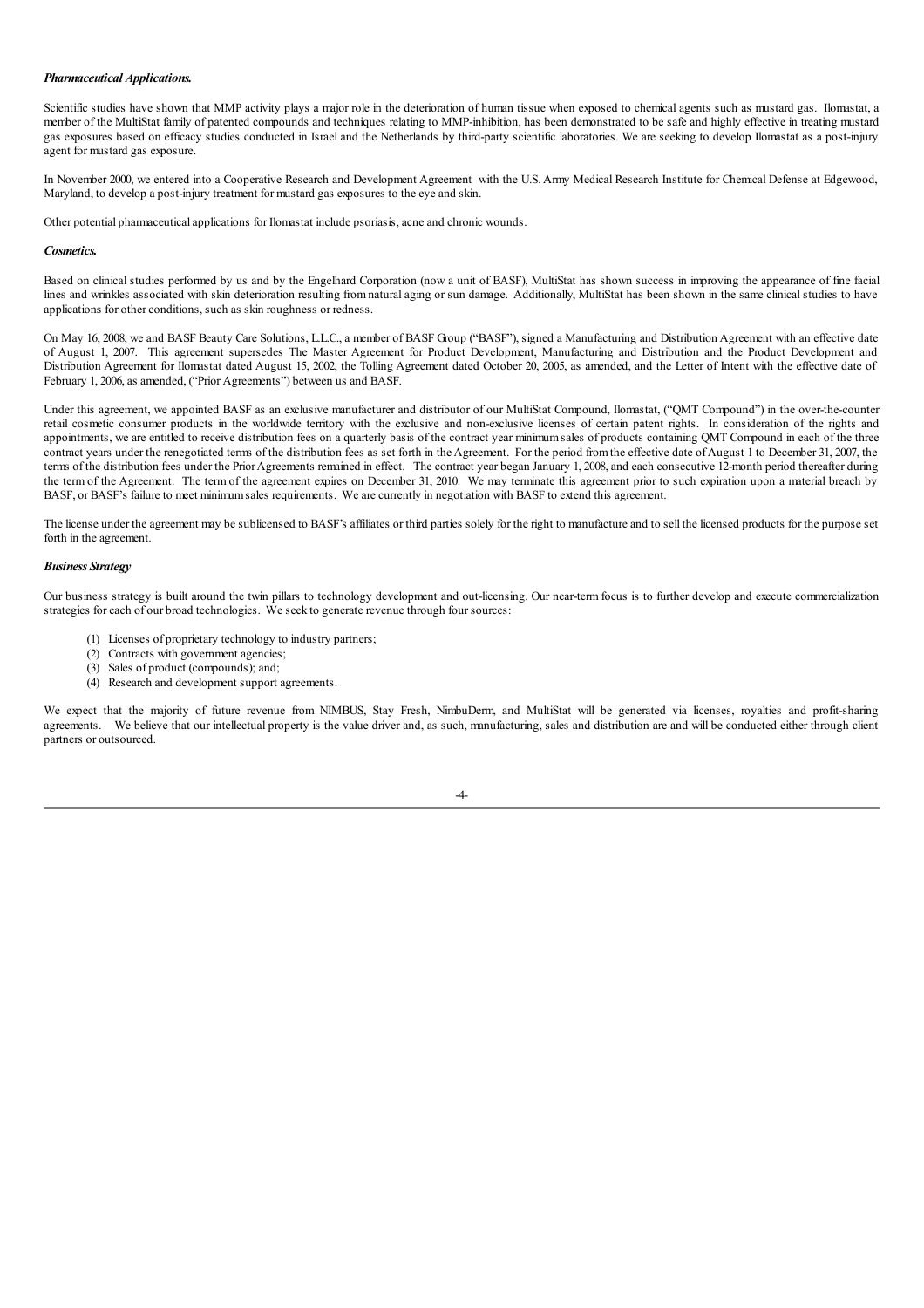## **Competition**

Quick-Med's NIMBUS and *Stay Fresh* antimicrobial technologies compete against the current advanced antimicrobial technologies including several marketers ofantimicrobial silver technology (e.g., Milliken, Agion, Nano Horizons, and many others). NIMBUS also competes against earlier generation antimicrobial technologies marketed by Microban, Dow Chemical, Arch Chemicals, Thompson Research, and many other companies.

Relative to all of these competitors, we believe that Quick-Med's NIMBUS technology offers medical device companies high efficacy, low cost, and the best safety profile. It provides no danger of bacteria developing resistance to the agent. NIMBUS'extremely low cost will enable bringing antimicrobial protection to many wound care and other situations where cost requirements currently discourage or prohibit such protection.

We believe that Quick-Med's *Stay Fresh* technology offers apparel manufacturers and other textile companies with a new level of highly durable, sustained antimicrobial efficacy over the course of numerous laundering cycles.

When commercialized, our NimbuDermtechnology will compete with alcohol-based skin sanitizers (such as Purell® from Johnson & Johnson) that are widely used in both the worldwide institutional and consumer markets. We believe that NimbuDerm has the important advantage that it not only offers the same or better initial activity against bacteria but it also continues to protect the skin surface against bacterial colonization for a period of 8 hours, thus preventing the immediate re-infection that can occur after the active in alcohol-based sanitizers quickly evaporates.

Quick-Med's cosmeceutical formulations compete against alternate protease inhibiting technologies such as isoflavone compositions and other anti-aging products. Competitors include Neutrogena (from Johnson & Johnson), Clinique (Clinique Laboratories LLC) and many others.

Competing antimicrobial technologies include such biocides as silver, PHMB, triclosan and the silane monoquaternary known as Microbe Shield and sold by Aegis Environments. These biocides are antimicrobial treatment agents for textiles that are claimed to have protective effects on the fabric such as against mold and mildew, staining and perspiration odor.

Silver is an expensive agent that depends upon a slow release mechanism that gradually metes out the biocide until depleted during repeated launderings. Silver has the potential to discolor skin or the treated textile or other material. Silver can be continuously neutralized by chloride ions contained in body fluids. It is known to be toxic to fish and aquatic organisms. A study conducted in 2008 showed that washing socks containing nano-silver released substantial amounts into the effluent, a potential cause of toxicity in water entering natural waterways. The International Center for Technology Assessment (CTA) has filed a petition with EPA demanding that the agency stop the sale of several consumer products using nano-silver.

PHMB is also expensive and depends upon a slow release over the life of the product during repeated launderings. It is in the family of chemicals known as quaternaries and is quite effective against Gram positive species such as *Staphylococcus aureus*. However, the effective use of PHMB does require about ten to twenty-five times as much compared to the amount used for *Staphylococcus aureus* to kill Gramnegative species such as *E.coli* and *Klebsiella pneumoniae* and 100 times as much to kill *Pseudomonas aeruginosa.*

The cost ofsilver is about one hundred times greater while PHMBis about ten times greater – than the costs ofeither our NIMBUS or *Stay Fresh* technologies.

Exposure to microbicidal chemicals in concentrations below their minimal inhibitory concentrations (MIC) can lead to the development of bacterial resistance when the depleted chemicalagent enters the body through a cut orscrape or orally.

Microban Corporation's triclosan is used broadly in many consumer applications and costs about fifteen times per pound as much as *Stay Fresh* or NIMBUS. Lab in-vitro testing of triclosan in some products especially those in which the chemical is distributed within the bulk, has revealed low effectiveness. It is structurally in the family of chlorophenols, compounds that are suspected carcinogens which are ecologically problematic when entering effluent streams. Triclosan, which forms dioxins in sunlight, can cause skin irritation and is known to increase allergies and asthma. Currently triclosan is included in many voluntary restrictive substances lists. We will seek to overcome the competitive advantages of ourcompetitors by entering into co-development agreements with industry leaders in the potentialmarkets with exclusivity clauses for future license agreements. Excessive use of triclosan and its evidence in the environment and harmful long termendocrine effects are being investigated by the government.

The research and development pertaining to our technologies, which underlie our antimicrobial technologies (NIMBUS, *Stay Fresh* and NimbuDerm)*,* MMP-inhibitors (MultiStat), and potential future products, is extremely competitive and is characterized by rapid technological change. Many of our competitors have substantially greater financial, scientific, and human resources, and greater research and product development capabilities. In addition, many of our competitors have greater experience in marketing such technologies and products and greater potential to develop revenue streams. As a result, our competitors may be able to develop and expand their competing product offerings more rapidly, adapt to new or emerging technologies and changes in customer requirements more quickly, devote greater resources to marketing and sales of their products and adopt more aggressive pricing policies than we can.

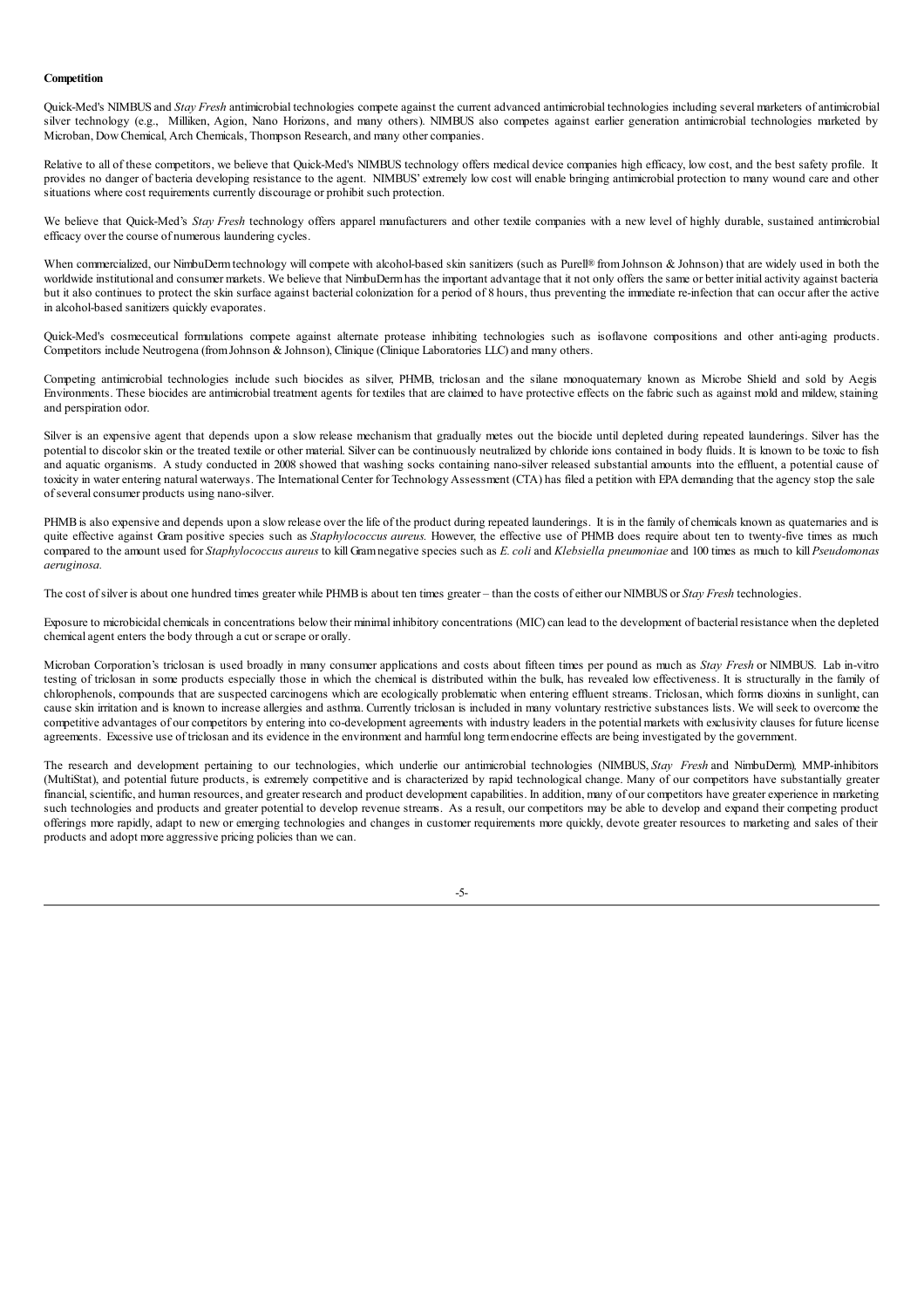### **Intellectual Property: Patents, andExclusive Patent Licenses**

Our strategy is to research and obtain original patents or, to the extent reasonably available, to license exclusive composition and relevant use patents related to our core technology. We believe that a comparatively strong intellectual property position can be a source of differentiation fromcompeting products.

NIMBUS technology is covered by four issued U.S. patents, eight issued foreign patents (Australia, Canada, China, Korea, Mexico, Russia, and South Africa), eight pending U.S. patent applications, international patent applications filed under the Patent Cooperation Treaty (PCT, a treaty adopted by 142 countries), and a number of foreign patent applications.

NimbuDerm™ technology is covered by a South African patent, two pending U.S. patent applications, and fourteen pending foreign patent applications.

MultiStat technology is covered by eight issued U.S. patents, five issued foreign patents (Germany, Spain, France, Great Britain, Italy), one pending U.S. patent application and two pending international patent applications.

*StayFresh*™ technology is covered by two pending U.S. patent applications and two international patent applications. Several disclosures are in preparation for filing.

## **Agreements with Employees andConsultants**

With the exception of Dr. Gregory Schultz and Dr. Christopher Batich discussed below, all of our employees and scientific consultants have signed agreements that assign to us all intellectual property rights to any inventions or other proprietary information in any area in which that person is working with us. These agreements do not provide for the payment of any royalties. Drs. Schultz and Batich, who are on the faculty of the University of Florida at Gainesville, are the only consultants who currently have any rights in any intellectual property that may be shared with us. Under the University of Florida policy, any rights obtained by Drs. Schultz and Batich are assigned to the University of Florida Research Foundation (UFRF). Drs. Schultzand Batich may be paid a royalty by the UFRF out of royalties paid by us to UFRF.

### **IssuedandPending - U.S. & Foreign Patents/Applications**

We have filed or own joint rights to patents and applications for:

# **U.S. ISSUED PATENTS**

| <b>Number</b> | <b>Issued Date</b> | <b>Expiry Date</b>                       | <b>Description</b>                                                                                                        |
|---------------|--------------------|------------------------------------------|---------------------------------------------------------------------------------------------------------------------------|
| 5,183,900     | February 1993      | November 21, 2010                        | Matrix Metalloprotease Inhibitors (MMPIs)                                                                                 |
| 5,189,178     | February 1993      | November 21, 2010                        | Matrix Metalloprotease Inhibitors (MMPIs)                                                                                 |
| 5,239,078     | August 1993        | November 21, 2010                        | Matrix Metalloprotease Inhibitors (MMPIs)                                                                                 |
| 5,270,326     | December 1993      | November 21, 2007<br>(November 21, 2010) | Treatment of Tissue Ulceration                                                                                            |
| 5,773,438     | June 1998          | June 30, 2015                            | Synthetic Matrix Metalloprotease Inhibitors (MMPIs) and Use Thereof                                                       |
| 5,892,112     | April 1999         | April 6, 2016                            | Process for Preparing Synthetic Matrix Metalloprotease Inhibitors (MMPIs)                                                 |
| 6,713,074     | March 2004         | June 29, 2021                            | Cosmetic Composition and Method                                                                                           |
| 7,045,673     | May 16, 2006       | December 8, 2019                         | Intrinsically Bactericidal Absorbent Dressing and Method of Fabrication                                                   |
| 7,473,474     | January 6, 2009    | February 24, 2024                        | Improved Antifungal Gypsum Board                                                                                          |
| 7,709,694     | May 4, 2010        | December 8, 2019                         | Absorbent Materials with Covalently Bonded, Nonleachable Polymeric Antimicrobial<br>Surfaces, and Methods for Preparation |
| 7,790,217     | September 7, 2010  | April 25, 2028                           | Method of Attaching an Antimicrobial Cationic Electrolyte to the Surface of a Substrate                                   |

The above table includes patents which are jointly owned by us and UFRF as well as patents that are licensed to us by Dr. Galardy and Dr. Grobelny. Maintenance of patent protection through the expiration date is contingent upon payment of fees at certain intervals. Allare active as of September 14, 2010.

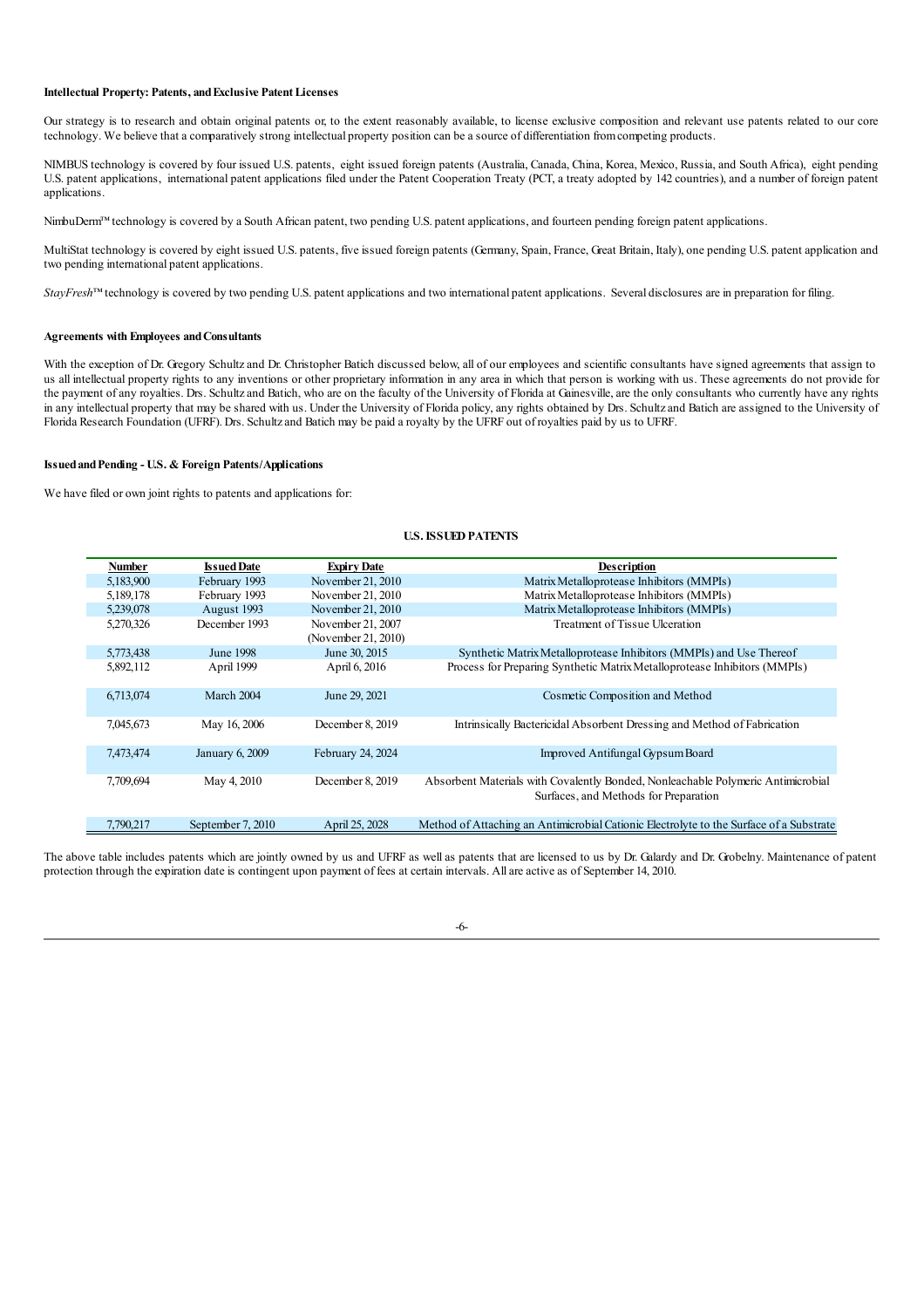# **INTERNATIONAL ISSUED PATENTS**

| <b>Number</b> | <b>Jurisdiction</b>                                    | <b>Expiry Date</b> (2) |
|---------------|--------------------------------------------------------|------------------------|
| EPO 558681(1) | Europe (Germany, Spain, France, United Kingdom, Italy) | November 21, 2011      |
| EPO 558648(1) | Europe (Germany, France, United Kingdom, Italy)        | November 21, 2011      |
| 1971367       | Japan                                                  | November 21, 2011      |
| 2001273115    | Australia                                              | June 29, 2021          |
| 773532        | Australia                                              | December 8, 2019       |
| 004160        | Russia                                                 | December 8, 2019       |
| 2096223       | Canada                                                 | November 21, 2011      |
| 99814229.8    | China                                                  | December 8, 2019       |
| 10-0689020    | Korea                                                  | December 8, 2019       |
| 248078        | Mexico                                                 | December 8, 2019       |
| 2353436       | Canada                                                 | December 8, 2019       |
| 2008/01601    | South Africa                                           |                        |
| 2008/01557    | South Africa                                           |                        |

Notes:

(1) Issued by the European Patent Office. Registered in Germany, France, United Kingdom,and Italy.

(2) Maintenance of patent protection through the expiration date is contingent upon payment of yearly fees. Allare active as of September 14, 2010.

# **U.S. PENDINGPATENTAPPLICATIONS**

| Composition and Method for Minimizing or Avoiding The Adverse Effects of Vesicants                      |  |  |  |  |
|---------------------------------------------------------------------------------------------------------|--|--|--|--|
| Method of Attaching an Antimicrobial Compound to the Surface of a Substrate                             |  |  |  |  |
| Disinfectant with Quaternary Ammonium Polymer and Copolymers                                            |  |  |  |  |
| System and Method for Enhancing the Efficacy of Antimicrobial Contact Lenses                            |  |  |  |  |
| Absorbent Substrate with a Non-Leaching Antimicrobial Activity and a Controlled-Release Bioactive Agent |  |  |  |  |
| Disinfectant with Durable Activity Based on Alcohol-Soluble Quaternary Ammonium Polymers and Copolymers |  |  |  |  |
| Superabsorbent Materials Comprising Peroxide                                                            |  |  |  |  |
| Antimicrobial Textiles Comprising Peroxide                                                              |  |  |  |  |
| Antimicrobial Bandage Material Comprising Superabsorbent and Non-Superabsorbent Layers                  |  |  |  |  |
| Polyelectrolyte Complex for Imparting Antimicrobial Properties to a Substrate                           |  |  |  |  |
| Gypsum Board Containing Antimicrobial and Antibacterial Compounds                                       |  |  |  |  |

-7-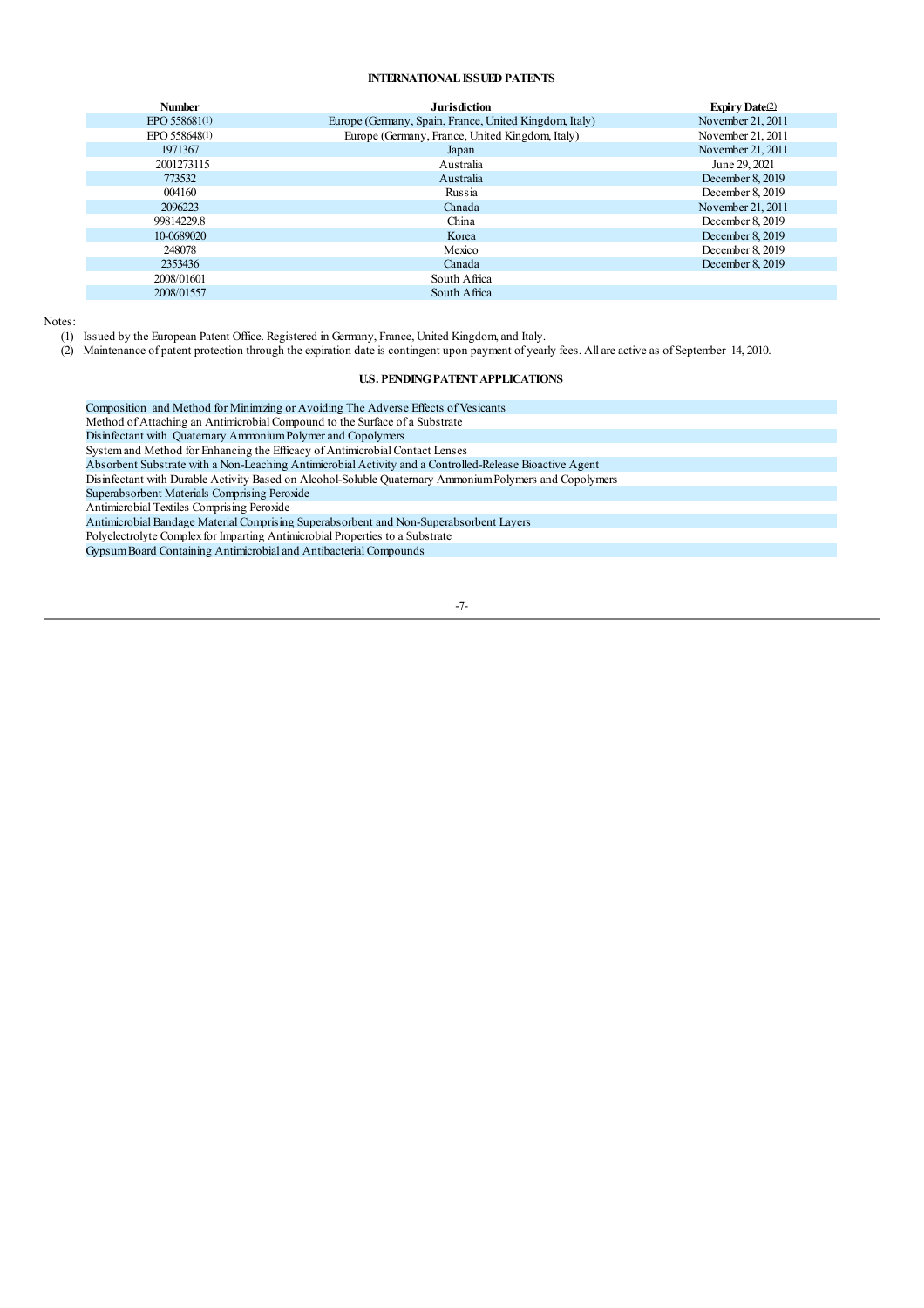# **INTERNATIONALPENDINGPATENTAPPLICATIONS**

| Intrinsically Bactericidal Absorbent Dressing and Method of Fabrication                         |
|-------------------------------------------------------------------------------------------------|
| Cosmetic Composition and Method                                                                 |
| Composition and Method for Minimizing or Avoiding the Adverse Effect of Vesicants               |
| Method of Attaching an Antimicrobial Compound to the Surface of a Substrate.                    |
| Disinfectant with Quaternary Ammonium Polymers and Copolymers                                   |
| Polyelectrolyte Complex for Imparting Antimicrobial Properties to a Substrate                   |
| Disinfectant Alcohol-Soluble Quaternary Ammonium Polymers                                       |
| System and Method for Enhancing the Efficacy of Antimicrobial Contact Lenses and Other Surfaces |
| Superabsorbent materials Comprising Peroxide                                                    |
| Antimicrobial Textiles Comprising Peroxide                                                      |

Our business and competitive position are dependent upon our ability to protect our proprietary technologies. Despite our efforts to protect our proprietary rights, unauthorized parties may attempt to obtain and use information that we regard as proprietary. We will rely on patent, trade secret and copyright law and nondisclosure and other contractual arrangements to protect such proprietary information. We will file patent applications for our proprietary methods and devices which we believe are patentable.

There can be no assurance that others will not independently develop substantially equivalent proprietary information and techniques or otherwise gain access to our proprietary information, that such information will not be disclosed or that we can effectively protect our rights to unpatented trade secrets or other proprietary information.

There can be no assurance that others will not obtain patents or other legal rights that would prevent us from commercializing our technologies in the United States or other jurisdictions.

There can be no assurance that our technologies will not be subject to environmental or other regulation that would impede their adoption and commercialization in the United States or other jurisdictions.

Our strategy is to obtain original patents or, to the extent reasonably available, exclusive composition and use licenses to patents relating to core technologies and their use in targeted applications.

### **Patent Related Agreements**

#### *University* of **Florida**

On December 3, 2002, we entered into a licensing agreement with University of Florida that gave us exclusive worldwide rights for the manufacturing, marketing, and distribution of our NIMBUS and topical Ilomastat technologies. The license, which covers both awarded patents and patent applications, builds on intellectual property already owned by us, that includes, non-exclusive rights to these same technologies or other rights obtained through prioragreements. The agreement was amended to extend the date of the commercialization of products to the retail customer for the group of licensed patents to December 31, 2010, unless the delay is caused by governmental regulatory agency, including but not limited to the Food and Drug Administration, in which case we shall be afforded the opportunity to toll the December 31, 2010 date for a period equal to the period during which such regulatory review is diligently prosecuted by us. To date, we have commercialized through our licensee all of the products covered under these license agreements except one.

We have executed a license agreement with University of Florida at Gainesville, DermaCo, Inc., Dr. Richard Galardy and Dr. Damina Grobelny granting us certain rights under patents relating to a family of MMPIs. We are using these rights to develop both the cosmetic anti-aging products and vesicant skin treatment products. U.S. and foreign patent rights, including but not limited to Germany, Spain, France, United Kingdom,and Italy have been licensed to us for these applications.

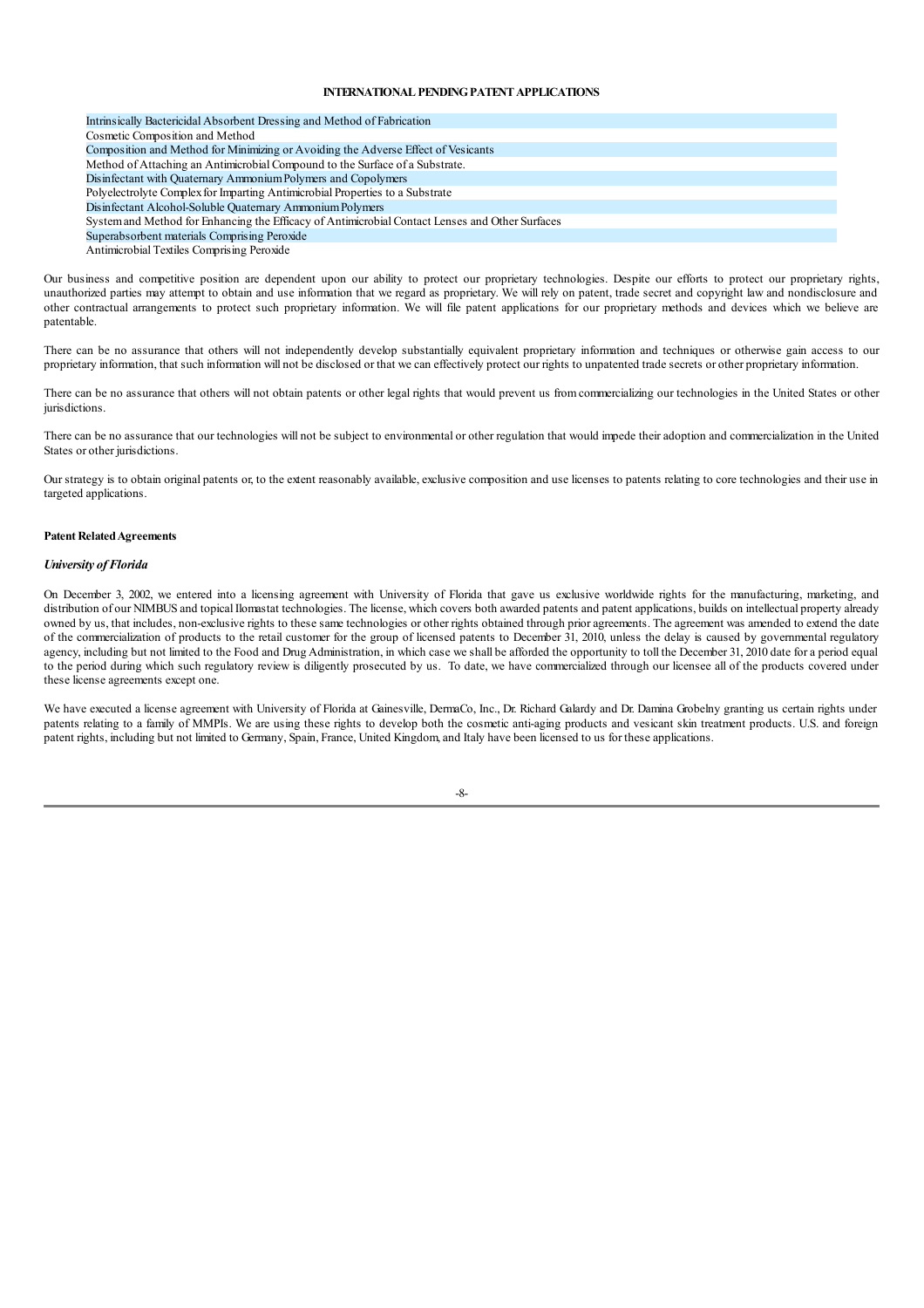# *University ofMichigan*

In June 2007, we entered into a patent license agreement with the University of Michigan ("U-M") that significantly expands our MultiStat™technology – its patented family of compounds for the cosmetic treatment of skin conditions, including chronologicalaging and photo-aging. The license grants us the exclusive right to commercialize important U-M patents in the field of cosmetic products.

We own exclusive rights for topical use of the MultiStat compounds for cosmetic and military applications, but previously had non-exclusive patent rights for use of U-M patents in the anti-aging cosmetic arena. The agreement covers the exclusive rights to seven (7) U.S. and numerous foreign patents as well as three (3) US patents and corresponding foreign patents on a non exclusive rights basis in cosmetics applications.

## **Exclusive-LicensedU-MPatents/Applications**

| <b>Number</b>        | <b>Issue Date</b> | <b>Expiry Date</b> | <b>Description</b>                                                                                        |
|----------------------|-------------------|--------------------|-----------------------------------------------------------------------------------------------------------|
| US 7,268,148         | 9/11/2007         | 5/20/2019          | Compositions and methods for Use Against Acne-Induced Inflammation and Dermal<br>Matrix-Degrading Enzymes |
| US 6,919,072         | 7/19/2005         | 2/25/2017          | Methods and Compositions for Reducing Collagen Loss Due to Chronological Aging in<br>Human Skin           |
| US 6,630,516         | 10/7/2003         | 2/25/2017          | Methods and Compositions for Preventing and Treating Chronological Aging in Human<br>Skin                 |
| AU 737376            |                   |                    | Methods and Compositions for Preventing and Treating Chronological Aging in Human<br>Skin                 |
| EP 0883398           |                   |                    | Methods and Compositions for Preventing and Treating Chronological Aging in Human<br>Skin                 |
| US 5,837,224         | 11/17/1998        | 1/19/2016          | Method of Inhibiting Photoaging of Skin                                                                   |
| AU 701132            | 1/21/1999         |                    | Method of Inhibiting Photoaging of Skin                                                                   |
| CA 2241981           | 3/19/2002         |                    | Method of Inhibiting Photoaging of Skin                                                                   |
| NZ 330860            |                   |                    | Method of Inhibiting Photoaging of Skin                                                                   |
| US 6,683,069         | 1/27/2004         | 4/2/2018           | Methods and Compositions for Reducing UV-Induced Inhibition of collagen synthesis<br>in Human Skin        |
| US 7,141,238         | 11/28/2006        | 10/17/2018         | Methods and Compositions for Reducing UV-Induced Inhibition of collagen synthesis<br>in Human Skin        |
| AU 740569            | 11/8/2001         |                    | Methods and Compositions for Reducing UV-Induced Inhibition of collagen synthesis<br>in Human Skin        |
| US 7,078,048         | 7/18/2006         | 10/28/2022         | Method and Compositions for Treating Rosacea                                                              |
| US 7,795,302         | 9/14/2010         | 12/22/2024         | Method and Compositions for Treating Rosacea                                                              |
| CA 2446356           |                   |                    | Method and Compositions for Treating Rosacea                                                              |
| <b>MX PA03009995</b> |                   |                    | Use of Compositions for Treating Rosacea                                                                  |
| EP 1343470           |                   |                    | Methods and Compositions for Protecting and Restoring Skin Using Selective MMP<br><b>Inhibitors</b>       |

### **Non-Exclusive U-MPatents/Applications**

| <b>Number</b> | <b>Issue Date</b>                 | <b>Expiry Date</b> | <b>Description</b>                                                                                                                     |
|---------------|-----------------------------------|--------------------|----------------------------------------------------------------------------------------------------------------------------------------|
| US 6,130,254  | 10/10/2000                        | 6/4/2017           | Composition and Method of Inhibiting Photoaging of Skin                                                                                |
| US 6,365,630  | 4/2/2002                          | 4/2/2019           | Composition and Method of Inhibiting Photoaging of Skin                                                                                |
| US 6,942,870  | 9/13/2005                         | 6/4/2017           | Compositions and Methods Using Direct MMP inhibitors for Inhibiting Photoaging<br>of Skin                                              |
| NZ 50163498   | 2/1/2002                          |                    | Compositions Comprising a UVA Blocker and a MMP Inhibitor and methods for<br>Inhibiting Photoaging of Skin and Degradation of Collagen |
| ZA 98/4791    | 6/1/1999                          |                    | Compositions and Methods for Inhibiting Photoaging of Skin                                                                             |
| CA 2,601,462  | 8/4/2010 (Notice of<br>Allowance) |                    | Compositions and Methods for Inhibiting Photoaging of Skin                                                                             |

## -9-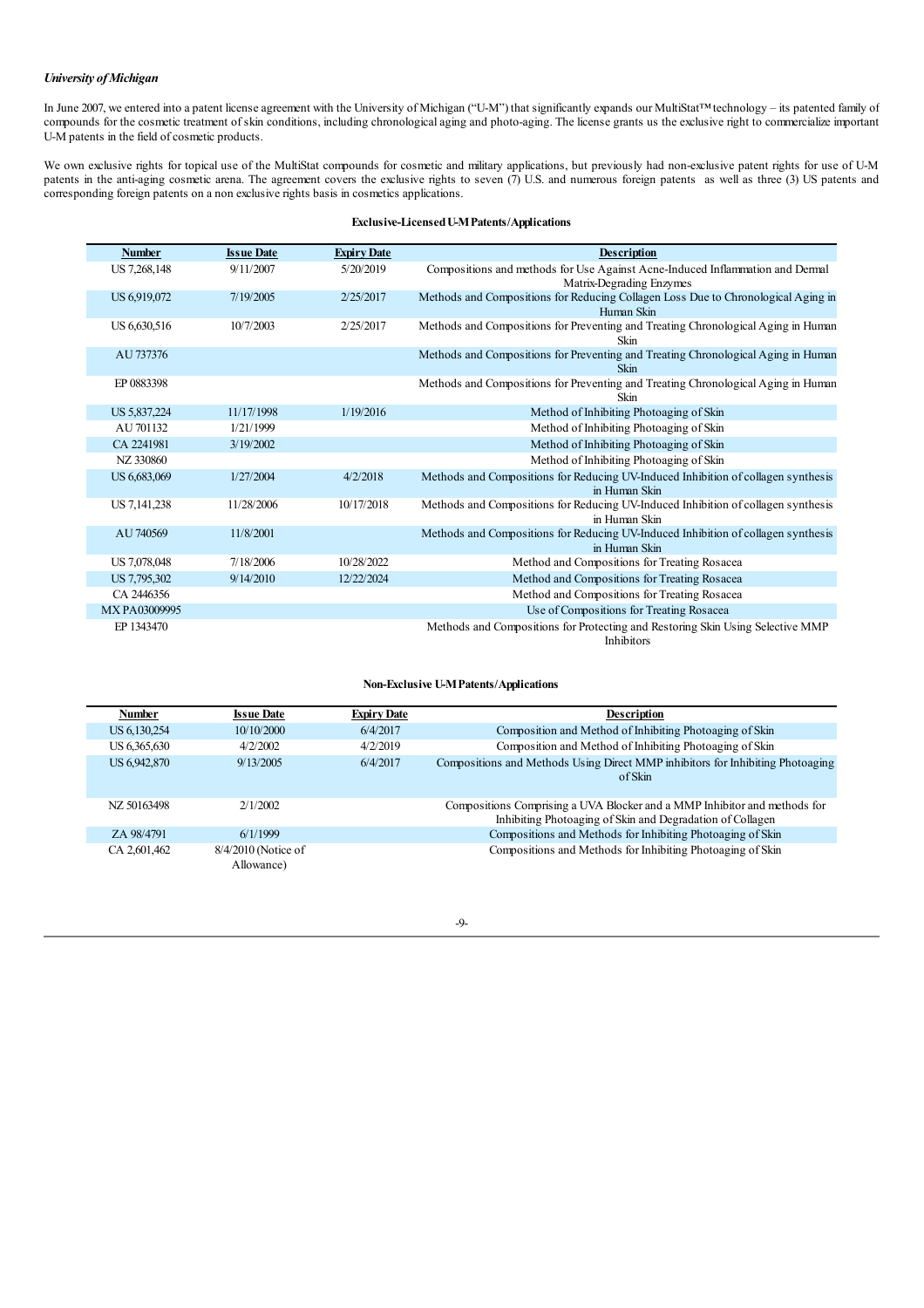## **Badische Anilin & Soda Fabrik (BASF)**

We have an agreement with BASF that grants BASF Beauty Care Solutions, L.L.C., exclusive and non exclusive worldwide right to develop and market certain products relating to skin care that employ our Multistat® family of MMPIs.

### **Johnson & Johnson Consumer andPersonal Products Worldwide**

In March 2010, we and Johnson & Johnson Consumer and Personal Products Worldwide, a division of Johnson & Johnson Consumer Companies, Inc. ("JJCPWW") entered into a License Agreement on an exclusive basis. Under the agreement, we grant certain rights under our proprietary intellectual property related to bactericidal absorbent wound dressings to JJCPWW to make, have made, use, sell, offer to sell, import or otherwise dispose of the consumer healthcare products and combination products in the over-the-counter market in the United States and Canada.

## **Derma Sciences, Inc.**

In April 2007, we entered into a license agreement with Derma Sciences Inc. for NIMBUS treatment of select substrates used in traditional wound care. In February 2009, we received FDA market clearance for the NIMBUS gauze wound dressing licensed to Derma Sciences and in June 2009, Derma Sciences reported first commercial sale of a product, BIOGUARD®, employing our NIMBUS technology. Derma Sciences is marketing and selling the BIOGUARD product to the home health, nursing homes, and wound care centers. In March 2010, Derma Sciences entered into an agreement with Medline Industries to market and distribute BIOGUARD dressings larger acute care (hospital) market via multiple Group Purchasing Organizations (GPO).

### **Viridis BioPharma Pvt. Ltd.**

In July, 2010, we and Viridis BioPharma Pvt. Ltd., an India corporation, ("Viridis") entered into an exclusive Patent and Technology License Agreement as stipulated in the binding termsheet on March 16, 2010 as filed on Form8-K dated March 22, 2010. Under the agreement, we grant rights under its proprietary NIMBUS antimicrobial technology to Viridis to make, use, sell and offer for sale certain wound treatment products to the institutional market, pharmaceutical companies, distributors, hospitals, clinics, licensed chemists, pharmacists and medical wings of organizations in the Republic of India and its territories and possessions. Viridis agreed it would only manufacture the products in India, unless otherwise agreed to by us. In September 2010, Viridis obtained India FDA clearance to manufacture and market their product in India.

# *Government Regulation*

The research and development, manufacture, and marketing of human pharmaceutical and diagnostic products and devices are subject to regulation, in the United States primarily by the Food and Drug Administration, and by comparable authorities in other countries. These national agencies and other federal, state, and local entities regulate, among other matters, research and development and the testing, manufacturing, safety, handling, effectiveness, labeling, storage, record keeping, approval, advertising, and promotion of the products like those we are developing.

Failure to comply with applicable regulatory requirements can result in the refusal by regulatory agencies to approve product licensing or the revocation of approvals previously granted. Non-compliance can also result in fines,criminal prosecution, recall or seizure of products, total or partialsuspension of production, or refusal to enter into additional contracts.

Any regulatory clearances that are received fora product may be subject to limitations on approved uses for the product.After obtaining marketing clearance forany product, the manufacturer and the manufacturing facilities for that product will be subject to continual review and periodic inspections by the Food and Drug Administration and other regulatory authorities. If previously unknown problems with the product or with the manufacturer or facility are discovered, restrictions may be imposed on the product or manufacturer, including an order to withdrawthe product fromthe market. If we,and any contract manufacturers we choose to engage, fail to comply with applicable regulatory requirements, we may be fined, suspended or subject to withdrawal of regulatory approvals, product recalls, seizure of products, operating restrictions and criminal prosecution.

We work with a firm specializing in regulatory affairs with respect to the pharmaceutical, cosmetic, and medical device industries. In addition, we utilize the services of FDA and EPA consulting firms with experience in antimicrobial medical device regulatory filings and EPA filings. These firms will be able to assist us with the following regulatory activities when required:

- · Regulatory Strategy and Liaison with the Food and Drug Administration;
- · Regulatory Strategy and Liaison with the Environmental Protection Agency;
- · Non-clinicaland clinical programassessment/development;
- Non-clinical and clinical protocol review/monitoring of studies;
- · Regulatory affairs management/guidance;
- · Product development and launch strategy;
- Validation of methods/processes;
- · Product development strategies/assessment;
- · Product compliance; and
- · Labeland labeling compliance.

-10-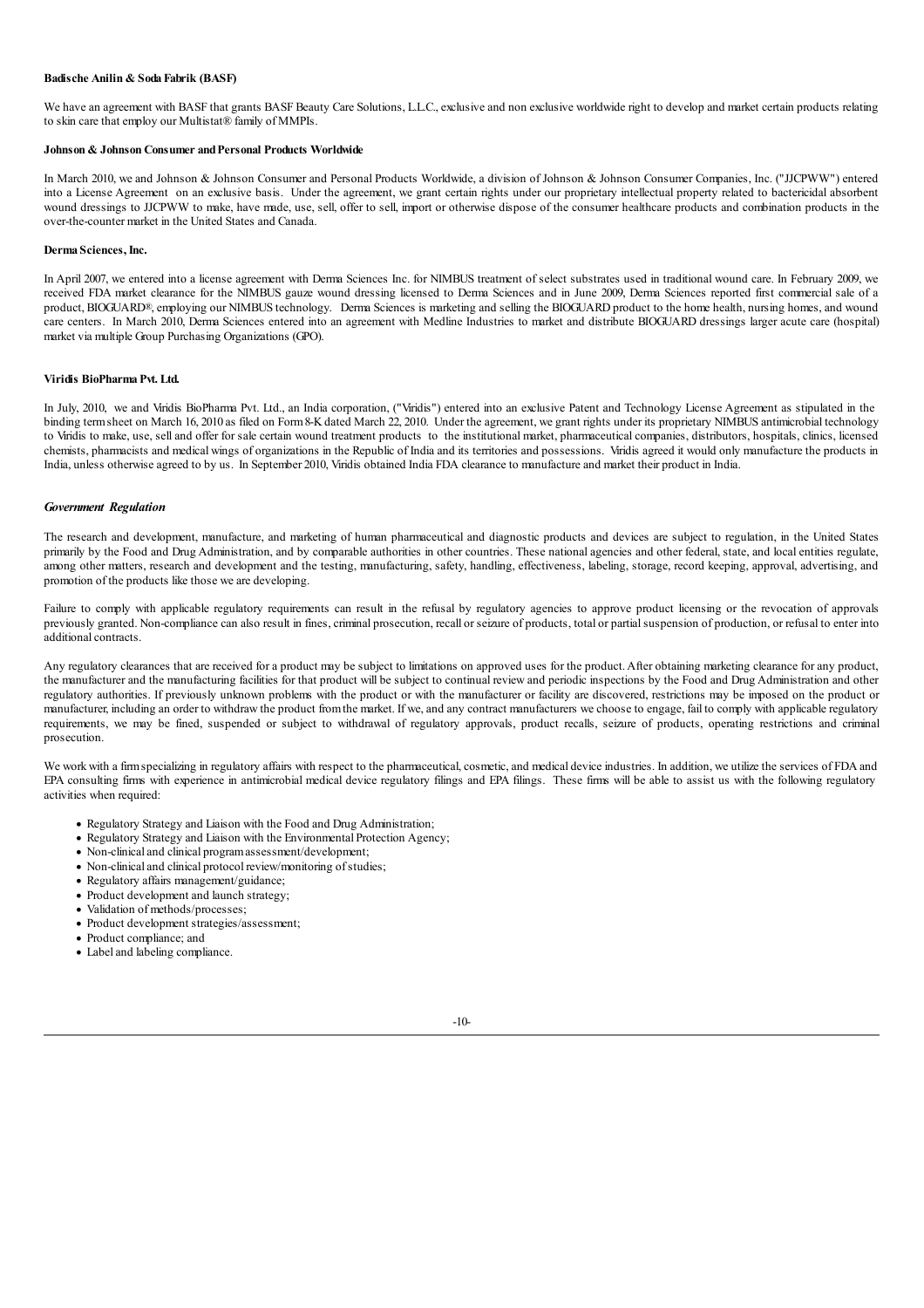### *Food and Drug Administration*

Many of the end-user applications for our technology are regulated in the U.S. as medical devices by the FDA. The Agency's regulations govern, among other things: preclinical testing; product design and development; pre-market clearance orapproval; advertising and promotion; labeling; manufacturing; product import/export; storage; record keeping; reporting of adverse events; corrective actions and removals; recalls; and distribution.

Unless an exemption applies, each medical device to be commercially distributed in the United States required either a prior 510(k) clearance or prior pre-market approval ("PMA") fromthe FDA. The FDA classifies medical devices into one of three classes, depending on the degree of risk associated with the device and the extent of controls that are needed to ensure safety and effectiveness. Devices deemed to pose the least risk are placed in Class I. Intermediate risk devices, or Class II devices, in most instances require the manufacturer to submit to the FDA a pre-market notification, requesting authorization for commercial distribution, known as 510(k) clearance, and may subject the device to special controls, such as performance standards, guidance documents specific to the device, or post-market surveillance. Most Class I and some low-risk Class II devices are exempted from this 510(k) requirement. Devices deemed by the FDA to pose the greatest risk, such as life-sustaining, life-supporting, or implantable devices, or a device deemed to be not substantially equivalent to a previously cleared 510(k) deice, are placed in Class III. In general, a Class III device cannot be marketed in the U.S. unless the FDA approves the device after submission of a PMA. The FDA can also impose restrictions on the sale, distribution, or use of devices at the time of their clearance or approval, or subsequent to marketing.

### **510(k) Clearance Pathway**

A 510(k) pre-market notification is submitted to the FDA to demonstrate that the new device is "substantially equivalent" to a previously cleared 510(k) device ora device that was in commercial distribution before May 29, 1976 (or to a pre-1976 Class II device for which the FDA has not yet called for the submission of PMAs). Such devices are deemed to be "predicate devices" for future applications. The FDA attempts to respond to a 510(k) within 90 days of submission, but the response may be a request for additional information or data, sometimes including clinical data. As a practical matter, 510(k) clearance can take significantly longer than 90 days, potentially up to a year or more. If the FDA determines that the device, or its intended use, is not substantially equivalent to a previously cleared device or use, the FDA will place the device, or the particular use of the device, into Class III.

After a device receives 510(k) clearance for a specific intended use, any modification that could significantly affect its safety or effectiveness, or that would constitute a major change in its intended use, design, or manufacture, will require a new 510(k) clearance or could require a PMA. The FDA requires each manufacturer to make this determination initially, but the FDA can review any such decision and can disagree with a manufacturer's determination. If the FDA disagrees with a manufacturer's determination that a new clearance or approval is not required for a particular modification, the FDA can insist that the manufacturer cease marketing and/or recall the modified device until 510(k) clearance or pre-market approval is obtained.

### **Pre-Market Approval Pathway**

A PMA must be submitted if the device cannot be cleared through the 510(k) process. The PMA process is much more demanding than the 510(k) pre-market notification process. A PMA must be supported by extensive data and information including, but not limited to, technical, pre-clinical, clinical, manufacturing and labeling to establish the safety and effectiveness of the device to the FDA's satisfaction. A PMA usually also requires a substantialapplication fee, which is over \$100,000 fora small business entity.

After the FDA determines that a PMA is complete, the agency accepts the application and begins an in-depth review of the submitted information. The FDA, by statute and regulation, has 180 days to review an accepted PMA, although the review generally occurs over a significantly longer period of time, and can take up to several years. During this review period, the FDA may request additional information or clarification of information already provided. Also, during the review period, an advisory panel of experts from outside FDA may be convened to review and evaluate the application and provide recommendations to the FDA as to the approvability of the device. In addition, the FDA will conduct a pre-approval inspection of the manufacturing facility to ensure compliance with the Quality System Regulations. New PMA applications or supplemental PMAs are required for significant modifications to the manufacturing process, labeling, use and design of a device that is approved through the PMA process. PMA supplements often require submission of the same type of information as a PMA, except that the supplement is limited to information needed to support any changes from the device covered by the original PMA and may not require as extensive clinical data or the convening of an advisory panel.

### **De Novo: Alternative Pathway to PMA**

If a medical device is found NSE (not substantially equivalent) by the FDA, an alternative pathway to the lengthy and costly PMA is available for low risk devices. The FDA Modernization Act of 1997 amended Section 513 (f) (2) of the Federal Food, Drug and Cosmetic Act (the Act) to provide this mechanism to reclassify statutorily classified class III products. This is considered a fairly unique pathway forclearance and typically is only allowed for new technologies of low risk. The FDA allows unlimited responses when on this pathway, different than the three allowed responses under a normal 510(k).A device placed into class I or II in this written order can then be commercially distributed, subject to other applicable provisions of the Act. A device classified into class I or II under this new provision becomes a predicate device for future premarket notification submissions, which means that a manufacturer may show that a new device is substantially equivalent to this predicate. This route to clearance is referred to as de novo because it establishes a new alternative for a new technology.

On February 26, 2009, we received clearance fromthe FDA for our De Novo application of our patented NIMBUS barrier gauze wound care dressings. This represents the first FDA clearance for NIMBUS – an innovative technology that was put through FDA's De Novo process, a special clearance program for medical devices that are found to be "not substantially equivalent" to any predicate device.

In October, 2009, the FDA issued a guidance document specific to one of the NIMBUS active agents, pDACMAC. The guidance protects the future applications and submissions for pDADMAC to our patented claims and uses.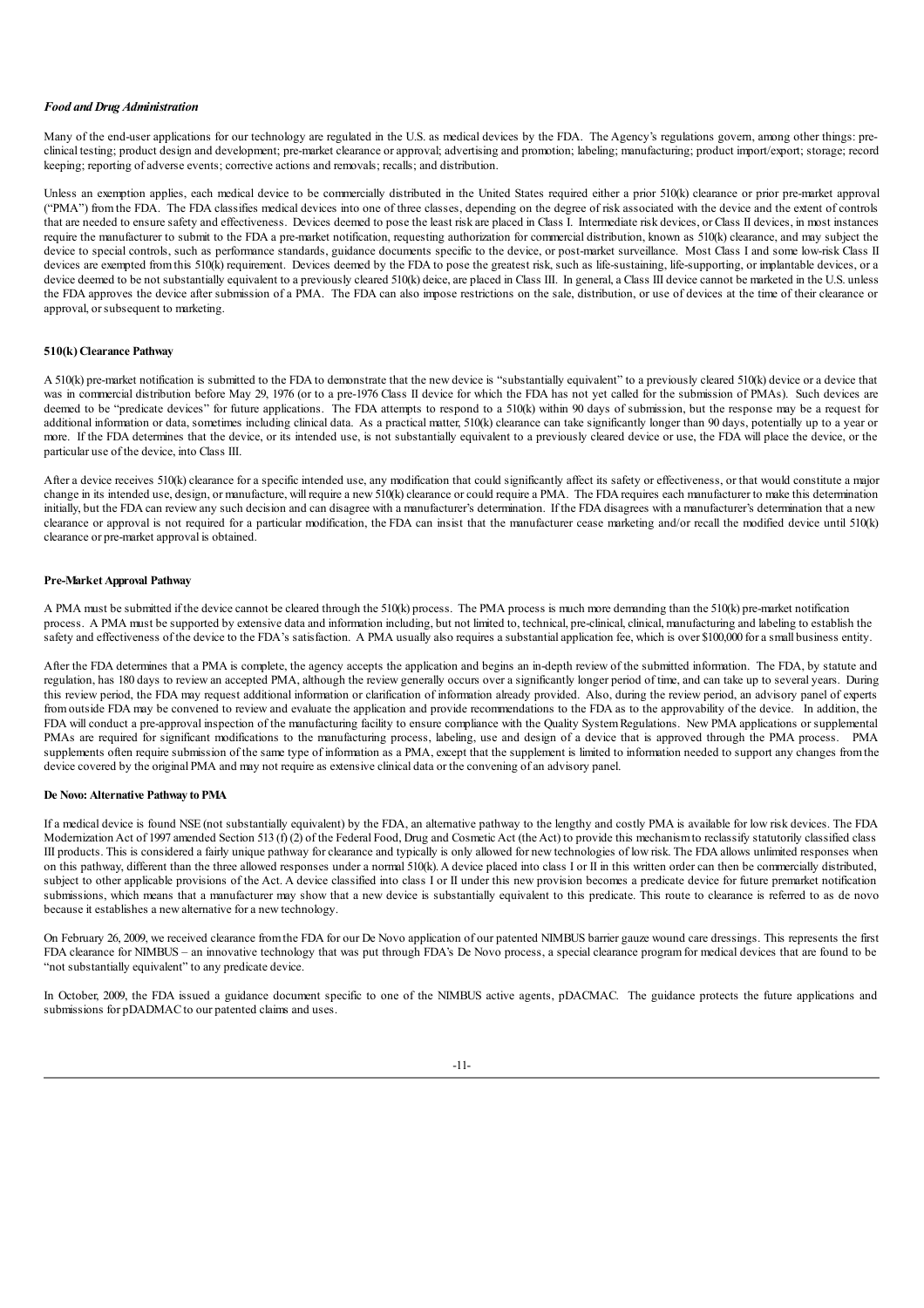### *Environmental ProtectionAgency*

The EPA regulates, among other things, antimicrobial products that are intended to destroy, prevent, repel, or mitigate any microorganism declared by EPA to be a "pest" pursuant to its authority under the Federal Insecticide, Fungicide, and Rodenticide Act ("FIFRA"). Microorganisms declared to be pests by EPA are "any fungus, bacterium, virus, or other microorganisms, except for those on or in living man or other living animals and those on or in processed food or processed animal feed, beverages, drugs (as defined in sec. 201(g)(1) of the Federal Food, Drug, and Cosmetic Act ("FFDCA")) and cosmetics (as defined in FFDCA sec. 201(i)). 40 C.F.R.§ 152.5(d). The principal EPA requirement is that antimicrobial products subject to EPA's jurisdiction under FIFRA be "registered" for the intended use under Section 3 of FIFRA. States also require registration of such products under state law. EPA registration requires among things the submission of data and information sufficient to allow EPA to make a determination that the product will performits function without unreasonable adverse effects on health or the environment.

A number of the NIMBUS and *Stay Fresh* applications may require FIFRAregistration for the specific end-use application. We are in the process of registering *Stay Fresh* with EPA as an antimicrobial textile treatment. The major component of NIMBUS is currently registered with EPA by a third-party for certain unrelated uses, and Quick-Med intends, in collaboration with strategic corporate partners, to obtain its own EPA and state registrations for NIMBUS for antimicrobial use. After the registrations are secured, articles treated with the NIMBUS or *Stay Fresh* technologies will not be required to be registered separately with EPA or the states, provided the antimicrobial claims made for such articles are limited to the control of odor-causing bacteria or "treated article" claims . The intended use of NIMBUS or *Stay Fresh*-treated articles for the control of pathogenic organisms will require that the article itself be registered with EPA in those cases where the treated article falls under EPA jurisdiction.

### **Distribution of Technologies /Future Products**

Because we plan for industry partners in the medical and consumer healthcare markets to market and distribute co-developed products or products that incorporate our technologies, we will not directly distribute such products. Instead, we will rely upon our industry partners to utilize their advertising, name recognition, and other marketing techniques to promote such products or products that incorporate our technologies.

#### **Customers**

Ourcustomers are companies interested in licensing our technologies or otherwise partnering with us. Because our technologies are intended to be used in potentially widely used products that are used by the general public, such as cosmetic anti-aging products, wound care products, apparel and personal care, we do not anticipate becoming dependent upon a few customers; however, to the extent that we enter into agreements with industry partners upon which we will become dependent for the marketing and distribution ofsuch products, should any such agreements be terminated forany reason, our potential revenues and operations will be negatively impacted.

### **Employees**

We have a total ten employees who are full time employees. We also utilize several consulting scientists with PhDs in their fields and several part time employees to provide the necessary expertise in performing testing and participating in certain of our development projects

#### **Cost of Compliance with Environmental Laws**

Because our potential products will be manufactured and sold by third parties, we are not directly subject to environmental laws other than the requirements applicable to the operation of our Research and Development Center.

#### **Research andDevelopment**

During our fiscal year ended June 30, 2010, we spent \$1,223,527 on research and development. During our 2009 fiscal year, we spent \$1,063,450 on research and development. We intend to continue and expect our research and development efforts at similar level during the current 2011 fiscal year.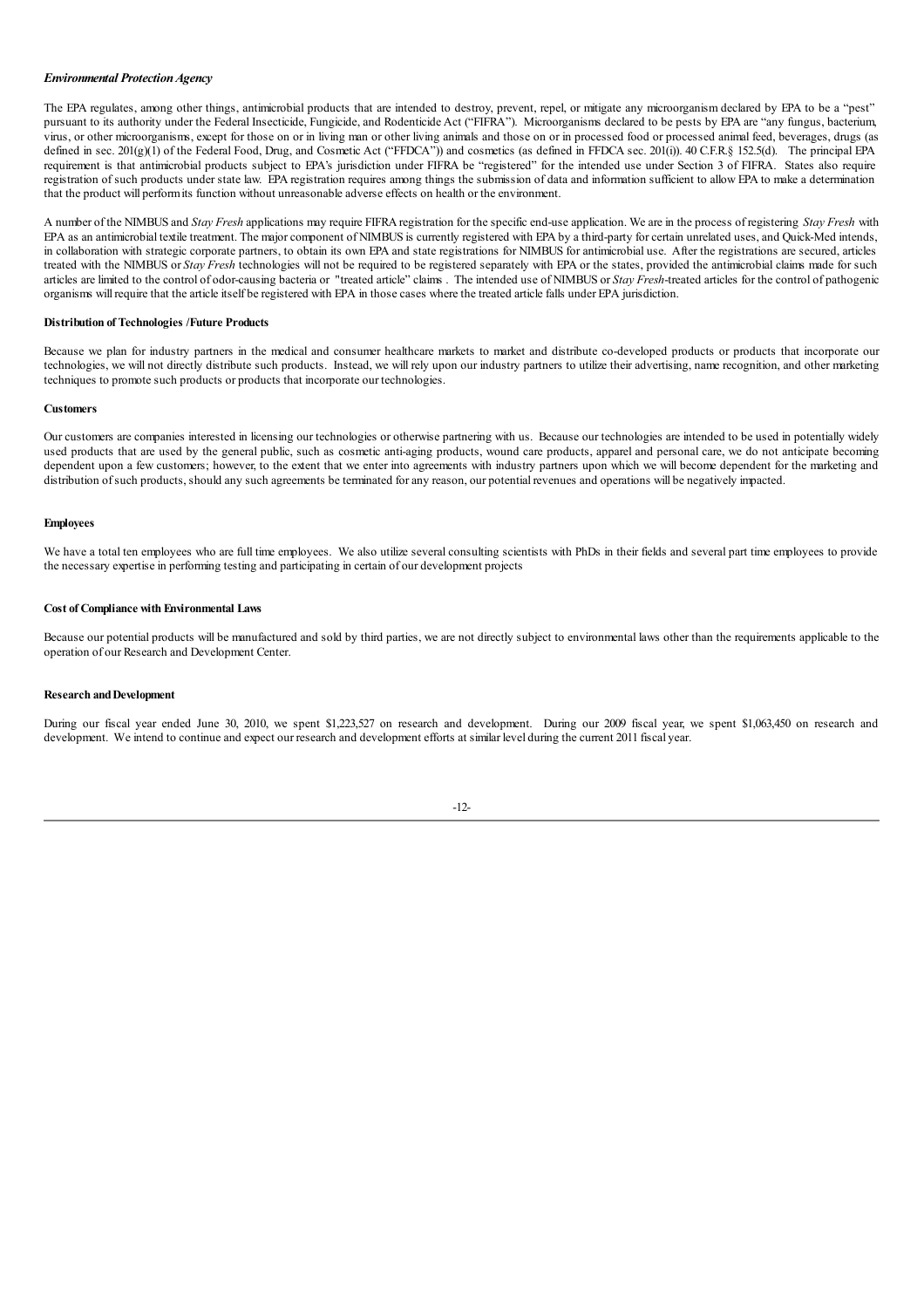# **ITEM1A. RISKFACTORS**

An investment in the shares of our common stock involves a substantial risk of loss. You should carefully read this entire report and should give particular attention to the following risk factors. You should recognize that other significant risks may arise in the future, which we cannot foresee at this time. Also, the risks that we now foresee might affect us to a greater or different degree than expected. There are a number of important factors that could cause our actual results to differ materially fromthose indicated by any forward-looking statements in this document. These factors include, without limitation, the risk factors listed below and other factors presented throughout this document and any other documents filed by us with the Securities and Exchange Commission.

## Our independent registered public accounting firm has issued a going concern opinion on our audited financial statements for the fiscal years ended June 30, 2010 and 2009 because, during those periods, the Company experienced recurring losses and negative cash flows from operations as well as a net capital deficiency at June 30, *2010. Thesemattersraisesubstantial doubt about our abilityto continue as a going concern.*

We have been dependent primarily on private placements of our equity securities and stockholder loans to fund our operations, including research and development and efforts to license our products. Such funding may not be available to us when needed, on commercially reasonable terms, or at all. If we are unable to obtain additional financing if needed, we will likely be required to curtail our operating plans and possibly cease our operations. In addition, any additional equity financing may involve substantial dilution to our then-existing stockholders. If we do not become profitable, we may have difficulty meeting our business goals.

# We have a history of significant losses, and we may never achieve or sustain profitability. If we are unable to become profitable, our operations will be adversely effected.

We have incurred annual operating losses since our inception and our operations have never been profitable. At June 30, 2010, we had an accumulated deficit of \$23,658,751. Our gross revenues for the years ended June 30, 2010 and 2009, were \$993,943 and \$1,004,734, respectively, with losses from operations of \$2,084,969 and \$1,765,040, respectively, and net losses of \$3,550,165 and \$2,022,621, respectively. There can be no assurance that we willever become profitable.

## We have risks associated with our dependence on third party developers to commercialize our technology. If we are unable to attract such developers to exploit our technologies, our business will fail. Alternatively, if such developers fail to commercialize our technology, it would have a material adverse effect on our business, *financialcondition and results of operations.*

We depend upon third parties to develop our products. We must attract such third parties to develop and commercialize our technologies into end-user applications. If we are unable to do so our business modelwill fail.

The inability of a developer to make our products in a timely manner, including as a result of local financial market disruption which could impair the ability of such developers to finance their operations, or to meet quality standards, could cause us to miss the delivery date requirements of to their customers for those items, which could result in cancellation of orders, refusal to accept deliveries or a reduction in purchase prices, any of which could have a material adverse effect on our financial condition and results of operations.

For instance, BASF Beauty Care Solutions, L.L.C. (a unit of BASF) develops and commercializes our MultiStat technology pursuant to a product development and distribution agreement, whereby it formulates our proprietary compound to specifications as ordered by cosmetic companies. BASF makes these formulations ("actives") in kilograms containing our proprietary compound and ships them to cosmetic customers. They, in turn, will mix the actives in their formulations and sell the products to the end users. Any event that materially and adversely affects BASF's ability or willingness to develop such technology willaffect our revenues.

#### *Ourintellectual propertiesmay become obsoleteifwe are unableto stay abreast oftechnological developments.*

The biomedical industry is characterized by rapid and continuous scientific and technological development. If we are unable to stay abreast of such developments, our technologies may become obsolete. We lack the substantial research and development resources of some of our competitors. This may limit our ability to remain technologically competitive.

Other companies could create a technology that competes effectively with our NIMBUS, *Stay Fresh*, NimbuDerm and MultiStat technologies, and we may be unable to maintain our existing, or capture additional, market share in our markets. Based upon our review of the industry, we are unaware of any company today that markets a technology that is similar to our technologies. Nonetheless, our intended markets generally are dominated by very large corporations (or their subsidiaries), which have greater access to capital, manpower, technicalexpertise, distribution channels and otherelements which would give thema competitive advantage over us were they to begin to compete directly against us. It is possible that these and other competitors may implement new, advanced technologies before we are able to, thus affecting our ability to license our intellectual properties at profitable rates.

We cannot assure investors that we will be able to achieve the technological advances to remain competitive and become profitable, that new intellectual properties will be researched, tested and developed, that anticipated markets will exist or develop for our technologies, or that any product or services incorporating our intellectual properties will not become technologically obsolete.

## We are dependent on our patents and other intellectual property right protections. The failure to obtain patent protection could have a material adverse effect on our *business, financialcondition and results of operations.*

We have employed proprietary technologies to license our intellectual properties. We seek to protect our intellectual property rights through a combination of patent filings, trademark registrations, confidentiality agreements and inventions agreements. However, no assurance can be given that such measures will be sufficient to protect our intellectual property rights. If we cannot protect our rights, we may lose ourcompetitive advantage. Moreover, if it is determined that our products infringe on the intellectual property rights of third parties, we may be prevented frommarketing or licensing our intellectual properties to others.

The failure to protect our patents, trademarks and trade names, may have a material adverse effect on our business, financial condition and operating results. Litigation may be required to enforce our intellectual property rights, protect our trade secrets or determine the validity and scope of proprietary rights of others. Any action we take to protect our intellectual property rights could be costly and could absorb significant amounts of our management's time and attention. In addition,as a result ofany such litigation, we could lose any proprietary rights we have. Ifany of the foregoing occurs, we may be unable to execute our business plan and you could lose your investment.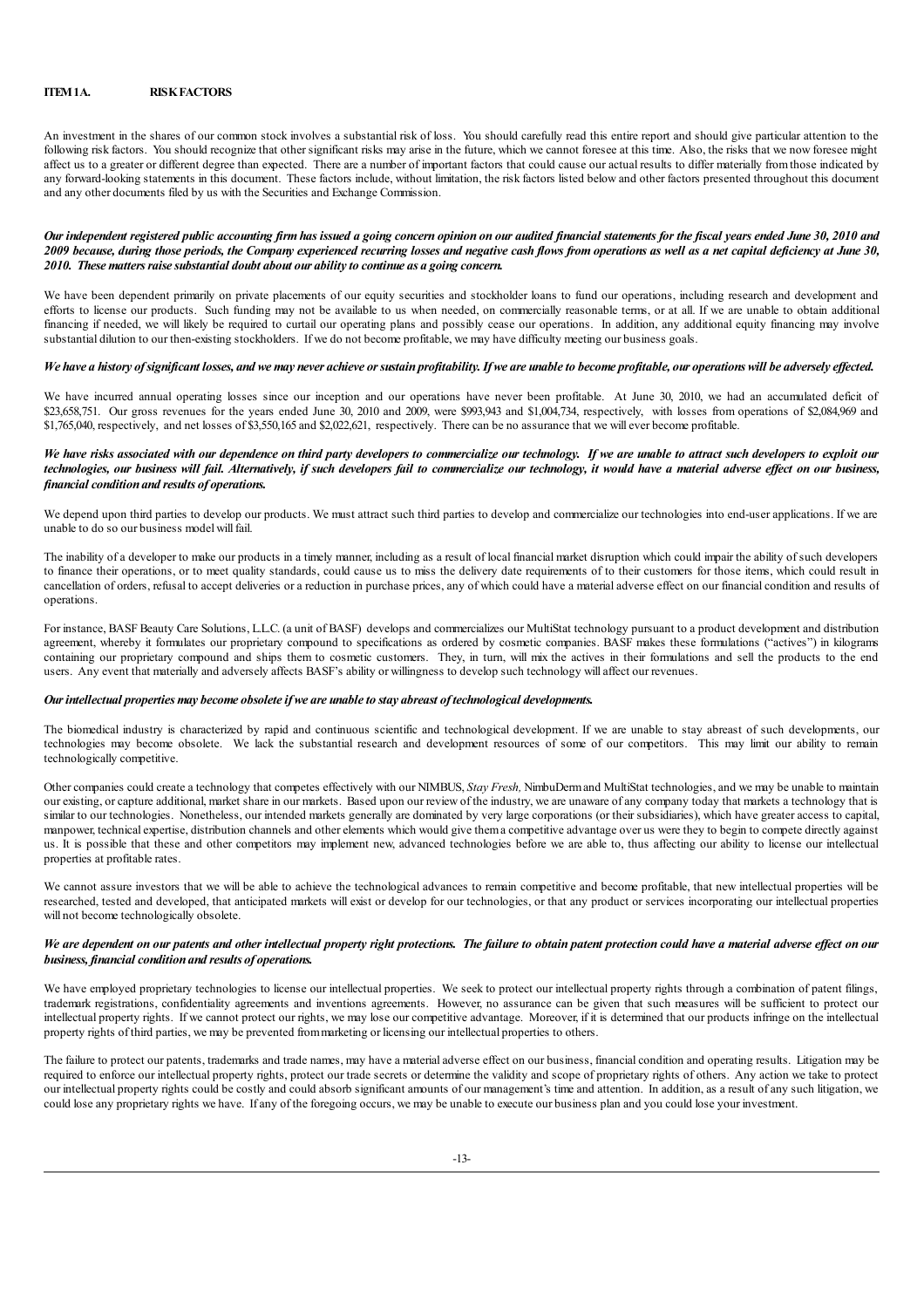## *Government regulation plays a significant rolein our abilityto market ourtechnologiesin themedical and consumermarkets.*

Certain of applications of our technologies are required to meet the government regulations by the FDA and or EPA. Failure to meet or to obtain the approvals from these government agencies will limit ourability to market our technologies to prospective clients.

## We depend on key personnel in a competitive market for skilled employees, and failure to retain and attract qualified personnel could substantially harm our business.

We believe that our future success will depend in large part on our ability to attract and retain highly skilled scientific, technical and management personnel. We obtained loans from our Chairman and a major shareholder to pay for one year salary of our Chief Executive Officer and Director beginning in June 2007. If we are unable to hire the necessary personnel, the development of our business will likely be delayed or prevented. Competition for these highly skilled employees is intense. As a result, we cannot assure you that we will be successful in retaining our key personnel or in attracting and retaining the personnelwe require forexpansion.

### *Wemay beliablefor productsliabilityclaimsfor whichwe have no insurance.*

Although we do not manufacture our products and the partners that we license our technologies to have their own products liability insurance coverage (under which we are covered or indemnified against such liabilities), we may be sued for products liability if products incorporating our patented technologies injure the end user. In the event that we are sued on this basis, liability claims could require us to spend significant time and money in litigation and pay significant damages that are not covered by insurance. As a result, any of these claims, whether or not valid or successfully prosecuted, could have a material adverse effect on our business and financial results.

### *Failureto repay ourloan obligationsmayseverelyimpair our business operations, assets and yourinvestment in the Company.*

We have several loans outstanding, including loans from our Chairman of the Board and a major shareholder. If we are unable to successfully repay or restructure loans from our Chairman and a major shareholder, or our other outstanding liabilities as they become due, we may have to liquidate our business and undertake any or all the steps outlined below:

- · Significantly reduce,eliminate orcurtail our business, operating and research and development activities so as to reduce operating costs;
- · Sell,assign or otherwise dispose of ourassets, ifany, to raise cash or to settle claims by creditors, including our Chairman of the Board;
- · Pay our liabilities in order of priority, if we have available cash to pay such liabilities;
- · Ifany cash remains after we satisfy amounts due to ourcreditors, distribute any remaining cash to our stockholders in an amount equal to the net market value of our net assets;
- · File a Certificate of Dissolution with the State of Nevada to dissolve ourcorporation and close our business;
- · Make the appropriate filings with the Securities and Exchange Commission so that we will no longer be required to file periodic and other required reports with the Securities and Exchange Commission, if, in fact, we are a reporting company at that time; and
- · Make the appropriate filings with the Financial Industry Regulatory Authority to affect a delisting of ourstock.

### We have not paid cash dividends and it is unlikely that we will pay cash dividends in the foreseeable future. Investing in our securities will not provide you with income.

We plan to use all of our earnings, to the extent we have earnings, to fund our operations. We do not plan to pay any cash dividends in the foreseeable future. We cannot guarantee that we will, at any time, generate sufficient surplus cash that would be available for distribution as a dividend to the holders of ourcommon stock. You should not expect to receive cash dividends on our common stock.

### We have the ability to issue additional shares of our common stock, without asking for stockholder approval, which could cause your investment to be diluted.

OurArticles of Incorporation currently authorize the Board of Directors to issue up to 100,000,000 shares of common stock. The authority of the Board of Directors to issue shares of common stock, or warrants or options to purchase shares of common stock, is generally not subject to stockholder approval. Accordingly, any additional issuance of our common stock may have the effect of further diluting your investment.

#### *Wemayraise additionalcapital through a securities of ering thatcould diluteyour ownership interest.*

We require substantial working capital to fund our business. If we raise additional funds through the issuance of equity, equity-related or convertible debt securities, these securities may have rights, preferences or privileges senior to those of the holders of our common stock. The issuance of additional common stock by our management will also have the effect of further diluting the proportionate equity interest and voting power of holders of ourcommon stock.

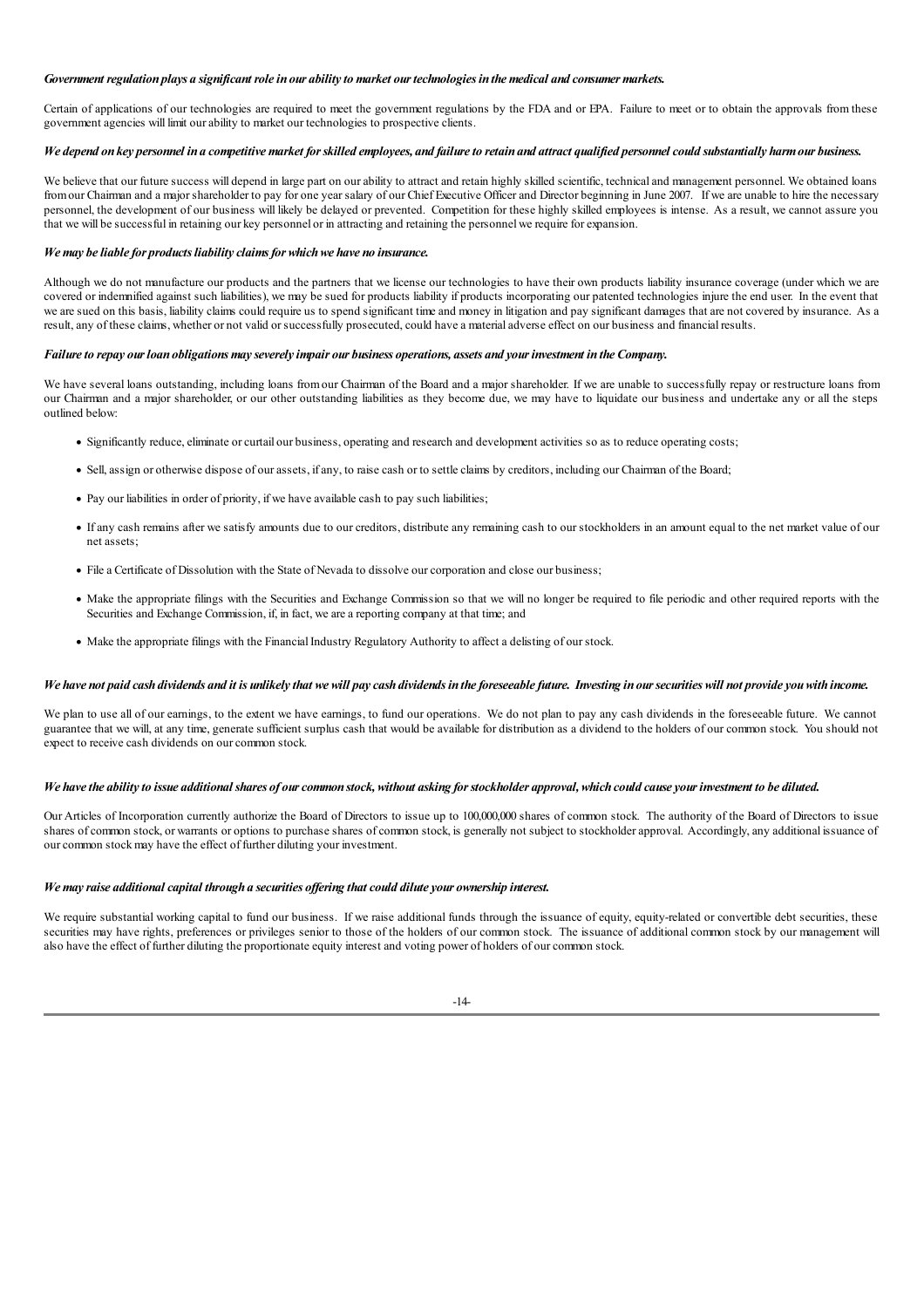## The market for our common stock is volatile. This affects both the ability of our investors to sell their shares, as well as the price at which they are able to sell their shares.

The market price for our common stock is extremely volatile and is significantly affected by factors such as reports written by third parties, over whom we have no control, about our business and sales of large amounts of our common stock relative to our average volume. Furthermore, in recent years the stock market has experienced extreme price and volume fluctuations that are unrelated to the operating performance of the affected companies. These volatile conditions may make it difficult for you to sell our common stock at a price that is acceptable to you.

## *Thereis a limited publicmarket for ourcommon stock and ourstockholdersmay be unableto liquidatetheirshares.*

Our common stock is quoted on the Over-the-Counter Bulletin Board, and there is a limited volume of sales, thus providing limited liquidity for our shares. As a result, stockholders may be unable to sell their shares in a timely manner.

#### Our executive officers and directors control a large percentage of our common stock, which allows them to control matters submitted to stockholders for approval.

Our executive officers and directors (and their affiliates), in the aggregate, own approximately 53% of our outstanding common stock, and a majority of our outstanding voting stock. Therefore, our officers and directors have the ability to decide the outcome of matters submitted to our stockholders for approval (including the election and removal of directors and any merger, consolidation or sale of all or substantially all of our assets) and to control our management and affairs. This concentration of ownership may have the effect of entrenching management and delaying, deferring or preventing a change in control, impede a merger, consolidation, takeover or other business combination or discourage a potential acquirer from making a tender offer or otherwise attempting to obtain control, which in turn could have an adverse effect on the market price of our common stock.

### **ITEM2. PROPERTIES**

Our corporate headquarters are located at 902 NW 4 Street, Gainesville, Florida. This 3,200 square foot premises is composed of offices and an equipped laboratory. We pay monthly lease payment of \$2,000 and our lease expires on February 1, 2011.

Our office and laboratory facilities are in good condition and are sufficient to conduct our operations.

We do not own real estate at this time and we have no agreements to acquire any properties.

# **ITEM3. LEGALPROCEEDINGS**

In September 23, 2010, the Company filed a civil complaint in the United States District Court for the Northern District of Florida to demand for jury trial against several companies for infringing on our MultiStat technology in the field ofcosmetics under the United States Patent Nos. 5,773,438, 5,837,224,and 6,630,516.

The Company is not currently involved in any other material legal proceeding, and we are not aware of any material legal proceedings pending or threatened against us. We are also not aware of any material legal proceedings involving any of our directors, officers, or affiliates or any owner of record or beneficially of more than 5% of any class of our voting securities.

# **ITEM4. REMOVEDANDRESERVED**

-15-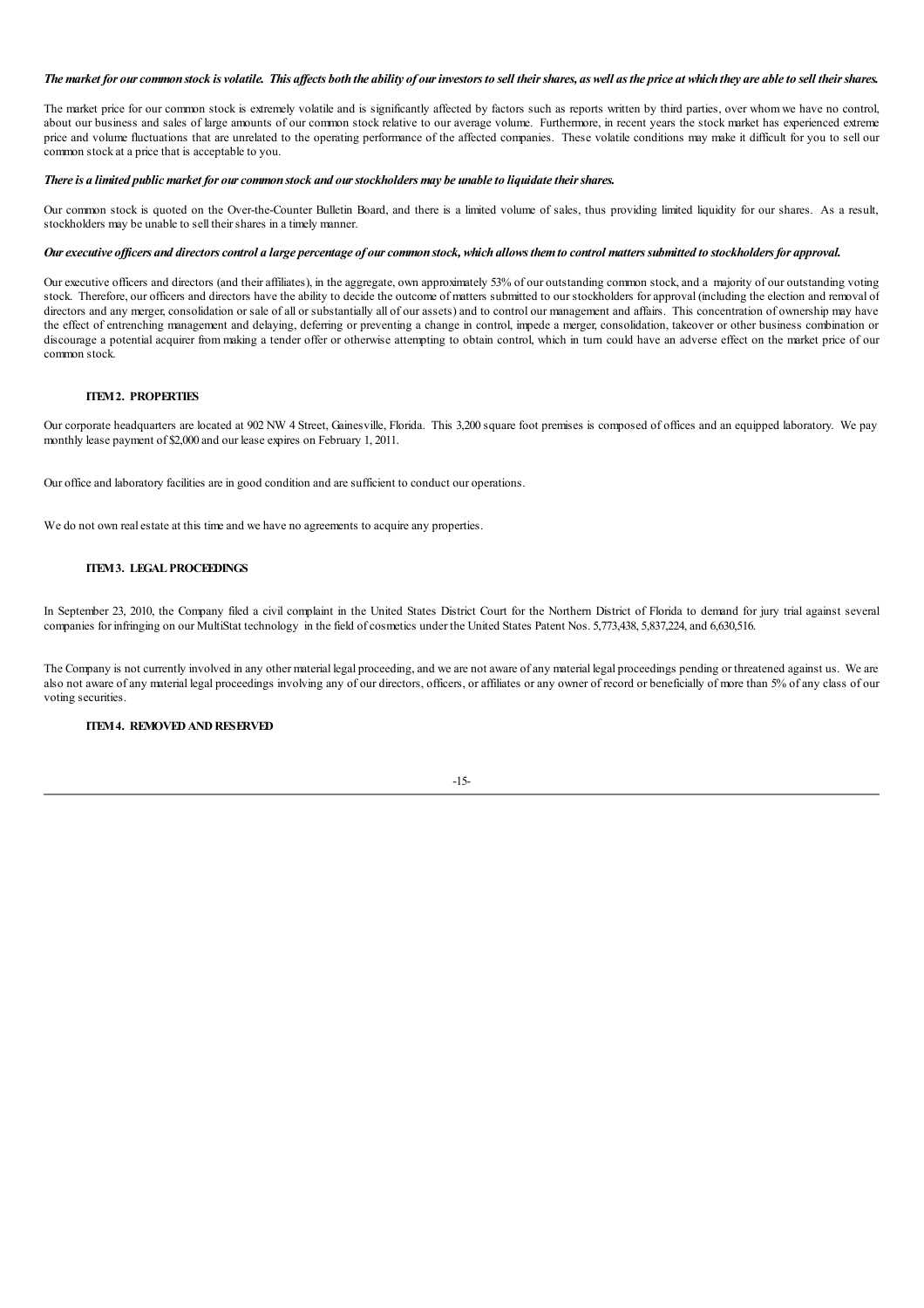### **PARTII**

## **ITEM5. MARKETFORREGISTRANT'S EQUITY, RELATEDSTOCKHOLDER MATTERS ANDISSUERPURCHASES OFEQUITYSECURITIES**

#### **MarketInformation**

Ourcommon stock began to be quoted on September 4, 2002 on the OTC Bulletin Board under the symbol QMDT. The following table sets forth the range of high and low bid price per share of our common stock for the fiscal quarters indicated. The OTC Bulletin Board quotations represent quotations between dealers without adjustment for retail mark-up, markdowns orcommissions and may not represent actual transactions.

|                       | Year Ended June 30, 2010 |        |  |
|-----------------------|--------------------------|--------|--|
|                       | High                     | Low    |  |
| <b>Fourth Quarter</b> | \$1.25                   | \$0.80 |  |
| Third Quarter         | \$1.25                   | \$0.55 |  |
| <b>Second Quarter</b> | \$0.90                   | \$0.58 |  |
| First Ouarter         | \$1.00                   | \$0.41 |  |

|                       | Year Ended June 30, 2009 |        |  |
|-----------------------|--------------------------|--------|--|
|                       | High                     | Low    |  |
| <b>Fourth Quarter</b> | \$0.62                   | \$0.39 |  |
| Third Quarter         | \$0.55                   | \$0.09 |  |
| <b>Second Quarter</b> | \$0.32                   | \$0.06 |  |
| First Quarter         | \$0.40                   | \$0.18 |  |

#### **Holders**

As of June 30, 2010, there were 69 holders of record of our common stock. We have one class of common stock, \$0.0001 par value, outstanding.

#### **Dividends**

We have not declared or paid any cash dividends on our common stock since inception. We intend to retain our future earnings, if any, in order to finance the expansion of our business and we do not anticipate that any cash dividends will be paid in the foreseeable future. Our future dividend policy will depend on ourearnings, capital requirements, expansion plans, financial condition and other relevant factors.

#### **Penny Stock Considerations**

Our shares are "penny stocks" which termis generally defined in the Securities Exchange Act of 1934 as equity securities with a price of less than \$5.00. Our shares may be subject to rules that impose sales practice and disclosure requirements on broker-dealers who engage in certain transactions involving a penny stock.

Under the penny stock regulations, a broker-dealer selling a penny stock to anyone other than an established customer or "accredited investor" must make a special suitability determination regarding the purchaser and must receive the purchaser's written consent to the transaction prior to the sale, unless the broker-dealer is otherwise exempt. Generally, an individual with a net worth in excess of \$1,000,000 or annual income exceeding \$200,000 individually or \$300,000 together with his or her spouse is considered an accredited investor. In addition, under the penny stock regulations the broker-dealer is required to:

- Deliver, prior to any transaction involving a penny stock, a disclosure schedule prepared by the Securities and Exchange Commission relating to the penny stock market, unless the broker-dealer or the transaction is otherwise exempt;
- § Disclose commissions payable to the broker-dealerand its registered representatives and current bid and offer quotations for the securities;
- Send monthly statements disclosing recent price information pertaining to the penny stock held in a customer's account, the account's value, and information regarding the limited market in penny stocks; and
- Make a special written determination that the penny stock is a suitable investment for the purchaser and receive the purchaser's written agreement to the transaction, prior to conducting any penny stock transaction in the customer's account.

Because of these regulations, broker-dealers may encounter difficulties in theirattempt to sell shares of ourcommon stock, which may affect the ability of selling stockholders or other holders to sell their shares in the secondary market and have the effect of reducing the level of trading activity in the secondary market. These additional sales practices and disclosure requirements could impede the sale of our securities. In addition, the liquidity for our securities may be adversely affected, with a corresponding decrease in the price of our securities. Our shares are currently subject to such penny stock rules and our stockholders will, in all likelihood, find it difficult to sell their securities.

### **Recent Sales of Unregistered Securities**

**None**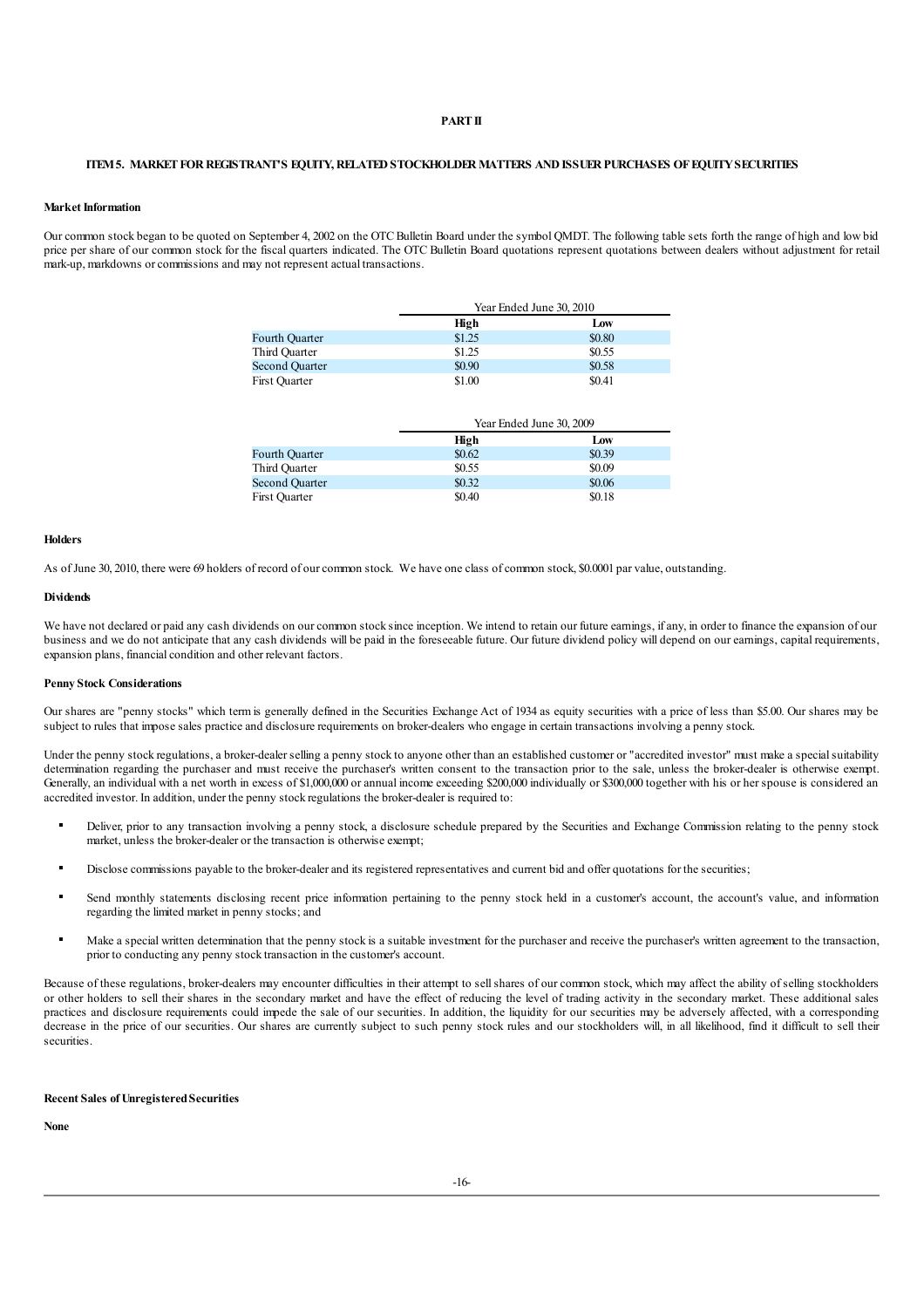## **Securities Authorizedfor Issuance Under Equity Incentive Plans**

The following table sets forth information regarding awards made through compensation plans or arrangements through June 30, 2010, our most recently completed fiscal year.

|                                                               | Number of securities to be.<br>issued upon exercise of<br>outstanding options,<br>warrants and rights | Weighted average exercise<br>price of outstanding options,<br>warrants and rights | Number of securities remaining<br>available for future issuance<br>under equity compensation<br>plans (excluding outstanding<br>securities shown herein) |
|---------------------------------------------------------------|-------------------------------------------------------------------------------------------------------|-----------------------------------------------------------------------------------|----------------------------------------------------------------------------------------------------------------------------------------------------------|
| Equity compensation plans<br>approved by security holders     | 5,389,270                                                                                             | \$0.55                                                                            | 121.318                                                                                                                                                  |
| Equity compensation plans not<br>approved by security holders | 1,228,803                                                                                             | \$0.40                                                                            | N/A                                                                                                                                                      |
| Total                                                         | 6.618.073                                                                                             | \$0.52                                                                            | 121.318                                                                                                                                                  |

Our 2001 Equity Incentive Plan (the "2001 Plan") authorizes the issuance of options, right to purchase Common Stock and stock bonuses to officers, employees, directors and consultants. The 2001 Plan was amended and restated to increase the total number of shares available to 6,000,000 shares. We reserved 6,000,000 shares of ourcommon stock for awards to be made under the 2001 Plan. The 2001 Plan is administered by a committee comprised of two or more members of the Board of Directors or, if no committee is appointed, then by the Board of Directors. The 2001 Plan allows for the issuance of incentive stock options (which can only be granted to employees), non-qualified stock options, stock awards, or stock bonuses. The committee, or the Board of Directors if there is no committee, determines the type ofaward granted, the exercise price, the option term, which may be no more than ten years, terms and conditions of 2001 and methods of exercise. Options must vest within ten years. The 2001 Plan description and its activities up to the fiscal year ended are disclosed in our financial statements for the fiscal year ended contained herein. The number of options under the 2001 Plan available for grant at June 30, 2010was 121,318.

The equity compensation plan not approved by security holders has similar features as the 2001 Plan with the exercise price, term and the vesting schedule. This plan is used to pay consultants and service providers in warrants in lieu of cash payment.

### **ITEM7. MANAGEMENT'S DISCUSSIONANDANALYSIS OFFINANCIALCONDITIONANDRESULTS OFOPERATIONS**

The following discussion should be read in conjunction with our audited financial statements and related notes included therein. The terms "the Company," "we," "our" or "us" refer to Quick-Med Technologies, Inc. This discussion contains forward-looking statements based on our current expectations, assumptions, and estimates. The words or phrases "believe," "expect," "may," "anticipates," or similar expressions are intended to identify "forward-looking statements." Actual results could differ materially from those projected in the forward-looking statements as a result of a number of risks and uncertainties pertaining to our business, including: (a) because we have a limited operating history and our technologies are stillevolving, we may not be able to successfully manage our business orachieve profitability; (b) our technology and product development processes, which include substantial regulatory approvals,are lengthy and expensive and there is no assurance that we will have sufficient resources to complete development related to these processes; (c) our history of losses make it difficult for you to evaluate ourcurrent and future business and prospects and future financial results; (d) we have negative cash flow from operations and an accumulated deficit that raises substantial doubt about our ability to continue as a going concern; (e) our future business is dependent upon third parties to market, manufacture, and distribute our technologies and/or products or jointly developed products; (f) there is no assurance that our technologies or products that employ our technologies will be accepted in the marketplace; (g) we do not currently carry product liability insurance and should we be subject to product liability claims, our financial condition may be adversely affected; (h) our operations are currently funded by the revenues and our debt and equity financings, however, there are no assurances that such financings will be sufficient to ensure our future financial performance and viability; (i) we have substantial debt obligations due to our Chairman of the Board and a major shareholder, who have funded our operations, debt obligations that are secured by our assets and revenues and are senior obligations; and (j) there is no assurance that we will be able to attract and retain highly skilled scientific, technicaland management personnel, who are critical to our success. Statements made herein are as of the date of the filing of this Form10Kwith the Securities and Exchange Commission and should not be relied upon as ofany subsequent date. Unless otherwise required by applicable law, we do not undertake, and we specifically disclaimany obligation, to update any forward-looking statements to reflect occurrences, developments, unanticipated events or circumstances after the date of such statement.

#### **Overview**

Quick-Med is a life sciences company focused on developing proprietary, broad-based technologies in the consumer and healthcare markets. Our four core technologies are: (1) Novel Intrinsically Micro-Bonded Utility Substrate (NIMBUS®), a family of advanced polymers bio-engineered to have antimicrobial, hemostatic, and other properties that can be used in a wide range of applications; (2) *Stay Fresh*TM, a unique chemical formulation for textiles with a durable antimicrobial agent effective against an array of bacteria even after numerous laundering cycles; (3) NimbuDerm<sup>TM</sup>, a novel copolymer for application as a persistent hand sanitizer with long lasting protection against germs. Other applications include medical devices such as catheters, tubing, films and coatings; and (4) MultiStat®, a family of advanced patented methods and compounds shown to be effective in skin therapy applications. Currently, NIMBUS technology has been commercialized in an advanced wound care product by our licensee in the institutional market in late June 2009. The Company targets NIMBUS technology for additional advanced wound care products, catheters, incontinence products, and other medical devices. MultiStat has been developed in a cosmetic product line with the anti-aging products. *Stay Fresh* is currently under development with a broad range of potentialapplications including consumer textile market. NimbuDermis also a technology currently being developed.

Our strategy is to further develop our core technologies as well as develop future technologies. We will attempt to commercialize these technologies through strategic licensing partnership agreements, joint ventures, or co-development agreements. We do not intend to manufacture or distribute final products; instead, we will seek partnership arrangements and/or license agreements with third parties to develop products that use our technologies and who will performthe manufacturing, marketing, and distribution functions associated with our technologies.

Our business model has been to attempt to develop the following revenue segments:

- · Royalty and license fees;
- · Profit sharing revenues;
- · Research and development fees paid to us in connection with joint development agreements; and
- · Government research and development grants.

Our potential revenues will be derived fromgovernment agencies and the following types of companies in connection with our NIMBUS®, *Stay Fresh*TM, NimbuDermTM and MultiStat®technologies:

- · Healthcare and medical;
- · Appareland textile; and
- Personal care companies.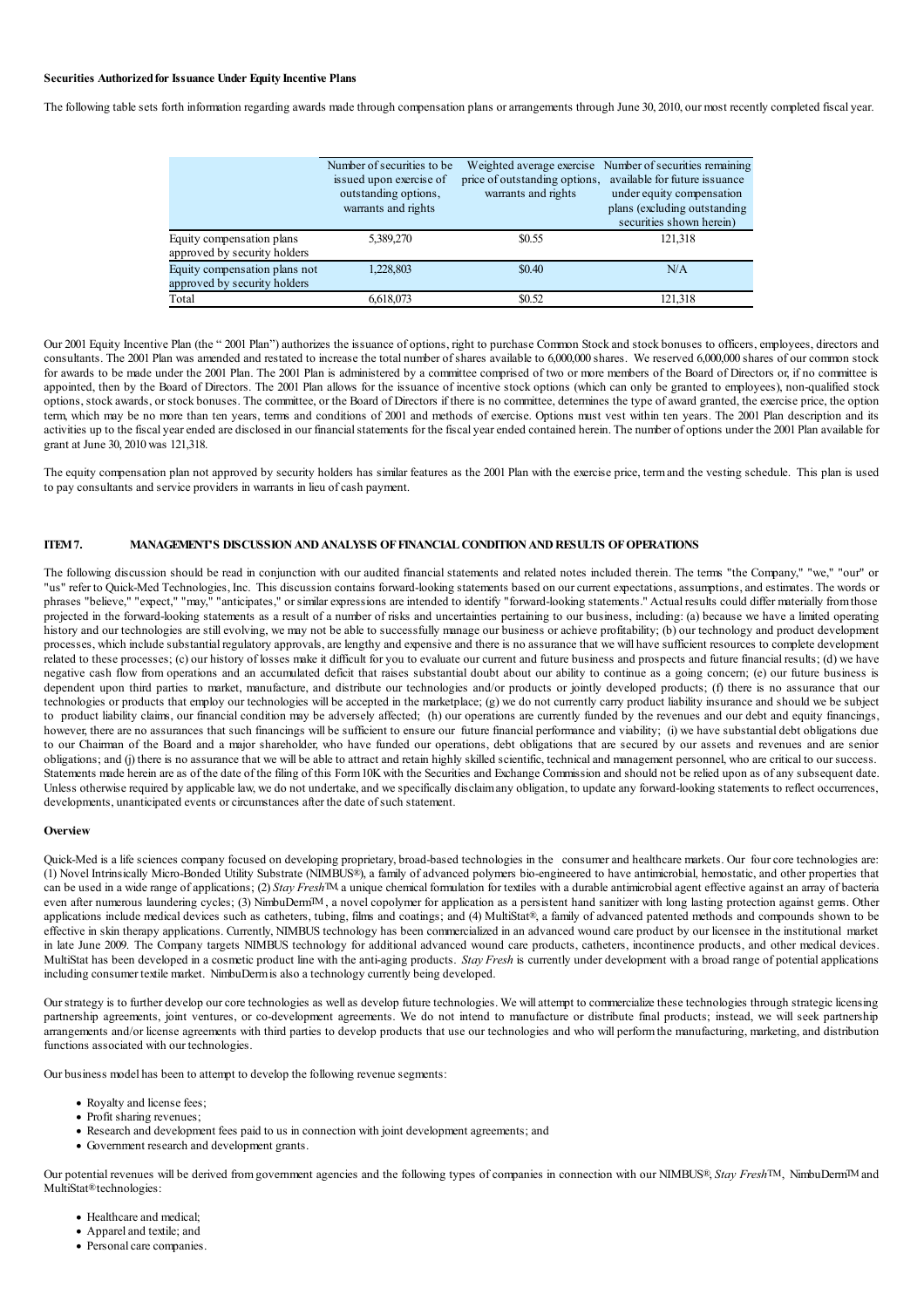### Uncertainties and Trends

Our revenues are dependent nowand in the future upon the following factors:

- · Acceptance of our technologies or future technologies in the marketplace;
- · Our partners'ability to develop, market and distribute our technologies undera strategic partnership agreement;
- · Demand for products or future products that utilize our technologies;
- · Ourability to secure license or profit sharing related agreements and secure government research and development grants;
- Our ability to market our technologies to health care, apparel, cosmetic, and personal care companies;
- · Ourability to successfully conduct laboratory and clinical testing of our potential products; and
- · Ourability to obtain regulatory approval of our future products.

Uncertainties or trends that may affect our business also include the possibility (i) that known or unknown competitors may develop products with similar applications to our proposed products, which may prove to be superior in performance and/or price to our products and (ii) that proposed applications involving our products have collateral effects which render the application undesirable or unmarketable.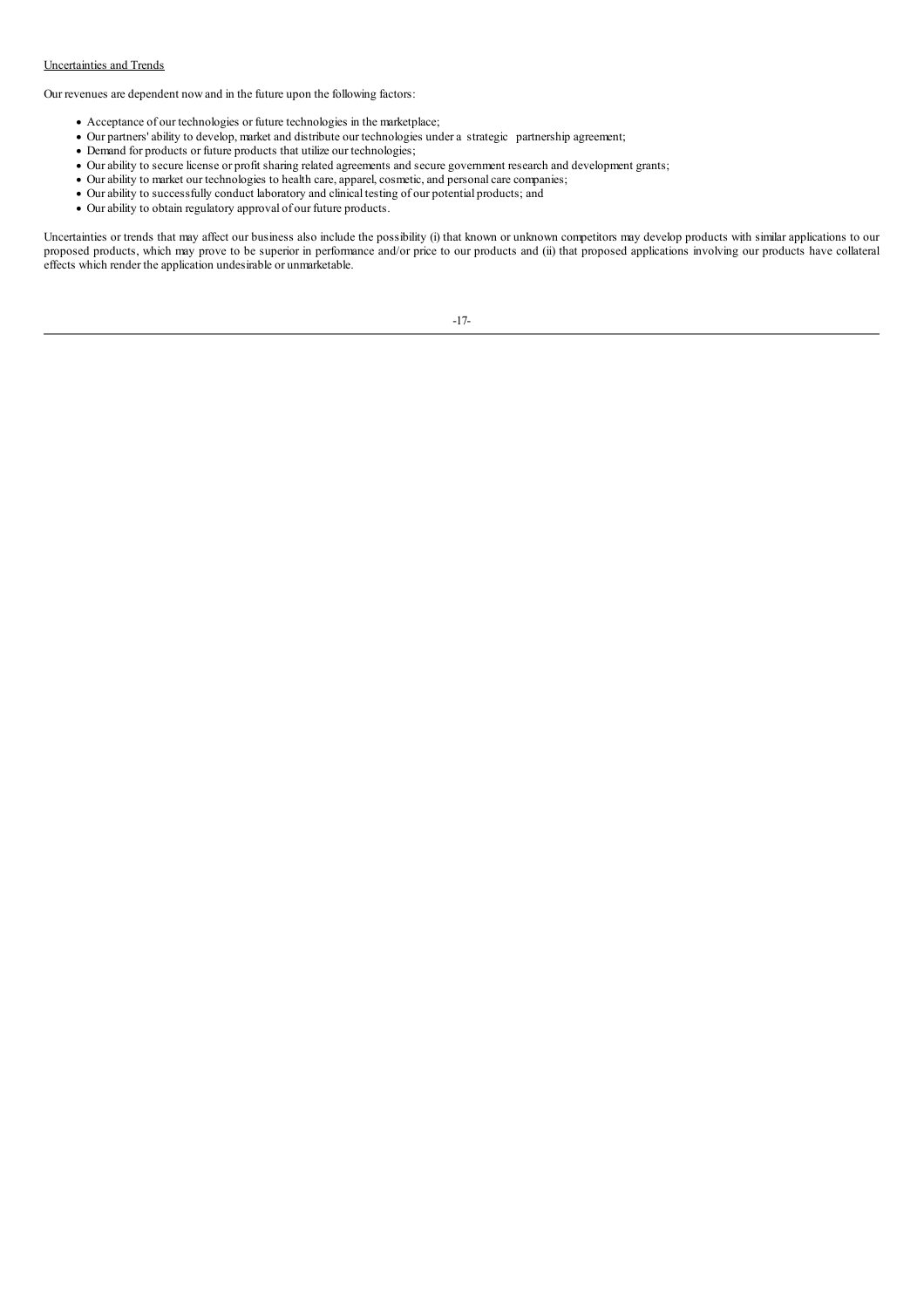## Recent Developments

In September 2010, the United States Patent and Trademark Office granted the U.S. Patent No. 7,795,302 entitled "Use of Compositions for Treating Rosacea." The patent is part of a portfolio that we have licensed fromthe University of Michigan and extend our intellectual property coverage of our family of compounds. The patent issued covers methods for treating rosacea with an antimicrobial, a retinoid, and an inhibitor of toll-like receptors in both topical and oral applications. The broad range of antimicrobials to be utilized in combination with the MultiStat family includes tetracycline, erythromycin, azithromycin, clarithromycin, milbemycin, aminoglycoside, penicillin, cephalosporin, fluoroquinolone, streptogramin and sulfanomide. MultiStat is shown to promote the maintenance, healing and repair of the inflamed skin, and may be combined with existing medications to deliver more effective, better tolerated treatments.

In September 2010, the United States Patent and Trademark Office granted us the U.S. Patent No. 7,790,217 entitled "Method of Attaching an Antimicrobial Cationic Polyelectrolyte to the Surface of a Substrate." This is the fourth patent on our NIMBUS technology. This key patent protects the process used to permanently bind a broadspectrum, highly effective microbicide to specific substrates, as well as a very broad selection of substrate types and product applications. Post-polymerization bonding is a unique process in which the resulting material has a non-leachable microbicide firmly retained. The allowed claims of this application cover two polyelectrolyte antimicrobials: polydiallyldimethylammoniumchloride and polyvinylbenzyltrimethylammoniumchloride. The claims grant protection to the antimicrobialagents cleared by the FDA under *de novo* evaluation, also distinguishing the novelty of the technology.

In August 2010, we entered into a Development and Option Agreement with Biosara. The Agreement remains in effect until December 31, 2010 or until superseded by the earlier of a license agreement or another product development agreement. Under the agreement, we will use commercially reasonable efforts to develop certain wound care products incorporating our proprietary NIMBUS antimicrobial technology to be manufactured by or for the licensee. The parties agree to performin accordance with the terms as set forth in the statement of work including the initialand subsequent monthly development fees paid or to be paid to us.

In July 2010, we entered into an exclusive Patent and Technology license agreement with Viridis BioPharma Pvt. Ltd., an India corporation ("Viridis"). Under the agreement, Viridis will incorporate our proprietary NIMBUS antimicrobial technology into certain wound treatment products. Viridis will manufacture, market and sell these wound treatment products in the institutional market in the Republic of India. We will receive royalty payments on the product sales at an agreed royalty rate in addition to certain payment received. The termof the agreement is fora four year period with certain automatic extension.

### **Capital Expenditures andRequirements**

From 2000 to June 2010, we spent approximately \$847,000 on the acquisition of patents and exclusive license agreements. We owe an additional \$160,000 to Dr. Richard Galardy which is due when certain milestones are met in connection with a September 2000 license agreement we have with Dr. Galardy and Dr. Damian Grobeny. This license agreement provides that we compensate Dr. Galardy and Dr. Grobeny with ourcommon stock and cash for the exclusive license of the Ilomastat technology invented by them.

We do not expect any significant additions to property, plant and equipment.

#### **Critical Accounting Policies andEstimates**

Management's Discussion and Analysis of Financial Condition and Results of Operations is based upon our Financial Statements, which we have prepared in accordance with U.S. generally accepted accounting principles. The preparation of our financialstatements requires us to make estimates and assumptions that affect the reported amounts. The estimates and assumptions are evaluated on an on-going basis and are based on historicalexperience and on various other factors that are believed to be reasonable. Estimates and assumptions include, but are not limited to economic useful lives of fixed and intangible assets, income taxes, valuation of options and warrants granted and contingencies. We base our estimates on historical experience and on various other assumptions that are believed to be reasonable under the circumstances, the results of which form the basis for making judgments about the carrying values of assets and liabilities that are not readily apparent fromother sources.Actual results may differ fromthese estimates under different assumptions orconditions.

An accounting policy is deemed to be critical if it requires an accounting estimate to be made based on assumptions about matters that are highly uncertain at the time the estimate is made, if different estimates reasonably could have been used, or if changes in the estimate that are reasonably likely to occur could materially impact the financial statements. We believe the following critical accounting policies affect our more significant judgments and estimates used in the preparation of the financial statements. Our accounting for stock-based compensation requires us to estimate the value of the shares issued and the value of intangible assets require us to continually assess whether such assets are impaired.

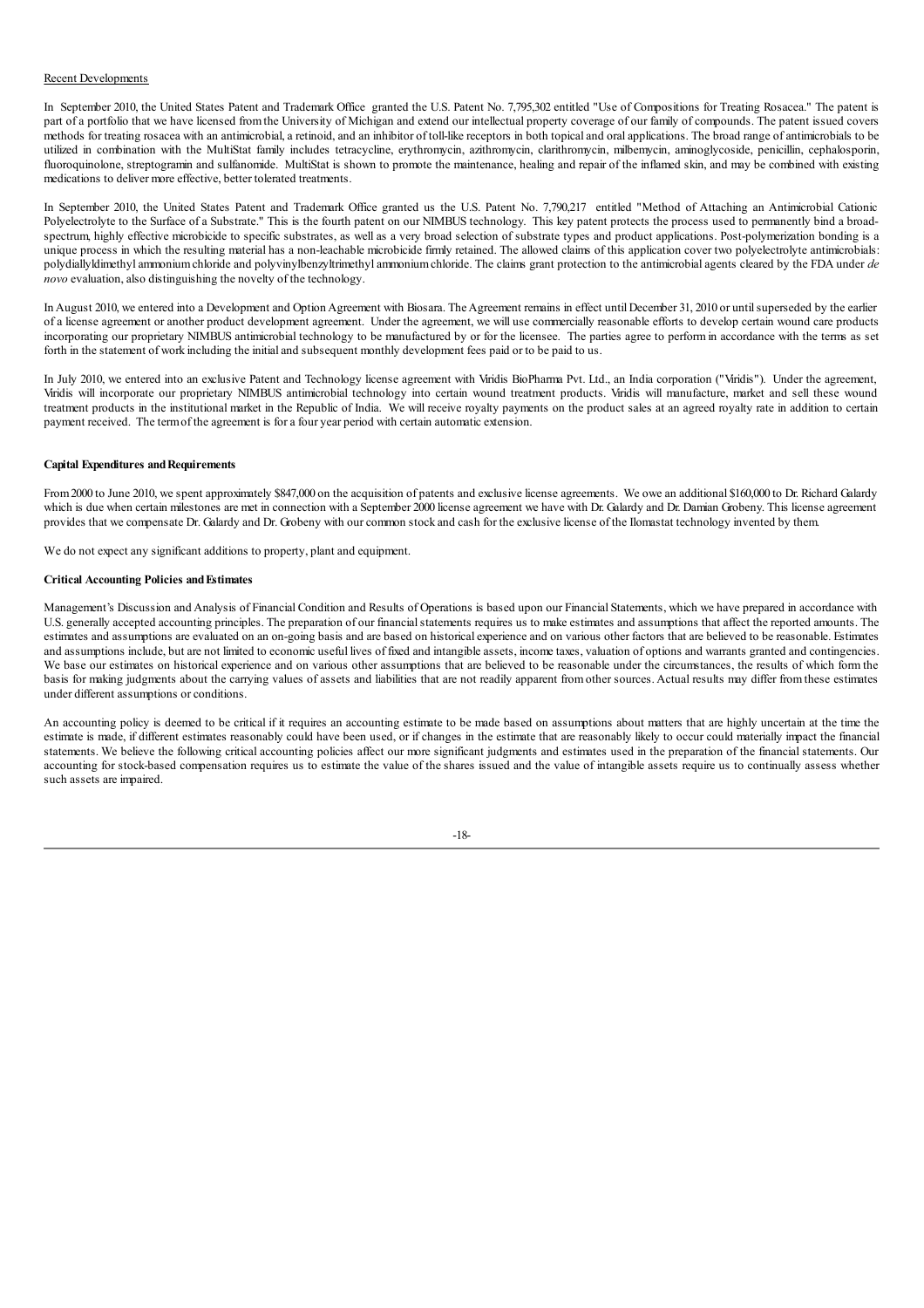## **Results** of Operations

### *Comparison of Years Ended June 30, 2010 and 2009*

Revenues. During the year ended June 30, 2010 we had \$993,943 of revenues, compared to \$1,004,734 of revenues for the year ended June 30, 2009, representing a slight decrease of 1% in our revenues. Our revenues during the year ended June 30, 2010 consisted of: (a) \$517,027, which represented our royalties in the form of revenue share from the MultiStat product sales by BASF Beauty Care Solutions, L.L.C., a cosmetic and personal care division of BASF Catalysts, LLC, a wholly-owned subsidiary of BASF ("BASF"), in connection with a manufacturing and distribution agreement we have with BASF for product development, manufacturing and distribution (the "BASF Agreement"); (b) \$174,416 in royalty and license fees consisting of \$164,121 in royalty fees from the sales of BIOGUARD® advanced wound care product by Derma Sciences, Inc., our licensee, and \$10,295 in license fees representing the earned portion of the license fees fromour licenses. This BIOGUARD® product was launched in late June 2009 and the royalty fees related to the sales of this product were \$239,121 fromJune 2009 to the year ended June 30, 2010. However, \$75,000 was credited against the advance royalty fees we had previously received in accordance with the terms of the license agreement. There are no further credits against future royalty fees; and (c) \$302,500, which represented the revenue earned from the small business innovation research program and the revenue earned fromthe joint development projects. While we noted that the MultiStat product sales by BASF has improved in the recent quarters, however, given the current state of the economy, in particular in the retail cosmetic industry, we cannot anticipate the MultiStat product sales by BASF for the subsequent quarters given market uncertainties.

Our revenues during the yearended June 30, 2009 consisted of: (a) \$804,241, which represented our royalties fromthe product sales by BASF Beauty Care Solutions, L.L.C.; (b) \$193,350, which represented the revenue earned from the small business innovation research program and the joint development projects; and (c) \$7,143 which represented the earned portion of the license fee fromDerma Sciences, Inc.

Effective August 1, 2007, we entered into the manufacturing and distribution agreement with BASF Beauty Care Solutions, L.L.C., a member of the BASF Group (the "BASF Agreement"). This agreement grants BASF exclusive and non-exclusive licenses to develop and market our Ilomastat product for the field of over-the-counter anti-aging (chronological aging or photoaging) cosmetics. Under the terms of this agreement, we and BASF share the net revenues in each contract calendar year beginning January 1, 2008 until December 31, 2010 in accordance with certain sharing percentages as defined in the agreement. The BASF Agreement has an expiration date of December 31, 2010. This Agreement supersedes the Master Agreement for Product Development, Manufacturing and Distribution dated August 15, 2002, the Product Development and Distribution Agreement for Ilomastat dated August 15, 2002, the Tolling Agreement dated October 20, 2005, as amended, and the Letter of Intent with the effective date of February 1, 2006, as amended. We are currently working with BASF on an extension of the Agreement.

Operating Loss. Operating loss for the year ended June 30, 2010 was \$2,084,969 as compared to \$1,765,040 in operating loss for the year ended June 30, 2009, representing an increase of 18% or \$319,929 in operating loss. The increase in operating loss was primarily attributable to an increase in expenses of \$309,138 coupled with a slight decrease in revenues of \$10,791 for the fiscal yearended June 30, 2010. The increase in expenses was primarily due to (a)an increase in research and development expenses of \$160,077 or 15%; (b)an increase of \$124,798 or 9% in generaland administrative expenses; and (c)an increase of \$39,397 or 18% in licensing and patent expenses; and offset by a decrease of \$13,842 or 37% in cost of revenues,as described in more detail below.

Research and Development Expense. Research and development expense increased by \$160,077 or 15% to \$1,223,527 for the year ended June 30, 2010, from \$1,063,450 for the year ended June 30, 2009. The increase in research and development expense is primarily attributable to the subcontractor expenses related to the SBIR phrase II program, which was completed in April 2010.

General and Administrative Expense. General and administrative expense increased by \$124,798 or 9% to \$1,499,866 for the year ended June 30, 2010, from \$1,375,068 for the year ended June 30, 2009. This increase in our general and administrative expenses is mainly due to the implementation of our investor relations programs and financing expenses.

Licensing and Patent Expense. Licensing and patent expense increased by \$39,397 or 18% to \$261,536 for the year ended June 30, 2010 from\$222,139 for the year ended June 30, 2009. This increase was primarily due to higher consulting patent legal fees, annual annuity fees for our patents and patent applications, and more annuity fees for more patent applications than those of prior comparable period.

Interest Income. During the year ended June 30, 2010, we had \$2,016 in interest income, compared to \$2,290 for the year ended June 30, 2009. The amounts represented interest earned on our certificate of deposits and money market account during the periods.

Interest Expense. In the year ended June 30, 2010, we had an approximately \$1,100,000 non-cash charge to interest expense as a result of a beneficial conversion feature of long-term convertible note payables with a related party, the Chairman of our Board of Directors, and third parties. There was no non-cash charge to interest for the comparable period in 2009.

Interest expense on notes payable for the yearended June 30, 2010 increased \$104,474 or 40% to \$364,345 compared to \$259,871 the yearended June 30, 2009. The increase was due to approximately \$2,200,000 or 51% increase in the outstanding loan balance due to our Chairman of the Board, a major shareholder, and third parties to approximately \$6,500,000,compared to approximately \$4,300,000 outstanding balance for the comparable 2009 period.

Net Loss. Net loss for the year ended June 30, 2010 was \$3,550,165 or \$0.11 per share compared to \$2,022,621 or \$0.07 per share for the year ended June 30, 2009. This increase is primarily attributable to approximately \$1,100,000 non-cash charge to interest expense froma beneficialconversion feature of long-termconvertible note payables and approximately \$425,000 from increases in interest expense in notes payable, research and development expenses, general and administrative expenses, and licensing and patent expenses, offset by decreases in revenues, and cost of revenues.

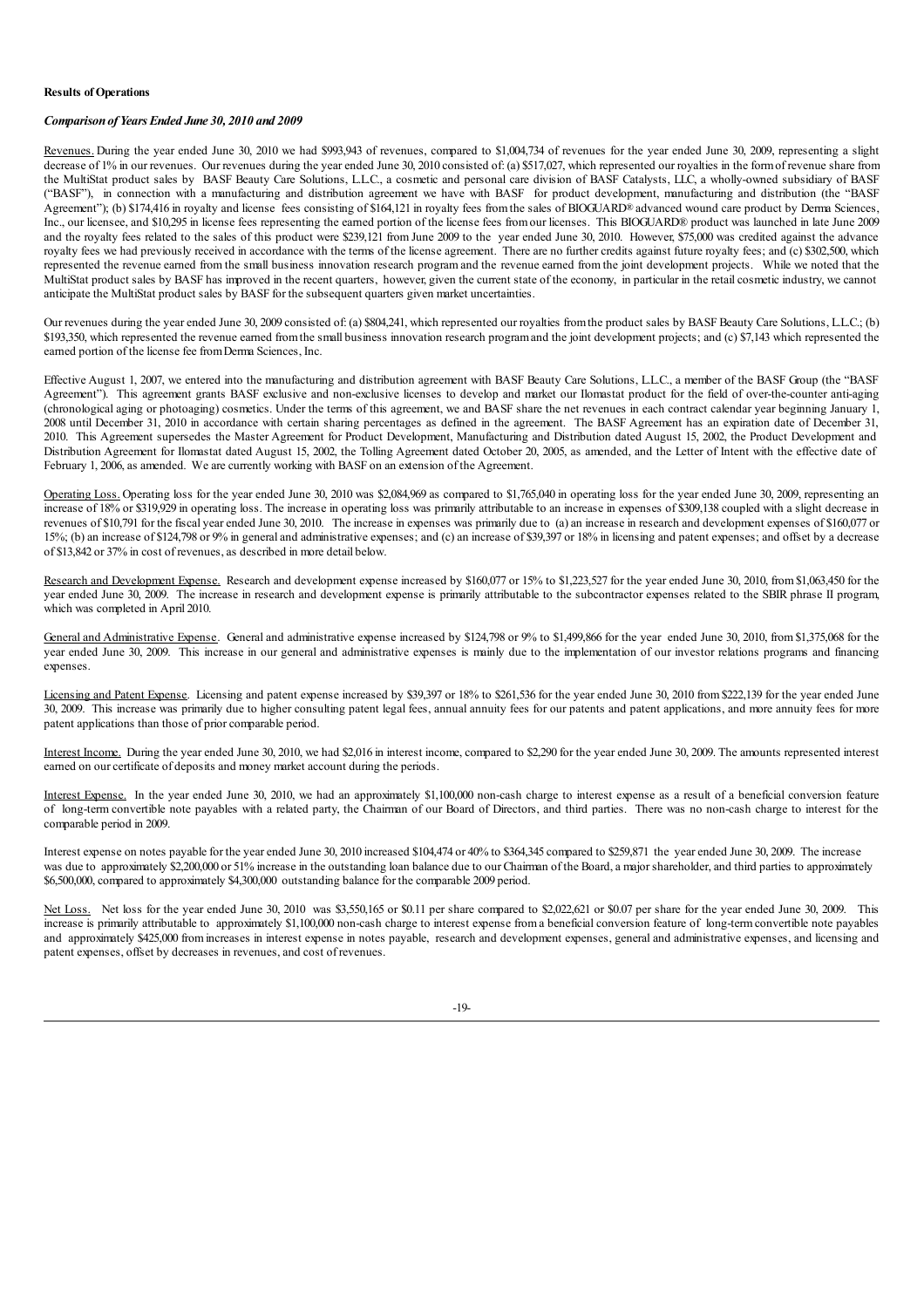### **Liquidity andCapital Resources**

Ourauditors have issued a going concern opinion on ouraudited financialstatements for the fiscal years ended June 30, 2010 and 2009 as we have experienced recurring losses and negative cash flows fromoperations in these periods. In addition, we have a net capital deficiency. These matters raise substantial doubt about ourability to continue as a going concern.

Totalcash on hand at June 30, 2010 was \$628,026 as compared with \$41,216 at June 30, 2009. Subsequent to the fiscal yearended, we collected approximately \$200,000 of the outstanding receivable balance as of September 23, 2010. We also collected approximately \$180,000 fromourJuly and August business activities.

In August 2010, we entered into a Development and Option Agreement with Biosara. The agreement remains in effect until December 31, 2010 or untilsuperseded by the earlier of a license agreement or another product development agreement. The parties agree to performin accordance with the terms as set forth in the statement of work including the initial and subsequent monthly development fees paid or to be paid to the Company. We anticipate that the development fees are adequate to cover our expenses. We received the initial payment and performed the work. We are unable to determine when and if the subsequent monthly development fees willarrive and whether Biosara has the ability to continue funding the project, at this time. We will continue the work as long as the development fees are received.

In July 2010, we entered into an exclusive Patent and Technology license agreement with Viridis BioPharma Pvt. Ltd., an India corporation("Viridis") . Under the agreement, Viridis will manufacture, market and sell these wound treatment products in the institutional market in the Republic of India. The Company will receive royalty payments on the product sales at an agreed royalty rate in addition to certain payment received in March 2010. We will receive additional payment at the earlier of the first commercialsale or six months from July 26, 2010, the effective date of the agreement. We are unable to determine when the first commercial sale will occur and how much, if any, of the royalty fee we will receive in the future at this time. We expect nominal direct expenses in relation to this license agreement.

In June 2009, our licensee, Derma Sciences, Inc. launched the commercial sale of BIOGUARD® an advance wound care product employing our NIMBUS technology. Fromthe launch date to June 30, 2010, our royalty fees related to this product were approximately \$239,121. In accordance with the terms of the license agreement, the first \$75,000 royalty fees from Derma Sciences were offset against the advance payments we received in 2007, the subsequent royalty fees will be at 20% of the net sales as defined in the license agreement. We are unable to determine how much, if any, of the royalty fee we will receive in the future at this time. We expect minimal direct expenses in relation to this license agreement.

In May 2010, we entered into a service agreement with a division of a major consumer products company for a certain fee over four months period. We anticipated the direct expenses related to this project ofapproximately \$10,000 that would be covered by the fee arrangement. We have invoiced for the first payment under the project.

In April 2010, we and KCI USA, Inc. ("KCI") entered into a Development Agreement for a certain fee over seven months period. We anticipated the direct expenses related to this project ofapproximately \$15,000 that would be covered by the fee arrangement. We have collected the first payment under the project.

On April 17, 2009, we and Avery Dennison Corporation ("Avery") entered into a Joint Development and Exclusive Option Agreement (the "Agreement") with total value of approximately \$100,000 between six to twelve months period with sixmonth extension. We anticipated the direct expenses related to this project of approximately \$20,000. In April 30, 2009, we collected \$30,000 initial payment under the Agreement.

In September 2006, we received the SBIR Phase II grant, which included the option of SBIR Phase I, totaling approximately \$840,000 over the next four years and we expect the cash outflows related to this grant of approximately \$390,000 to subcontractors and other direct expenses. To date, we received approximately \$725,000 and incurred approximately \$242,000 in expenses to subcontractors and other direct expenses. While we expect to receive royalties in the next twelve to twenty four months from the license agreement subject to certain contractual terms, we need cash in order to maintain and grow our businesses. See the section below for further discussion of our cash requirements and related strategies to meet these needs.

Beginning in 2009, we took a number of steps to conserve cash and control expenses including a elimination of a \$75,000 salary position, a deferred payment on a certain consulting fee of \$20,000,and voluntary reduction and waiver ofsalaries and fees ofapproximately \$390,000. The voluntary salary and fee waiver is scheduled to end effective October 1, 2010.

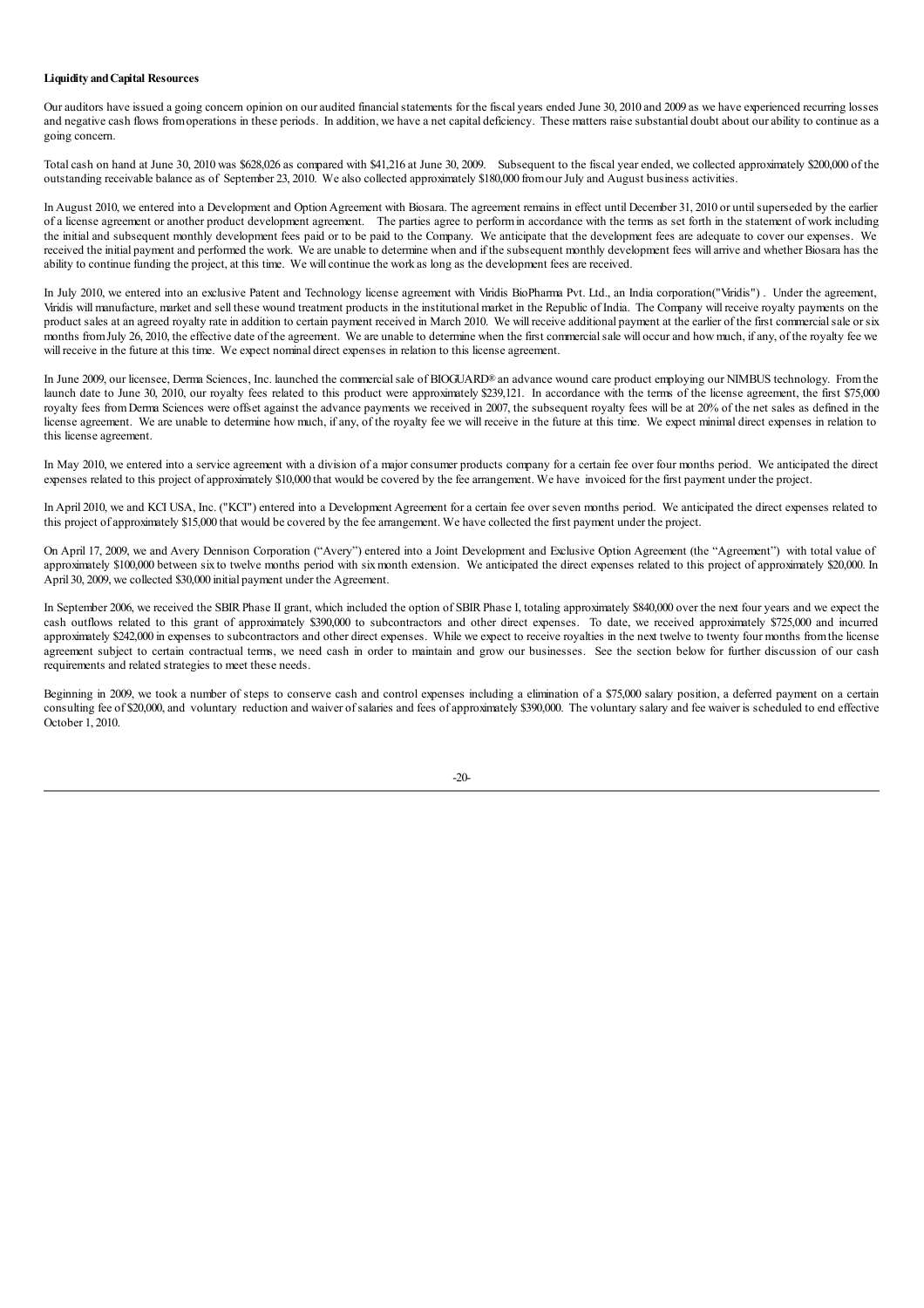## Equity Financing and our Cash Requirements

On February 8, 2010, we signed a placement agent agreement with an investment banker on a non exclusive basis to raise up to \$5,000,000 in order to meet our current operating cash needs and to execute our business plan. We cannot assure you that we will raise a sufficient amount ofcapital, ifany, through this investment banker.

Based on our cash position at June 30, 2010, we cannot continue to satisfy our current cash requirements for a period of twelve (12) months through our existing capital. We anticipate total estimated, operating and research and development expenditures, and patent related legal fees of approximately \$182,500 per month or an aggregate of approximately \$2,190,000 over the next twelve (12) months, in the following areas:

- Research and development expenditures of approximately \$83,000 per month or an aggregate \$996,000 over the next twelve (12) months, which will consist of the following estimated monthly expenditures: (a) \$61,000 in payroll for scientists; (b) \$5,000 for outside research and development expenditures; and (c) \$17,000 for chemical supplies and laboratory operating expenses, including rent expense;
- Patent related legal fees of approximately \$23,334 per month or an aggregate \$280,000 annually; and
- · Operating expenses ofapproximately \$76,167 per month oran aggregate \$914,000 over the next twelve (12) months, including business developments, personnelcosts, director and officer insurance, general liability insurance, investors relations, rent, consulting fees, utilities, legal and accounting fees, and travel.

Our current cash balance of \$628,026 as of June 30, 2010, coupled with accounts receivable of \$336,077, of which approximately \$200,000 have been subsequently collected after June 30, 2010, will satisfy our cash requirements for approximately more than five (5) months assuming no further receipt of revenues and additional debt or equity financing. If we are unable to satisfy the remainder of our obligations by equity and/or debt financings, we will be unable to satisfy our cash requirements beyond approximately more than five (5) months assuming no further receipts of revenues and additional debt or equity financing.

We are attempting to raise additional cash by means of equity and or debt financing. Additionally, we are implementing a cash conservation strategy by extinguishing obligations through share-based payments and reducing our use of consulting services. However, our ability to raise cash through equity or debt financing with third parties will be difficult in the current credit environment. There are no assurances that any planned equity offering and/or debt financing will be successful or sufficient to meet our cash requirements or that our cash conservation strategy will be successful. Even if we were able to obtain debt or equity financing, the terms of such financing may be very unfavorable to us. Further, any sale of newly issued debt or equity securities could result in additional dilution to our current stockholders.

As of June 30, 2010, we have eleven senior convertible notes payable outstanding to our Chairman totaling approximately \$5,000,000 including accrued interest with interest rates ranging from 6% to 8% per annum and maturity dates of December 2013. These notes are convertible at conversion prices ranging from \$0.18 to \$0.74 per share and are secured by our revenues and assets. We also have a note payable with our Chairman of \$221,617 including accrued interest with a maturity date of July 1, 2011 and an annual interest rate of 8%. We also have a \$1,053,000 senior convertible note payable to a major stockholder. The senior convertible note has an 8% interest rate per annumwith a conversion price of \$0.60 per share, a maturity date of December 31, 2013, and is secured by our revenues and assets. Further, we have two senior convertible notes totaling \$250,000 with third parties. These notes have an 8% interest rate per annum with a conversion price of \$1.00 per share, a maturity date of June 30, 2014. In addition, we have fourconvertible notes payable totaling \$109,474 including accrued interest with an interest rate of 8% perannumand a maturity date in December 2010.

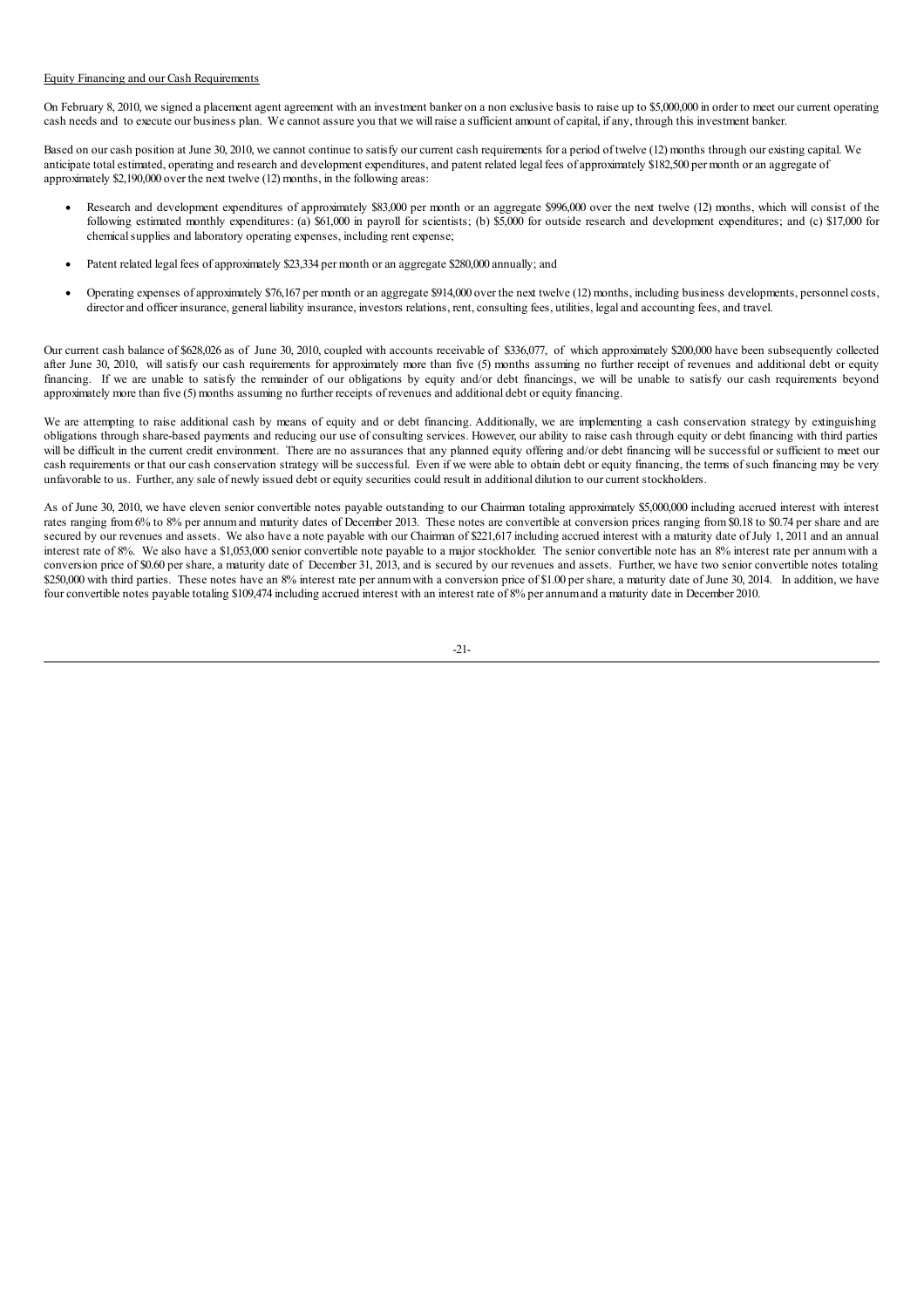If we are unable to successfully repay our loans to our Chairman and a major stockholder, we may have to liquidate our business and undertake any or all the steps outlined below.

- · Significantly reduce,eliminate orcurtail our business, operating and research and development activities so as to reduce operating costs;
- Sell, assign or otherwise dispose of our assets, if any, to raise cash or to settle claims by creditors, including our Chairman of the Board;
- · Pay our liabilities in order of priority, if we have available cash to pay such liabilities;
- · Ifany cash remains after we satisfy amounts due to ourcreditors, distribute any remaining cash to our shareholders in an amount equal to the net market value of our net assets;
- File a Certificate of Dissolution with the State of Nevada to dissolve our corporation and close our business;
- · Make the appropriate filings with the Securities and Exchange Commission so that we will no longer be required to file periodic and other required reports with the Securities and Exchange Commission, if, in fact, we are a reporting company at that time; and
- Make the appropriate filings with the National Association of Security Dealers to affect a delisting of our stock.

Based upon our cash requirements for our Plan of Operations and our current dividend policy of investing any available cash to our operations, however, we do not plan to distribute any cash to ourstockholders.

At June 30, 2010, we had a net positive working capital of \$53,037 that primarily consists of: (a) cash of \$628,026; (b) accounts receivable of \$336,077; (c) accounts payable of \$611,018; (d) accrued expenses of \$73,191; (e) unearned revenue of \$117,383; and (d) convertible note payable with a related party of \$109,474 including accrued interest. At June 30, 2010, we had a stockholders' deficit of \$6,293,142, a portion of which is due to non-cash share based compensation expense and non-cash charge to interest expense from the beneficial conversion feature of the convertible notes.

Cash used in operating activities was \$1,377,803 for the year ended June 30, 2010. Net cash used in investing activities was \$20,837. Net cash provided by financing activities was \$1,985,450, of which \$1,015,000 was from senior convertible notes with our Chairman, \$678,000 was from a senior convertible note with a major shareholder, \$250,000 was from senior convertible notes with third parties, and the proceeds of \$42,450 in cash from the exercise of stock options.

During the year ended June 30, 2009, we received (a) \$700,000 from the senior convertible notes with our Chairman, (b) the \$100,000 convertible notes with one of our officers, and (c) \$15,250 from the exercise of stock options.

### **Contractual Obligations**

The following table summarizes our long-term contractual obligations as of June 30, 2010:

|                                    |                | Less than 1 |           |                          |                   |
|------------------------------------|----------------|-------------|-----------|--------------------------|-------------------|
|                                    | Total          | Year        | 1-3 Years | 3-5 Years                | More than 5 Years |
| Long-term debt<br>obligations (a)  | \$6,569,122 \$ |             | \$221,617 | \$6,347,505              |                   |
| Operating lease<br>obligations (b) | \$14,000       | \$14,000\$  |           | $\overline{\phantom{a}}$ |                   |

- (a) The principal and accrued interest on the notes payable owed to the Chairman's Senior Convertible Notes, to third parties' convertible note payable, and to a major shareholder's senior note payable as fully discussed in note 4 of the accompanying condensed footnotes to the financial statements.
- (b) We have an operating lease for our laboratory in Gainesville, Florida with an expiration date in 2011.

## **Off-balance Sheet Arrangements**

We do not have any off-balance sheet arrangement that have, or are reasonably likely to have, a current or future effect on financial condition, changes in financial condition, revenues or expenses, results of operations, liquidity, capital expenditures or capital resources that is material to investors.

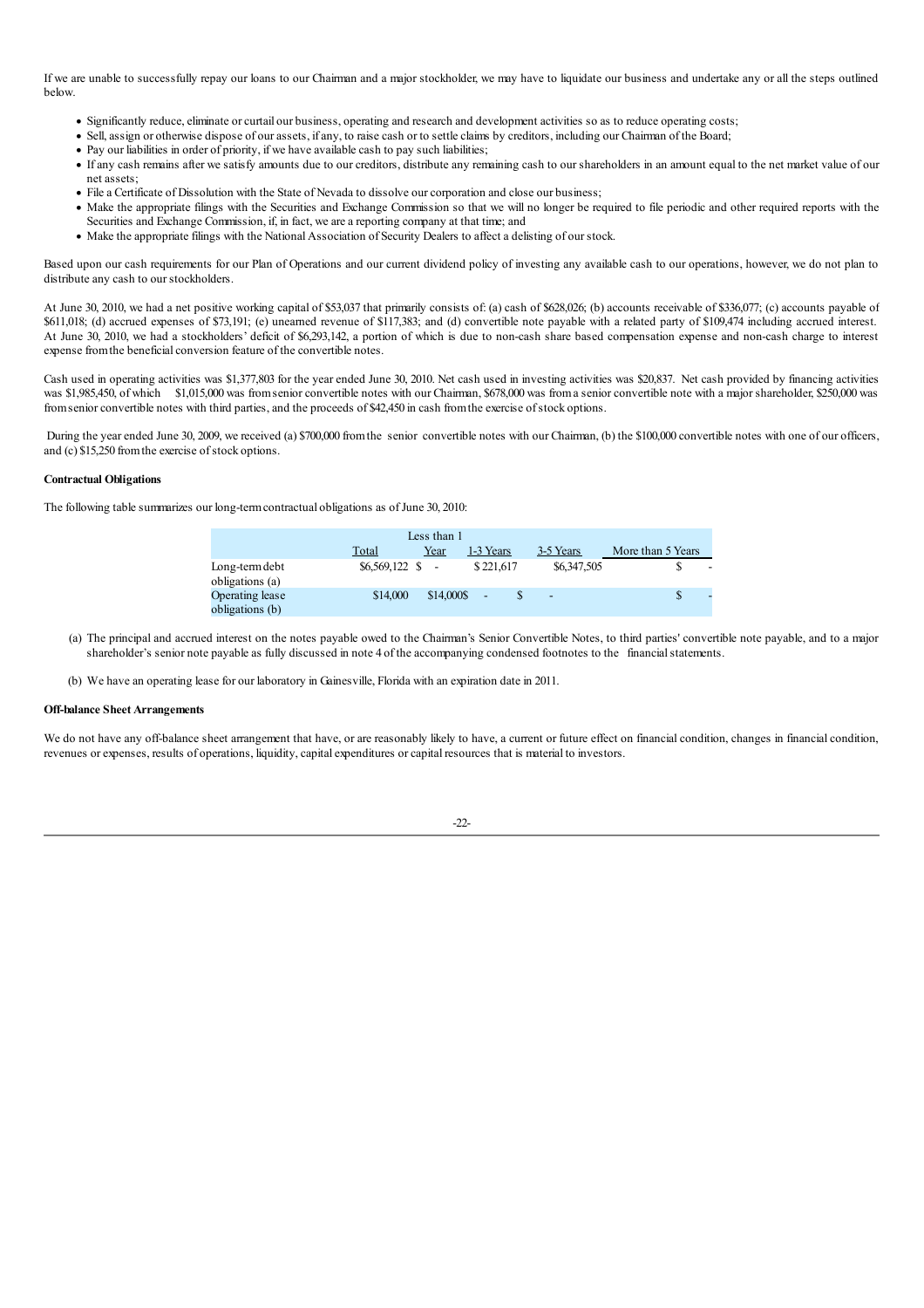# **TABLEOFCONTENTS**

Financial Statements:

| Statements of Operations for the years ended June 30, 2010 and 2009            | 26 |
|--------------------------------------------------------------------------------|----|
| Statement of Changes in Stockholders' Equity for the years ended June 30, 2010 | 27 |
| Statements of Cash Flows for the years ended June 30, 2010 and 2009            | 28 |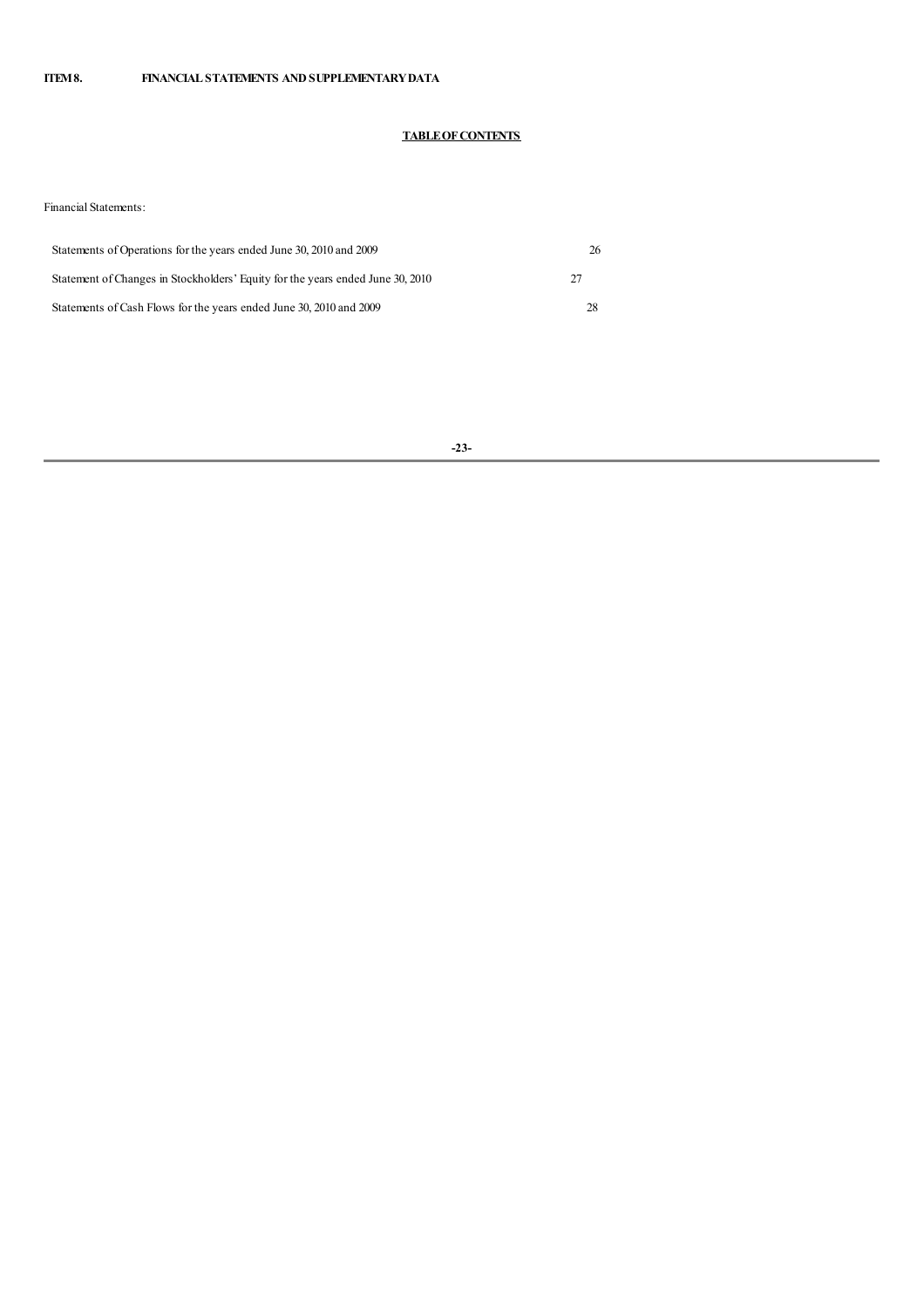#### **Report of Independent Registered Public Accounting Firm**

**To the Boardof Directors andStockholders Quick-MedTechnologies, Inc.**

We have audited the accompanying balance sheets of Quick-Med Technologies, Inc. (the "Company") as of June 30, 2010 and 2009, and the related statements of operations, changes in stockholders' deficit, and cash flows for the years then ended. The Company's management is responsible for these financial statements. Our responsibility is to **express an opinion on these financial statements basedon our audits.**

We conducted our audits in accordance with the standards of the Public Company Accounting Oversight Board (United States). Those standards require that we plan and perform the audit to obtain reasonable assurance about whether the financial statements are free of material misstatement. The company is not required to have, nor were we engaged to perform, an audit of its internal control over financial reporting. Our audit included consideration of internal control over financial reporting as a basis for designing audit procedures that are appropriate in the circumstances, but not for the purpose of expressing an opinion on the effectiveness of the company's internal control over financial reporting. Accordingly, we express no such opinion. An audit also includes examining, on a test basis, evidence supporting the amounts and disclosures in the financial statements, assessing the accounting principles used and significant estimates made by management, as well as evaluating the overall financial statement **presentation. We believe that our audits provide a reasonable basis for our opinion.**

In our opinion, the financial statements referred to above present fairly, in all material respects, the financial position of Quick-Med Technologies, Inc., as of June 30, 2010 and 2009, and the results of its operations and its cash flows for each of the years then ended, in conformity with accounting principles generally accepted in the United **States of America.**

The accompanying financial statements have been prepared assuming the Company will continue as a going concern. The Company has experienced recurring losses and negative cash flows from operations for the years ended June 30, 2010 and 2009, and has a net capital deficiency. These matters raise substantial doubt about the Company's ability to continue as a going concern. Management's plans regarding those matters are described in the footnotes accompanying the financial statements. The financial **statements do not include any adjustments that mightresult fromthe outcome of this uncertainty.**

**/s/ Daszkal Bolton LLP BocaRaton, Florida September 28, 2010**

-24-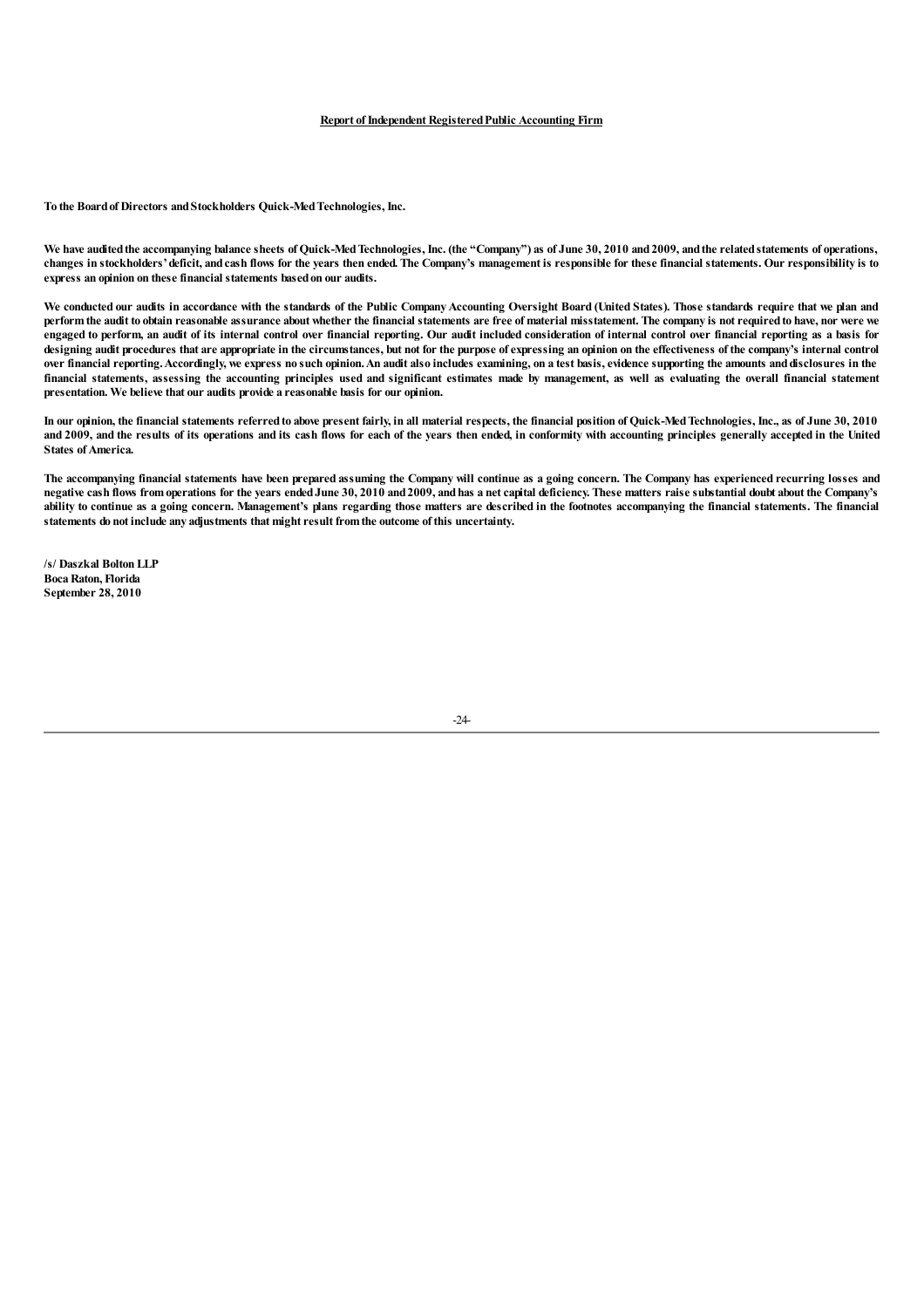## **QUICK-MEDTECHNOLOGIES, INC. BALANCESHEETS AS OFJUNE30, 2010 AND2009**

|                                                                                                                 |              | 2010         | 2009           |
|-----------------------------------------------------------------------------------------------------------------|--------------|--------------|----------------|
| Current assets:                                                                                                 |              |              |                |
| Cash and cash equivalents                                                                                       | $\mathbb{S}$ | 628,026 \$   | 41,216         |
| Accounts receivable                                                                                             |              | 336,077      | 18,562         |
| Total current assets                                                                                            |              | 964,103      | 59,778         |
|                                                                                                                 |              |              |                |
| Property and equipment, net                                                                                     |              | 7,004        | 14,969         |
|                                                                                                                 |              |              |                |
| Other assets:                                                                                                   |              |              |                |
| Prepaid expenses                                                                                                |              | 9,657        | 9,706          |
| Intangible asset, net                                                                                           |              | 366,282      | 408,095        |
| Total other assets                                                                                              |              | 375,939      | 417,801        |
| Total assets                                                                                                    | \$           | 1,347,046 \$ | 492,548        |
|                                                                                                                 |              |              |                |
| <b>LIABILITIES AND STOCKHOLDERS' DEFICIT</b>                                                                    |              |              |                |
| Current liabilities:                                                                                            |              |              |                |
| Accounts payable                                                                                                | $\mathbb{S}$ | 611,018 \$   | 562,611        |
| Unearned revenue                                                                                                |              | 117,383      | 51,428         |
| Accrued expenses                                                                                                |              | 73,191       | 233,631        |
| Convertible note payable - officer                                                                              |              | 109,474      | 102,482        |
| Total current liabilities                                                                                       |              | 911,066      | 950,152        |
|                                                                                                                 |              |              |                |
| License payable                                                                                                 |              | 160,000      | 160,000        |
| Long-term liability - note payable - director                                                                   |              | 221,617      |                |
| Long-term liability - convertible note payable                                                                  |              | 255,041      |                |
| Long-term liability - convertible note payable - related party                                                  |              | 1,074,133    | 430,315        |
| Long-term liability - convertible note payable - director                                                       |              | 5,018,331    | 3,916,290      |
| <b>Total liabilities</b>                                                                                        |              | 7,640,188    | 5,456,757      |
|                                                                                                                 |              |              |                |
| Commitments and contingencies                                                                                   |              |              |                |
|                                                                                                                 |              |              |                |
| Stockholders' deficit:                                                                                          |              |              |                |
| Common stock, \$0.0001 par value; 100,000,000<br>authorized shares; 31,357,297 and 31,039,707 shares issued and |              |              |                |
| outstanding at June 30, 2010 and June 30, 2009, respectively                                                    |              | 3,136        | 3,104          |
|                                                                                                                 |              | 13,576,122   | 11,927,286     |
| Additional paid-in capital<br>Outstanding stock options                                                         |              | 3,786,351    | 3,213,987      |
| Accumulated deficit                                                                                             |              | (23,658,751) | (20, 108, 586) |
| Total stockholders' deficit                                                                                     |              | (6,293,142)  | (4,964,209)    |
| Total liabilities and stockholders' deficit                                                                     | $\mathbf S$  | 1,347,046 \$ | 492,548        |
|                                                                                                                 |              |              |                |

See accompanying notes to financial statements.

-25-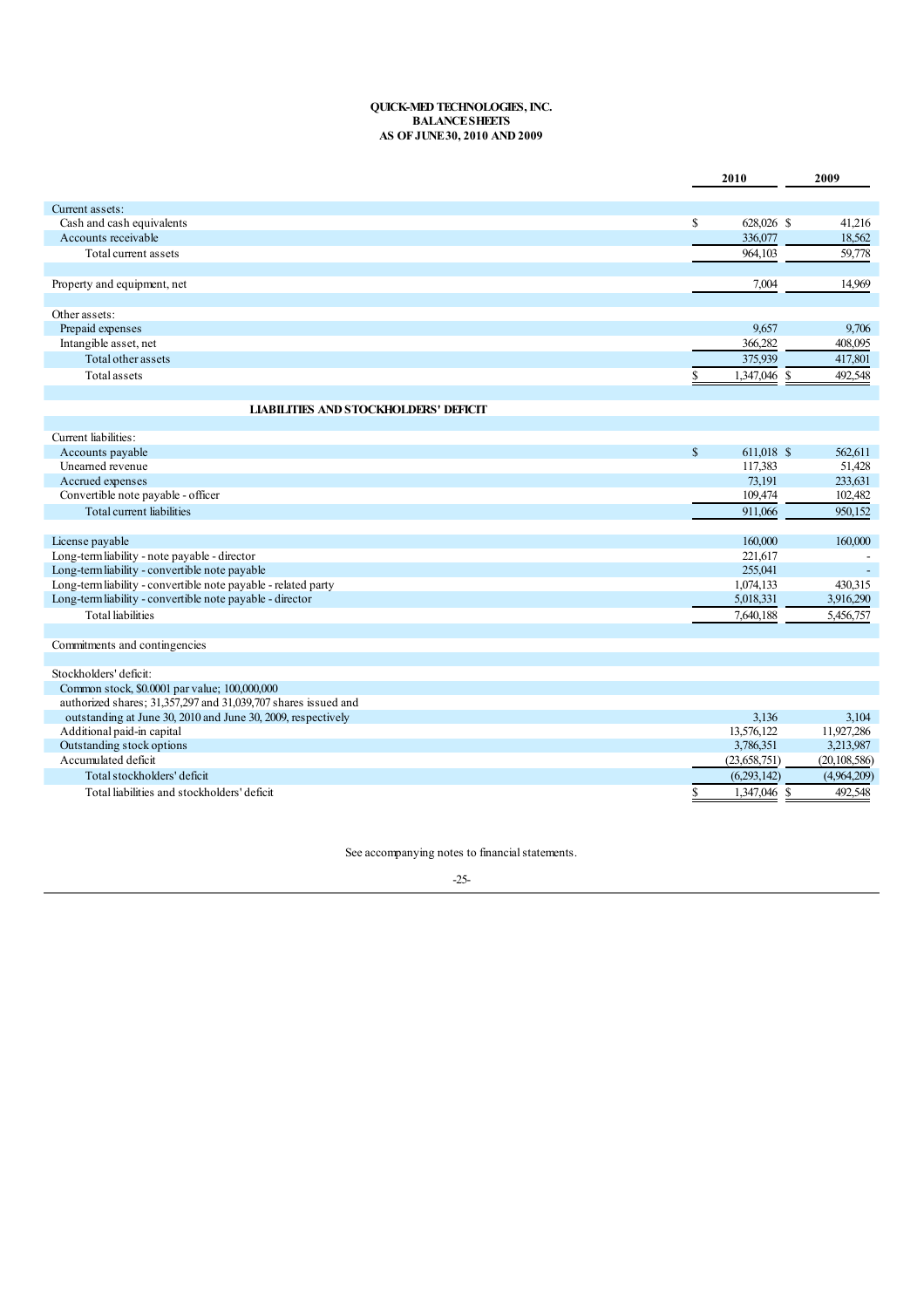### **QUICK-MEDTECHNOLOGIES, INC. STATEMENTS OFOPERATIONS FORTHEYEARS ENDEDJUNE30, 2010 AND2009**

|                                                                   | 2010                            | 2009        |
|-------------------------------------------------------------------|---------------------------------|-------------|
| Revenues                                                          |                                 |             |
| Product sales                                                     | $\mathbb{S}$<br>517,027 \$      | 804,241     |
| Royalty and license fees                                          | 174,416                         | 7,143       |
| Research and development service                                  | 302,500                         | 193,350     |
|                                                                   | 993,943                         | 1,004,734   |
| Expenses:                                                         |                                 |             |
| Cost of sales                                                     | 23,370                          | 37,212      |
| Research and development                                          | 1,223,527                       | 1,063,450   |
| General and administrative expenses                               | 1,499,866                       | 1,375,068   |
| Licensing and patent expenses                                     | 261,536                         | 222,139     |
| Depreciation and amortization                                     | 70,613                          | 71,905      |
| Total expenses                                                    | 3,078,912                       | 2,769,774   |
| Income (loss) from operations                                     | (2,084,969)                     | (1,765,040) |
| Other income (expense):                                           |                                 |             |
| Interest income                                                   | 2,016                           | 2,290       |
| Interest expense:                                                 |                                 |             |
| Notes payable                                                     | (364, 345)                      | (259, 871)  |
| Convertible debt beneficial conversion feature                    | (1,102,867)                     |             |
| Loss before income taxes                                          | (3,550,165)                     | (2,022,621) |
| Provision (benefit) for income taxes                              |                                 |             |
| Net loss                                                          | $\mathbb S$<br>$(3,550,165)$ \$ | (2,022,621) |
|                                                                   |                                 |             |
| Net loss per share (basic and diluted)                            | S<br>$(0.11)$ \$                | (0.07)      |
| Weighted average common<br>shares outstanding (basic and diluted) | 31,260,738                      | 30,935,633  |
|                                                                   |                                 |             |

See accompanying notes to financial statements.

# -26-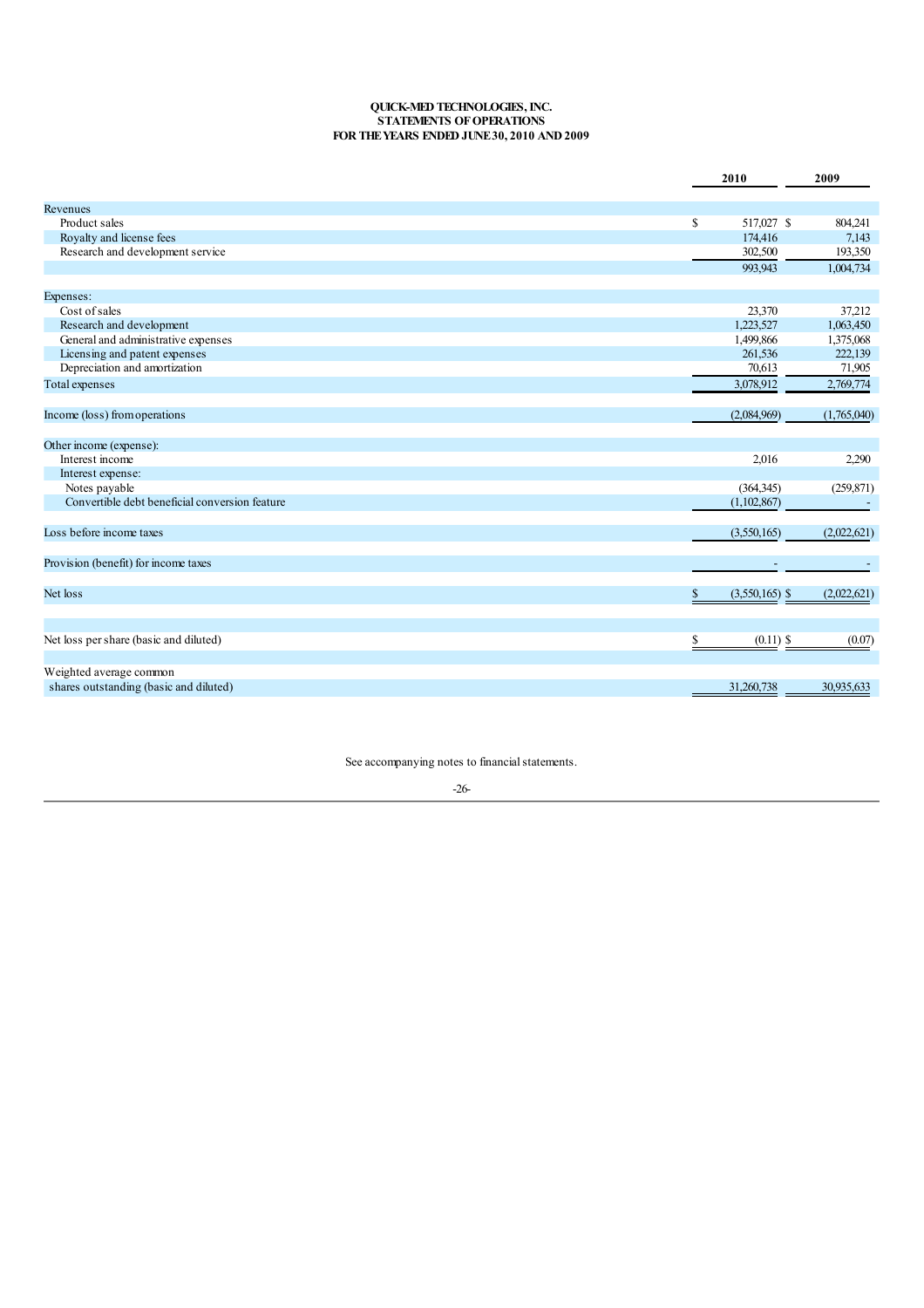### **QUICK-MEDTECHNOLOGIES, INC. STATEMENTOFCHANGES INSTOCKHOLDERS' DEFICIT FORTHEYEARS ENDEDJUNE30, 2010 AND2009**

|                                                | <b>Common Stock</b>      |                          | <b>Additional Paid-In</b> | <b>Accumulated</b>       | Outstanding          |                |
|------------------------------------------------|--------------------------|--------------------------|---------------------------|--------------------------|----------------------|----------------|
|                                                | <b>Shares</b>            | Amount                   | Capital                   | Deficit                  | <b>Stock Options</b> | <b>Total</b>   |
|                                                |                          |                          |                           |                          |                      |                |
| Balance, June 30, 2008                         | 30,874,196               | \$ 3,087                 | \$11,882,403              | (18,085,965)<br>S        | \$2,602,344          | \$ (3,598,131) |
|                                                |                          |                          |                           |                          |                      |                |
| Stock-based compensation                       |                          | $\blacksquare$           |                           |                          | 623,293              | 623,293        |
| Stock is suance for services                   | 81,099                   | 8                        | 17,992                    |                          |                      | 18,000         |
| Exercise of stock options                      | 54,412                   | 6                        | 15,494                    |                          | (6,250)              | 9,250          |
| Exercise of stock warrants                     | 30,000                   | 3                        | 11,397                    |                          | (5,400)              | 6,000          |
| Net loss, July 1, 2008 to June 30, 2009        |                          |                          |                           | (2,022,621)              |                      | (2,022,621)    |
|                                                |                          |                          |                           |                          |                      |                |
| Balance, June 30, 2009                         | 31,039,707               | \$3,104                  | \$11,927,286              | (20, 108, 586)<br>S      | \$ 3,213,987         | (4,964,209)    |
|                                                |                          |                          |                           |                          |                      |                |
| Stock-based compensation                       | ۰                        | $\blacksquare$           |                           |                          | 608,914              | 608,914        |
| Stock is suance for services                   | 107,590                  | 11                       | 74,989                    |                          |                      | 75,000         |
| Exercise of stock options                      | 210,000                  | 21                       | 78,979                    |                          | (36, 550)            | 42,450         |
| Debt forgiveness by shareholders               |                          |                          | 392,001                   |                          |                      | 392,001        |
| Convertible debt beneficial conversion feature | $\overline{\phantom{a}}$ | $\overline{\phantom{a}}$ | 1,102,867                 | $\overline{\phantom{a}}$ |                      | 1,102,867      |
| Net loss, July 1, 2009 to June 30, 2010        |                          |                          |                           | (3,550,165)              |                      | (3,550,165)    |
|                                                |                          |                          |                           |                          |                      |                |
| Balance, June 30, 2010                         | 31,357,297               | \$3,136                  | \$13,576,122              | (23, 658, 751)           | \$ 3,786,351         | (6,293,142)    |

See accompanying notes to financial statements.

$$
-27-
$$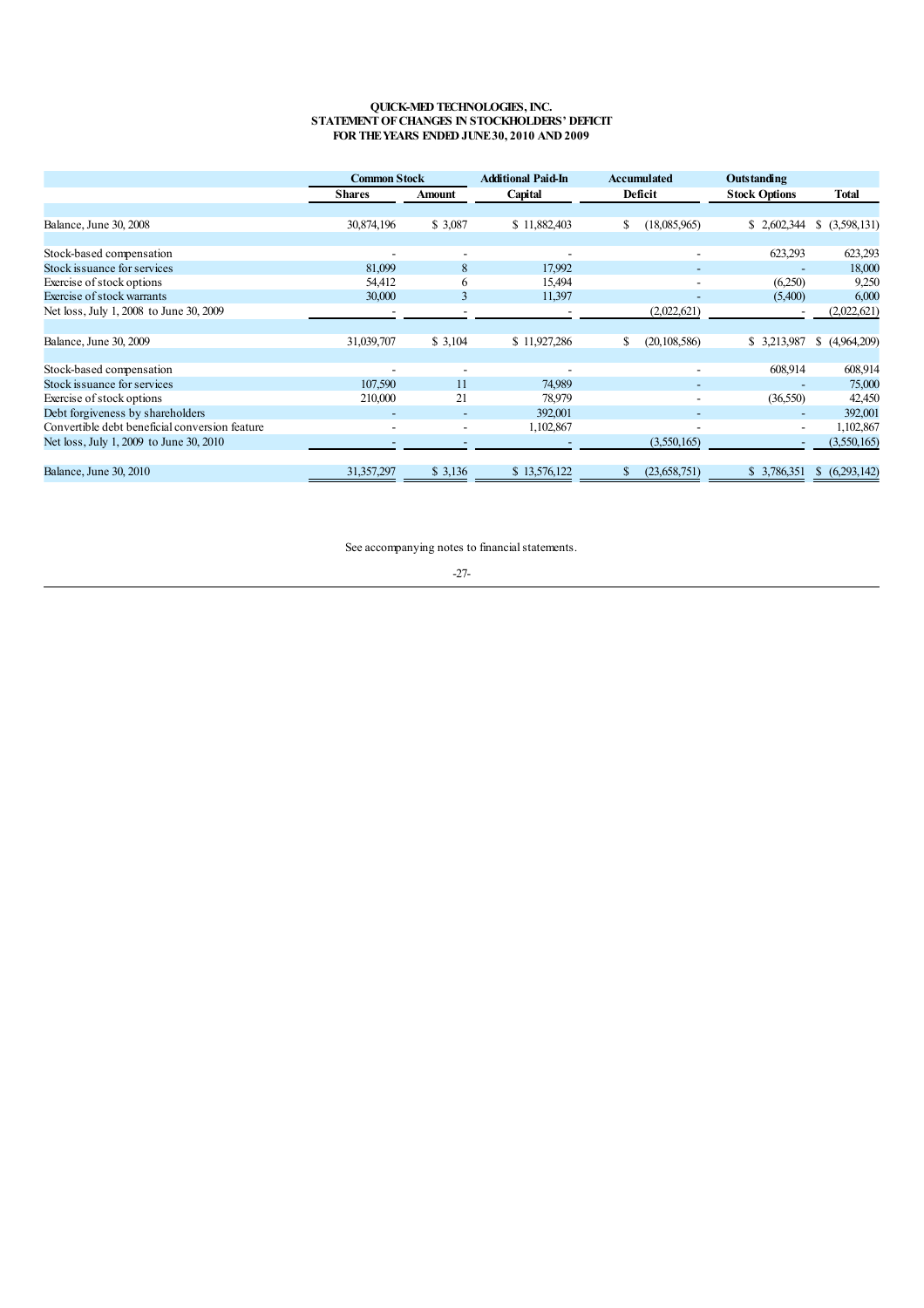## **QUICK-MEDTECHNOLOGIES, INC. STATEMENTS OFCASHFLOWS FORTHEYEARS ENDEDJUNE30, 2010 AND2009**

|                                                            | 2010                                      | 2009        |  |
|------------------------------------------------------------|-------------------------------------------|-------------|--|
| Cash flows from operating activities:                      |                                           |             |  |
| Net loss                                                   | $\mathbb{S}$<br>$(3,550,165)$ \$          | (2,022,621) |  |
| Adjustments to reconcile net loss to net                   |                                           |             |  |
| cash used in operating activities:                         |                                           |             |  |
| Depreciation and amortization                              | 70.613                                    | 71,905      |  |
| Stock granted for services                                 | 75,000                                    | 18,000      |  |
| Stock-based compensation                                   | 608,914                                   | 623,293     |  |
| Interest expense on convertible debt beneficial conversion | 1,102,867                                 |             |  |
| Issuance of indebteness for services                       | 272,362                                   |             |  |
| (Increase) decrease in:                                    |                                           |             |  |
| Accounts receivable                                        | (317,515)                                 | 328,147     |  |
| Prepaid expenses                                           | 50                                        | (4, 394)    |  |
| Increase (decrease) in:                                    |                                           |             |  |
| Accounts payable                                           | 48,407                                    | (308, 463)  |  |
| Accrued interest                                           | 286,509                                   | 259,871     |  |
| Other current liabilities                                  | 25,155                                    | 197,953     |  |
| Net cash used in operating activities                      | (1,377,803)                               | (836, 309)  |  |
| Cash flows from investing activities:                      |                                           |             |  |
| Property and equipment                                     | (758)                                     |             |  |
| Intangible assets                                          | (20,079)                                  | (10, 542)   |  |
| Net cash used in investing activities                      | (20, 837)                                 | (10, 542)   |  |
|                                                            |                                           |             |  |
| Cash flows from financing activities:                      |                                           |             |  |
| Proceeds from exercise of stock options                    | 42.450                                    | 15,250      |  |
| Increase in notes payable                                  | 250,000                                   |             |  |
| Increase in notes payable - related party                  | 678,000                                   |             |  |
| Increase in notes payable - officer                        |                                           | 100,000     |  |
| Increase in notes payable - director                       | 1,015,000                                 | 700,000     |  |
| Net cash provided by financing activities                  | 1,985,450                                 | 815,250     |  |
| Net increase (decrease) in cash and cash equivalents       | 586,810                                   | (31,601)    |  |
| Cash and cash equivalents at beginning of period           | 41,216                                    | 72,817      |  |
| Cash and cash equivalents at end of period                 | 628,026<br>\$<br>$\mathcal{S}$            | 41,216      |  |
|                                                            |                                           |             |  |
| <b>Supplementary Information:</b>                          |                                           |             |  |
| Cash paid for:                                             |                                           |             |  |
| Interest                                                   |                                           |             |  |
|                                                            | $rac{S}{S}$                               |             |  |
| Income taxes                                               | $-$ \$                                    |             |  |
| Non-cash disclosures of investing and                      |                                           |             |  |
| financing activities:                                      |                                           |             |  |
| Debt forgiveness by shareholders                           | 392,001<br>$\frac{1}{2}$<br><sup>\$</sup> |             |  |
| Stock-based compensation                                   | $\overline{\mathbb{S}}$<br>683,914<br>\$  | 641,293     |  |
| Interest expense on beneficial conversion                  | \$<br>1,102,867<br>$\mathcal{S}$          |             |  |

See accompanying notes to financial statements.

# -28-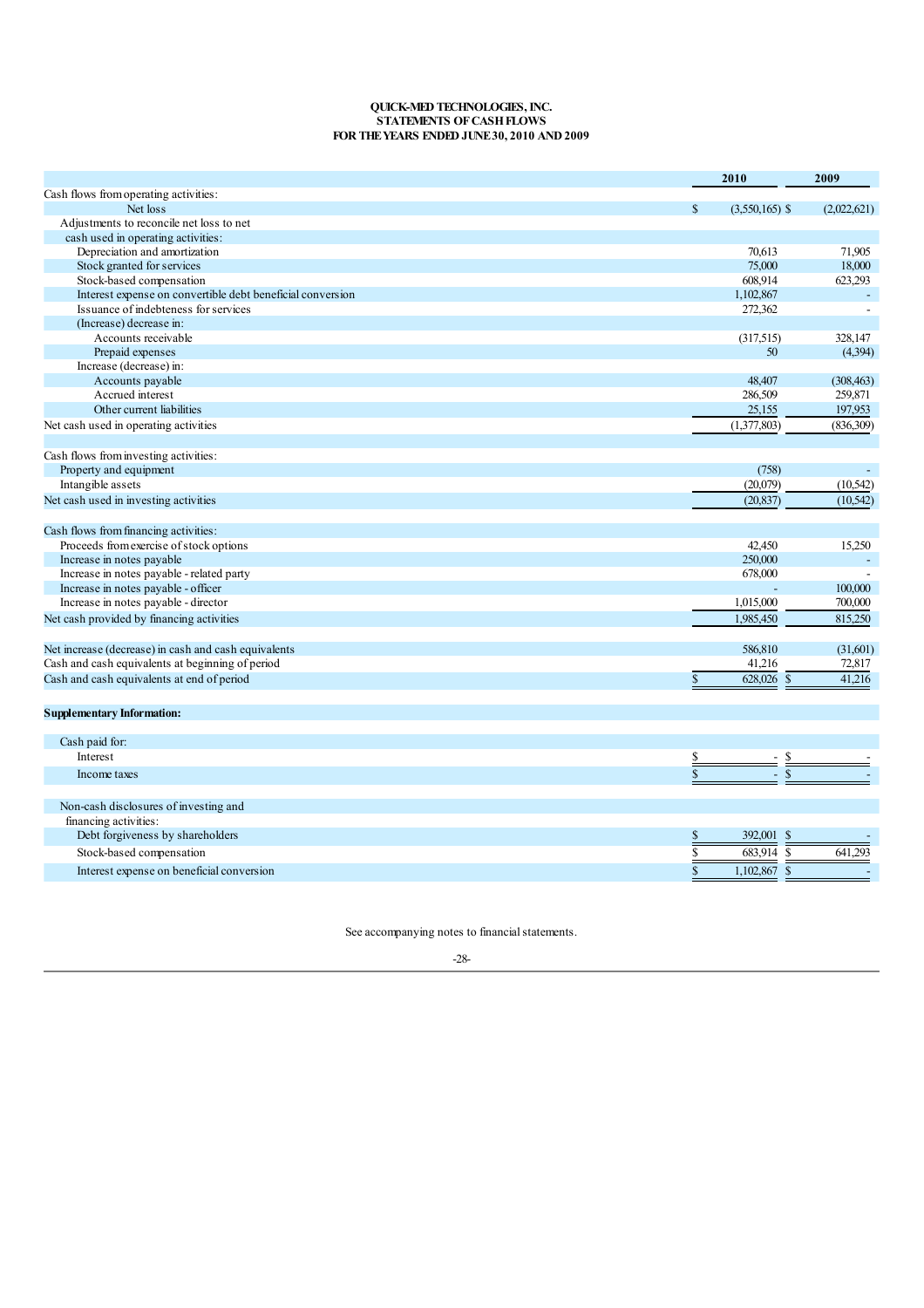## **QUICK-MEDTECHNOLOGIES, INC. NOTES TO FINANCIALSTATEMENTS**

# *NOTE 1 -DESCRIPTIONOF BUSINESS*

Founded in April 1997, Quick-Med Technologies Inc. (the "Company") is a life sciences company focused on developing proprietary, broad-based technologies in medicaland consumer healthcare markets. The Company's four core technologies are: (1) Novel Intrinsically Micro-Bonded Utility Substrate (NIMBUS®), a family of advanced polymers bio-engineered to have antimicrobial, hemostatic, and other properties that can be used in a wide range of applications; (2) *Stay Fresh*TM is a unique chemical formulation for textiles with a durable antimicrobial agent effective against an array of bacteria even after numerous laundering cycles; (3) NimbuDerm<sup>TM</sup> is a novel copolymer for application as a persistent hand sanitizer with long lasting protection against germs; and (4) MultiStatTM, a family of advanced patented methods and compounds shown to be effective in skin therapy applications. Currently, NIMBUS technology has been commercialized in an advanced wound care product by our licensee in the institutional market in late June 2009. The Company targets NIMBUS technology for additional advanced wound care products, catheters, incontinence products, and other medical devices. MultiStat™ has been developed in a cosmetic product line with the anti-aging products. Stay Fresh is currently under development with a broad range of potential applications including consumer textile market. NimbuDerm is also a technology currently being developed. In each instance, the Company intends to form joint ventures or joint development partnerships with leading firms in the respective industry to co-develop and commercialize its products.

The Company specializes in the research and development of biomedical products and devices for antibacterial applications. The Company conducts research efforts or collaborates with third parties as necessary to develop products and administer the patent process. The Company does not expect to produce nor directly market its products. Instead, the Company intends to partner with clients for those activities

The accompanying financial statements have been prepared assuming that the Company will continue as a going concern. The Company has continuing losses from operations, negative working capitaland an accumulated deficit that raises substantial doubt about its ability to continue as a going concern. The financial statements do not include any adjustments that might result fromthe outcome of this uncertainty.

In May 2009, the Financial Accounting Standards Board ("FASB") established general accounting standards and disclosure for subsequent events. The Company adopted FASB Accounting Standards Codification ("ASC") 855, *Subsequent Events* (formerly referenced as Statement of Financial Accounting Standards ("SFAS") No. 165, *Subsequent Events*), on June 30, 2009. The Company has evaluated subsequent events through the date and time the financialstatements were issued.

## *NOTE 2 – BASISOF PRESENTATIONANDSUMMARYOF SIGNIFICANTACCOUNTINGPOLICIES*

## *Cash and Cash Equivalents*

All highly liquid investments purchased with maturity of three months or less fromthe time of purchase are considered to be cash equivalents.

#### *Use of Estimates*

The preparation of financial statements in conformity with generally accepted accounting principles requires management to make estimates and assumptions that affect the reported amounts of assets and

liabilities and disclosure of contingent assets and liabilities at the date of the financial statements and the reported amounts of revenues and expenses during the reporting period. Actual results could differ fromthose estimates.

### *Intangible Assets*

The costs of obtaining license agreements along with the costs to defend the patents underlying the license agreements are capitalized and amortized using the straight-line method over the estimated useful lives of the underlying license agreements. The costs of obtaining and maintaining new patents are capitalized and amortized using the straight-line method over the estimated useful lives of the patents. The cost of patents in process is not amortized until the patent is issued.

# *Property and Equipment*

Property and equipment are stated at cost. Depreciation on property and equipment is computed using the straight-line method over the expected useful lives of the assets.

### *Accounts Receivable and Allowance for Doubtful Accounts*

Accounts receivable represents amounts due from its customers and is reported on the balance sheet reduced by an allowance for doubtful accounts for estimated losses resulting fromreceivables not considered to be collectible.

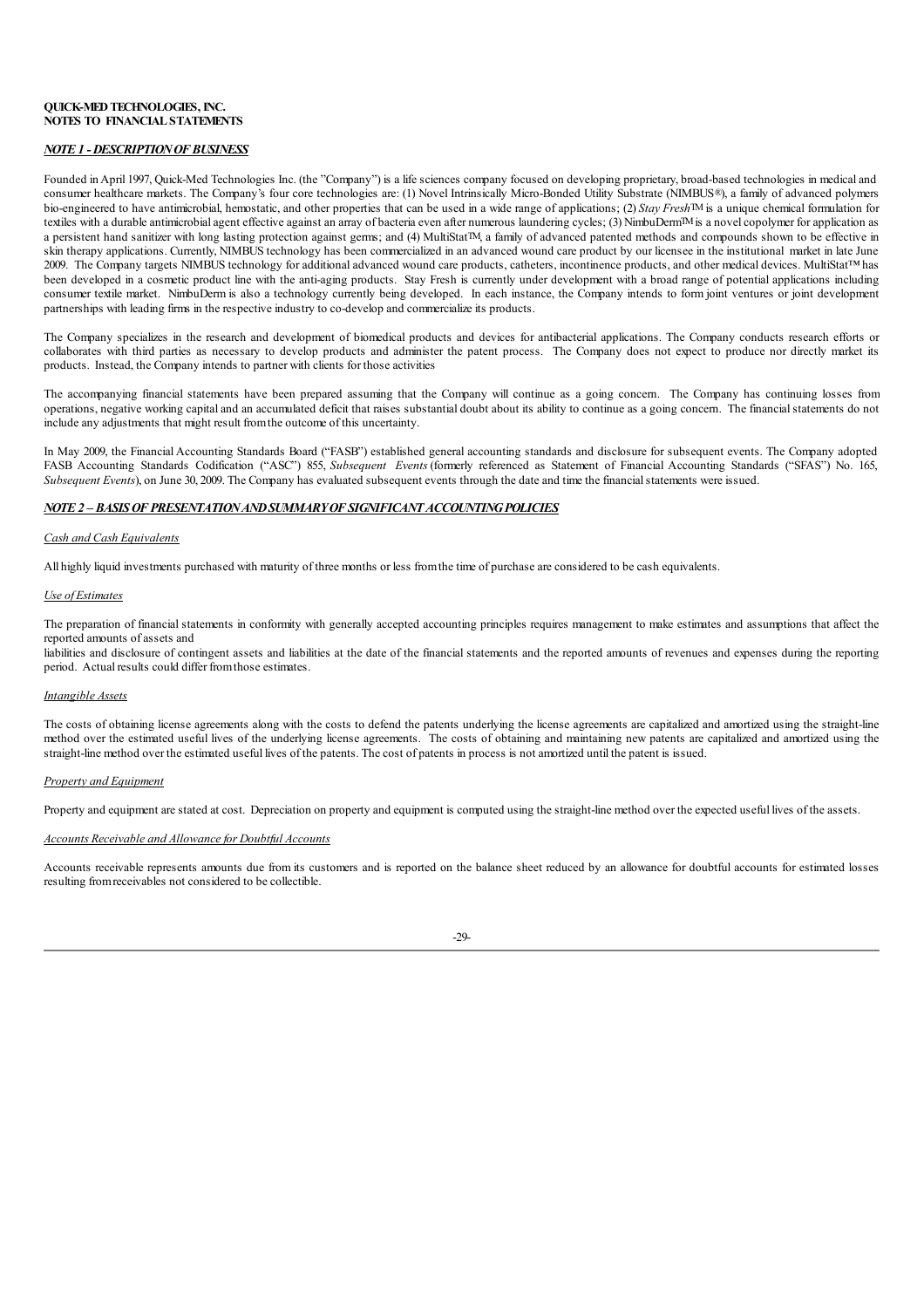# *NOTE 2 – SUMMARYOF SIGNIFICANTACCOUNTINGPOLICIES,continued*

# *Research and Development Costs*

Research and development costs are expensed as incurred.

### *Earnings Per Share*

Basic net loss per common share is computed by dividing net loss applicable to common shareholders by the weighted-average number of common shares outstanding during the period. Diluted net loss per common share is determined using the weighted-average number of common shares outstanding during the period, adjusted for the dilutive effect of common stock equivalents, consisting of shares that might be issued upon exercise of common stock options and warrants. For the periods ended June 30, 2010 and 2009, 14,442,928 and 11,297,510 diluted common stock equivalents, respectively, have been excluded fromthe calculation of diluted earnings per share,as their inclusion would have been anti-dilutive.

#### *Fair Value Measurements*

During the first quarter of fiscal year 2009, the Company adopted FASBASC820, *Fair Value Measurements and Disclosures* (formerly referenced as SFAS No. 157, *Fair Value Measurements*), which defines fair value, establishes guidelines for measuring fair value and expands disclosures regarding fair value measurements. This new accounting standard does not require any new fair value measurements, but rather eliminates inconsistencies in guidance found in various other accounting pronouncements.

This accounting standard establishes a hierarchy for information and valuations used in measuring fair value, which is broken down into three levels. Level 1 valuations are based on quoted prices in active markets for identical assets or liabilities. Level 2 valuations are based on inputs, other than quoted prices included within Level 1, that are observable,either directly or indirectly. Level 3 valuations are based on information that is unobservable and significant to the overall fair value measurement.

The Company also adopted FASB ASC 825, Financial Instruments (formerly referenced as SFAS No. 159, The Fair Value Option for Financial Assets and Financial Liabilities - Including an amendment of FASB Statement No. 115), which allows companies to choose to measure eligible financial instruments and certain other items at fair value that are not required to be measured at fair value. The Company has not elected the fair value option forany eligible financial instruments.

### *Revenue Recognition*

The Company's revenues consist of the following sources: product sales, royalty fees, research and development service and license fees.

Under the master agreement for product development, manufacturing and distribution (the "Master Agreement") and the new agreement ("Agreement") with BASF effective August 1, 2007, which supersedes the Master Agreement, the Company shares proportionately on the net sales and related expenses in accordance with the terms of the Agreement. The Company recognizes revenue of its royalties from the sale of products by BASF when persuasive evidence of an arrangement exists, delivery has occurred, the sales price is fixed or determinable, and collection is probable.

The Company recognizes royalty fee income based on the net sales of Bioguard® product by our licensee, Derma Sciences Inc. in accordance with the specified terms of the license agreement.

The Company recognizes revenue of its research and development service including the small business innovation research program and the US Army medical research programbased on the research work

performed in accordance with the programrequirements orstatements of work for the joint development agreements.

The Company also recognizes revenue from the non-refundable exclusivity license fee derived from Derma Sciences Inc. on a pro rata basis over the term of the related exclusive license agreement. Further, the Company recognizes the exclusive option fee as revenue on a pro rata basis over the termof the related exclusive option agreement.

### *Unearned Revenue*

The amount of unearned revenue represents the exclusive option fee, the license fee, and advance royalty fee yet to be earned on a pro rata basis over the exclusive option period of the related option and license agreements.

### *Stock Compensation*

The Company adopted FASB ASC 718, *Compensation - Stock Compensation* (formerly referenced as SFAS No. 123R, Share-Based Payment), which requires companies to expense the value of employee stock options and similar awards. Under this standard, share-based payment awards result in a cost that are measured at fair value on the grant date of the awards, based on the estimated number of awards that are expected to vest. Compensation cost for awards that vest would not be reversed if the awards expire without being exercised. The Company adopted this standard beginning in the first quarter of the fiscal year 2006 via application of the modified prospective approach to all outstanding and unvested share-based payment awards at the adoption date. The fair value of stock options was determined using the Black-Scholes option-pricing model. The fair value of the restricted stock awards was based on the closing price of the Company's common stock on the date of grant.

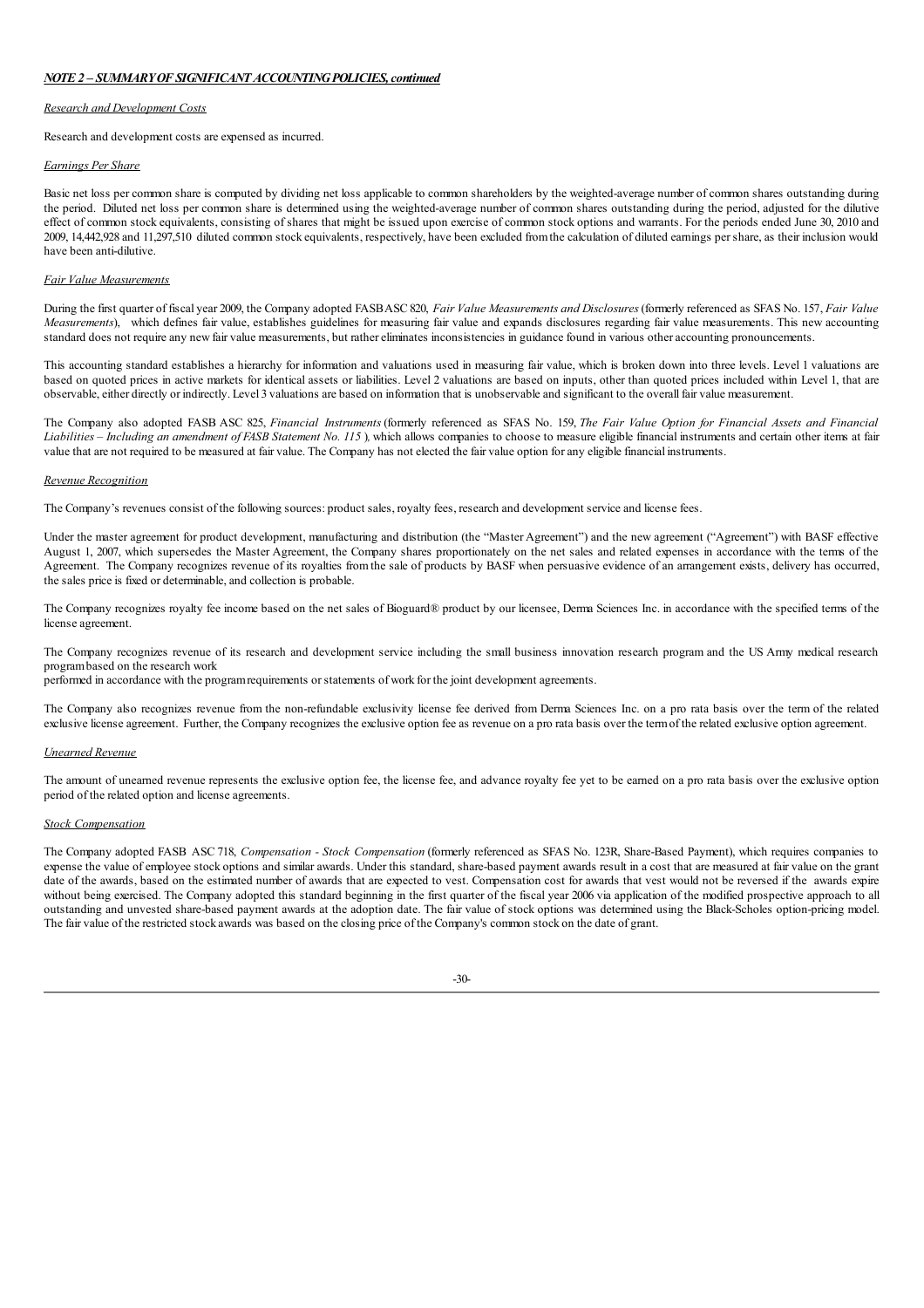# *NOTE 2 - SUMMARYOF SIGNIFICANTACCOUNTINGPOLICIES,continued*

*Concentration ofcredit risk of financial instruments*

Financial instruments that potentially subject the Company to credit risk consist ofcash equivalents and accounts receivable. As of June 30, 2010, the Company's cash levels did exceed the federally

insured limit by approximately \$410,000. As of June 30, 2010, most of the Company's accounts receivable was derived from two customers.

The credit risk of the accounts receivable is considered limited given the customers'credit rating. There were no write-offs of uncollectible receivables during the yearended June 30, 2010.

## *Income Taxes*

The provision for income taxes is computed using the asset and liability method, under which deferred tax assets and liabilities are recognized for the expected future tax consequences of temporary differences between the financial reporting and taxbases of assets and liabilities, and for operating losses and tax credit carryforwards. Deferred tax assets and liabilities are measured using the currently enacted taxrates that apply to taxable income in effect for the years in which those tax assets are expected to be realized orsettled. The Company records a valuation allowance to reduce deferred taxassets to the amount that is believed more likely than not to be realized.

The Company accounts for income taxes under the provisions of FASBAccounting Standards Codification ("ASC") 740, *Income Taxes* (formerly referenced as FASB Financial Interpretation No. 48, Accounting for Uncertainty in Income Taxes - an interpretation of FASB Statement No. 109), which changed the framework for accounting for uncertainty in income taxes. The adoption of this standard does not have an impact on the Company's results of operations or financial position.

#### *Recently Issued Accounting Pronouncements*

In January 2010, the FASB issued an amendment to accounting standards addressing fair value measurements and disclosures which requires reporting entities to make new disclosures about recurring and nonrecurring fair-value measurements, including significant transfers into and out of Level 1 and Level 2 fair-value measurements and information about purchases, sales, issuances, and settlements on a gross basis in the reconciliation of Level 3 fair-value measurements. The revised accounting standard also clarifies existing fair-value measurement disclosure guidance about the level of disaggregation, inputs and valuation techniques. The adoption of this new standard in 2010 did not impact the Company's financial position or results of operations as it is disclosure-only in nature.

In June 2009, the FASB issued the FASB Accounting Standards Codification ("Codification") as the single source of authoritative U.S. generally accepted accounting principles ("GAAP") recognized by FASB to be applied by non-governmental entities. Rules and interpretive releases of the Securities and Exchange Commission ("SEC") under authority of the federal securities laws are also sources of authoritative GAAP for SEC registrants. The Codification is effective for financial statements issued for interim and annual periods ending after September 15, 2009. The Company adopted the Codification in the third quarter of 2009, and the adoption did not have any impact on its results of operations or financial position.

## *NOTE 3 – PROPERTYANDEQUIPMENT*

Property and equipment consist of the following at June 30, 2010 and 2009:

|                                | 2010     | 2009     |
|--------------------------------|----------|----------|
| Computer equipment             | 26,675   | 25,917   |
| Equipment                      | 32,403   | 32,403   |
| Less: accumulated depreciation | (52,074) | (43,351) |
| Net property and equipment     | 7.004    | 14.969   |

Depreciation expense for the years ended June 30, 2010 and 2009 was \$8,723 and \$10,014, respectively.

## *NOTE 4 – INTANGIBLE ASSETS*

### *License Agreement*

The Company has a license agreement with two inventors ("Licensors") for the worldwide rights to the MMP inhibitors and uses thereof. The license agreement transfers to the Company the technology that is the subject of issued patents as wellas pending patent applications, which were filed by the original inventors. The licenses are amortized on a straight-line basis over the estimated useful lives of the underlying patents or the license agreement. The U.S. patents expire beginning November 2007 through December 2019 and the international patents expire beginning on November 21, 2011 through December 8, 2019. Accumulated amortization for the years ended June 30, 2010 and 2009was \$481,029 and \$419,139, respectively.

The Company assesses whether its intangible assets are impaired as required by FASB ASC 360 Property, Plant and Equipment (formerly referenced as SFAS No. 144, "Accounting for the Impairment or Disposal of Long-lived Assets" based on an evaluation of undiscounted projected cash flows through the remaining useful lives. If impairment exists, the amount ofsuch impairment is calculated as the estimated fair value of the assets.

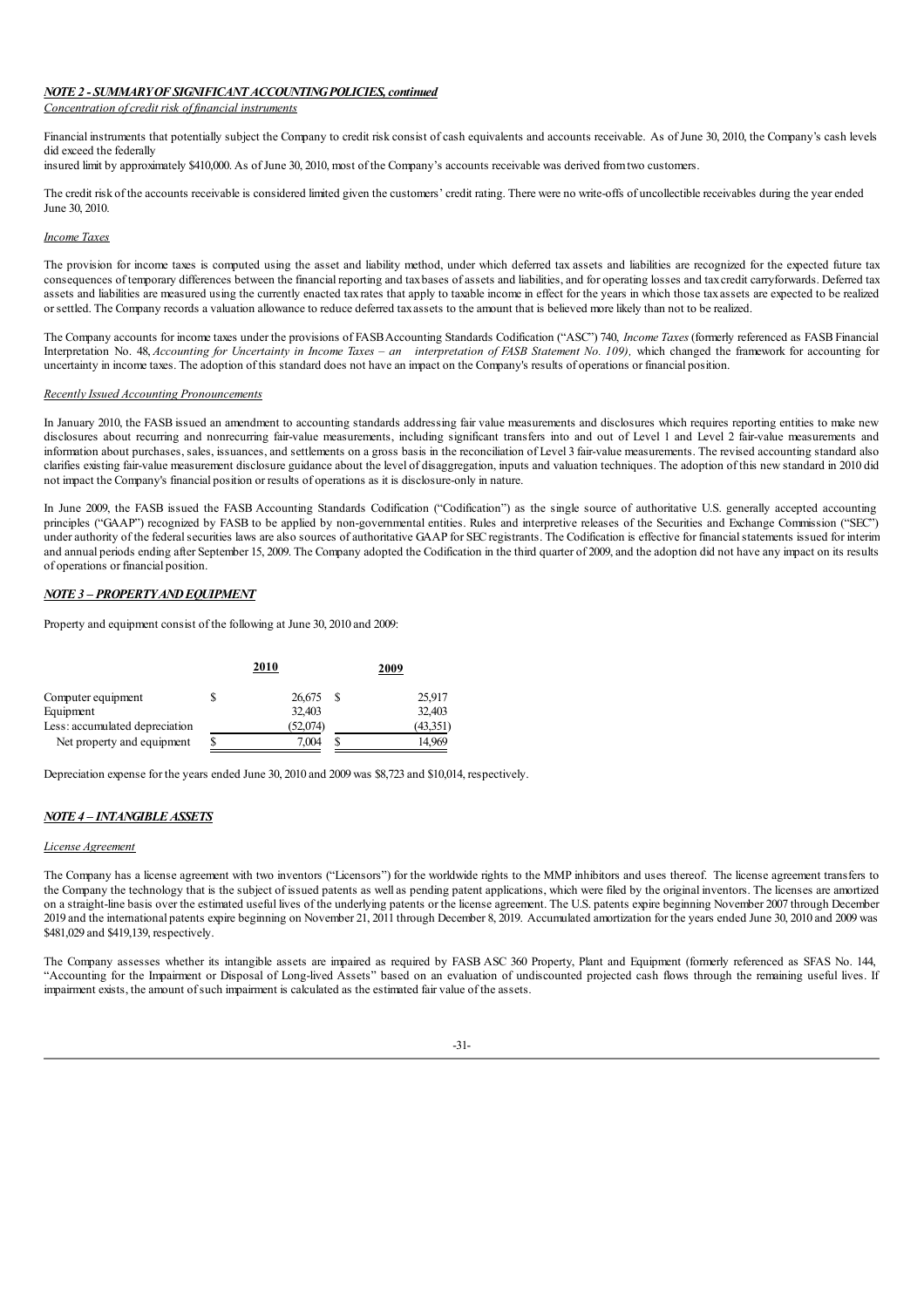# *NOTE 4 – INTANGIBLE ASSETS,continued*

Under the terms of the license agreement, the Company paid \$200,000 and granted 160,000 shares of common stock valued at \$0.05 per share and granted 160,000 stock options. The stock options are valued at the estimated minimumvalue in accordance with FASB ASC718, *Compensation - Stock Compensation* (formerly referenced as SFAS No. 123R, Share-Based Payment,) of \$8,000. In order to maintain the Company's exclusive rights to the licenses, the agreements require total payments of \$260,000 if certain milestones regarding the proof-of-concept and development ofa prototype are reached.

If a milestone on the "Civilian Chemical Burn" and "Other topical Medical Uses" categories is not met by the third anniversary of the agreement, the licenses granted within these categories become nonexclusive. The Company elected not to pay each inventor \$25,000 per year until all such milestones are met. At June 30, 2010 and 2009, the balance due under the license agreement is \$160,000.

As additional compensation to the Licensors, the Company will pay a royalty based on the Company's net sales of licensed products. The royalty rate is 2% on the first \$1,500,000 ofapplicable quarterly revenue and 1.5% ofsales above \$1,500,000 on applications of products other than applications formilitary and cosmetic products. Foreach sublicense granted by the Company, the Licensors will be paid 3% of the up-front licensing fee, limited to \$100,000.

In November 2002, the Company and the University of Florida Research Foundation (the "University") entered into an agreement whereby the University gave the Company exclusive sub-license rights to the use of its patents and patent applications from the effective date of the agreement until the earlier of the date that no licensed patents remain enforceable patents or the payment ofearned royalties ceases more than three calendar quarters. The royalty rate is 3% of the first \$10 million ofcumulative realized revenues and 1.8% of all subsequent realized revenues.

In June 2007, the Company and the Regents of the University of Michigan ("Michigan") entered into an agreement whereby Michigan gave the Company worldwide exclusive rights including sub-license rights to the use of its patents and patent applications of the uses of MMP inhibitors from the effective date of the agreement until the earlier of the date that no licensed patents remain enforceable patents or the default event. In addition to the initial license fee of \$80,000, the Company will pay a 4% royalty rate of the net sales, 20% of the sublicense income, the annual fee of \$50,000 for 2008 and 2009, \$75,000 for 2010 and \$100,000 in 2011 and in each year thereafter during the term of the agreement.

During the fiscal year 2006, the Company was issued both US and international patents for its NIMBUS technology on "Intrinsically Bactericidal Absorbent Dressing And Method Of Fabrication". These patents expire on December 8, 2019. The totalcapitalized costs for this issued patent were \$35,470 and are being amortized over the life of the patents.

During the fiscal years 2010 and 2009, the Company filed a number of US and international patent applications for its NIMBUS, *Stay Fresh*TM,and NimbuDermTM technologies and applied for certain trademarks. As of June 30, 2010 and 2009, the total capitalized costs for the patent applications and trademarks were \$199,188 and \$168,572, respectively.

|                             |   | June 30, 2010               |  |                     | June 30, 2009 |   |              |
|-----------------------------|---|-----------------------------|--|---------------------|---------------|---|--------------|
|                             |   | Accumulated<br><b>Gross</b> |  |                     | Gross         |   | Accumulated  |
|                             |   | Amount                      |  | <b>Amortization</b> | <b>Amount</b> |   | Amortization |
| <b>Amortized Intangible</b> |   |                             |  |                     |               |   |              |
| <b>Assets</b>               |   |                             |  |                     |               |   |              |
|                             |   |                             |  |                     |               |   |              |
| License agreement           | S | 648,123 \$                  |  | $(481,029)$ \$      | 648,123       | S | (419, 139)   |
| Patents in process          |   | 199,188                     |  |                     | 168,572       |   |              |
| Total                       |   | 847,311                     |  | (481,029) \$        | 816,695       | S | (419,139)    |

Amortization of patents in process commences when the patents are issued.

|                                                 |    | June 30, 2010 |  |              |              | June 30, 2009 |                     |
|-------------------------------------------------|----|---------------|--|--------------|--------------|---------------|---------------------|
|                                                 |    | Gross         |  | Accumulated  | <b>Gross</b> |               | Accumulated         |
|                                                 |    | <b>Amount</b> |  | Amortization |              | <b>Amount</b> | <b>Amortization</b> |
| <b>Aggregate Amortization</b><br><b>Expense</b> |    |               |  |              |              |               |                     |
| For the years ended                             | \$ | 61,890 \$     |  | 481,029 \$   |              | 61,890 \$     | 419,139             |
| <b>Estimated Amortization</b><br><b>Expense</b> |    | Amount        |  |              |              |               |                     |
| For the year ended June                         |    |               |  |              |              |               |                     |
| 30, 2011                                        | S  | 61,890        |  |              |              |               |                     |
| For the year ended June<br>30, 2012             | \$ | 61,890        |  |              |              |               |                     |
| For the year ended June<br>30, 2013             | S  | 43,314        |  |              |              |               |                     |
| For the year ended June<br>30, 2015             | S  |               |  |              |              |               |                     |
| For the year ended June<br>30, 2016             | \$ |               |  |              |              |               |                     |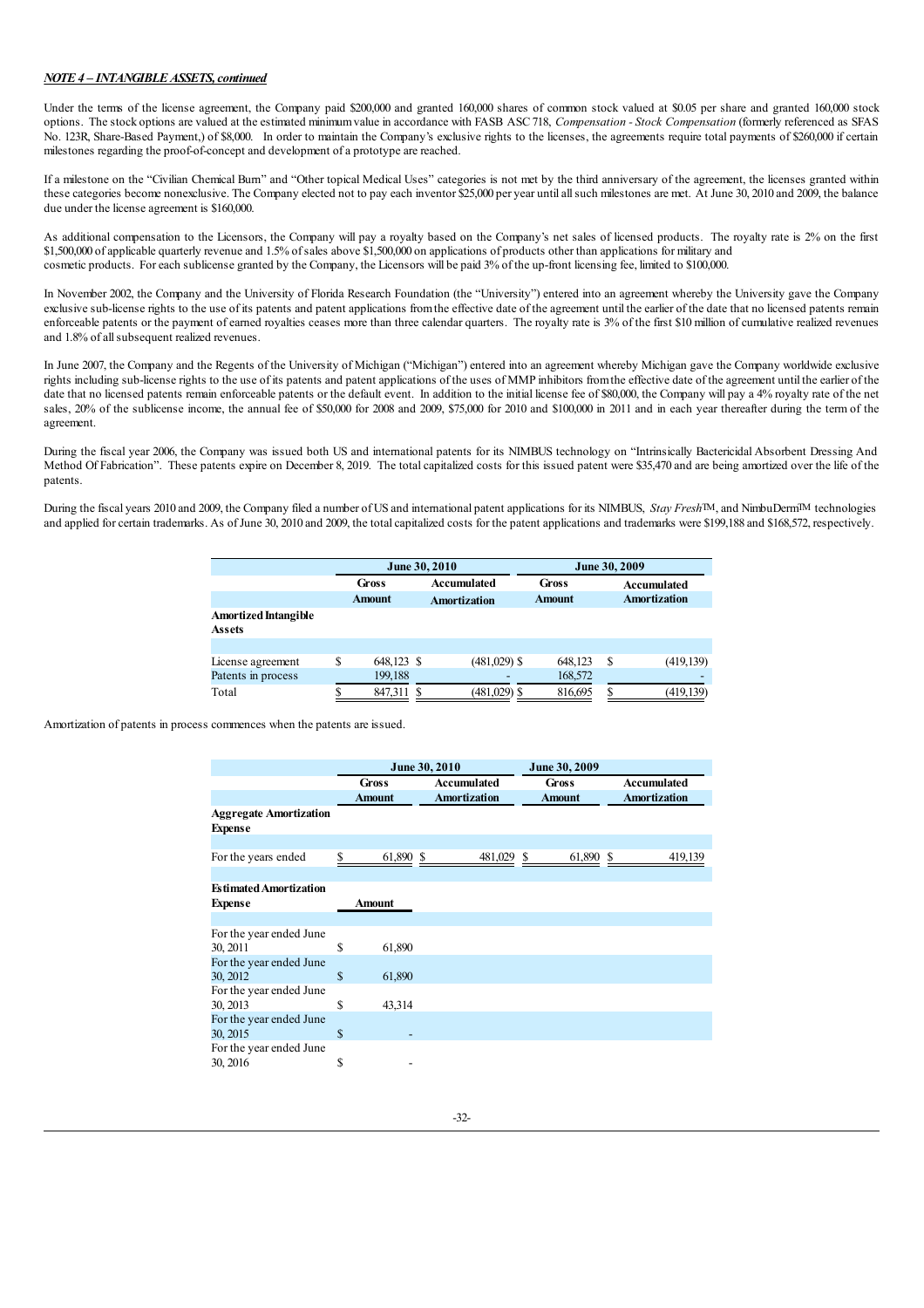# *NOTE 5 – STOCKHOLDERS'EQUITY(DEFICIT)*

## Fiscal 2010

In July 2009, the Company issued 145,000 shares ofcommon stock foran aggregate exercise price of \$24,650 or \$0.17 pershare resulting fromthe exercise ofstock options.

During the period fromJuly to November 2009, the Company issued a total of 7,590 shares of restricted common stock for payment ofconsulting services. The amount charged to operations was \$5,000, the value of the shares on the dates issued.

In December 2009, the Company issued 50,000 shares ofcommon stock foran aggregate exercise price of \$10,000 or \$0.20 pershare resulting fromthe exercise ofstock options.

In January 2010, the Company issued 5,000 shares ofcommon stock foran aggregate exercise price of \$1,000 or \$0.20 pershare resulting fromthe exercise ofstock options.

In February 2010, the Company issued 100,000 shares of restricted common stock for payment of services. The amount charged to operations was \$75,000, the value of the shares on the date issued.

In February 2010, the Company issued 10,000 shares of common stock for an aggregate exercise price of \$6,800 or \$0.68 per share resulting from the exercise of stock options.

### Fiscal 2009

In October 2008, the Company issued 60,000 shares of restricted common stock for payment of consulting services. The amount charged to operations was \$12,000, the value of the shares on the date issued.

During the period from January to March 2009, the Company issued a total of 14,732 shares of restricted common stock for payment of consulting services. The amount charged to operations was \$3,000, the value of the shares on the dates issued.

In March 2009, the Company issued 29,412 shares of common stock for an aggregate exercise price of \$5,000 or \$0.17 per share resulting from the exercise of stock options.

In April 2009, the Company issued 30,000 shares of common stock for an aggregate exercise price of \$6,000 or \$0.20 per share resulting from the exercise of a warrant.

During the period from April to June 2009, the Company issued a total of 6,367 shares of restricted common stock for payment of consulting services. The amount charged to operations was \$3,000, the value of the shares on the dates issued.

In June 2009, the Company issued 25,000 shares of common stock for an aggregate exercise price of \$6,000 or \$0.20 per share resulting from the exercise of stock options.

## *NOTE 6 -COMMITMENTS*

The Company leases a laboratory facility in Gainesville, Florida. The lease expires in February 1, 2011. Rent expense for the years ended June 30, 2010 and 2009 was approximately \$25,680 and \$25,560, respectively.

The following is a schedule of minimum future payments on the operating lease as of June 30, 2010:

| For The Years Ending June 30, |  |        |  |  |  |
|-------------------------------|--|--------|--|--|--|
|                               |  |        |  |  |  |
| 2011                          |  | 14,000 |  |  |  |
| Thereafter                    |  |        |  |  |  |
| Total                         |  | 14,000 |  |  |  |

### -33-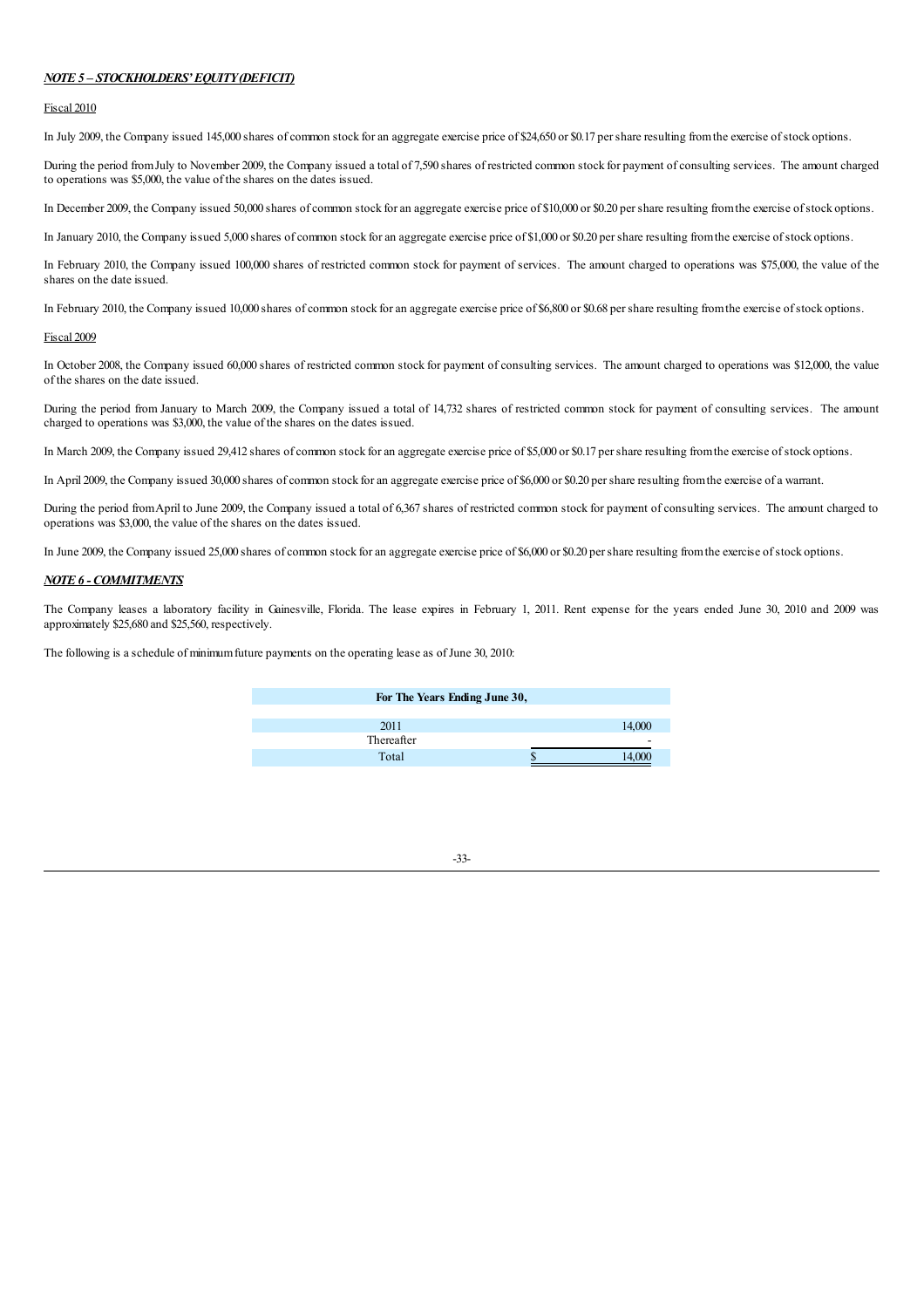# *NOTE 7 – STOCKOPTIONSANDWARRANTS*

The Company adopted a qualified equity incentive plan (the "Plan") on March 4, 2001. Under the Plan the Company is authorized to grant up to 3,000,000 shares of common stock. On December 13, 2004, the shareholders approved the Plan and ratified the amendment to increase the total number of shares to be granted under the Plan from3,000,000 to 4,000,000 effective November 1, 2004. On November 13, 2007

the shareholders ratified the amendment to increase the total number ofshares to be granted under the Plan from4,000,000 to 6,000,000.

On November 17, 2009, the Board of Directors (the "Board') granted 681,785 stock options to the board members, employees, consultants as payments for their services and in recognition of individual performance for the yearended June 30, 2009. In addition, the Board granted 248,564 warrants payments to consultants for payments of their services and incentive performance awards. Of 681,785 stock options grant, approximately 115,428 were awarded to the board members for their services and were vested on the date of grant. Of 248,564 warrants issued, 99,977 warrants were vested immediately on the grant date. The remainder 566,357 stock options and 148,587 warrants were vested one-third immediately, one-third will be vested on November 17, 2010 and the remaining one-third will be vested on November 17, 2011, assuming the person receiving the equity awards is employed or being utilized by the Company at the time of vesting. The exercise price of those stock options and warrants is \$0.77 per share. The weighted average grant date fair value of options and warrants was \$0.48 per share based on the Black-Scholes option-pricing model. The options and warrants expire five years from the date of grant. On March 31, 2010, approximately 23,631 options were forfeited.

On October 27, 2008, the Board of Directors (the "Board") granted 1,335,102 stock options to the board members, employees, consultants as payments for their services and in recognition of individual performance for the yearended June 30, 2008. In addition, the Board granted 705,302 warrants payments to consultants for payments of their services and incentive performance awards. Further, 60,000 shares of restricted common stockwere issued to a consultant as payment forservices. Of

1,335,102 stock options grant, approximately 464,102 were awarded to the board members for their services and were vested on the date of grant. Of 705,302 warrants issued, 240,302 warrants were vested immediately on the grant date. The remainder 871,000 stock options and 465,000 warrants were vested one-third immediately, one-third were vested on October 27, 2009 and the remaining one-third will be vested on October 27, 2010, assuming the person receiving the equity awards is employed or being utilized by the Company at the time of vesting. The exercise price of those stock options and warrants is \$0.20 per share, which was the closing price of the common stock on the date of grant. The weighted average grant date fair value of options and warrants was \$0.19 per share based on the Black-Scholes option-pricing model. The options and warrants expire five years fromthe date of grant.

On April 18, 2008, the Board of Directors (the "Board") granted 148,571 shares of restricted common stock as payment for the services rendered by the board members for the year ended June 30, 2007 for those elected to receive common stocks and all shares were immediately vested. In addition, the Board granted 1,074,666 stock options to the board members, employees, consultants as payments for their services and in recognition of individual performance for the year ended June 30, 2007. The stock options were vested one-third immediately, one-third was vested on April 17, 2009 and the remaining one-third was vested on April 17, 2010, assuming the person receiving the equity awards is employed by the Company at the time of vesting. The exercise price of those stock options is \$0.42 per share, which was the closing price of the common stock on the date of grant. The weighted average grant date fair value of options was \$0.32 pershare based on the Black-Scholes option-pricing model. The options and warrants expire five years fromthe date of grant.

On August 6, 2007, the Board of Directors (the "Board") granted 484,056 non-qualified stock options to the Chief Executive Officer ("CEO") at an exercise price of \$0.75 per share. These options were fully vested and immediately exercisable at the date of grant. In addition, the Board granted 1,452,167 non-qualified stock options at an exercise price of \$0.74 per share on September 25, 2007, as part of the CEO's employment agreement. The second stock options are vested and become exercisable 1/16th of the total 1,452,167 options on each three-month anniversary beginning on June 11, 2007. The average grant date fair value of the options was \$0.46 per share based on the Black-Scholes optionpricing model. These options expire five years fromthe date of grant.

On December 20, 2006, the Company issued 790,770 stock options to board members, management, employees, and consultants for their services. These options have an exercise price of \$1.05 per share. The stock options were vested one-third immediately, one-third was vested on December 20, 2007 and the remaining one-third was vested on December 20, 2008, assuming the person receiving the equity awards is employed by the Company at the time of vesting. The weighted average grant date fair value of options was \$0.69 pershare based on the Black-Scholes option-pricing model. The options expire five years fromthe date of grant.

On September 9, 2005, the Board granted 130,000 shares of restricted common stock as payment for the services rendered by the board members for the year ended June 30, 2005, and all shares were immediately vested. In addition, the Board granted 710,000 stock options and 175,000 warrants to the employees and directors and consultants, respectively, in recognition of individual performance for the year ended June 30, 2005. The stock options and warrants were vested one-third immediately, one-third was vested on July 1, 2006 and the remaining one-third was vested on July 1, 2007. The exercise price of those stock options and warrants is \$0.80 per share, which was the closing price of the common stock on the date of grant. The weighted average grant date fair value of options was \$0.72 per share based on the Black-Scholes option-pricing model. The options and warrants expire five years fromthe date of grant.

During the period ended June 30, 2010, 145,000 options were exercised at \$0.17 per share or an aggregate price of approximately \$24,650 under the July 2004 stock options agreement. In addition, 55,000 options were exercised at \$0.20 per share or an aggregate price of approximately \$11,000 under the October 27, 2008 stock options agreement, and 10,000 options were exercised at \$0.68 pershare oran aggregate price of \$6,800.

During the year ended June 30, 2009, 54,412 stock options were exercised for the aggregate price of approximately \$9,250 or \$0.17 per share under the July stock options agreement. In addition, 30,000 warrants were exercised for approximately \$6,000 or \$0.20 per share.

The weighted average grant date fair value of options and warrants granted during the fiscal years ended June 30, 2010 and 2009 were estimated on the date of grant using the Black-Scholes option-pricing model with the assumptions noted in the following table. Expected volatilities are based on historical volatility of common stock. The expected termof the options and warrants represents the period of time that options and warrants granted are expected to be outstanding and is derived fromhistorical terms.

|                            | <b>June 30,</b> |     |             |    |  |
|----------------------------|-----------------|-----|-------------|----|--|
|                            | 2010            |     | 2009        |    |  |
| Risk free interest rate    |                 | 3%  |             | 3% |  |
| Expected life (years)      |                 |     |             |    |  |
| <b>Expected volatility</b> |                 | 91% | 50% to 161% |    |  |
| Expected dividends         | None            |     | None        |    |  |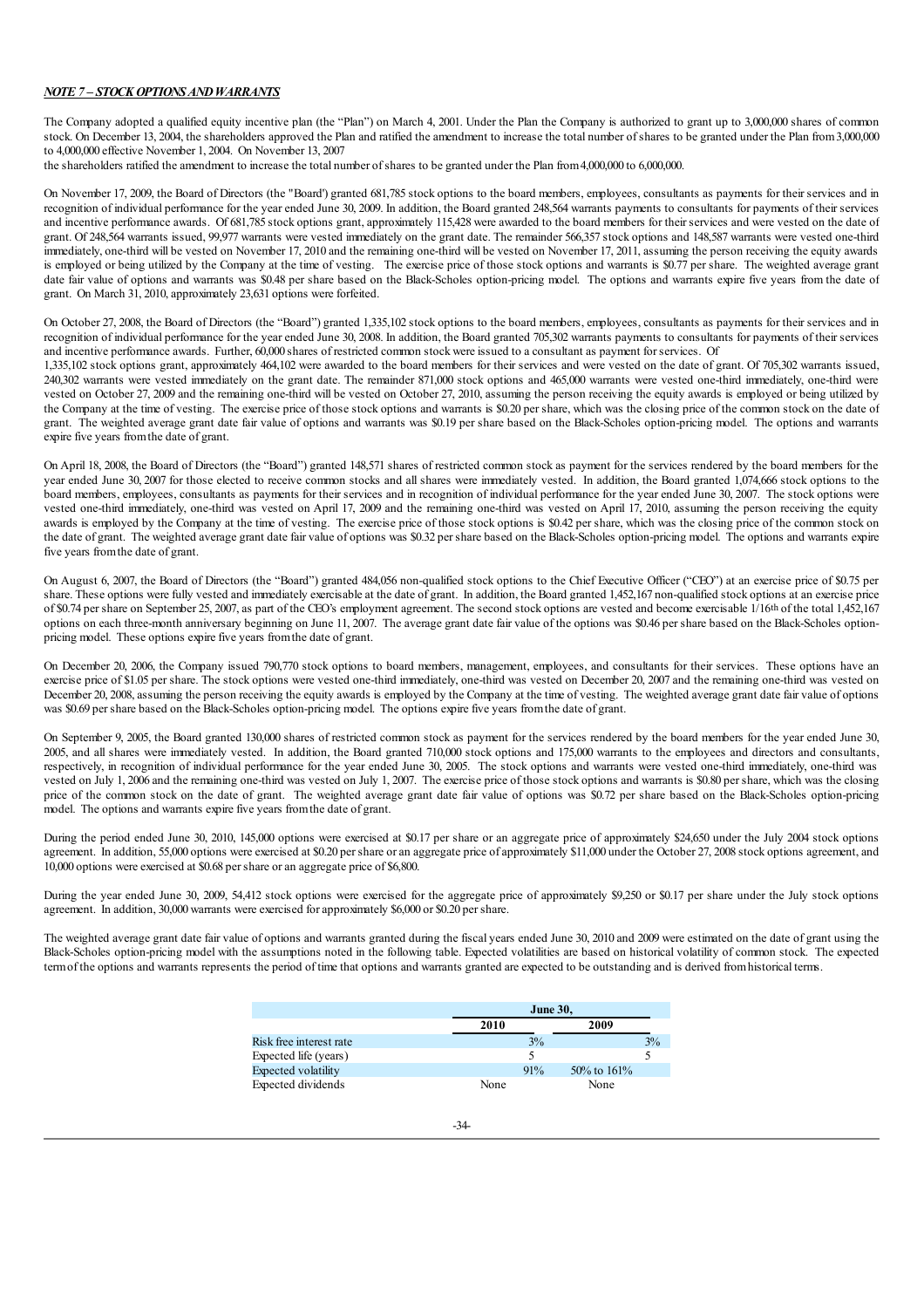# **NOTE**  $7$  – **STOCK OPTIONS AND WARRANTS, continued**

A summary of options for the years ended June 30, 2010 and 2009 is shown below:

|                               |                                              | June 30, 2010         | June 30, 2009 |                             |  |
|-------------------------------|----------------------------------------------|-----------------------|---------------|-----------------------------|--|
|                               | <b>Weighted-</b><br><b>Number</b><br>Average |                       | <b>Number</b> | <b>Weighted-</b><br>Average |  |
|                               | of Shares                                    | <b>Exercise Price</b> | of Shares     | <b>Exercise Price</b>       |  |
|                               |                                              |                       |               |                             |  |
| Outstanding at beginning of   |                                              |                       |               |                             |  |
| period                        | 4,966,116 \$                                 | 0.53                  | 5,683,544 \$  | 0.61                        |  |
| Granted                       | 681,785                                      | 0.77                  | 1,335,102     | 0.20                        |  |
| Exercised                     | (210,000)                                    | 0.20                  | (54.412)      | 0.17                        |  |
| Forfeited                     | (38, 631)                                    | 0.88                  | (1,126,618)   | 0.51                        |  |
| Expired                       | (10,000)                                     | 0.17                  | (871,500)     | 0.55                        |  |
| Outstanding at end of period  | 5,389,270                                    | 0.55                  | 4,966,116     | 0.53<br>\$.                 |  |
| Exercisable at end of period  | 4,429,337                                    |                       | 3,103,079     |                             |  |
| Available for issuance at end |                                              |                       |               |                             |  |
| of period                     | 121.318                                      |                       | 754,472       |                             |  |

The following is a summary of warrants granted, exercised, canceled and outstanding involving the grants in the years ended June 30, 2010 and 2009:

|                              |               | June 30, 2010               |            | June 30, 2009               |
|------------------------------|---------------|-----------------------------|------------|-----------------------------|
|                              | <b>Number</b> | <b>Weighted-</b><br>Average |            | <b>Weighted-</b><br>Average |
|                              | of Shares     | <b>Exercise Price</b>       |            | <b>Exercise Price</b>       |
| Outstanding at beginning of  |               |                             |            |                             |
| period                       | 980,239       | 0.31<br>-S                  | 744,937 \$ | 0.48                        |
| Granted                      | 248,564       | 0.77                        | 705,302    | 0.20                        |
| Exercised                    |               |                             | (30,000)   | 0.20                        |
| Expired                      |               |                             | (440,000)  | 0.20                        |
| Outstanding at end of period | 1,228,803     | 0.40                        | 980,239    | 0.31<br>S                   |
| Exercisable at end of period | 1,109,034     |                             | 773,572    |                             |

# [*NOTE 8 -INCOME TAXES*

For federal income taxpurposes, the Company elected to capitalize start-up costs incurred during 1999 and 2000 totaling \$357,989. The start-up costs are being amortized over sixty (60) months beginning in 2001. An analysis of the components of the (loss) before income taxes and the related income tax (benefit) is presented in the following tables. The taxamounts have been calculated using the 34% federaland 5.5% state income taxrates.

The (provision) benefit for income taxes consists of the following:

|          | 2010 |   | 2009 |
|----------|------|---|------|
| Current  |      | - | -    |
| Deferred |      | - |      |
|          |      | - |      |

-35-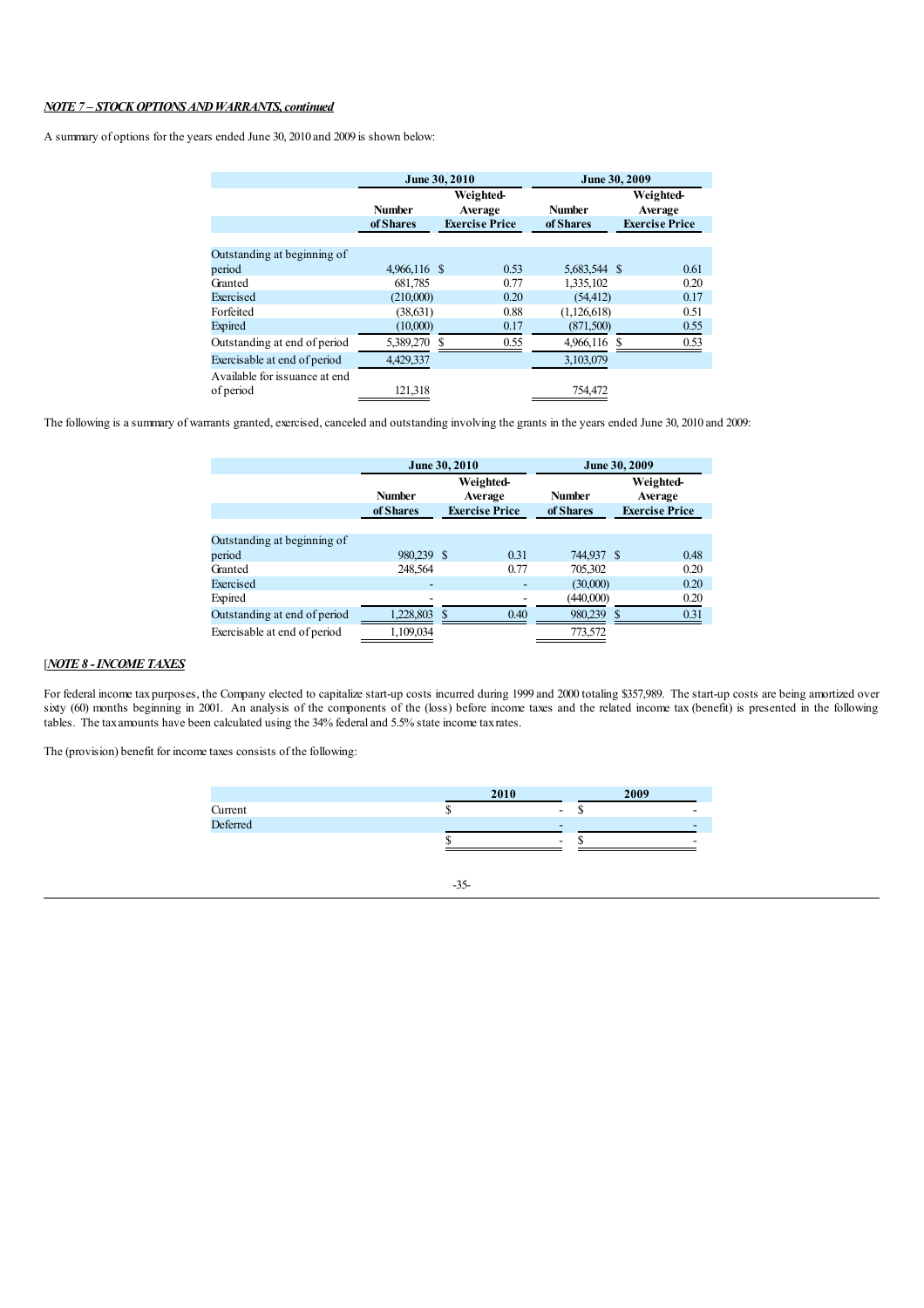# *NOTE 8 -INCOME TAXES,continued*

Deferred taxassets for June 30, 2010 and 2009 consist of the following:

|                                  | 2010                     |      | 2009          |
|----------------------------------|--------------------------|------|---------------|
| Deferred taxasset:               |                          |      |               |
| Depreciation and amortization    | 7.986                    | - \$ | 7.986         |
| Stock based compensation         | 3,115,411                |      | 2,858,054     |
| Net operating loss carry forward | 4,866,996                |      | 4,351,067     |
| Interest accrual                 | 11.044                   |      | 11,044        |
| Research tax credit              | 7.203                    |      | 7,203         |
| Less: valuation allowance        | (8,008,640)              |      | (7, 235, 354) |
| Deferred taxasset                | $\overline{\phantom{a}}$ |      |               |

A reconciliation of income taxat the statutory rate to the Company's effective taxrates for the periods ended June 30, 2010 and 2009 is as follows:

|                                             | 2010      | 2009       |
|---------------------------------------------|-----------|------------|
| Federal income tax at statutory rate of 34% | (698.690) | (687, 691) |
| State tax, net of federal benefit           | (74, 596) | (73.364)   |
| Other                                       |           | 539        |
| Valuation allowance                         | 773.286   | 760,516    |
|                                             |           |            |

As of June 30, 2010, the Company had a net operating loss carry forward of approximately \$12,933,819 which will begin to expire in 2017.

# *NOTE 9 – NOTESPAYABLE*

*Short-TermNote*

|                  |                 | Interest | Conversion | June.     | June    |
|------------------|-----------------|----------|------------|-----------|---------|
| Officer          | <b>Maturity</b> | Rate     | Price      | 30, 2010  | 30,2009 |
| 2008 Convertible |                 |          |            |           |         |
| <b>Notes</b>     | 2010            | $8\%$ \$ | 0.20S      | 100,000 S | 100,000 |
| Accrued interest |                 |          |            | 9.474     | 2.482   |
| Total            |                 |          |            | 109.474   | 102.482 |

### *Long-TermNote*

|                      |          | <b>Interest</b> | <b>Conversion</b> |                    | <b>June</b>    | June    |
|----------------------|----------|-----------------|-------------------|--------------------|----------------|---------|
| <b>Related Party</b> | Maturity | Rate            | Price             |                    | 30, 2010       | 30,2009 |
| Senior Convertible   |          |                 |                   |                    |                |         |
| Note                 | 2013     | 8%              | -S                | $0.60 \text{ }$ \$ | $1,053,000$ \$ | 375,000 |
| Accrued interest     |          |                 |                   |                    | 21,133         | 55,315  |
| Total                |          |                 |                   |                    | 1,074,133 \$   | 430,315 |
|                      |          |                 |                   |                    |                |         |
| <b>Others</b>        |          |                 |                   |                    |                |         |
| Senior Convertible   |          |                 |                   |                    |                |         |
| <b>Notes</b>         | 2014     | 8%              | - S               | 1.00               | 250,000        |         |
| Accrued interest     |          |                 |                   |                    | 5,041          |         |
| Total                |          |                 |                   | S                  | 255,041 \$     |         |

On March 31, 2010, the Company issued a seniorconvertible promissory note to a majorshareholder for the principalamount of \$1,053,000, which consisted of \$600,164 in cash, \$375,000 principal balance of a prior senior convertible note together with unpaid accrued interest thereon of \$77,836. This senior convertible note is secured by the Company's revenues and assets with the same priority as the 2009Note 3 to the Chairman and the seniorconvertible notes totaling \$250,000 as described below. This note has an annual interest rate of 8%,and matures on December 31, 2013. This note has the conversion price of \$0.60 pershare ofcommon stock. The Company has recorded approximately \$859,950 as an interest expense as a result of the beneficial conversion feature.

On March 31, 2010, the Company issued two senior convertible promissory notes totaling \$250,000 to third parties. These senior convertible notes are secured by the Company's revenues and assets with the same priority as the 2009 Note 3 to the Chairman and the seniorconvertible note to a major shareholder. These notes have an annual interest rate of 8% with a maturity date of June 30, 2014. These notes have the convertible price of \$1.00 per share ofcommon stock. The Company has recorded approximately \$22,500 as an interest expense as a result of the beneficial conversion feature.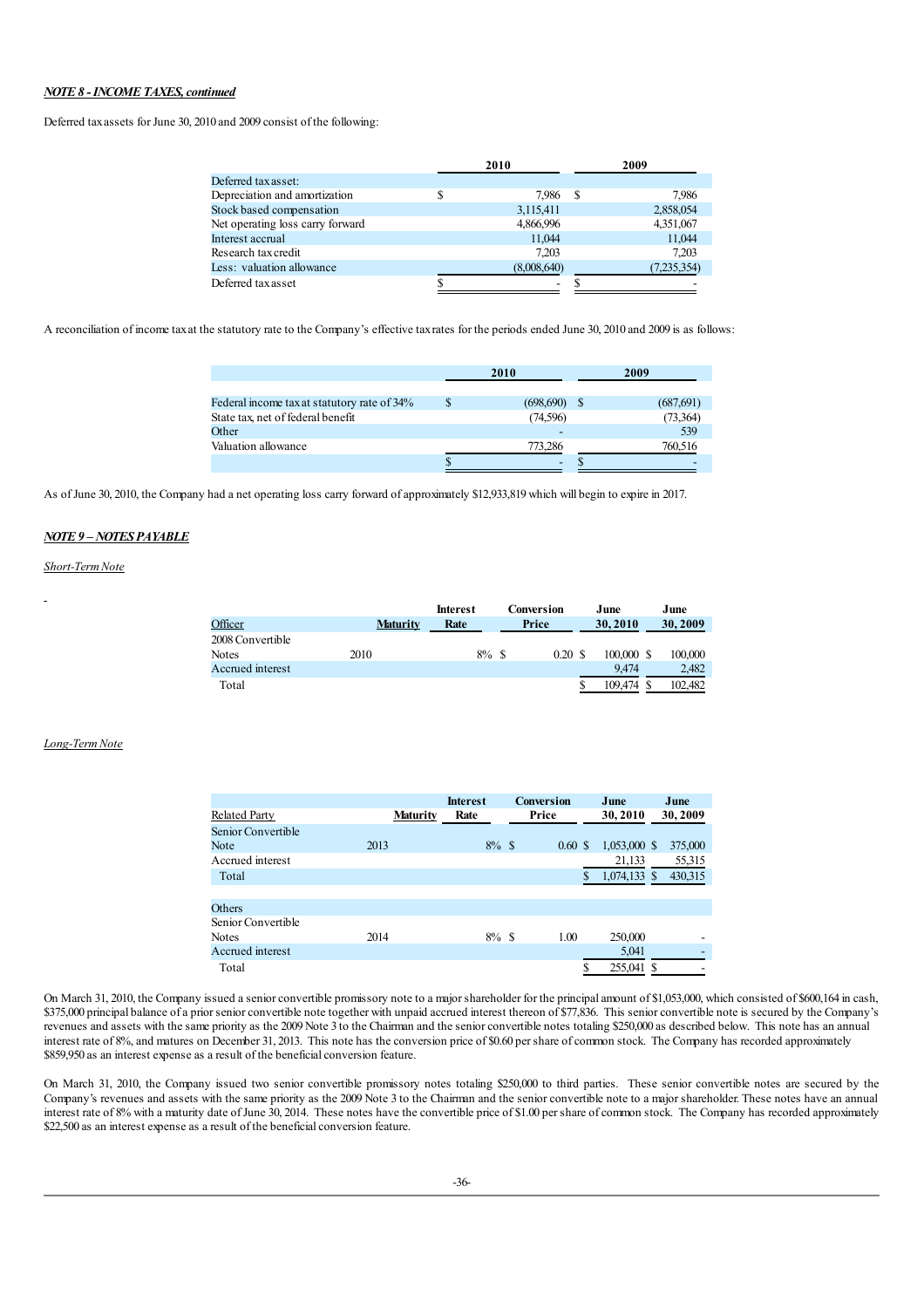|                                   |                 | <b>Interest</b>     | Conversion |                                         | June    |
|-----------------------------------|-----------------|---------------------|------------|-----------------------------------------|---------|
|                                   | <b>Maturity</b> | Rate                | Price      | 30,2010                                 | 30,2009 |
| Director                          |                 |                     |            |                                         |         |
| Note Payable                      | 2011            |                     |            |                                         |         |
| Note Payable<br>Accrued interest  |                 | 8%                  | $N/A$ \$   | 215,000<br>6,617                        |         |
| Total                             |                 |                     |            | 221,617 \$                              |         |
|                                   |                 |                     |            |                                         |         |
| Convertible Notes                 |                 |                     |            |                                         |         |
| 2003 Senior Convertible           |                 |                     |            |                                         |         |
| Note<br>Senior Convertible Note   | 2013<br>2013    | $6\%$ \$<br>$8\% S$ | 0.74       | 0.38 \$1,268,625 \$1,268,625<br>208,955 | 208,955 |
| 2007 Senior Convertible           |                 |                     |            |                                         |         |
| Note                              | 2013            | $8\%$ \$            | 0.74       | 375,000                                 | 375,000 |
| 2007 Senior Convertible           |                 |                     |            |                                         |         |
| Note 2<br>2007 Senior Convertible | 2013            | $8\% S$             | 0.55       | 50,000                                  | 50,000  |
| Note 2                            | 2013            | $8\%$ \$            | 0.51       | 50,000                                  | 50,000  |
| 2007 Senior Convertible           |                 |                     |            |                                         |         |
| Note 2                            | 2013            | $8\%$ \$            | 0.40       | 50,000                                  | 50,000  |
| 2007 Senior Convertible<br>Note 2 | 2013            | $8\%$ \$            | 0.40       | 50,000                                  | 50,000  |
| 2007 Senior Convertible           |                 |                     |            |                                         |         |
| Note 2                            | 2013            | $8\%$ \$            | 0.34       | 50,000                                  | 50,000  |
| 2007 Senior Convertible           |                 |                     |            |                                         |         |
| Note 2<br>2008 Senior Convertible | 2013            | $8\%$ \$            | 0.32       | 50,000                                  | 50,000  |
| Note 1                            | 2013            | $8\%$ \$            | 0.32       | 50,000                                  | 50,000  |
| 2008 Senior Convertible           |                 |                     |            |                                         |         |
| Note 1                            | 2013            | $8\%$ \$            | 0.45       | 70,000                                  | 70,000  |
| 2008 Senior Convertible<br>Note 1 | 2013            | $8\%$ \$            | 0.40       | 75,000                                  | 75,000  |
| 2008 Senior Convertible           |                 |                     |            |                                         |         |
| Note 1                            | 2013            | $8\%$ \$            | 0.33       | 50,000                                  | 50,000  |
| 2008 Senior Convertible           |                 |                     |            |                                         |         |
| Note 1<br>2008 Senior Convertible | 2013            | $8\%$ \$            | 0.42       | 75,000                                  | 75,000  |
| Note 1                            | 2013            | $8\%$ \$            | 0.40       | 50,000                                  | 50,000  |
| 2008 Senior Convertible           |                 |                     |            |                                         |         |
| Note 2                            | 2013            | $8\%$ \$            | 0.29       | 50,000                                  | 50,000  |
| 2008 Senior Convertible<br>Note 2 | 2013            | $8\%$ \$            | 0.20       | 50,000                                  | 50,000  |
| 2008 Senior Convertible           |                 |                     |            |                                         |         |
| Note 2                            | 2013            | $8\% S$             | 0.38       | 50,000                                  | 50,000  |
| 2008 Senior Convertible           |                 |                     |            |                                         |         |
| Note 2<br>2008 Senior Convertible | 2013            | $8\%$ \$            | 0.35       | 135,000                                 | 135,000 |
| Note 2                            | 2013            | $8\%$ $\$$          | 0.25       | 100,000                                 | 100,000 |
| 2008 Senior Convertible           |                 |                     |            |                                         |         |
| Note 2                            | 2013            | $8\%$ \$            | 0.35       | 50,000                                  | 50,000  |
| 2008 Senior Convertible<br>Note 2 | 2013            | $8\% S$             | 0.25       | 50,000                                  | 50,000  |
| 2008 Senior Convertible           |                 |                     |            |                                         |         |
| Note 3                            | 2013            | $8\%$ \$            | 0.36       | 50,000                                  | 50,000  |
| 2008 Senior Convertible           |                 |                     |            |                                         |         |
| Note 3<br>2008 Senior Convertible | 2013            | $8\%$ \$            | 0.19       | 50,000                                  | 50,000  |
| Note 3                            | 2013            | $8\%$ \$            | 0.31       | 50,000                                  | 50,000  |
| 2009 Senior Convertible           |                 |                     |            |                                         |         |
| Note 1                            | 2013            | $8\%$ \$            | 0.18       | 35,000                                  | 35,000  |
| 2009 Senior Convertible<br>Note 1 | 2013            | $8\%$ \$            | 0.37       | 35,000                                  | 35,000  |
| 2009 Senior Convertible           |                 |                     |            |                                         |         |
| Note 1                            | 2013            | $8\%$ \$            | 0.43       | 35,000                                  | 35,000  |
| 2009 Senior Convertible           |                 |                     |            |                                         |         |
| Note 1<br>2009 Senior Convertible | 2013            | $8\%$ \$            | 0.43       | 35,000                                  | 35,000  |
| Note 1                            | 2013            | $8\%$ \$            | 0.45       | 35,000                                  | 35,000  |
| 2009 Senior Convertible           |                 |                     |            |                                         |         |
| Note 2                            | 2013            | $8\%$ \$            | 0.48       | 35,000                                  | 35,000  |
| 2009 Senior Convertible<br>Note 2 | 2013            | $8\%$ \$            | 0.47       | 35,000                                  | 35,000  |
| 2009 Senior Convertible           |                 |                     |            |                                         |         |
| Note 2                            | 2013            | $8\%$ \$            | 0.42       | 35,000                                  | 35,000  |
| 2009 Senior Convertible           |                 |                     |            |                                         |         |
| Note 2<br>2009 Senior Convertible | 2013            | $8\%$ \$            | 0.53       | 35,000                                  | 35,000  |
| Note 2                            | 2013            | $8\%$ \$            | 0.58       | 35,000                                  | 35,000  |
| 2009 Senior Convertible           |                 |                     |            |                                         |         |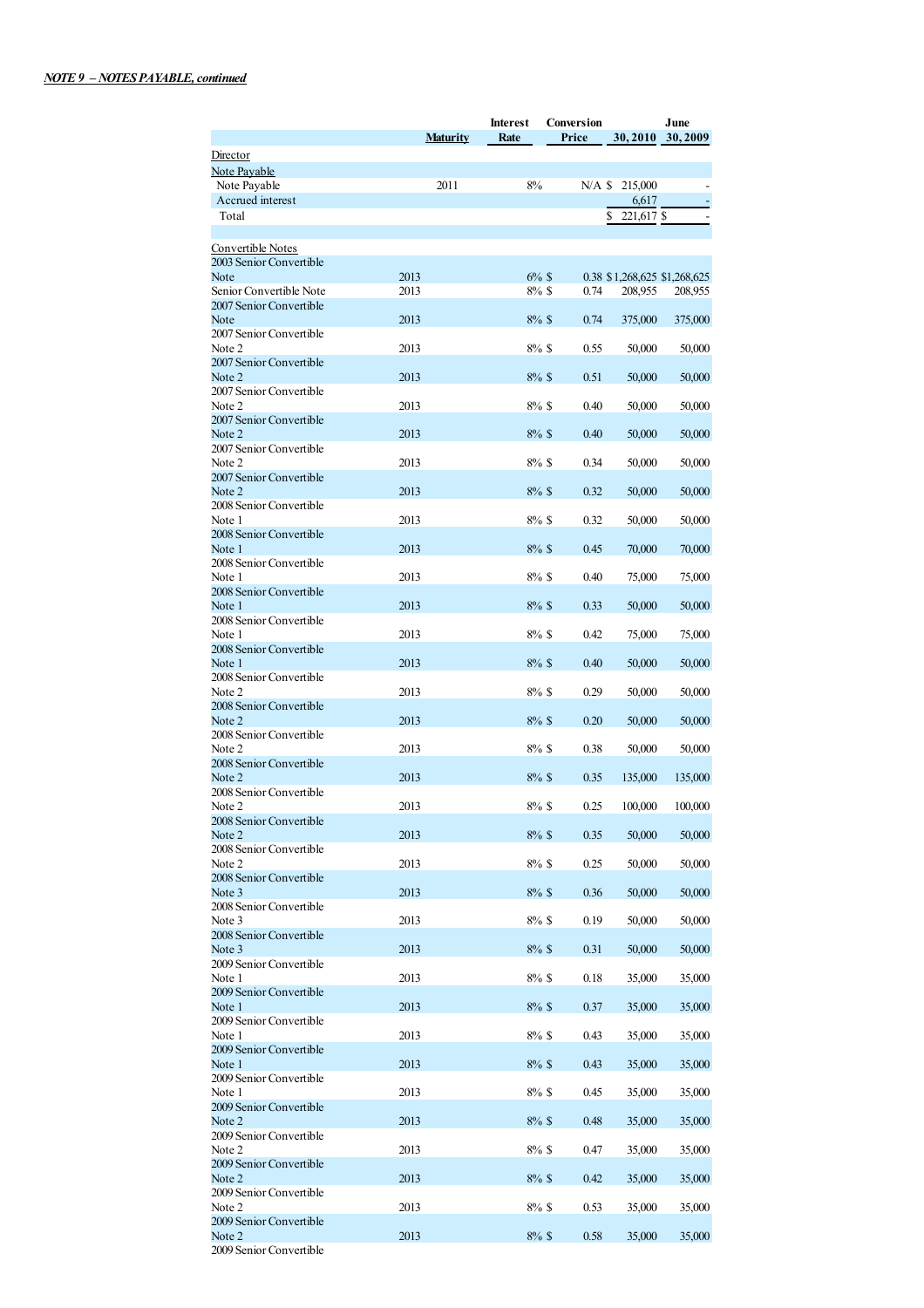| Note 2                       | 2013 | $8\%S$   | 0.52 | 35,000                  |         |
|------------------------------|------|----------|------|-------------------------|---------|
| 2009 Senior Convertible      |      |          |      |                         |         |
| Note 2                       | 2013 | $8\%$ \$ | 0.46 | 35,000                  |         |
| 2009 Senior Convertible      |      |          |      |                         |         |
| Note 2                       | 2013 | $8\%S$   | 0.55 | 35,000                  |         |
| 2009 Senior Convertible      |      |          |      |                         |         |
| Note 2                       | 2013 | $8\%$ \$ | 0.63 | 50,000                  |         |
| 2009 Senior Convertible      |      |          |      |                         |         |
| Note 2                       | 2013 | $8\%S$   | 0.60 | 45,000                  |         |
| 2009 Senior Convertible      |      |          |      |                         |         |
| Note 3                       | 2013 | $8\%$ \$ | 0.60 | 600,000                 |         |
| Accrued interest             |      |          |      | 710,751                 | 408,710 |
| Total                        |      |          |      | \$5,018,331 \$3,916,290 |         |
|                              |      |          |      |                         |         |
| Total long term note payable |      |          |      | \$6,569,122 \$4,346,605 |         |
|                              |      |          |      |                         |         |
| Total debt                   |      |          |      | \$6,678,596 \$4,449,087 |         |
|                              |      |          |      |                         |         |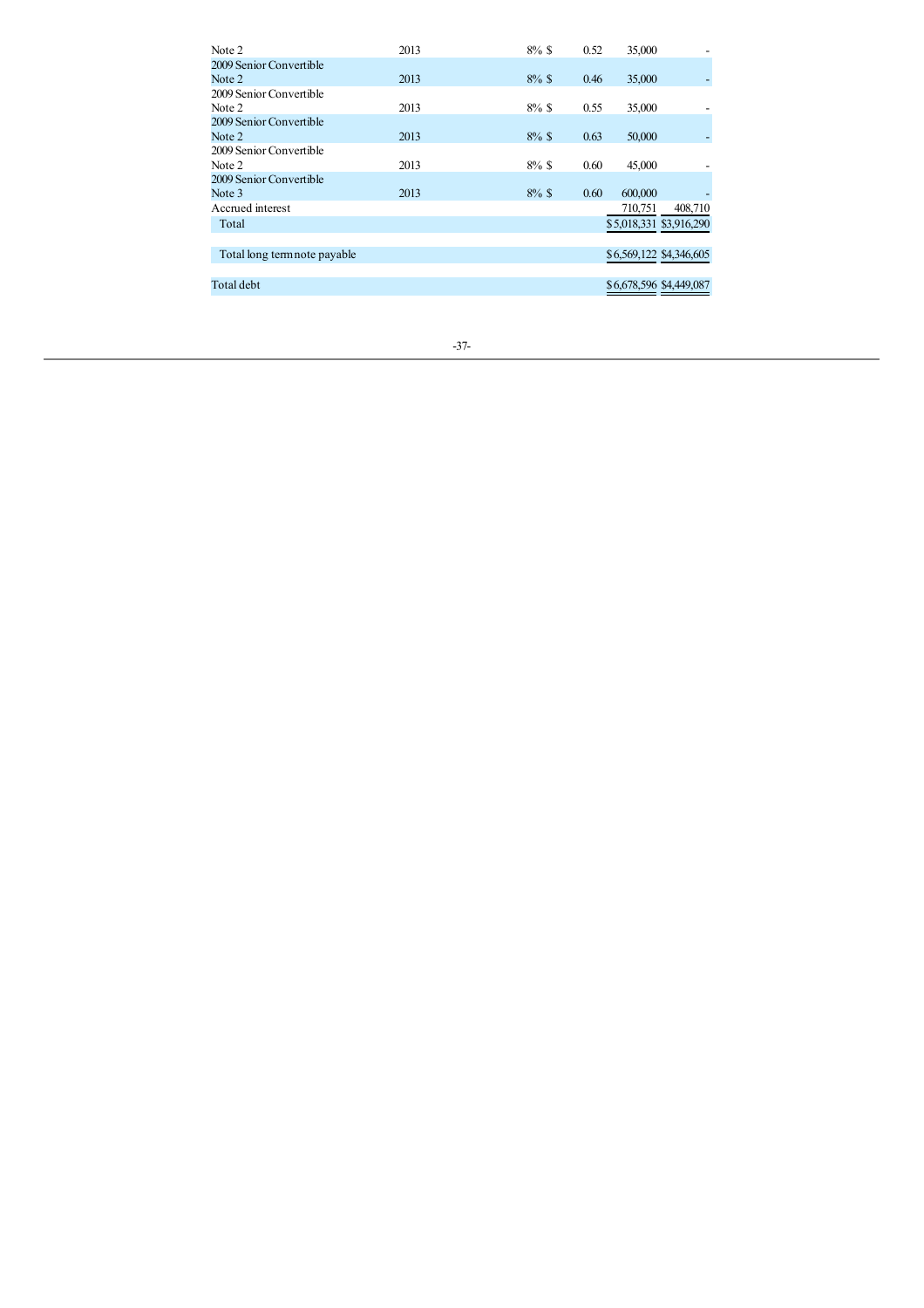# *NOTE 9 – NOTESPAYABLE,continued*

Effective March 15, 2010, the Company issued a \$215,000 promissory note payable to its Chairman. The Company received the borrowings (the "Advances") in a series of \$50,000 on January 29, February 12 and March 15, 2010, \$34,000 on January 13, 2010, \$11,000 on January 14, 2010, and \$20,000 on February 26, 2010 totaling \$215,000. This note is secured by the Company's revenues and assets. In addition, the note has a 8% interest rate per annumand has a maturity date of March 12, 2011, which was extended to July 1, 2011.

In November 2009, the Company finalized and issued a \$600,000 2009 senior convertible note payable ("2009 Note 3") to its Chairman. The Company received the borrowings (the "Advances") in a series of \$45,000 on September 8, 2009, \$25,000 on September 11, 2009, \$125,000 on September 23, 2009, \$100,000 on October 14, 2009, \$50,000 on October 28, 2009, \$175,000 on November 12, 2009, \$50,000 on December 14, 2009, and \$30,000 on February 26, 2010 totaling \$600,000. This senior convertible note is secured by the Company's revenues and assets with the same priority as the 2009 and 2008 senior convertible notes described below with a 8% annual interest rate and has a maturity date of December 31, 2013. This note has the conversion price of \$0.60 per share of common stock. The Company has recorded approximately \$215,500 as an interest expense to date for the Advances received as a result of the beneficial conversion feature. As part of the terms of this note, the maturity dates of all other outstanding senior convertible notes owed to its Chairman are extended to December 31, 2013.

Effective May 12, 2009, the Company issued a 2009 senior convertible note payable ("2009 Note 2") to its Chairman to combine the borrowings (the "Advances") in a series of \$35,000 each from May 12, 2009 through August 12, 2009, \$50,000 and \$45,000 on August 14 and 27, 2009, respectively totaling \$375,000. As of June 30, 2009, the Company received \$175,000. This senior convertible note is secured by the Company's revenues and assets with the same priority as the 2009 and 2008 senior convertible notes described below and has a maturity date of December 31, 2013. This note has the conversion prices determined by the closing trading prices of the Company's common stock on the dates the Advances were received.

Effective February 26, 2009, the Company issued a 2009 senior convertible note payable ("2009 Note 1") to its Chairman to combine the borrowings (the "Advances") in a series of \$35,000 each fromFebruary 26, 2009 through April 30, 2009 totaling \$175,000. This seniorconvertible note is secured by the Company's revenues and assets with the same priority as the 2008 senior convertible notes described below and has a maturity date of December 31, 2013. This note has the conversion prices determined by the closing trading prices of the Company's common stock on the dates the Advances were received.

Effective November 1, 2008, the Company issued four convertible note payables totaling \$100,000 to an officer as part of the terms of the employment contract. These notes have the same conversion price of \$0.20, which was the closing trading price of the Company's common stock on the effective date of the notes. These notes have the same maturity date of December 31, 2013.

Effective September 15, 2008, the Company issued a 2008 senior convertible note payable ("Note 3") to its Chairman to combine the borrowings (the "Advances") in a series of \$50,000 each from September 15, 2008 through October 15, 2008 totaling \$150,000. This senior convertible note is secured by the Company's revenues and assets with the same priority as the 2007 senior convertible notes described below and has a maturity date of December 31, 2013. This note has the conversion prices determined by the closing trading prices of the Company's common stock on the dates the Advances were received.

Effective May 17, 2008, the Company issued a 2008 senior convertible note payable ("Note 2") to its Chairman to combine the borrowings (the "Advances") ranging from \$50,000 to \$135,000 each from May 17, 2008 through August 28, 2008 totaling \$485,000. This Note 2 is secured by the Company's revenues and assets with the same priority as the 2007 senior convertible notes described below and has a maturity date of December 31, 2013. This Note 2 has the conversion prices determined by the closing trading prices of the Company's common stock on the dates the Advances were received.

Effective February 11, 2008, the Company issued a 2008 senior convertible note payable ("Note 1") to its Chairman to combine the borrowings (the "Advances") ranging from \$50,000 to \$75,000 each from February 11, 2008 through April 29, 2008 totaling \$370,000. This Note 1 is secured by the Company's revenues and assets with the same priority as the 2007 senior convertible notes described below and has a maturity date of December 31, 2013. This Note 1 has the conversion prices determined by the closing trading prices of the Company's common stock on the dates the Advances were received.

Effective October 30, 2007, the Company issued another 2007 senior convertible note payable to its Chairman to combine the borrowings (the "Advances") in a series of \$50,000 each from October 30, 2007 through January 30, 2008 totaling \$300,000. This senior convertible note is secured by the Company's revenues and assets with the same priority as the 2007 senior convertible notes described below and has a maturity date of December 31, 2013. This note has the conversion prices determined by the closing trading prices of the Company's common stock on the dates the Advances were received.

In June 2007, the Company issued two other 2007 senior convertible note payables to its Chairman and a major stockholder for \$375,000 each. These two senior convertible note payables are secured by the Company's revenues and assets. The Company may prepay the principaland interest upon meeting certain cash flow requirements and the approval of the board. As described above, on March 31, 2010, the \$375,000 senior convertible note to a major shareholder together with the unpaid accrued interest thereon was combined as part of the new senior convertible note of \$1,053,000 principal balance and new terms including a new maturity date of December 31, 2013.

In addition, the Company combined its other outstanding note payables to its Chairman totaling \$208,955 into a single note with the same annual interest rate and extended the maturity date to 2010. This senior convertible note is secured by the Company's revenues and assets with the same priority as the 2007 senior convertible notes. Further, the 2003 senior convertible note maturity date was extended until July 13, 2010. The maturity date is further extended to December 31, 2013.

In September 2003, the Company negotiated a successor agreement with its Chairman regarding the line of credit, which became a single convertible note for up to \$1,500,000 excluding accrued interest, at an interest rate of 6% and due July 1, 2004. The convertible note is secured by the assets and revenues of the Company, which has the same priority as other senior convertible note payables. The note plus accrued interest will be convertible at a conversion rate of \$0.38 per share. The conversion rate was determined as 15% above the average share price over the prior 20 trading days (\$0.33 per share). The note has an anti-dilution provision in the event that the Company sells stock to other investors at less than \$0.20 per share. During the year ended June 30, 2006, the maturity date of the note was extended until October 1, 2007. In January 2007, the Chairman agreed to extend the maturity date of the note untilApril 1, 2008. In June 2007, the maturity date of this note was extended to July 2010. The maturity date is further extended to December 31, 2013.

At June 30, 2010, the Company accrued interests of \$710,751 and \$6,617, \$21,133, \$9,474, 5,041 and \$6,869 on the convertible notes and the note payable with the director, the convertible note with a related party, the convertible note with the officer, the convertible notes with third parties, and the convertible notes to the officers, respectively.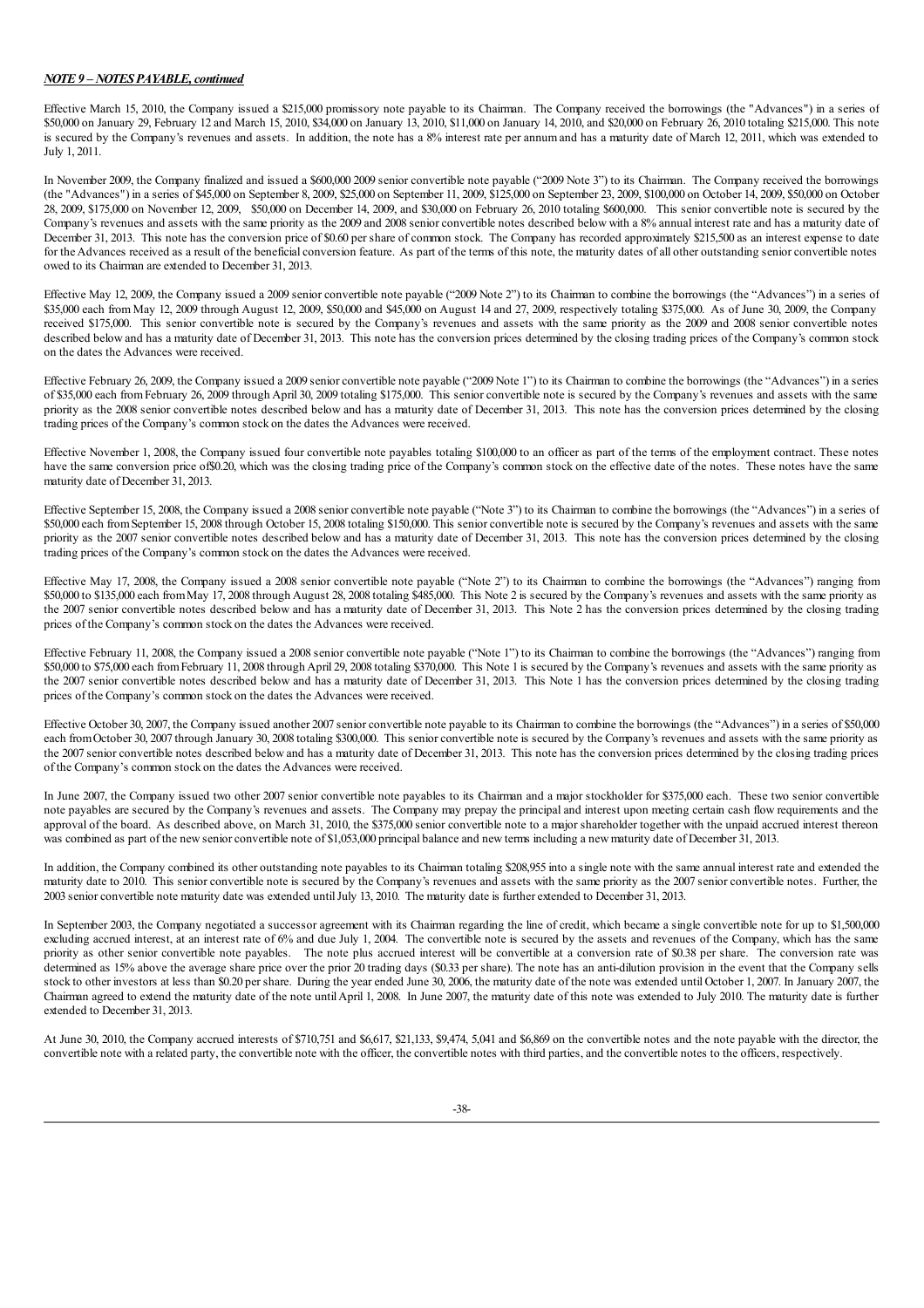# *NOTE 10 – FAIR VALUEMEASUREMENTS*

As discussed in Note 2,"Summary of SignificantAccounting Policies," the Company adopted FASBASC 820, *Fair Value Measurements and Disclosures* (formerly referenced as SFAS No. 157, *Fair Value Measurements*), for all financial assets and liabilities that are recognized or disclosed at fair value in the financial statements on a recurring basis. FASBASC 820 defines fair value as the price that would be received from selling an asset or paid to transfer a liability in an orderly transaction between market participants at the measurement date. FASB ASC 820 emphasizes that fair value is a market-based measurement, not an entity-specific measurement. When determining the fair value measurements for assets and liabilities, which are required to be recorded at fair value, the Company considers the principal or most advantageous market in which the Company would transact and the market-based risk measurements or assumptions that market participants would use in pricing the asset or liability, such as inherent risk, transfer restrictions,and credit risk.

FASBASC 820 also establishes a fair value hierarchy, which prioritizes the inputs to valuation techniques used to measure fair value into three levels. A financial instrument's categorization within the fair value hierarchy is based upon the lowest level of input that is available and significant to the fair value measurement. FASBASC 820 establishes and prioritizes three levels of inputs that may be used to measure fair value:

Level 1 - Quoted prices in active markets for identical assets or liabilities.

*Level* 2 - Observable inputs other than quoted prices in active markets for identical assets and liabilities, quoted prices for identical or similar assets or liabilities in inactive markets, or other inputs that are observable orcan be corroborated by observable market data forsubstantially the full termof the assets or liabilities.

*Level* 3 - Inputs that are generally unobservable and typically reflect management's estimates of assumptions that market participants would use in pricing the asset or liability.

The following table provides the assets and liabilities carried at fair value measured on a recurring basis as of June 30, 2010:

|                                  | Carrying Value |            | Level 1 |                    | Level 2 |                          | Level 3         |
|----------------------------------|----------------|------------|---------|--------------------|---------|--------------------------|-----------------|
| <b>Financial Assets</b>          |                |            |         |                    |         |                          |                 |
| Cash equivalents (1)             | \$             | 632,887 \$ |         | 632,887            |         | ٠                        |                 |
| Total financial assets           | S              | 632,887    |         | 632,887            |         | $\overline{\phantom{a}}$ |                 |
|                                  |                |            |         |                    |         |                          |                 |
|                                  |                |            |         |                    |         |                          |                 |
|                                  | Carrying Value |            |         | Level 1<br>Level 2 |         |                          | Level 3         |
| <b>Financial Liabilities</b>     |                |            |         |                    |         |                          |                 |
| Convertible notes payable (2) \$ |                | 6,569,122  |         |                    |         | $\sim$                   | -8<br>6,285,289 |
| Total financial liabilities      | S              | 6,569,122  |         |                    |         | $\sim$                   | 6,285,289<br>-S |

### *(1) Cash Equivalents*

The Company's cash equivalents include short-terminvestments, which are money market funds. Since these are short-termhighly liquid investments with original maturities of three months or less at the date of purchase, they present negligible risk ofchanges in value due to changes in interest rates. These short-terminvestments are recorded at fair value on the Company's balance sheet based on quoted market prices and observable market inputs.

### *(2) Convertible Notes Payable*

As fully described in Note 9, the Company's convertible notes payable are long-termdebts with fixed interest rates and the conversion rates at market at the time the funds were received. In addition, most of these notes are collateralized by the Company's assets and revenues. Further, the debt holders are major shareholders and an officer. The Company is in a start up phase. The Company estimates the fair value of the convertible notes for disclosure purposes by discounting the future cash flows using rates of debts that management believes are similar in terms and maturity. The Company's short-termconvertible note payable is approximate market value.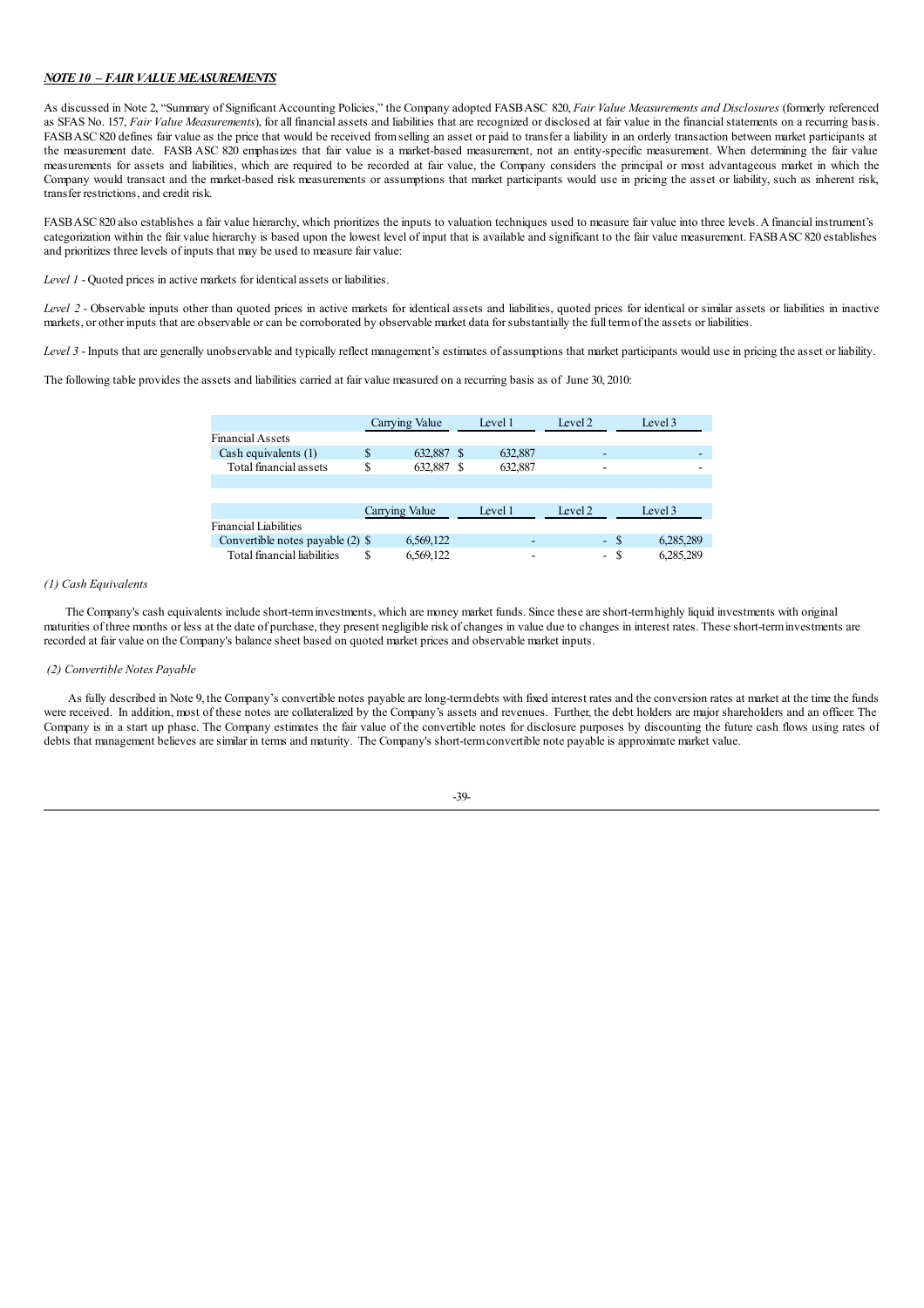# *NOTE 11 – RELATEDPARTYTRANSACTIONS*

As fully described in Note 9, the Company has several senior convertible note payables with its Chairman and a major stockholder during the periods ended June 30, 2010 and 2009. In June 2010, the Company recorded approximately \$392,001 in additional paid-in capital reflecting waivers by the officers of their unpaid salaries and fee during the period fromJanuary 1, 2009 through June 30, 2010.

# *NOTE 12 – SUBSEQUENTEVENTS*

In July 2010, the Company entered into an exclusive Patent and Technology license agreement (the "Agreement")as stipulated in the binding termsheet in March 2010 with an India corporation. Under the Agreement, the Company grants rights under its proprietary NIMBUS antimicrobial technology to the licensee to manufacture, market and sell certain wound treatment products in the institutionalmarket in the Republic of India. The Company will receive royalty payments on the product sales at an agreed royalty rate in addition to certain payment received. The termof the Agreement is fora four year period with certain automatic extension.

In August 2010, the Company entered into a Development and Option Agreement (the "Agreement"). The Agreement remains in effect until December 31, 2010 or until superseded by the earlier of a license agreement or another product development agreement. Under the Agreement, the Company will use commercially reasonable efforts to develop certain wound care products incorporating its proprietary NIMBUS antimicrobial technology to be manufactured by or for the licensee. The parties agree to perform in accordance with the terms as set forth in the statement of work including the initialand subsequent monthly development fees paid or to be paid to the Company.

In September 2010, the Company filed a civil complaint in the United States District Court for the Northern District of Florida against several companies for infringement of certain of the Company's patents.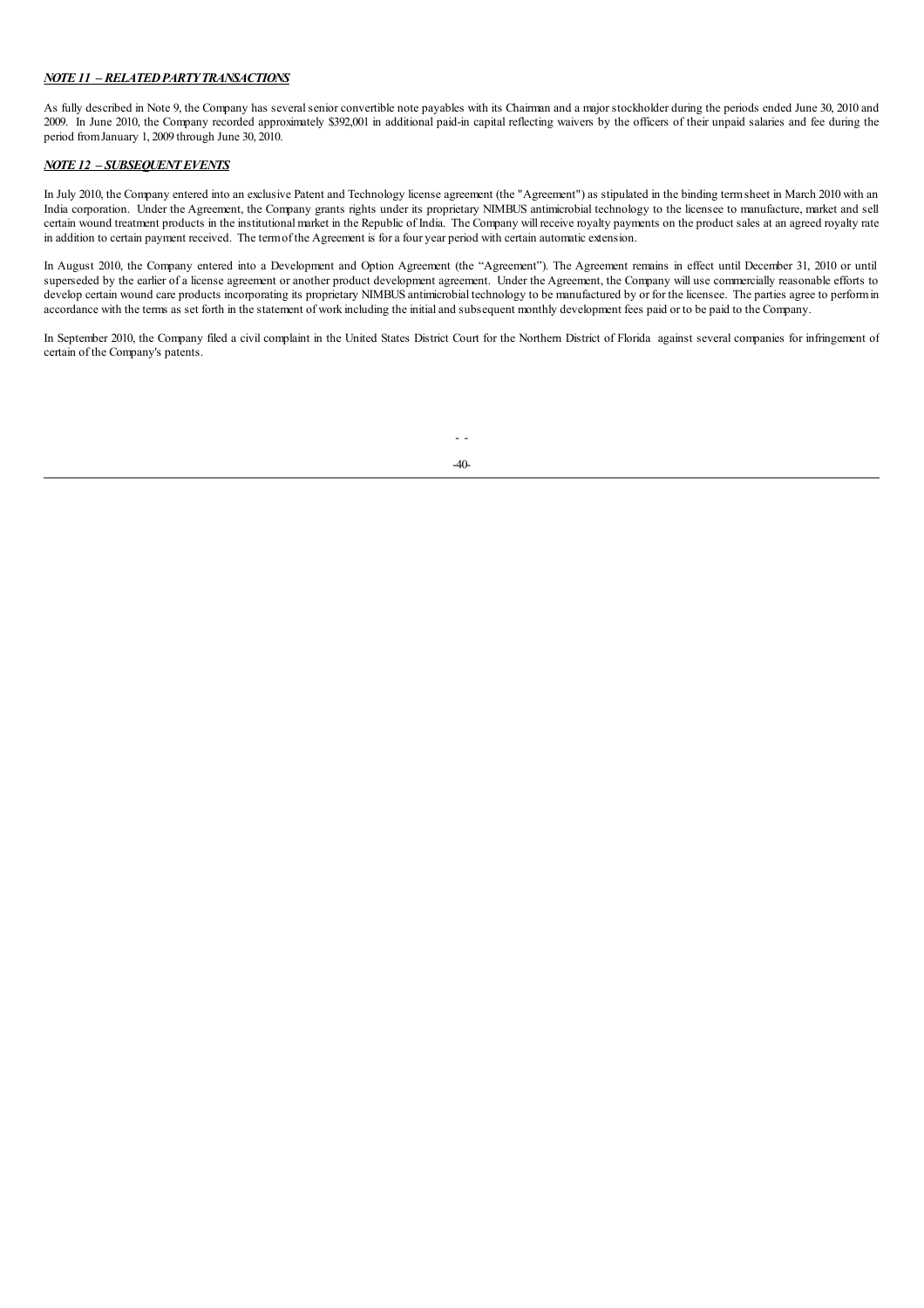# **ITEM9. CHANGES INANDDISAGREEMENTS WITHACCOUNTANTS ONACCOUNTINGANDFINANCIALDISCLOSURE**

None.

## **ITEM9A. CONTROLS ANDPROCEDURES**

#### **Disclosure Controls andProcedures**

Regulations under the Exchange Act, require public companies to maintain "disclosure controls and procedures," which are defined to mean a company's controls and other procedures that are designed to ensure that information required to be disclosed in the reports that it files or submits under the Exchange Act is recorded, processed, summarized, and reported, within the time periods specified in the SEC's rules and forms. Our Chief Executive Officer and Chief Financial Officer carried out an evaluation of the effectiveness of our disclosure controls and procedures as of the end of the period covered by this report. Based on those evaluations,as of June 30, 2010, our CEO and CFO believe that:

- (i) our disclosure controls and procedures are designed to ensure that information required to be disclosed by us in the reports we file under the Exchange Act is recorded, processed, summarized, and reported within the time periods specified in the SEC's rules and forms, and that such information is accumulated and communicated to our management, including the CEO and CFO, as appropriate, to allow timely decisions regarding required disclosure; and
- (ii) our disclosure controls and procedures are effective.

### *Management's Annual Report on Internal Control Over Financial Reporting*

Our management is responsible for establishing and maintaining adequate internal control over financial reporting. Internal control over financial reporting is defined in Rule 13a-15(f) and 15d-15(f) promulgated under the Exchange Act as a process designed by, or under the supervision of, the Company's principal executive officer and principal financial officer and effected by the Company's board of directors, management, and other personnel, to provide reasonable assurance regarding the reliability of financial reporting and the preparation of financial statements for external purposes in accordance with generally accepted accounting principles and includes those policies and procedures that:

- · Pertain to the maintenance of records that in reasonable detailaccurately and fairly reflect the transactions and dispositions of the assets of the Company;
- · Provide reasonable assurance that transactions are recorded as necessary to permit preparation of financial statements in accordance with generally accepted accounting principles, and that receipts and expenditures of the Company are being made only in accordance with authorizations of management and directors of the Company; and
- · Provide reasonable assurance regarding prevention or timely detection of unauthorized acquisition, use, or disposition of the Company's assets that could have a material effect on the financial statements.

Because of its inherent limitations, the Company's internal control over financial reporting may not prevent or detect misstatements. Therefore, even those systems determined to be effective can provide only reasonable assurance with respect to financialstatement preparation and presentation. Projections ofany evaluation ofeffectiveness to future periods are subject to the risk that controls may become inadequate because of changes in conditions, or that the degree of compliance with the policies or procedures may deteriorate.

Our management assessed the effectiveness of our internal control over financial reporting as of June 30, 2010. In making this assessment, management used the criteria set forth by the Committee of Sponsoring Organizations of the Treadway Commission (COSO) in *Internal Control—Integrated Framework*. Based on our assessment*,* management concluded that, as of June 30, 2010, the Company's internal controls over financial reporting were effective.

This annual report does not include an attestation report of the Company's registered public accounting firmregarding internalcontrol over financial reporting. Internalcontrol over financial reporting was not subject to attestation by the Company's independent registered public accounting firmin accordance with recent amendments to Section 404 of the Sarbanes-Oxley Act of 2002 pursuant to Section 989G of the Dodd-Frank Wall Street Reform and Consumer Protection Act that permit the Company to provide only management's report in this Annual Report.

### *Changesin internalcontrol overfinancial reporting*

There were no changes in our internal control over financial reporting identified in connection with the evaluation required by Rule 13a-15(d) or Rule15d-15(d) promulgated under the Exchange Act that occurred during our last fourth fiscal quarter that has materially affected, or is reasonably likely to materially affect, our internalcontrol over financial reporting.

-41-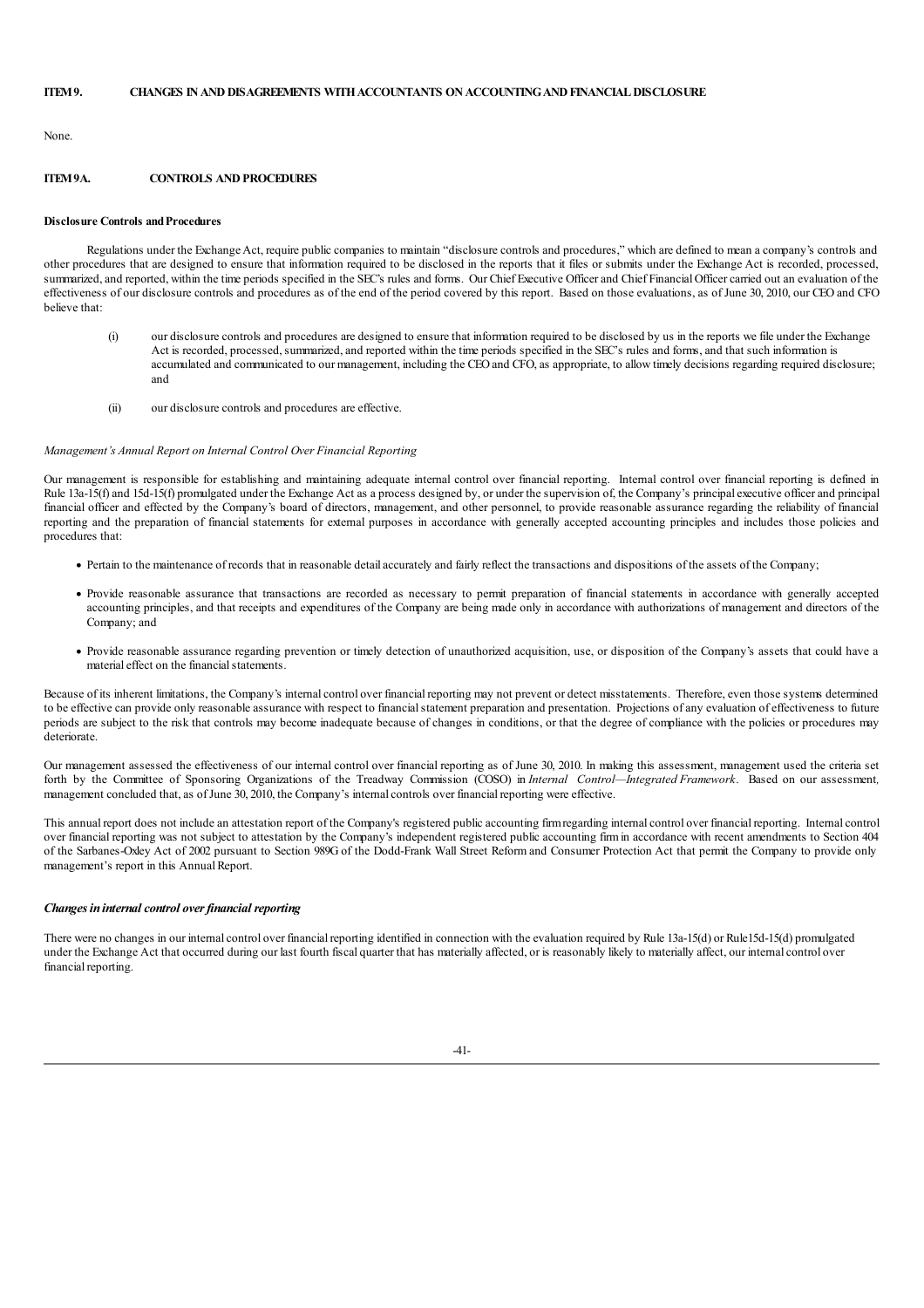#### **PARTIII**

### **ITEM10. DIRECTORS, EXECUTIVEOFFICERS, ANDCORPORATEGOVERNANCE**

The following table sets forth the names, ages and positions held for our directors, executive officers and significant employees.

Our executive officers, key employees and directors are as follows:

| Name               | <u>Age</u> | Position                        | <b>Officer/Director since</b> |
|--------------------|------------|---------------------------------|-------------------------------|
| Michael R. Granito | 58         | Chairman of the Board           | <b>July 2000</b>              |
| J Ladd Greeno      | 61         | Chief Executive Officer and     | August 2007(Officer)          |
|                    |            | Director                        | September 2007(directot)      |
| George E. Friel    | 68         | Director                        | <b>July 2000</b>              |
| Gerald M. Olderman | 77         | Vice President, Research &      | July 1997 (officer)           |
|                    |            | Development and                 | July 200 (director0           |
|                    |            | Commercialization, and Director |                               |
| Gregory S. Schultz | 60         | Director                        | <b>July 2000</b>              |
| Nam H. Nguyen      | 53         | <b>Chief Financial Officer</b>  | August 2004                   |

**Mr. Granito** has served as our Chairman since July 2000. In September 2003, Mr. Granito joined Federated Investors, Inc.as senior vice president and head ofcapitalmarket research. Since April 2009, Mr. Granito has served as Chief Risk Officer at Federated Investors, Inc. From July 1979 to December 2002, Mr. Granito was the managing director and head ofcapitalmarket research ofJ.P. Morgan Fleming Asset Investment Management located in NewYork City. From1984 through 1996 he served as an adjunct Professor of Finance at Yale University and NewYorkUniversity. Mr. Granito has authored a book and 14 papers on finance and foreign exchange topics. In 1973, Mr. Granito earned a B.S. and a B.A. in Economics from the University of Pennsylvania.

Mr. Greeno has served as our Chief Executive Officer since August 2007 and as our Director since September 2007. From 2003 to 2006, Mr. Greeno was President and Chief Executive Officer of Agion Technologies, a leading provider of ionic silver antimicrobials. Before joining Agion, Mr. Greeno held a number of senior management positions at the global management and technology consulting firm,Arthur D. Little, Inc., (ADL) including Chief Operating Officer and senior vice president in charge of the firm's North American Management Consulting business. Mr. Greeno began his consulting career in ADL's Strategy & Organization practice and then moved into leadership roles successfully building ADL's worldwide Environmental, Health, and Safety Consulting business. Mr. Greeno received an M.B.A. from Harvard Business School and a B.B.A fromthe University of Oklahoma.

**Major General Friel (Ret.)** has served as our director fromJuly 2000. MG. Friel has been self-employed as a consultant to various organizations in the defense industry since September 1998. MG. Friel served in the U.S. Army from 1960 to 1998. He was the commanding general of the U.S. Army Chemical and Biological Defense Command, at the Aberdeen Proving Ground in Maryland fromAugust 1992 to August 1998 and deputy chief of staff for Chemical and Biological Matters of the Army Material Command in Virginia, during the same time. MG. Friel was also responsible for a \$600 million annual budget for the Nuclear, Biological, and Chemical Defense Command for six years and directed over 1,100 scientists and engineers. MG. Friel has also served as chairman of the boards of the Nuclear, Biological, and Chemical Defense Enterprise at the Edgewood Arsenal in Maryland and the U.S. Army Material Command, Acquisition and Procurement Enterprise. MG. Frielearned an M.B.A. fromNorthwest Missouri State University and a B.S. fromthe University of Nebraska. He is a graduate fromthe U.S.Army Chemical School, The Army Command and General Staff College and The Industrial College of the Armed Forces. He was a director for Engineer Support Systems, Inc fromSeptember 1998 untilJanuary 2006.

Mr. Olderman has served as our Vice President, Research & Development and Commercialization since July 1997, and as our Director since July 2000. Mr. Olderman brings 35 years of healthcare experience, 31 years of technical management experience, and 25 years serving as the head of research and development activities for fortune 500 companies. Since November 1996, Mr. Olderman was Vice President and Associate of R.F. Caffrey & Associates Inc., a management consultant to medical device companies and suppliers. Prior to joining R.F. Caffrey & Associates, Mr. Olderman served as Director and head of research and development for C.R. Bard, Inc.'s Cardiopulmonary Division, where he organized a new product development process in which 19 new medical devices were developed. Mr. Olderman also served as Vice President for domestic and international research and development for the Pharmaceutical Division of Baxter Healthcare Corp. and Vice President for research and development for the Converters, a division of American Hospital Supply Corporation prior to its acquisition by Baxter Healthcare Corporation, where he led product development and made material changes that helped increase market share from 30% to 45% within a \$750 million market. Mr. Olderman has also served as Vice President for research and development and as a director for Surgikos, Inc. a subsidiary of Johnson & Johnson. Mr. Olderman received a B.S in Chemistry from Rensselaer Polytechnic Institute in New York. He also holds an M.S. in Physical Chemistry and a Ph.D. in Physical Chemistry from Seton Hall University in New Jersey.

**Mr. Schultz** has served as our Director since July 2000. From 1999 through 2001, Mr. Schultz served as the President of the Wound Healing Society, and has worked as a consultant for 12 major biotechnology companies. In 1989, he was appointed Professor of Obstetrics/Gynecology and Director of the Institute for Wound Research in the College of Medicine at the University of Florida at Gainesville, Florida. He has published over 250 research articles and book chapters that have been cited over 6,500 times. He has been continuously funded by major grants from the National Institutes of Health and supported by grants from the U.S. Army grant on treatment of burns with growth factors. Mr. Schultz earned a doctorate in biochemistry from Oklahoma State University and postdoctoral fellowship in cell biology at Yale University in Connecticut.

**Mr. Nguyen** has been our Chief Financial Officer since August 2004. Since January 2003, he has provided accounting services through his professional firm. FromNovember 2003 untilJuly 2004, Mr. Nguyen served as acting Secretary. Mr. Nguyen is currently president of his accounting firm, NamH. Nguyen, CPA, P.A. InAugust 2010, Mr. Nguyen was appointed as an advisory member of Palm Beach Internal Audit Committee. Mr. Nguyen was a Manager of Financial Controls of W. R. Grace & Co., responsible for its riskbased globalaudit plan for its worldwide operations. He was Vice President of Financial Reporting of John Alden Financial Corporation with responsibilities for the SECfilings and state insurance filings in the United States. A certified public accountant, who has worked for PriceWaterhouse, as a senior manager, Mr. Nguyen specialized in the insurance and health care business in both the United States and Europe. Mr. Nguyen is also a Certified Internal Auditor.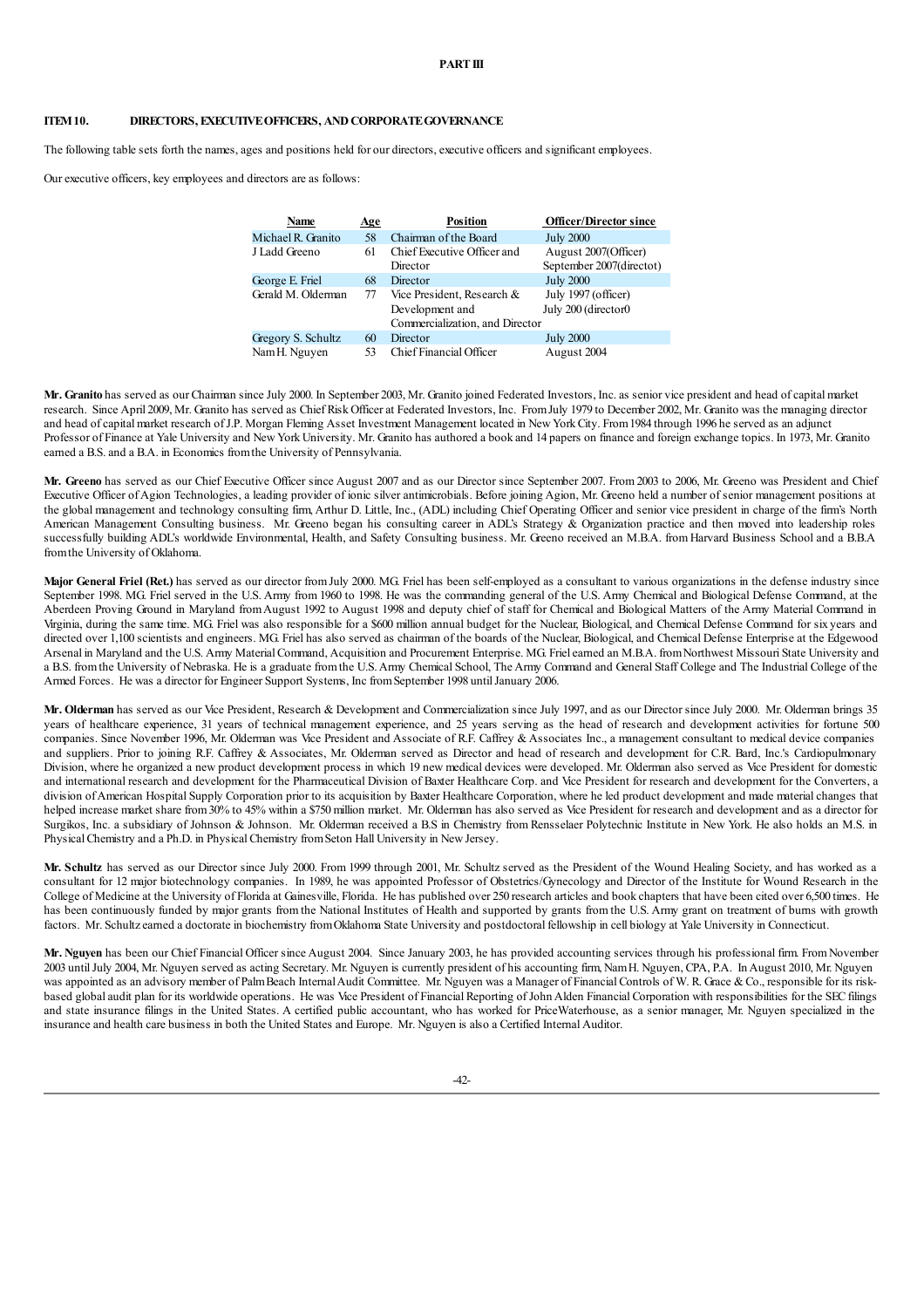The above listed officers and directors will serve until the next annual meeting of the stockholders or until their death, resignation, retirement, removal, or disqualification, or until their successors have been duly elected and qualified. Vacancies in the existing board are filled by majority vote of the remaining directors. Our officers serve at the will of the board.

## **Family Relationships**

There are no family relationships between any of the executive officers and directors. No officer, director, or persons nominated for such positions, promoter or significant employee has been involved in legal proceedings that would be material to an evaluation of ourmanagement.

### **Involvement in Certain Legal Proceedings**

None of our directors or executive officers has, during the past ten years:

- · Had any petition under the federal bankruptcy laws orany state insolvency lawfiled by oragainst, or had a receiver, fiscalagent, orsimilar officer appointed by a court for the business or property ofsuch person, orany partnership in which he was a general partnerat or within two years before the time ofsuch filing, orany corporation or business association of which he was an executive officerat or within two years before the time of such filing:
- Been convicted in a criminal proceeding or a named subject of a pending criminal proceeding (excluding traffic violations and other minor offenses);
- Been the subject of any order, judgment, or decree, not subsequently reversed, suspended, or vacated, of any court of competent jurisdiction, permanently or temporarily enjoining himfrom, or otherwise limiting, the following activities:
	- (i) Acting as a futures commission merchant, introducing broker,commodity trading advisor,commodity pool operator, floor broker, leverage transaction merchant,any other person regulated by the Commodity Futures Trading Commission, oran associated person of any of the foregoing, oras an investment adviser, underwriter, broker or dealer in securities, oras an affiliated person, director or employee of any investment company, bank, savings and loan association or insurance company, or engaging in or continuing any conduct or practice in connection with such activity;
	- (ii) Engaging in any type of business practice; or
	- (iii) Engaging in any activity in connection with the purchase orsale ofany security orcommodity or in connection with any violation of federal or state securities laws or federal commodities laws;
- Been the subject of any order, judgment, or decree, not subsequently reversed, suspended, or vacated, of any federal or state authority barring, suspending, or otherwise limiting for more than 60 days the right of such person to engage in any activity described in (i) above, or to be associated with persons engaged in any such activity;
- Been found by a court of competent jurisdiction in a civil action or by the SEC to have violated any federal or state securities law, where the judgment in such civilaction or finding by the SEChas not been subsequently reversed, suspended, or vacated; or
- Been found by a court of competent jurisdiction in a civil action or by the Commodity Futures Trading Commission to have violated any federal commodities law, where the judgment in such civilaction or finding by the Commodity Futures Trading Commission has not been subsequently reversed, suspended, or vacated.
- Been the subject of, or a party to, any federal or state judicial or administrative order, judgment, decree, or finding, not subsequently reversed, suspended or vacated, relating to an alleged violation of:
	- (i) Any federal orstate securities orcommodities lawor regulation; or
	- (ii) Any lawor regulation respecting financial institutions or insurance companies including, but not limited to,a temporary or permanent injunction, order of disgorgement or restitution, civil money penalty or temporary or permanent cease-and-desist order, or removal or prohibition order; or
	- (iii) Any lawor regulation prohibiting mail or wire fraud or fraud in connection with any business entity; or
- Been the subject of, or a party to, any sanction or order, not subsequently reversed, suspended or vacated, of any self-regulatory organization (as defined in Section 3(a)(26) of the Securities Exchange Act of 1934), any registered entity (as defined in Section 1(a)(29) of the Commodity Exchange Act), or any equivalent exchange, association, entity or organization that has disciplinary authority over its members or persons associated with a member.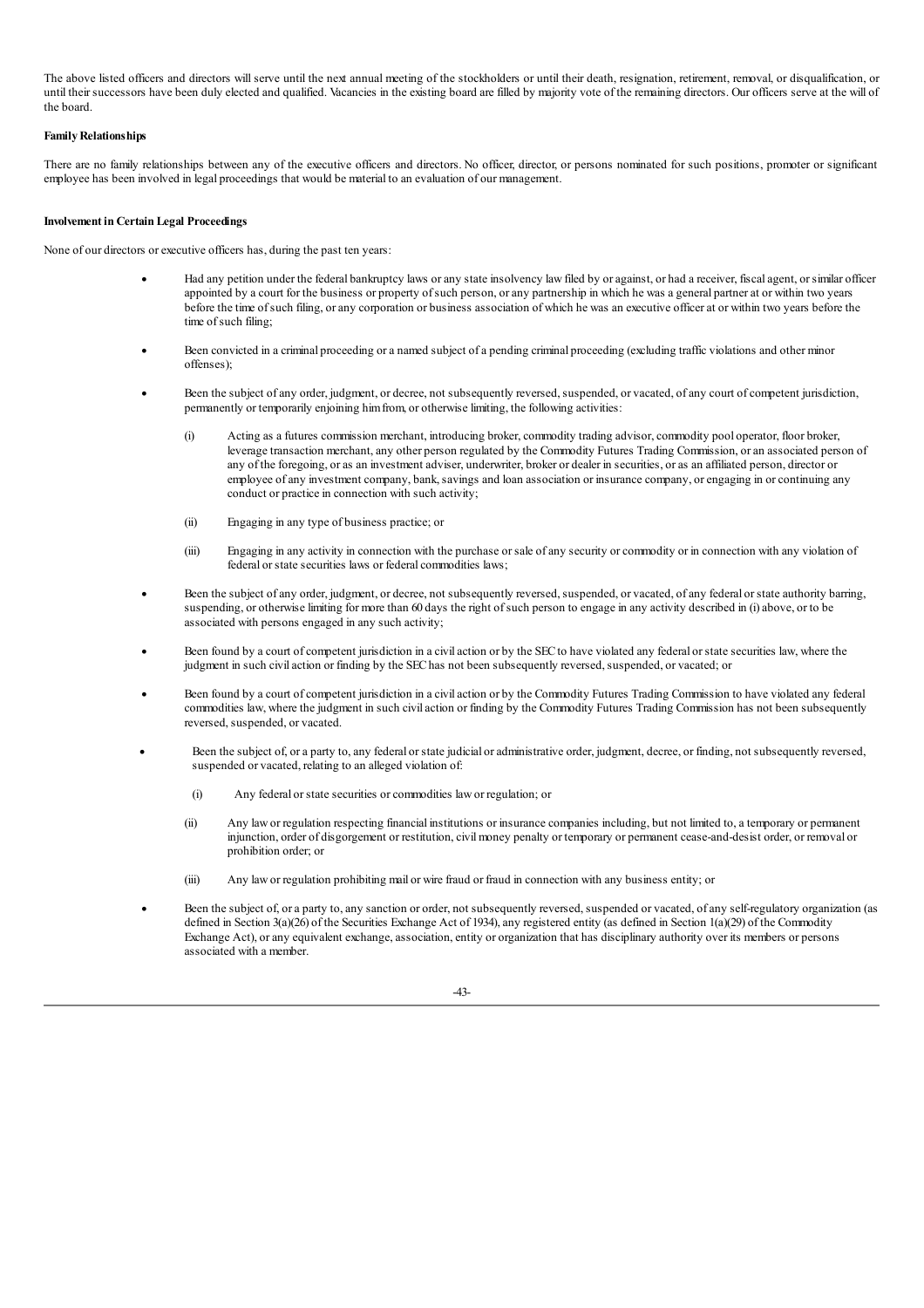### **Committees of the Boardof Directors**

*Executive Committee*. Our Executive Committee is composed of Michael R. Granito, our Chairman of the Board, Directors J. Ladd Greeno,and George E. Friel. This committee's chairman is J. Ladd Greeno . This committee acts for our Board of Directors when a meeting of the full board is not practical.

*Compensation Committee*. The Compensation Committee is composed of George E. Frieland Gerald M. Olderman,and is chaired by George E. Friel. This committee approves, administers and interprets our compensation and health benefits, including our executive incentive programs. Additionally, this committee reviews and makes recommendations to our Board of Directors to ensure that our compensation and benefit policies are consistent with our compensation philosophy and corporate governance principles. This committee is also responsible forestablishing our Chief Executive Officerand seniorexecutive officers'compensation.

*Audit Committee*. TheAudit Committee is composed of George E. Frieland Michael R. Granito,and is chaired by George E. Friel. This committee has general responsibility for the oversight and surveillance of ouraccounting, reporting and financialcontrol practices. Among other functions, the committee retains our independent public accountants.

*Licensing Committee*. The Licensing Committee is composed of J. Ladd Greeno, Michael R. Granito and Gregory S. Schultz, and is chaired by J. Ladd Greeno. This committee has general responsibility for the review of the licensing terms and agreements with our business partners and to recommend them to the Board of Directors for approval as appropriate.

## **Audit Committee Financial Expert**

Currently, we do not have an Audit Committee "financial expert". No individual on our Board of Directors possesses all of the attributes of an audit committee financial expert and no one on our Board of Directors is deemed to be an audit committee financialexpert. In forming our Board of Directors, we sought out individuals who would be able to guide our operations based on their business experience, both past and present, or their education. Our business model is not complex and our accounting issues are straightforward. Responsibility for our operations is centralized within management, which is comprised of four people. We rely on the assistance of others, such as our chief financial officer, who is a certified public accountant, to help us with the preparation of our financial information. We recognize that having a person who possesses all of the attributes of an audit committee financial expert would be a valuable addition to our Board of Directors, however, we are not, at this time, able to compensate such a person therefore, we may find it difficult to attract such a candidate.

### **Code of Ethics**

We have adopted a Code of Ethics for our board members, our principal executive and senior financial officers, our other officers and our employees. A copy of this Code of Ethics is located on our website at www.quickmedtech.com. We intend to post any waivers of or amendments to our Code of Ethics on our website.

# **Compliance with Section 16(a) of the Securities Exchange Act of 1934**

Under United States securities laws, our directors, executive officers and any persons holding more than 10% of our issued and outstanding common stock are required to report their ownership of common stock (or securities convertible into common stock) to the Securities and Exchange Commission. Due dates for these reports have been set by the Commission and we are required to report any failure to file by those deadlines. To our knowledge, based solely on a review of the copies of such reports furnished to us by those persons and on representations fromthose persons that no other reports were required,all reports were timely filed as required under Section 16(a) of the Securities Exchange Act of 1934 by allsuch persons during the fiscal yearended June 30, 2010.

## **Diversity**

While the Company does not have a policy regarding diversity of its board members, diversity is one of a number of factors that is typically taken into account in identifying board nominees. We believe that we have a very diverse board of directors in terms of previous business experience and educationaland personal background of the members of our board.

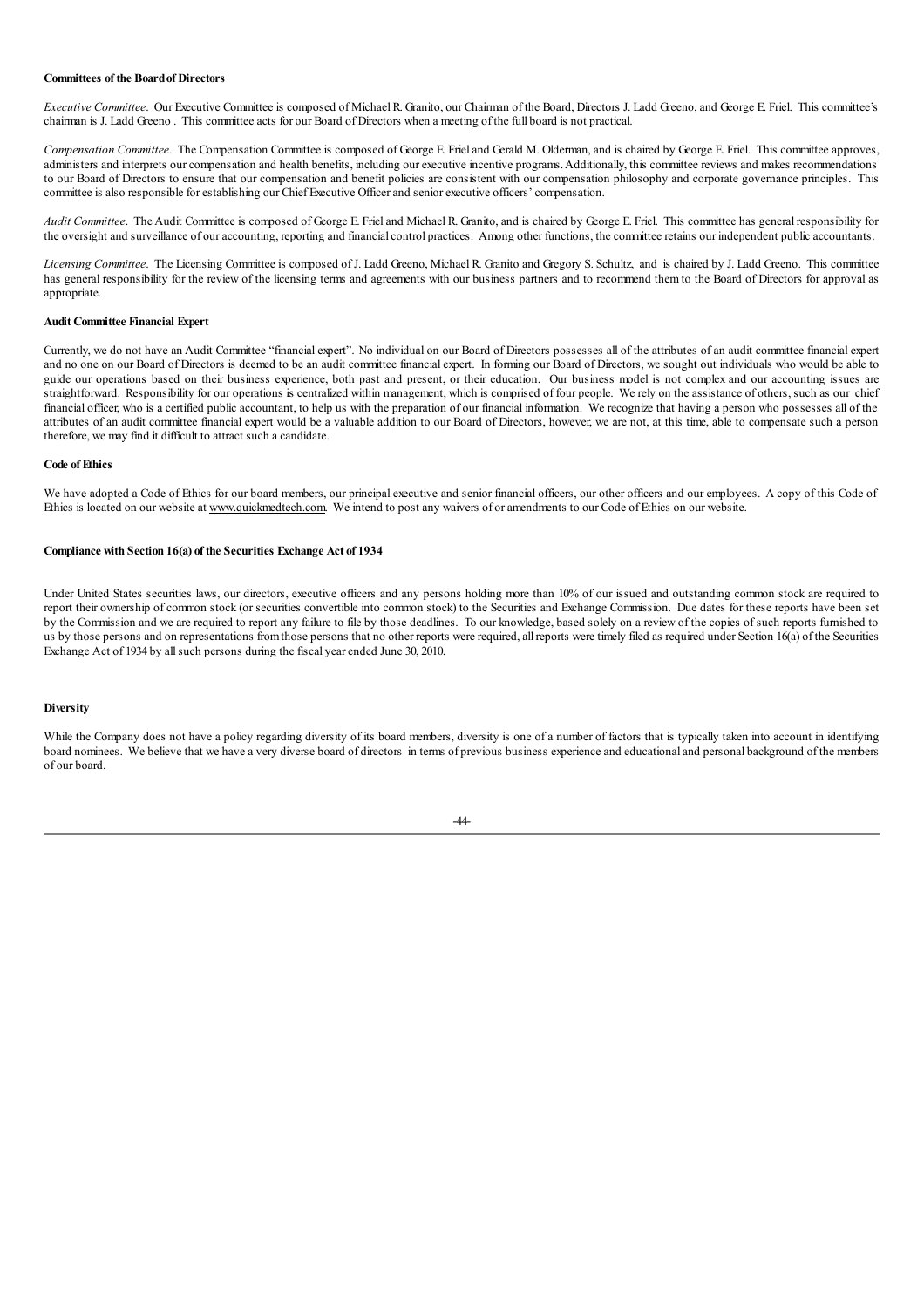# **ITEM11. EXECUTIVECOMPENSATION**

The following summary compensation table indicates the cash and non-cash compensation earned during our last two fiscal years by (i) our Chief Executive Officer (principal executive officer), (ii) our Chief Financial Officer (principal financial officer), (iii) the three most highly compensated executive officers other than our CEO and CFO who were serving as executive officers at the end of our last completed fiscal year, whose total compensation exceeded \$100,000 during such fiscal year ends, and (iv) up to two additional individuals for whomdisclosure would have been provided but for the fact that the individualwas not serving as an executive officerat the end of our last completed fiscal year, whose total compensation exceeded \$100,000 during such fiscal year ends.

## **SummaryCompensation Table**

| Name and principal position                        | Year    | Salary $(\text{S})(2)$ | <b>Bonus</b><br>(S) | Stock<br>Awards<br>(S)(1) | Option<br>Awards $(\text{\$})(1)$ | Non-Equity<br><b>Incentive Plan</b><br>Compen-sation<br>(S) | Nonquali-fied<br>Deferred<br>Compen-sation<br>Earnings $(S)$ | All Other<br>Compen-sation<br>$\circ$ | Total(S)  |
|----------------------------------------------------|---------|------------------------|---------------------|---------------------------|-----------------------------------|-------------------------------------------------------------|--------------------------------------------------------------|---------------------------------------|-----------|
| J. Ladd Greeno, Chief                              |         |                        |                     |                           |                                   |                                                             |                                                              |                                       |           |
| <b>Executive Officer</b>                           | 2010 \$ | 125,000                | -                   | -                         | \$52,000                          |                                                             |                                                              |                                       | \$177,000 |
|                                                    | 2009 \$ | 190,625                |                     | _                         | \$23,750                          | _                                                           |                                                              |                                       | \$214,375 |
|                                                    |         |                        |                     |                           |                                   |                                                             |                                                              |                                       |           |
| Gerard M. Olderman, Vice<br>President of R & D and |         |                        |                     |                           |                                   |                                                             |                                                              |                                       |           |
| Commercialization                                  | 2010    | 75,000                 |                     | $\qquad \qquad - \qquad$  | 23,400                            |                                                             |                                                              |                                       | 98,400    |
|                                                    | 2009    | 117,188                | -                   |                           | 15,305                            |                                                             |                                                              |                                       | 132,493   |
| Nam H. Nguyen, Chief Financial                     |         |                        |                     |                           |                                   |                                                             |                                                              |                                       |           |
| Officer                                            | 2010    | 79,063                 |                     | 5.000                     | 35,657                            |                                                             |                                                              |                                       | 119,720   |
|                                                    | 2009    | 106,125                |                     | 12,000                    | 13,195                            |                                                             |                                                              |                                       | 131,320   |

(1) Reflects dollar amount expensed by us during applicable fiscal years for financial statement reporting purposes pursuant to FAS 123R. FAS 123R requires us to determine the overall value of the options as of the date of grant based upon the Black-Scholes method of valuation, and to then expense that value over the service period over which the options become exercisable (vest). As a general rule, for time in service based options, we will immediately expense any option or portion thereof which is vested upon grant, while expensing the balance on a pro rata basis over the remaining vesting termof the option. See the assumptions made in the valuation of the stock options in the footnotes of our financial statements in Item 8. During the year ended June 30, 2010, Mr. Greeno was granted 200,000 stock options, which were vested one-third at the grant date and one-third to be vested at every twelve months thereafter. We recognized \$52,000 in share-based compensation expense for the fiscal year ended June 30, 2010. During the year ended June 30, 2009, Mr. Greeno was granted 225,000 stock options, which were vested one-third at the grant date and one-third to be vested at every twelve months thereafter. We recognized \$23,750 in share-based compensation expense for the fiscal year ended June 30, 2009. During the year ended June 30, 2010, Mr. Olderman was granted 90,000 stock options, which were vested one-third at the grant date and one-third to be vested at every twelve months thereafter. We recognized \$23,400 in share-based compensation expense for the fiscal year ended June 30, 2010. During the year ended June 30, 2009, Mr. Olderman was granted 145,000 stock options, which were vested one-third at the grant date and one-third to be vested at every twelve months thereafter. We recognized \$15,305 in share-based compensation expense for the fiscal year ended June 30, 2009. During the year ended June 30, 2010, Mr. Nguyen was granted 121,765 warrants, of which 18,178 warrants were vested immediately, and the remainder 103,587, one-third was vested at the grant date and one-third to be vested at every twelve months thereafter. We recognized \$35,657 in share-based compensation expense for the fiscal year ended June 30, 2010. During the year ended June 30, 2009, Mr. Nguyen was granted 125,000 warrants which one-third was vested at the grant date and one-third to be vested at every twelve months thereafter. We recognized \$13,195 in share-based compensation expense for the fiscal yearended June 30, 2009.

(2) The officers waived their unpaid salaries and fee for the fiscal yearended June 30, 2010 and 2009 . As described further below, Mr. Nguyen has a consulting agreement with us since August 2004, as Chief Financial Officer. He also serves as the acting Secretary since February 2008. During the fiscal year ended June 30, 2010 and 2009, Mr. Nguyen received \$5,000 and \$12,000 in restricted stock as part of the payment for the services rendered.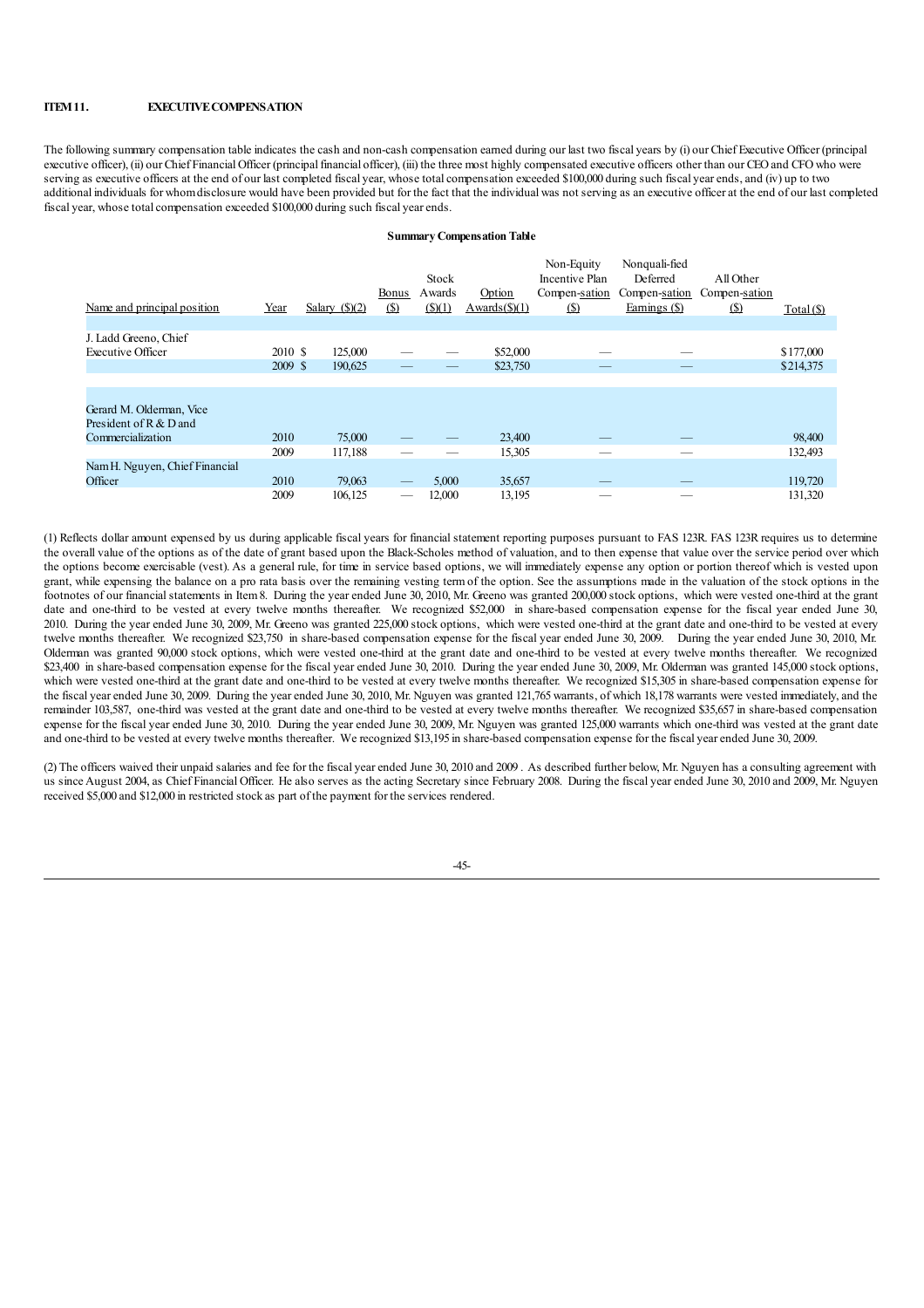## **Outstanding EquityAwards at Fiscal Year-End**

The following table summarizes the amount of ourexecutive officers'equity-based compensation outstanding at the fiscal yearended June 30, 2010:

## **OUTSTANDINGEQUITYAWARDS ATFISCALYEAR-END**

|                         | <b>OPTION AWARDS</b>                                                                  |                                                                                              |                                                                                                                           | <b>STOCK AWARDS</b>            |                              |                                                                                   |                                                                                   |                                                                                                                                                      |                                                                                                                                                                 |
|-------------------------|---------------------------------------------------------------------------------------|----------------------------------------------------------------------------------------------|---------------------------------------------------------------------------------------------------------------------------|--------------------------------|------------------------------|-----------------------------------------------------------------------------------|-----------------------------------------------------------------------------------|------------------------------------------------------------------------------------------------------------------------------------------------------|-----------------------------------------------------------------------------------------------------------------------------------------------------------------|
| Name                    | Number of<br>securities<br>underlying<br>unexercised<br>options $(\#)$<br>Exercisable | Number of<br>securities<br>underlying<br>unexercised<br>options $(\#)$<br>Unexercis-<br>able | Equity<br>Incentive<br>Plan Awards:<br>Number of<br>Securities<br>underlying<br>unexercised<br>unearned<br>options $(\#)$ | Option<br>exercise<br>price(S) | Option<br>expiration<br>date | Number<br>of shares<br>or units<br>of stock<br>that have<br>not<br>vested<br>(# ) | Market<br>value of<br>shares<br>or units<br>of stock<br>that<br>vested<br>$\circ$ | Equity<br>incentive<br>plan<br>awards:<br>number of<br>unearned<br>shares.<br>units or<br>other<br>have not rights that<br>have not<br>vested $(\#)$ | Equity<br>incentive<br>plan<br>awards:<br>Market or<br>payout<br>value of<br>unearned<br>shares.<br>units or<br>other rights<br>that have<br>not vested<br>(# ) |
| J. Ladd Greeno          |                                                                                       |                                                                                              |                                                                                                                           |                                |                              |                                                                                   |                                                                                   |                                                                                                                                                      |                                                                                                                                                                 |
| <b>Chief Executive</b>  |                                                                                       |                                                                                              |                                                                                                                           |                                |                              |                                                                                   |                                                                                   |                                                                                                                                                      |                                                                                                                                                                 |
| Officer                 | 484,056 (1)                                                                           |                                                                                              |                                                                                                                           | 0.75                           | 08/06/2013                   | $\mathbf{0}$                                                                      | $\mathbf{0}$                                                                      | $\mathbf{0}$                                                                                                                                         | $\mathbf{0}$                                                                                                                                                    |
|                         | 1,089,120(2)                                                                          | 363,047                                                                                      | 363,047                                                                                                                   | 0.74                           | 09/25/2013                   |                                                                                   |                                                                                   |                                                                                                                                                      |                                                                                                                                                                 |
|                         | 150,000(3)                                                                            | 25,000                                                                                       | 25,000                                                                                                                    | 0.20                           | 10/27/2013                   |                                                                                   |                                                                                   |                                                                                                                                                      |                                                                                                                                                                 |
|                         | 108,334(8)                                                                            | 91,666                                                                                       | 91,666                                                                                                                    | 0.77                           | 11/17/2014                   |                                                                                   |                                                                                   |                                                                                                                                                      |                                                                                                                                                                 |
| Gerard M. Olderman      | 128,887(3)                                                                            | 16,113                                                                                       | 16,113                                                                                                                    | 0.20                           | 10/27/2013                   | $\mathbf{0}$                                                                      | $\mathbf{0}$                                                                      | $\mathbf{0}$                                                                                                                                         | $\mathbf{0}$                                                                                                                                                    |
| Vice President          | 105,000(4)                                                                            | $\mathbf{0}$                                                                                 | $\mathbf{0}$                                                                                                              | 0.42                           | 04/18/2013                   |                                                                                   |                                                                                   |                                                                                                                                                      |                                                                                                                                                                 |
| R&D and                 |                                                                                       |                                                                                              |                                                                                                                           |                                |                              |                                                                                   |                                                                                   |                                                                                                                                                      |                                                                                                                                                                 |
| Commercialization       | 75,385(5)                                                                             | $\mathbf{0}$                                                                                 | $\mathbf{0}$                                                                                                              | 1.05                           | 12/19/2011                   |                                                                                   |                                                                                   |                                                                                                                                                      |                                                                                                                                                                 |
|                         | 150,000(6)                                                                            | $\theta$                                                                                     | $\theta$                                                                                                                  | 0.80                           | 09/09/2010                   |                                                                                   |                                                                                   |                                                                                                                                                      |                                                                                                                                                                 |
|                         | 48,750(8)                                                                             | 41,250                                                                                       | 41,250                                                                                                                    | 0.77                           | 11/17/2014                   |                                                                                   |                                                                                   |                                                                                                                                                      |                                                                                                                                                                 |
| Nam H. Nguyen,          |                                                                                       |                                                                                              |                                                                                                                           |                                |                              |                                                                                   |                                                                                   |                                                                                                                                                      |                                                                                                                                                                 |
| Chief Financial Officer | 111, 113(7)                                                                           | 13,887                                                                                       | 13,887                                                                                                                    | 0.20                           | 10/27/2013                   | $\mathbf{0}$                                                                      | $\mathbf{0}$                                                                      | $\mathbf{0}$                                                                                                                                         | $\mathbf{0}$                                                                                                                                                    |
|                         | 50,000(4)                                                                             | $\mathbf{0}$                                                                                 | $\mathbf{0}$                                                                                                              | 0.42                           | 04/18/2013                   |                                                                                   |                                                                                   |                                                                                                                                                      |                                                                                                                                                                 |
|                         | 15,000(5)                                                                             | $\theta$                                                                                     | $\theta$                                                                                                                  | 1.05                           | 12/19/2010                   |                                                                                   |                                                                                   |                                                                                                                                                      |                                                                                                                                                                 |
|                         | 74,287 (9)                                                                            | 47,478                                                                                       | 47,478                                                                                                                    | 0.77                           | 11/17/2014                   |                                                                                   |                                                                                   |                                                                                                                                                      |                                                                                                                                                                 |

(1) These stock options were granted under ouramended and restated 2001 Equity Incentive Plan and were vested on the date of grant.

- (2) These stock options were granted under our amended and restated 2001 Equity Incentive Plan and are vested as follows one-sixteenth (1/16) every three month beginning on June 17, 2007.
- (3) These stock options were granted under our amended and restated 2001 Equity Incentive Plan with the vested dates as follows: One-third vested at the grant date of October 27, 2008; one-third vested at October 27, 2009; and the remaining vested at October 27, 2010.
- (4) These stock options were granted under ouramended and restated 2001 Equity Incentive Plan with the vested dates as follows: One-third vested at the grant date of April 18, 2008; one-third vested at April 18, 2009; and the remaining vested at April 18, 2010.
- (5) These stock options were granted under ouramended and restated 2001 Equity Incentive Plan with the vested dates as follows: One-third vested at the grant date of December 20, 2006; one-third vested at December 20, 2007; and the remaining vested at December 20, 2008.
- (6) These stock options were granted under ouramended and restated 2001 Equity Incentive Plan with the vested dates as follows: One-third vested at the grant date of September 9, 2005; one-third vested at September 9, 2006; and the remaining vested at September 9, 2007.
- (7) These stock warrants were granted with the vested dates as follows: One-third vested at the grant date of October 27, 2008; one-third vested at October 27, 2009; and the remaining vested at October 27, 2010.
- (8) These stock options were granted under ouramended and restated 2001 Equity Incentive Plan with the vested dates as follows: One-third vested at the grant date of November 17, 2009; one-third vested at November 17, 2010; and the remaining vested at November 17, 2011.
- (9) These stock warrants were granted with 18,178 warrants vested at the grant date of November 17, 2009, and the remainder 103,587, one-third was vested at the grant date; one-third vested at November 17, 2010; and the remaining vested at November 17, 2011.

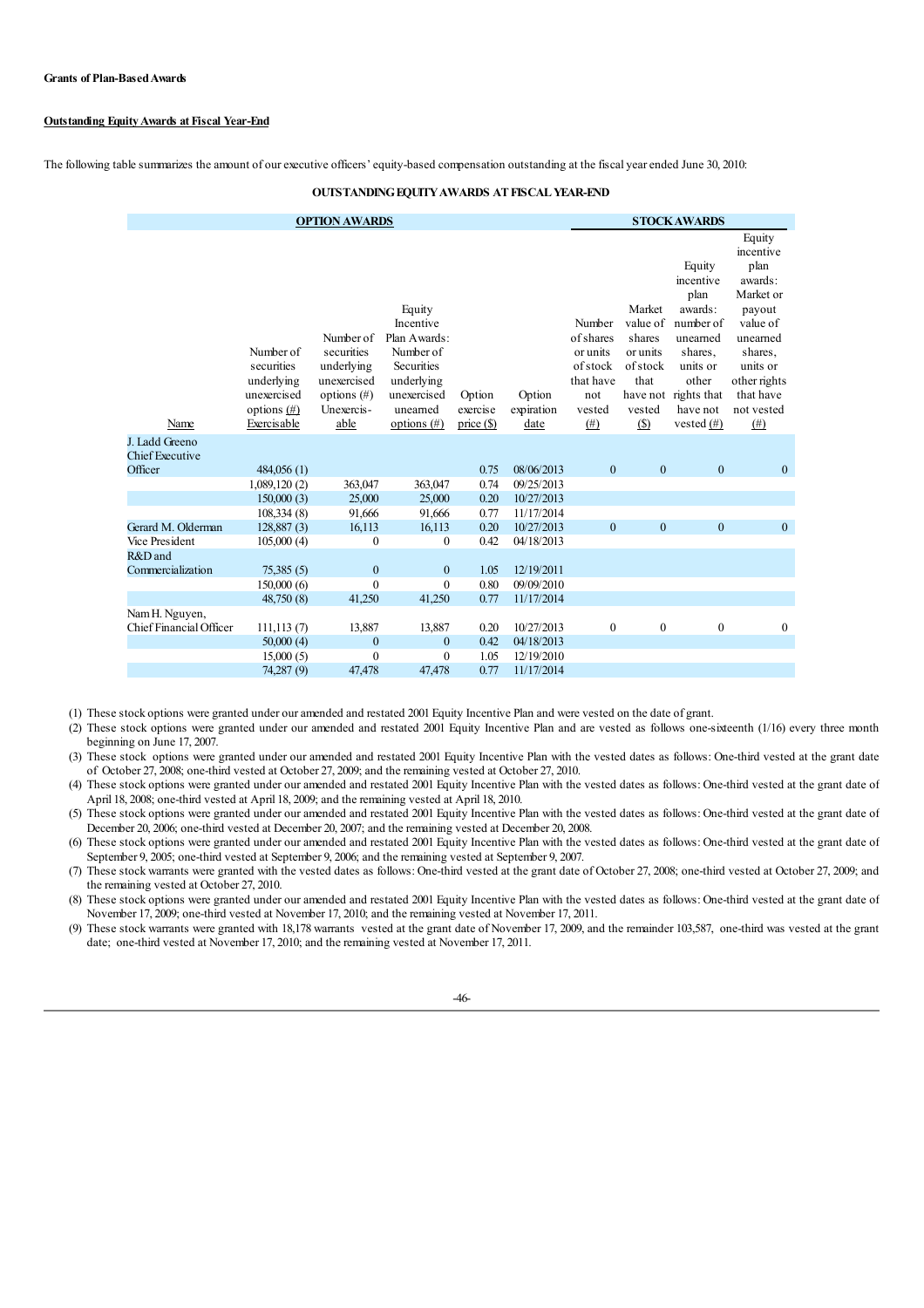### **Compensation of Directors**

The following director compensation disclosure reflects all compensation awarded to, earned by or paid to the directors below for the fiscal year ended June 30, 2010.

|                            | Fees<br>Earned Stock Option<br>or Paid Awards Awards<br>$\mathbf{m}$<br>Cash |                               |                   | Non-Equity<br>Incentive Plan | Nonqualified Deferred<br>Compensation Compensation Earnings |          | All Other<br>Compensation | Total                             |
|----------------------------|------------------------------------------------------------------------------|-------------------------------|-------------------|------------------------------|-------------------------------------------------------------|----------|---------------------------|-----------------------------------|
| Name<br>Michael<br>Granito | (\$)<br>$\mathbf{0}$                                                         | $($ \$ $)(1)$<br>$\mathbf{0}$ | (\$)(1)<br>\$0(2) | $(\$)$<br>$\theta$           | $\left( \mathbb{S}\right)$                                  | $\theta$ | (\$)(5)<br>$\mathbf{0}$   | $\left( \mathbb{S}\right)$<br>\$0 |
| George<br>Friel            | $\mathbf{0}$                                                                 | $\mathbf{0}$                  | 27,903(3)         | $\theta$                     |                                                             | $\theta$ |                           | 0 27,903                          |
| Gregory<br><b>Schultz</b>  | $\mathbf{0}$                                                                 | $\mathbf{0}$                  | 21,359(4)         | $\theta$                     |                                                             | $\theta$ | 28,313 49,672             |                                   |

### **DIRECTORCOMPENSATION**

- (1) Reflects dollar amount expensed by the company during applicable fiscal year for financial statement reporting purposes pursuant to FAS 123R. FAS 123R requires the company to determine the overall value of the options as of the date of grant based upon the Black-Scholes method of valuation,and to then expense that value over the service period over which the options become exercisable (vest). As a general rule, for time in service based options, the company will immediately expense any option or portion thereof which is vested upon grant, while expensing the balance on a pro rata basis over the remaining vesting termof the option.
- (2) At fiscal yearended June 30, 2010, Mr. Granito had a total of 261,260 stock options outstanding.
- (3) At fiscal yearended June 30, 2010, Mr. Friel had a total of 298,268 stock options outstanding.
- (4) At fiscal yearended June 30, 2010, Mr. Schultzl had a total of 866,221 stock options and warrants outstanding.
- (5) Effective January 2007, we have a consulting agreement with Mr. Schultz for his scientific advisory services with a monthly fee of \$2,500. Mr. Schultz agreed to receive stock warrants in lieu of cash payment for the amounts owed in the fiscal year ended June 30, 2010.

### **Employment Contracts andTermination of Employment andChange in Control Arrangements**

OnAugust 6, 2007 (the "Effective Date"), we entered into an employment agreement with J. Ladd Greeno to serve as our Chief Executive Officer (the "Agreement"). Mr. Greeno began employment with us on June 11, 2007 (the "Start Date"). Mr. Greeno will report to our Board of Directors (the "Board") and will render such business and professional services in the performance of his duties, consistent with his position as our Chief Executive Officer, as will reasonably be assigned to himby the Board.

We pay Mr. Greeno a base salary of \$250,000 per year (the "Base Salary"), subject to review by the Board on an annual basis and subject to increase in the Registrant's discretion. Mr. Greeno is eligible to receive an annual bonus (the "Annual Bonus") of up to fifty percent (50%) of the Base Salary upon the achievement of performance objectives that were reasonably determined by the Board or the Board's Compensation Committee in consultation with Mr. Greeno within forty-five (45) days after the Effective Date, and annually thereafter as part of our annual planning process. Mr. Greeno is also eligible to receive awards of stock options, restricted stock or other equity awards pursuant to any plans orarrangements we may have in effect fromtime to time.

Subject to the Board's approval, we granted Mr. Greeno two options (each, an "Option," and together, the "Options") to purchase that number of shares of the Registrant's common stock equal to five percent (5%) of the Registrant's outstanding equity on the date of grant, calculated on a diluted basis and taking into account any equity commitments to other employees that were made as of the Start Date and which remain outstanding as of the grant date (the "Share Number"). The first Option was granted, subject to Board approval, on the Effective Date with respect to twenty-five percent (25%) of the Share Number at an exercise price of \$0.75 per share and was fully vested and immediately exercisable on the date of grant. The second Option was granted, subject to Board approval, at a date determined by the Board, but no later than October 1, 2007, and was granted with respect to seventy-five percent (75%) of the Share Number. The second Option will vest and become exercisable as to 1/16th of the shares subject to the Option on each three (3)-month anniversary of the Start Date, subject to Mr. Greeno's continued service with the Registrant through each such date. Each Option had a maximumtermof five (5) years. The second Option had an exercise price equal to the fair market value of the underlying shares as of the date of grant of the relevant Option, calculated in a manner intended to comply with Section 409A of the Internal Revenue Code of 1986, as amended (the "Code"). Each Option was subject to the terms and conditions of the equity award grant agreements between us and Mr. Greeno. Notwithstanding the foregoing or anything in the Agreement to the contrary, except in the event of a "change of control" (as defined in the Agreement), if before the one (1) year anniversary of the Start Date (A) we terminate Mr. Greeno's employment with the Registrant for "cause" (as defined in the Agreement) or (B) Mr. Greeno voluntarily resigns from his employment with us for any or no reason except "good reason" (as defined in the Agreement), the vested shares subject to the Options was held in escrowuntil the one (1) yearanniversary of the Start Date.

Mr. Greeno is eligible to participate in accordance with the terms of all our employee benefit plans, policies and arrangements that are applicable to our other senior executive officers,as such plans, policies and arrangements may exist fromtime to time. Mr. Greeno is entitled to paid vacation of four (4) weeks per year in accordance with our vacation policy, prorated for calendar year 2007. The timing and duration of specific vacations is mutually and reasonably agreed to by us and Mr. Greeno. We reimburse Mr. Greeno for reasonable travel, entertainment and other expenses incurred by Mr. Greeno in the furtherance of the performance of his duties under the Agreement, in accordance with our expense reimbursement policy as in effect fromtime to time.

In the event Mr. Greeno's employment with us terminates for any reason, Mr. Greeno is entitled to any (a) unpaid Base Salary accrued up to the effective date of the termination, (b) unpaid, but earned and accrued Annual Bonus forany completed fiscal yearas of his termination ofemployment, provided Mr. Greeno was not terminated for "cause" (as defined in the Agreement) that was attributable to conduct during the performance period, (c) pay foraccrued but unused vacation, (d) benefits orcompensation as provided under the terms of any employee benefit and compensation agreements or plans applicable to Mr. Greeno, (e) unreimbursed expenses required to be reimbursed to Mr. Greeno, and (f) rights to indemnification Mr. Greeno may have under our Articles of Incorporation, Bylaws, the Agreement, or separate indemnification agreement, as applicable.

If (i) we terminate Mr. Greeno's employment without "cause" (as defined in theAgreement), (ii) Mr. Greeno resigns fromhis employment with us for"good reason" (as defined in the Agreement), or (iii) Mr. Greeno resigns from his employment with us for any or no reason within one hundred eighty (180) days following a "change of control" (as defined in the Agreement), then subject to other provisions in the Agreement, Mr. Greeno will receive: (i) continuing payments of severance pay at a rate equal to his Base Salary as then in effect for twelve (12) months from the date of such termination, (ii) the Annual Bonus for the fiscal year in which Mr. Greeno's employment under the Agreement terminated, which shall be prorated to reflect the number of days of the fiscal year during which Mr. Greeno was employed by us, and (iii) the same level of health (i.e. medical, vision and dental) coverage and other benefits as in effect for Mr. Greeno, and, if applicable, Mr. Greeno's dependents, on the day immediately preceding Mr. Greeno's termination at the same costs to himas was in effect on the day prior to his separation fromservice; provided, however, that (1) Mr. Greeno constitutes a qualified beneficiary, as defined in Section 4980B(g)(1) of the Code, and (2) Mr. Greeno elects continuation coverage pursuant to the Consolidated Omnibus Budget Reconciliation Act of 1985, as amended ("COBRA"), within the time period prescribed pursuant to COBRA. We will reimburse Mr. Greeno's COBRA premiums until the earlier of (A) twelve (12)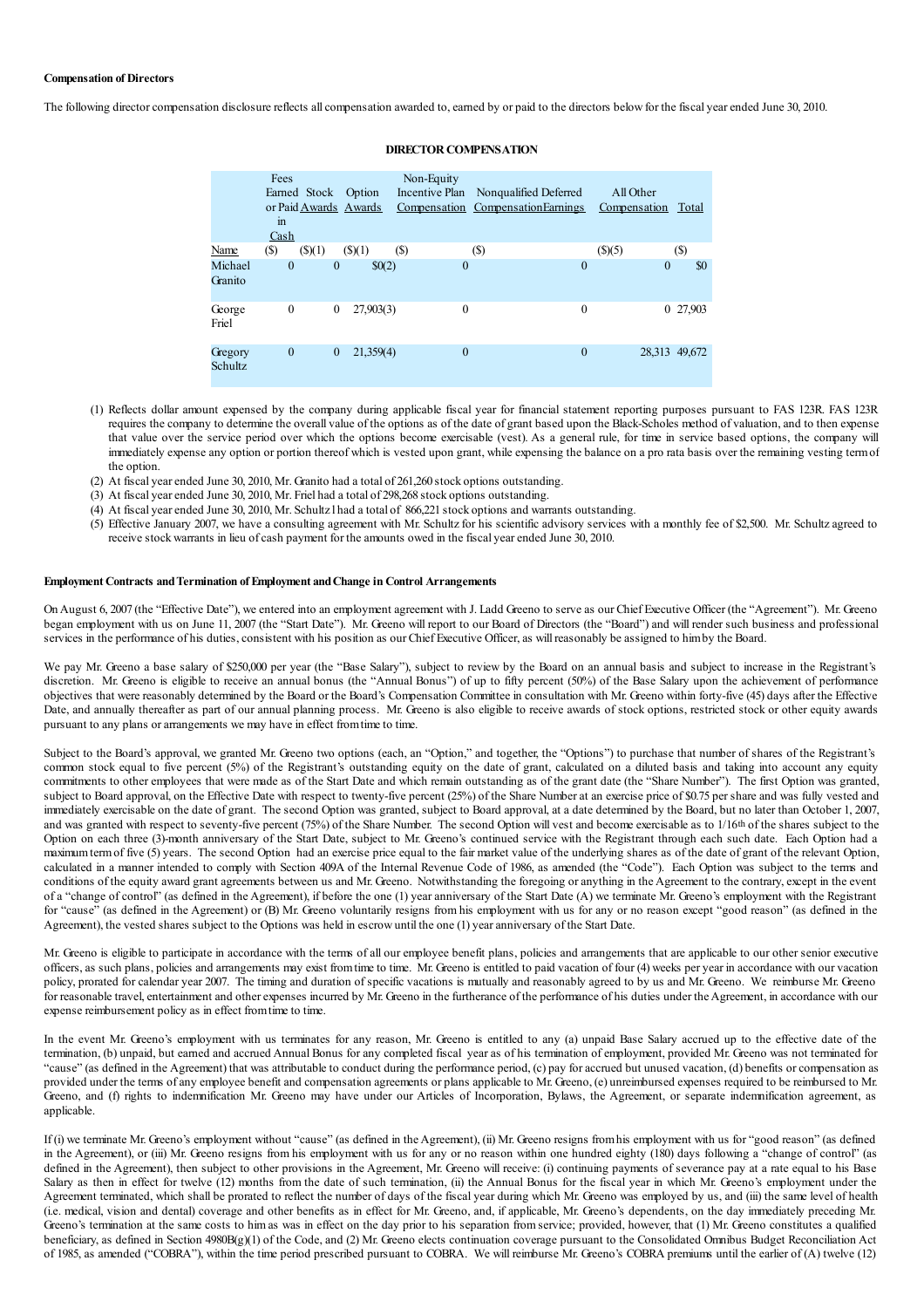months from Mr. Greeno's termination, or (B) until Mr. Greeno obtains substantially similar coverage under another employer's group insurance plan.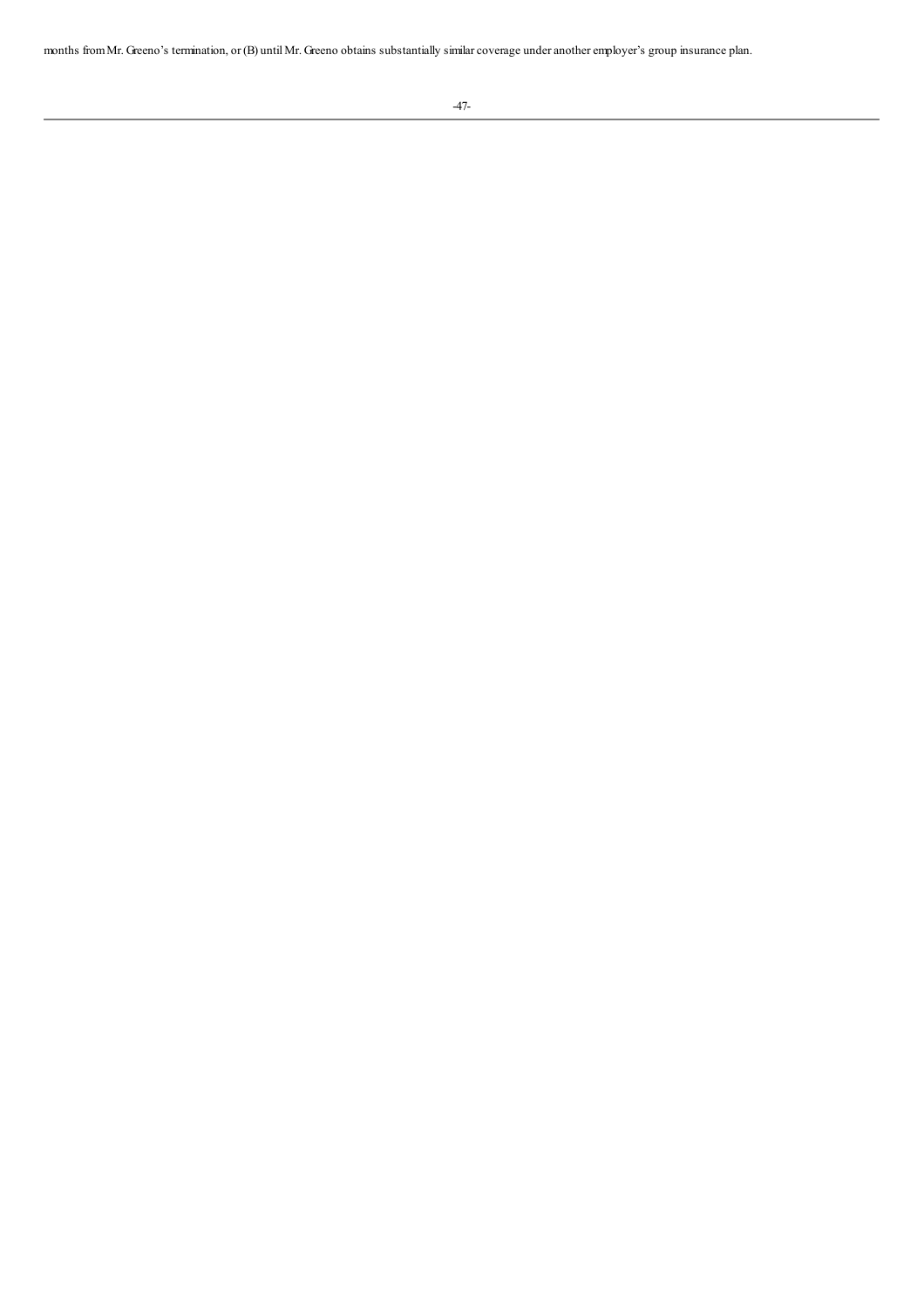If (i) we terminate Mr. Greeno's employment for"cause", (ii) Mr. Greeno's employment terminates due to death or"disability" (as defined in theAgreement), or (iii) Mr. Greeno resigns his employment with us without "good reason" (other than a resignation that is within one hundred eighty (180) days following a "change of control", then (1) all vesting will terminate immediately with respect to Mr. Greeno's outstanding equity awards, (2) all payments of compensation by us to Mr. Greeno hereunder will terminate immediately (except as to amounts already earned, including unused and accrued vacation), and (3) Mr. Greeno will not be eligible for severance or other benefits, except in accordance with any generally applicable Registrant plans or policies as are then in effect.

If we undergo a "change of control" before the one (1) year anniversary of the Start Date, fifty percent (50%) of the unvested shares subject to Mr. Greeno's outstanding equity awards are immediately vested and become exercisable or released from our repurchase or reacquisition right. If we undergo a "change of control" on or after the one (1) yearanniversary of the Start Date, one hundred percent (100%) of the unvested shares subject to Mr. Greeno's outstanding equity awards are immediately vested and become exercisable or released fromour repurchase or reacquisition right.

If in the course of Mr. Greeno's employment with us, he incorporates into any invention, improvement, development, product, copyrightable material or trade secret any invention, improvement, development, concept, discovery or other proprietary information owned by him or in which he has an interest, we are granted and shall have a nonexclusive, royalty-free, irrevocable, perpetual, worldwide license to make, have made, modify, use and sell such itemas part of in connection with such product, process or machine. Mr. Greeno agrees that he will promptly make full written disclosure to us, will hold in trust for our sole right and benefit, and assign to us, or its designee, all his right, title, and interest in and to any and all inventions, original works of authorship, developments, concepts, improvements or trade secrets, whether or not patentable or registrable undercopyright orsimilar laws, which Mr. Greeno may solely or jointly conceive or develop or reduce to practice, orcause to be conceived or developed or reduced to practice, during the period of time Mr. Greeno is in ouremploy.

Mr. Greeno agreed to the confidentiality, non-competition and non-solicitation provisions of the Agreement.

On November 1, 2006, we entered into an employment agreement with Gerald Olderman, its Vice President of R & D and Commercialization. Mr. Olderman has an annual salary of \$132,000 per year, subject to adjustment by the Compensation Committee of the Board of Directors ("Board") based on new revenue streams and increases in our shareholder value. Mr. Olderman received a signing bonus of \$100,000 in cash. This signing bonus was vested as follows, \$25,000 were vested immediately, \$25,000 were vested upon service through February 1, 2007, \$25,000 were vest upon service through May 1, 2007, and \$25,000 were vested upon service through August 1, 2007. We have the option of paying the signing bonus any time up to the 24 months fromthe effective date of the agreement based on ourcash flows. We also granted Mr. Olderman 45,000 shares of restricted common stock. Mr. Olderman is entitled to 4 weeks of paid vacation and three additional days for every additional year of employment. The Board of Directors may not approve any change of control unless the acquiring corporation assumes responsibility for this Agreement and all payments due hereunder. In addition, all options, warrants and common stock under this Agreement shall become immediately vested upon such change of control. The agreement has a termof one year and shall automatically renew unless the Board of Directors acts to terminate the Agreement. Mr. Olderman may terminate this agreement by giving us one month's notice. We may terminate the Agreement without just cause provided that it pays Mr. Olderman a settlement payment of 12 months of monthly compensation plus immediate vesting of all stock options previously granted. Mr. Olderman will be deemed to be terminated without just cause if we unilaterally change his level of responsibility and compensation or if we appoint any individual other than Mr. Olderman to the position of Vice President of R & D and Commercialization. Mr. Olderman agrees to tender his resignation and release us fromall obligations to pay any furtheramounts in consideration of the settlement payment. We are entitled to terminate the agreement and Mr. Olderman's employment for just cause without any notice.

Prior to November 1, 2006, Mr. Olderman served in the same capacity as our Vice President of Research and Development and Commercialization under a consulting agreement with a monthly compensation of \$10,000 since July 2005. Mr. Olderman has served this capacity since July 2000.

Nam Nguyen's current compensation as our Chief Financial Officer is \$12,500 monthly consulting fee as approved by the Compensation Committee and the Board of Directors.

### **Compensation Committee Interlocks and Insider Participation**

The Compensation Committee is composed of George E. Friel and Gerald M. Olderman (our Vice President, Research & Development and Commercialization), and is chaired by Mr. Friel.

#### During the fiscal yearended June 30, 2010:

(i) none of ourexecutive officers served as a member of the compensation committee (or other board committee performing equivalent functions or, in the absence ofany such committee, the entire board of directors) of another entity, one of whose executive officers served on our compensation committee;

(ii) none of ourexecutive officers served as a director ofanotherentity, one of whose executive officers served on ourcompensation committee; and

(iii) none of our executive officers served as a member of the compensation committee (or other board committee performing equivalent functions or, in the absence of any such committee, the entire board of directors) ofanotherentity, one of whose executive officers served as a member of our board of directors.

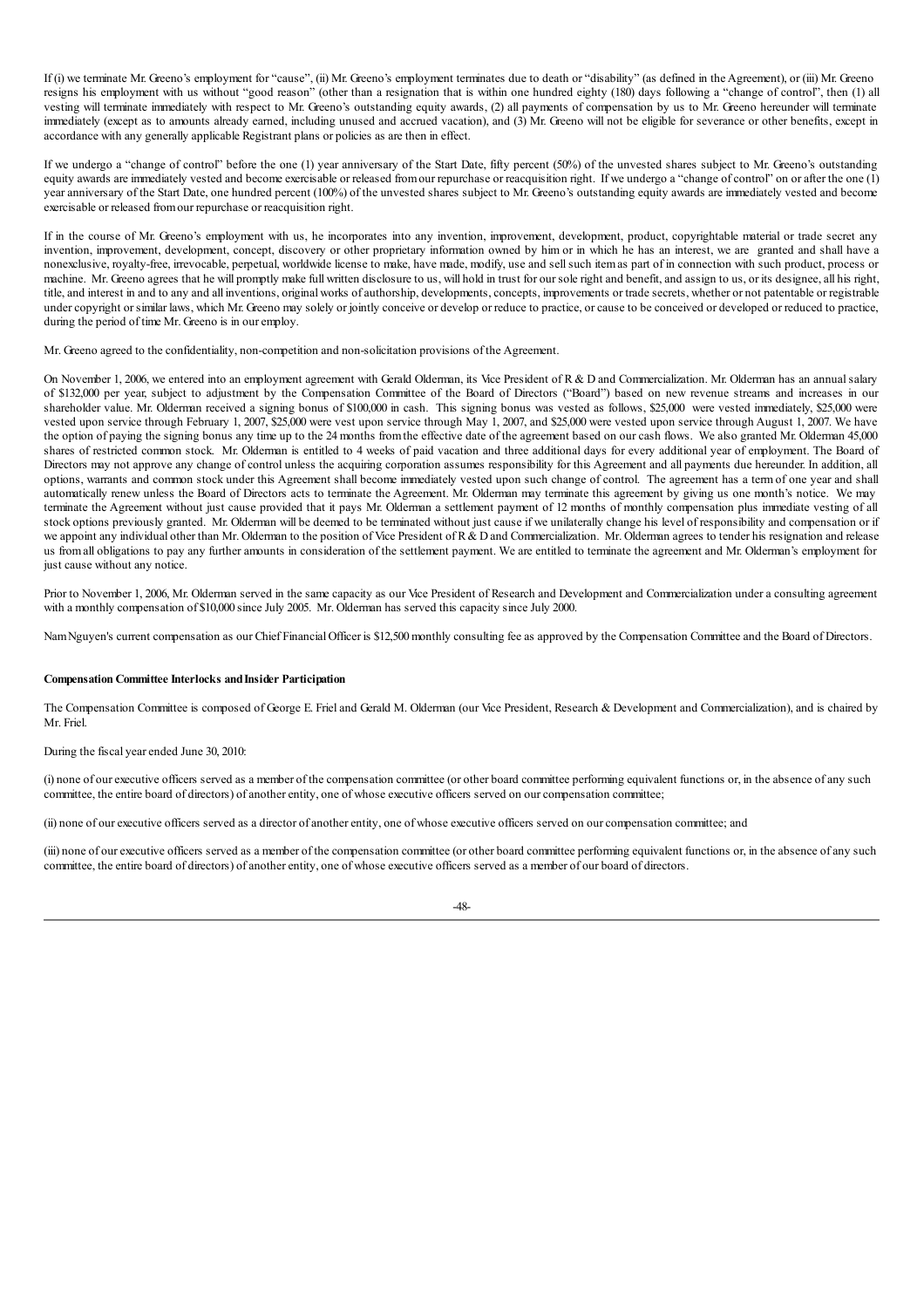### **ITEM12**. **SECURITYOWNERSHIP OFCERTAINBENEFICIALOWNERS AND MANAGEMENTANDRELATEDSTOCKHOLDERS MATTERS**

The following table sets forth, as of September 15, 2010, certain information with respect to the beneficial ownership of our common stock by each stockholder known by us to be the beneficial owner of more than 5% of our common stock and by each of our current directors and executive officers. Each person has sole voting and investment power with respect to the shares of common stock, except as otherwise indicated. Information relating to beneficial ownership of common stock by our principal stockholders and management is based upon information furnished by each person using "beneficial ownership" concepts under the rules of the Securities and Exchange Commission. Under these rules, a person is deemed to be a beneficial owner of a security if that person has or shares voting power, which includes the power to vote or direct the voting of the security, or investment power, which includes the power to vote or direct the voting of the security. The person is also deemed to be a beneficial owner of any security of which that person has a right to acquire beneficial ownership within 60 days. Under the Securities and Exchange Commission rules, more than one person may be deemed to be a beneficial owner of the same securities, and a person may be deemed to be a beneficial owner of securities as to which he or she may not have any pecuniary beneficial interest. We are unaware of any contract or arrangement, which could result in a change in our control.

The following table assumes, based on ourstock records, that there are 31,357,297 shares issued and outstanding as of September 15, 2010.

The following table sets forth the ownership of our common stock by:

- Each stockholder known by us to own beneficially more than 5% of our common stock;
- § Each executive officer;
- Each director or nominee to become a director; and
- All directors and executive officers as a group.

| Name and Address of Beneficial Owner (A)                         | <b>Shares Beneficially Owned</b> |         |  |  |
|------------------------------------------------------------------|----------------------------------|---------|--|--|
|                                                                  | <b>Number</b>                    | Percent |  |  |
| Michael R. Granito, Chairman and Director                        | 21,665,613(1)                    | 41.3%   |  |  |
| Phronesis Partners, L.P.                                         | 8,456,015(2)                     | 16.1%   |  |  |
| David S. Lerner, Founder                                         | 3,607,695(3)                     | $6.9\%$ |  |  |
| J. Ladd Greeno, Chief Executive Officer and Director             | 1,965,628(4)                     | $3.7\%$ |  |  |
| George E. Friel, Director                                        | 827,488 (5)                      | $1.6\%$ |  |  |
| Gerald M. Olderman, Director and Vice President                  | 1,483,156 (6)                    | $2.8\%$ |  |  |
| Gregory S. Schultz, Director                                     | 1,626,737(7)                     | $3.1\%$ |  |  |
| Nam H. Nguyen, Chief Financial Officer                           | 1,091,345 (8)                    | $2.1\%$ |  |  |
|                                                                  |                                  |         |  |  |
| All Quick-Med Directors and Officers as a Group<br>$(6$ persons) | 28,659,968                       | 53.1%   |  |  |

NOTES: (A) The address foreach of the above unless otherwise indicated is c/o Quick-Med Technologies, Inc., 902NW 4 Street, Gainesville, Florida 32601.

(1) Includes 161,260 shares issuable upon the exercise of options exercisable and 11,850,301 shares issuable upon conversion of the convertible debts within 60 days.

(2) Includes 1,790,222 shares issuable upon conversion ofa convertible debt within 60 days. Phronesis Partners, L. P., Delaware Limited Partnership, is a hedge fund and has sole voting and sole dispositive power over 6,665,793 shares. Mr. James Wiggins is the natural person with sole voting and dispositive power with respect to the shares. The address for Phronesis Partners, L.P. is 130 East Chestnut Street, Suite 403, Columbus, OH43215.

(3) Includes 0 shares issuable upon the exercise of options exercisable within 60 days. Mr. Lerner 's address is 79Via Ponciana Lane, Boca Raton, FL 33487.

(4) Includes 1,915,628 shares issuable upon the exercise of options exercisable within 60 days.

(5) Includes 293,131 shares issuable upon the exercise of options exercisable within 60 days.

(6) Includes 371,077 shares issuable upon the exercise of options exercisable and 547,365 shares issuable upon conversion of the convertible debt within 60 days.

(7) Includes 748,237 shares issuable upon the exercise of options and warrants exercisable within 60 days.

(8) Includes 268,099 shares issuable upon the exercise of options and warrants exercisable within 60 days.

#### -49-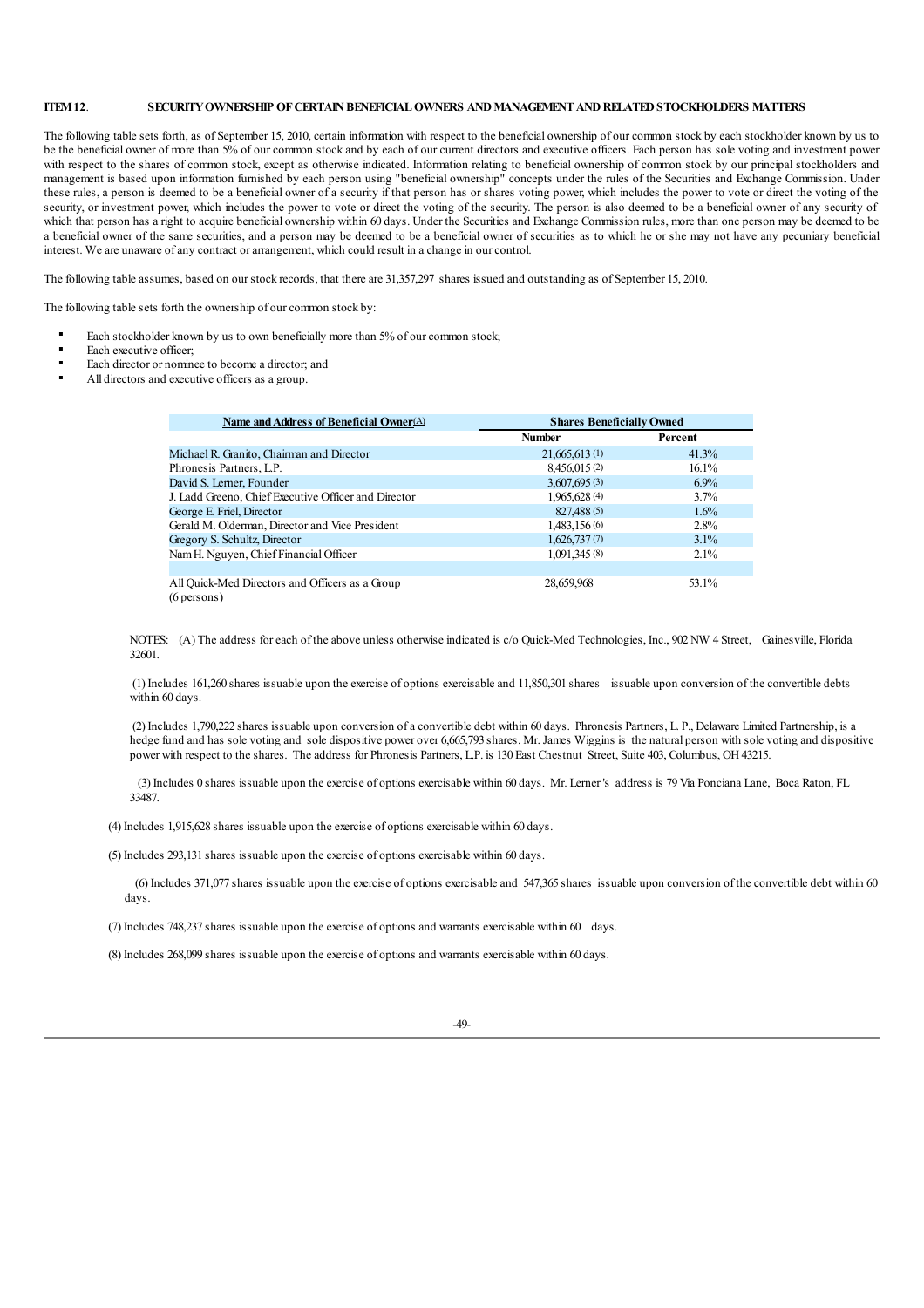## **ITEM13. CERTAINRELATIONSHIPS ANDRELATEDTRANSACTIONS ANDDIRECTOR INDEPENDENCE**

On March 31, 2010, the Company issued a seniorconvertible promissory note to a majorshareholder for the principalamount of \$1,053,000, which consisted of \$600,164 in cash, \$375,000 principal balance of a prior senior convertible note together with unpaid accrued interest thereon of \$77,836. This senior convertible note is secured by the Company's revenues and assets with the same priority as the 2009 Note 3 to the Chairman and the seniorconvertible notes totaling \$250,000 as described below. This note has an annual interest rate of 8%, a maturity date of December 31, 2013. This note has the conversion price of \$0.60 per share of common stock.

Effective March 15, 2010, the Company issued a \$215,000 promissory note payable to its Chairman. The Company received the borrowings (the "Advances") in a series of \$50,000 on January 29, February 12 and March 15, 2010, \$34,000 on January 13, 2010, \$11,000 on January 14, 2010,and \$20,000 on February 26, 2010 totaling \$215,000. This note is secured by the Company's revenues and assets. In addition, the note has a 8% interest rate per annumand has a maturity date of March 12, 2011, which was extended to July 1, 2011.

In November 2009, the Company finalized and issued a \$600,000 2009 senior convertible note payable ("2009 Note 3") to its Chairman. The Company received the borrowings (the "Advances") in a series of \$45,000 on September 8, 2009, \$25,000 on September 11, 2009, \$125,000 on September 23, 2009, \$100,000 on October 14, 2009, \$50,000 on October 28, 2009, \$175,000 on November 12, 2009, \$50,000 on December 14, 2009, and \$30,000 on February 26, 2010 totaling \$600,000. This senior convertible note is secured by the Company's revenues and assets with the same priority as the 2009 and 2008 senior convertible notes described below with a 8% annual interest rate and has a maturity date of December 31, 2013. This note has the conversion price of \$0.60 per share of common stock. As part of the terms of this note, the maturity dates of all other outstanding senior convertible notes owed to its Chairman are extended to December 31, 2013.

Effective May 12, 2009, the Company issued a 2009 senior convertible note payable ("2009 Note 2") to its Chairman to combine the borrowings (the "Advances") in a series of \$35,000 each from May 12, 2009 through August 12, 2009, \$50,000 and \$45,000 on August 14 and 27, 2009, respectively totaling \$375,000. As of June 30, 2009, the Company received \$175,000. This senior convertible note is secured by the Company's revenues and assets with the same priority as the 2009 and 2008 senior convertible notes described below and has a maturity date of 2010, which was extended to December 31, 2013. This note has the conversion prices determined by the closing trading prices of the Company's common stock on the dates the Advances were received.

Effective February 26, 2009, the Company issued a 2009 senior convertible note payable ("2009 Note 1") to its Chairman to combine the borrowings (the "Advances") in a series of \$35,000 each fromFebruary 26, 2009 through April 30, 2009 totaling \$175,000. This seniorconvertible note is secured by the Company's revenues and assets with the same priority as the 2008 senior convertible notes described below and has a maturity date of 2010, which was extended to December 31, 2013. This note has the conversion prices determined by the closing trading prices of the Company's common stock on the dates the Advances were received.

Effective November 1, 2008, the Company issued four convertible note payables totaling \$100,000 to an officer as part of the terms of the employment contract. These notes have the same conversion price of \$0.20, which was the closing trading price of the Company's common stock on the effective date of the notes. These notes have the same maturity date of 2010, which was extended to December 31, 2013.

Effective September 15, 2008, the Company issued a 2008 senior convertible note payable ("Note 3") to its Chairman to combine the borrowings (the "Advances") in a series of \$50,000 each from September 15, 2008 through October 15, 2008 totaling \$150,000. This senior convertible note is secured by the Company's revenues and assets with the same priority as the 2007 senior convertible notes described below and has a maturity date of 2010, which was extended to December 31, 2013. This note has the conversion prices determined by the closing trading prices of the Company's common stock on the dates the Advances were received.

Effective May 17, 2008, the Company issued a 2008 senior convertible note payable ("Note 2") to its Chairman to combine the borrowings (the "Advances") ranging from \$50,000 to \$135,000 each from May 17, 2008 through August 28, 2008 totaling \$485,000. This Note 2 is secured by the Company's revenues and assets with the same priority as the 2007 senior convertible notes described below and has a maturity date of 2010, which was extended to December 31, 2013. This Note 2 has the conversion prices determined by the closing trading prices of the Company's common stock on the dates the Advances were received.

Effective February 11, 2008, the Company issued a 2008 senior convertible note payable ("Note 1") to its Chairman to combine the borrowings (the "Advances") ranging from \$50,000 to \$75,000 each fromFebruary 11, 2008 throughApril 29, 2008 totaling \$370,000. This Note 1 is secured by the Company's revenues and assets with the same priority as the 2007 senior convertible notes described below and has a maturity date of 2010, which was extended to December 31, 2013. This Note 1 has the conversion prices determined by the closing trading prices of the Company's common stock on the dates the Advances were received.

Effective October 30, 2007, the Company issued another 2007 senior convertible note payable to its Chairman to combine the borrowings (the "Advances") in a series of \$50,000 each from October 30, 2007 through January 30, 2008 totaling \$300,000. This senior convertible note is secured by the Company's revenues and assets with the same priority as the 2007 senior convertible notes described below and has a maturity date of 2010, which was extended to December 31, 2013. This note has the conversion prices determined by the closing trading prices of the Company's common stock on the dates the Advances were received.

In June 2007, the Company issued two other 2007 senior convertible note payables to its Chairman and a major stockholder for \$375,000 each. These two senior convertible note payables are secured by the Company's revenues and assets. The Company may prepay the principaland interest upon meeting certain cash flow requirements and the approval of the board. As described above, on March 31, 2010, the \$375,000 senior convertible note to a major shareholder together with the unpaid accrued interest thereon was combined as part of the new senior convertible note of \$1,053,000 principal balance and new terms including a new maturity date of December 31, 2013.

In addition, the Company combined its other outstanding note payables to its Chairman totaling \$208,955 into a single note with the same annual interest rate and extended the maturity date to 2010. This senior convertible note is secured by the Company's revenues and assets with the same priority as the 2007 senior convertible notes. Further, the 2003 seniorconvertible note maturity date was extended untilJuly 13, 2010. The maturity date is furtherextended to December 31, 2013.

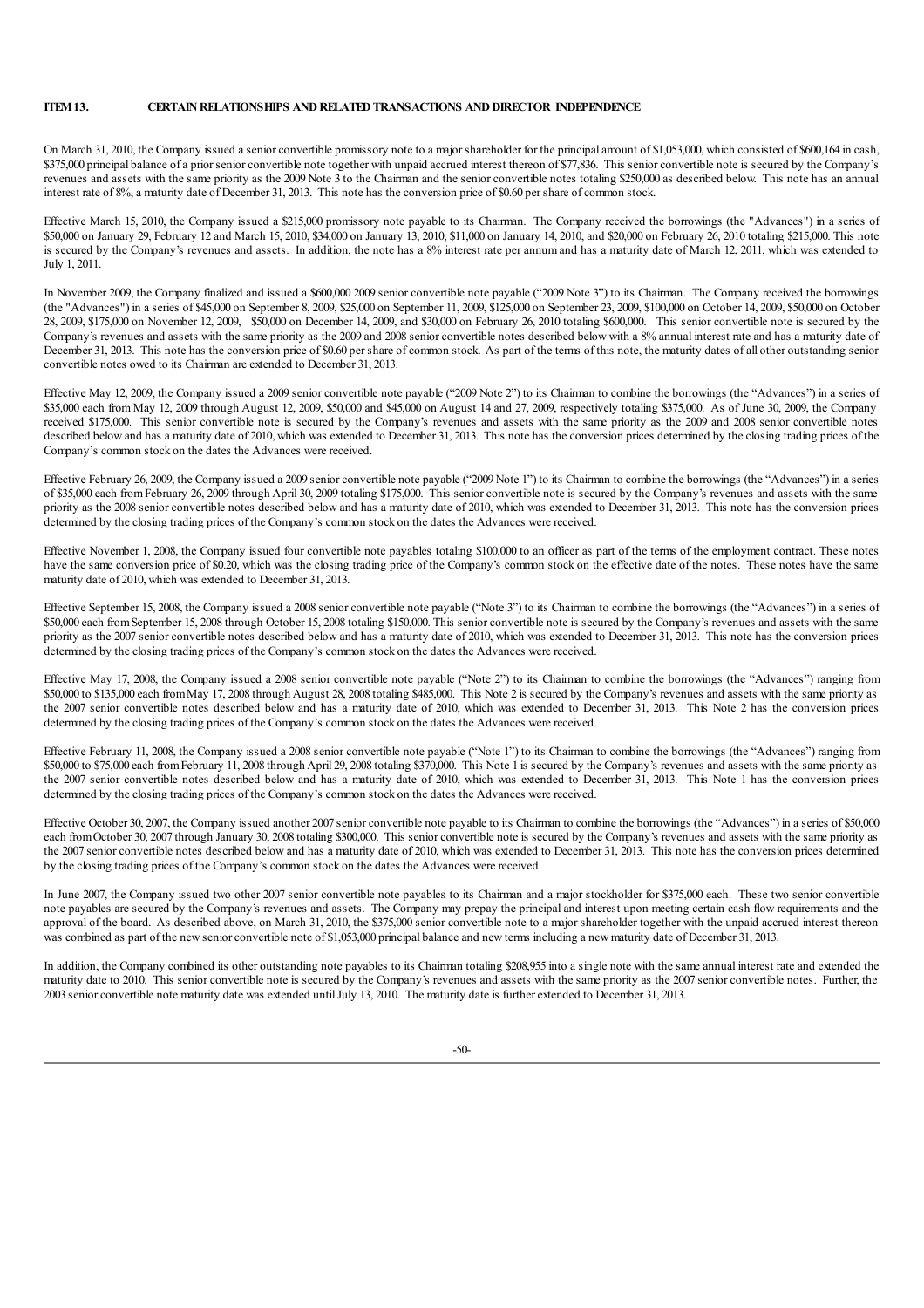In September 2003, the Company negotiated a successor agreement with its Chairman regarding the line of credit, which became a single convertible note for up to \$1,500,000 excluding accrued interest, at an interest rate of 6% and due July 1, 2004. The convertible note is secured by the assets and revenues of the Company, which has the same priority as other senior convertible note payables. The note plus accrued interest will be convertible at a conversion rate of \$0.38 per share. The conversion rate was determined as 15% above the average share price over the prior 20 trading days (\$0.33 per share). The note has an anti-dilution provision in the event that the Company sells stock to other investors at less than \$0.20 pershare. During the yearended June 30, 2006, the maturity date of the note was extended until October 1, 2007. In January 2007, the Chairman agreed to extend the maturity date of the note untilApril 1, 2008. In June 2007, the maturity date of this note was extended to July 2010. The maturity date is further extended to December 31, 2013.

In June 2010, the Company recorded approximately \$392,001 in additional paid-in capital reflecting waivers by the officers of their unpaid salaries and fee during the period from January 1, 2009 through June 30, 2010.

At June 30, 2010, the Company accrued interests of \$710,751 and \$6,617, \$21,133, \$9,474, 5,041 and \$6,869 on the convertible notes and the note payable with the director, the convertible note with a related party, the convertible note with the officer, the convertible notes with third parties, and the convertible notes to the officers, respectively.

At June 30, 2009, the Company accrued interests of \$408,806, \$55,315 and \$2,482 on the convertible notes with the director, the convertible note with a related party, and the convertible note with the officer respectively.

Messrs. Lernerand Granito are deemed to be our promoters. Mr. Lerner received 4,273,000 shares and Mr. Granito received 2,930,000 shares of common stock for founding us. There have not been any other transactions with promoters.

Other than the relationships with The University of Florida at Gainesville, no officer or director has any relationship with any company orentity that will be working on developing our family of technologies or patents.

### **Director Independence**

Our board of directors has determined that it currently has one member who qualify as "independent" as the term is used in Item 407 of Regulation S-K as promulgated by the SEC and in the listing standards of The NASDAQ Stock Market, Inc. - Marketplace Rule 4200. The independent director is Mr. George E. Friel.

## **ITEM14. PRINCIPALACCOUNTINGFEES ANDSERVICES**

The following table sets forth fees billed to us by our auditors during the fiscal years ended June 30, 2010 and June 30, 2009 for: (i) services rendered for the audit of our annual financialstatements and the review of our quarterly financialstatements, (ii) services by ourauditor that are reasonably related to the performance of the audit or review of our financial statements and that are not reported as Audit Fees, (iii) services rendered in connection with tax compliance, tax advice and tax planning, and (iv) all other fees for services rendered including a reviewof SECregistration statement filing."Audit Related Fees" consisted of generalassistance on SECmatters.

|       |                           | June 30, 2010 | June 30, 2009 |
|-------|---------------------------|---------------|---------------|
| (i)   | <b>Audit Fees</b>         | \$50,500      | \$50,250      |
| (ii)  | <b>Audit Related Fees</b> | \$3,275       | \$0           |
| (iii) | Tax Fees                  | \$5,000       | \$5,476       |
| (iv)  | All Other Fees            | \$0           | \$0           |

While we have established an audit committee of the Board of Directors, we have not established a pre-approval policy. All services provided by the auditors for fiscal year 2010were accepted by the audit committee and approved by the full Board of Directors.

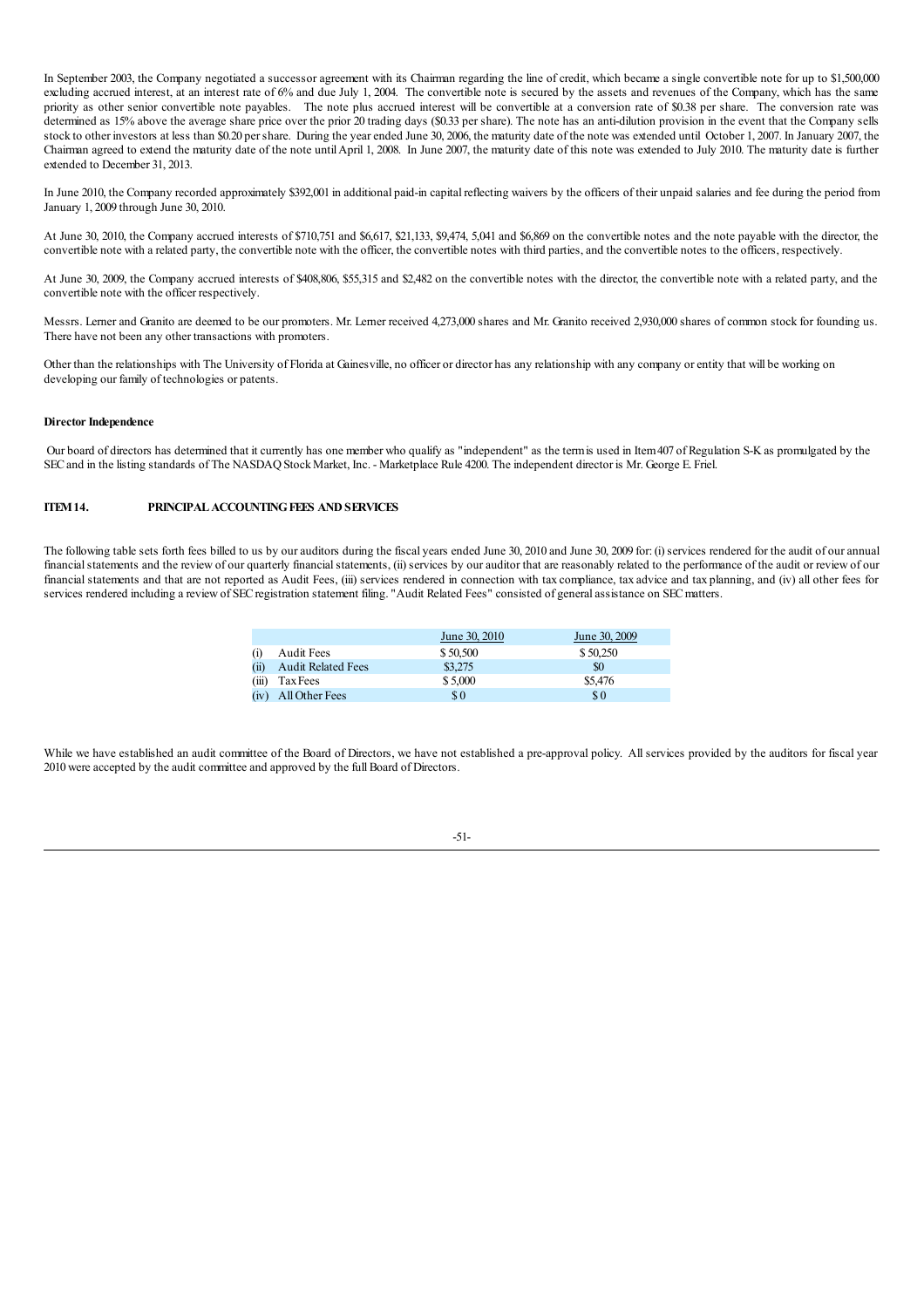# **PARTIV**

## **ITEM 15. EXHIBITS**

| <b>Exhibit No.</b> | Description                                                                                                                                                                                                                                                                                                                     |
|--------------------|---------------------------------------------------------------------------------------------------------------------------------------------------------------------------------------------------------------------------------------------------------------------------------------------------------------------------------|
| 3.1                | Articles of Incorporation, as currently in effect (5)                                                                                                                                                                                                                                                                           |
| 3.2                | Bylaws, as currently in effect (1)                                                                                                                                                                                                                                                                                              |
| 10.1               | Quick-Med Technologies MMP License Agreement (2)                                                                                                                                                                                                                                                                                |
| 10.2<br>10.3       | Quick-Med Technologies Stock Option Plan (2)<br>Cooperative Research and Development Agreement with the U.S. Army Medical Research Institute of Chemical Defense (3)                                                                                                                                                            |
| 10.4               | Financing Agreement with Euro Atlantic Capital Corporation (3)                                                                                                                                                                                                                                                                  |
| 10.5               | Consulting Agreement - Gregory Schultz (3)                                                                                                                                                                                                                                                                                      |
| 10.5.1             | Consulting Agreement - Christopher Batich (3)                                                                                                                                                                                                                                                                                   |
| 10.5.2<br>10.5.3   | Consulting Agreement - Bruce Mast (3)<br>Consulting Agreement - William Toreki (3)                                                                                                                                                                                                                                              |
| 10.6               | Note issued to Michael Granito by Quick-Med Technologies (4)                                                                                                                                                                                                                                                                    |
| 10.6.1             | Senior Convertible Note issued to Michael Granito (10)                                                                                                                                                                                                                                                                          |
| 10.6.2             | 2007 Senior Convertible Note issued to Michael Granito (10)                                                                                                                                                                                                                                                                     |
| 10.6.3             | 2007 Senior Convertible Note 2 issued to Michael Granito (11)                                                                                                                                                                                                                                                                   |
| 10.6.4<br>10.6.5   | 2008 Senior Convertible Note 1 issued to Michael Granito (15)<br>2008 Senior Convertible Note 2 issued to Michael Granito (13)                                                                                                                                                                                                  |
| 10.6.6             | 2008 Senior Convertible Note 3 issued to Michael Granito (16)                                                                                                                                                                                                                                                                   |
| 10.6.7             | 2009 Senior Convertible Note 1 issued to Michael Granito (18)                                                                                                                                                                                                                                                                   |
| 10.6.8             | 2009 Senior Convertible Note 2 issued to Michael Granito (19)                                                                                                                                                                                                                                                                   |
| 10.7               | 2007 Senior Convertible Note issued to Phronesis Partners, L.P. (10)<br>License Agreement with University of Michigan (10)                                                                                                                                                                                                      |
| 10.8<br>10.9       | Employment Agreement with Gerard Bencen ()                                                                                                                                                                                                                                                                                      |
| 10.10              | Research and Development Agreement with The Collaborative Group, Ltd. (6)                                                                                                                                                                                                                                                       |
| 10.11              | Agreement Between Noville and Quick-Med Technologies, Inc. (7)                                                                                                                                                                                                                                                                  |
| 10.12              | Joint Development Agreement by and between Quick Med Technologies, Inc. and Mölnlycke Health Care AB dated April 4,<br>2008. (12)                                                                                                                                                                                               |
| 10.13              | Manufacturing and Distribution Agreement by and between Quick-Med and BASF (14)                                                                                                                                                                                                                                                 |
| 10.14              | Joint Development and Exclusive Option Agreement by and between Avery Dennison and the Registrant dated as of April 17,<br>2009 (17)                                                                                                                                                                                            |
| 10.15              | 2009 Senior Convertible Note 3 issued to Michael Granito (20)                                                                                                                                                                                                                                                                   |
| 10.16              | Amendment No. 2 to Patent and Technology License Agreement by and between Quick Med Technologies, Inc. and Derma<br>Sciences, Inc. dated March 23, 2007. (Portions of this exhibit have been omitted pursuant to a request for confidential<br>treatment.) $(21)$                                                               |
| 10.17              | License Agreement by and between Quick Med Technologies, Inc. and Johnson & Johnson Consumer and Personal Products<br>Worldwide, a division of Johnson & Johnson Consumer Companies, Inc. effective as of March 5, 2010. (Portions of this exhibit<br>have been omitted pursuant to a request for confidential treatment.) (22) |
| 10.18              | Senior Convertible Promissory Note by and between Quick-Med Technologies, Inc. and Phronesis Partners, L.P. dated March<br>31, 2010 (23)                                                                                                                                                                                        |
| 10.19              | Senior Convertible Promissory Note by and between Quick-Med Technologies, Inc. and 2849232 CANADA INC dated March<br>31, 2010 (23)                                                                                                                                                                                              |
| 10.20              | Senior Convertible Promissory Note by and between Quick-Med Technologies, Inc. and Peter L. Berry Holdings, Inc. dated<br>March 31, 2010 (23)                                                                                                                                                                                   |
| 10.21              | Development Agreement by and between Quick Med Technologies, Inc. and KCI USA, Inc. dated April 2, 2010. (Portions of<br>this exhibit have been omitted pursuant to a request for confidential treatment.) (24)                                                                                                                 |
| 10.22              | Patent and Technology License Agreement by and between Quick Med Technologies, Inc. and Viridis BioPharma Pvt. Ltd., an<br>India corporation, effective as of July 26, 2010. (Portions of this exhibit have been omitted pursuant to a request for<br>confidential treatment.) (25)                                             |
| 10.23              | Development and Option Agreement by and between Quick-Med Technologies, Inc. and Biosara Corporation, effective as of<br>August 6, 2010. (Portions of this exhibit have been omitted pursuant to a request for confidential treatment.) (26)                                                                                    |
| 10.24              | Employment Agreement with Gerald M. Olderman (8)                                                                                                                                                                                                                                                                                |
| 10.25              | Employment Agreement with J. Ladd Greeno (9)                                                                                                                                                                                                                                                                                    |
| 31.1               | Certification of Principal Executive Officer Pursuant to Rule 13a-14(a) and 15d-14(a) *                                                                                                                                                                                                                                         |
| 31.2<br>32.1       | Certification of Chief Financial Officer Pursuant to Rule 13a-14(a) and 15d-14(a) *<br>Certification of Principal Executive Officer pursuant to 18 U.S.C. Section 1350, as adopted pursuant to Section 906 of the                                                                                                               |
| 32.2               | Sarbanes-Oxley Act of 2002 *<br>Certification of Chief Financial Officer pursuant to 18 U.S.C. Section 1350, as adopted pursuant to Section 906 of the Sarbanes-<br>Oxley Act of 2002 *                                                                                                                                         |
| 99.1               | Assignment of Patent for Wound Care (8)                                                                                                                                                                                                                                                                                         |
| 99.2<br>99.3       | Assignment of Patent for Mustard Gas (8)<br>Assignment of Patent for Anti-wrinkle cream (8)                                                                                                                                                                                                                                     |
| * Filed herewith.  |                                                                                                                                                                                                                                                                                                                                 |

- (1) Incorporated by reference to the Company's Registration Statement on Form10 filed on October 4, 1999.
- (2) Incorporated by reference to the Company's Post Effective Amendment #2 to Registration Statement on FormSB-2 filed on July 13, 2001.
- (3) Incorporated by reference to the Company's Post Effective Amendment #3 to Registration Statement on FormSB-2 filed on January 8, 2002.
- (4) Incorporated by reference to the Company's Post Effective Amendment #5 to Registration Statement on FormSB-2 filed on February 13, 2002.
- (5) Incorporated by reference to the Company's Current Report on Form8-Kfiled on February 26, 2002.
- (6) Incorporated by reference to the Company's Quarterly Report on Form10-QSBfiled on October 15, 2002.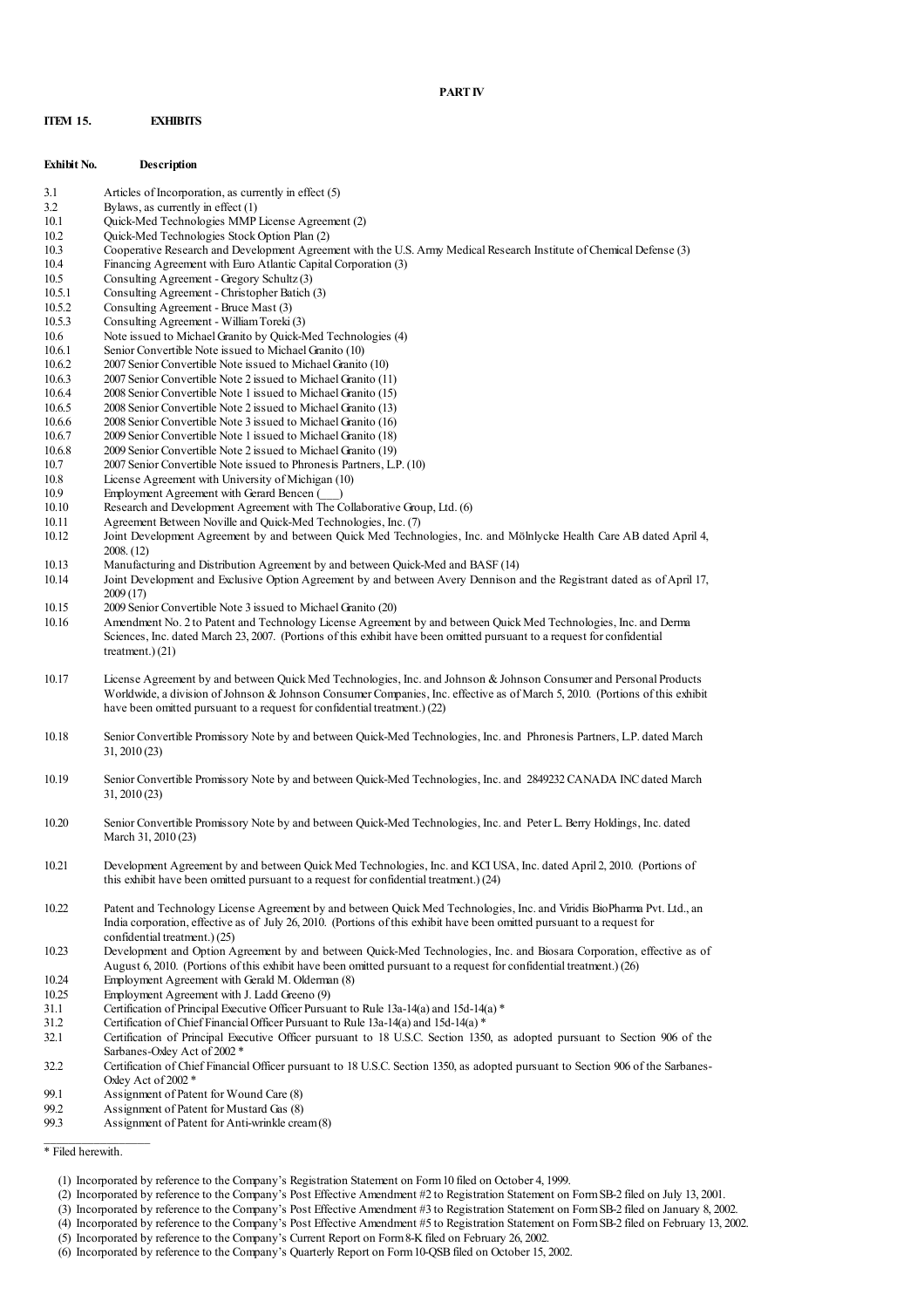(7) Incorporated by reference to the Company's Quarterly Report on Form10-QSBfiled on November 19, 2003. (8) Incorporated by reference to the Company's Quarterly Report on Form10-QSBfiled on November 14, 2006. (9) Incorporated by reference to the Company's Current Report on Form8-Kfiled on August 10, 2007. (10) Incorporated by reference to the Company's Annual Report on Form10-KSBfiled on September 28, 2007. (11) Incorporated by reference to the Company's Quarterly Report on Form10-QSBfiled on February 14, 2008. (12) Incorporated by reference to the Company's Current Report on Form8-Kfiled on April 9, 2008. (13) Incorporated by reference to the Company's Quarterly Report on Form10-QSBfiled on May 15, 2008. (14) Incorporated by reference to the Company's Current Report on Form8-Kfiled on May 21, 2008. (15) Incorporated by reference to the Company's Annual Report on Form10-KSBfiled on September 29, 2008. (16) Incorporated by reference to the Company's Quarterly Report on Form10-Qfiled on November 14, 2008. (17) Incorporated by reference to the Company's Current Report on Form8-Kfiled on April 23, 2009. (18) Incorporated by reference to the Company's Quarterly Report on Form10-Qfiled on May 15, 2009. (19) Incorporated by reference to the Company's Annual Report on Form10-Kfiled on September 28, 2009. (20) Incorporated by reference to the Company's Quarterly Report on Form10-Qfiled on November 16, 2009 (21) Incorporated by reference to the Company's Quarterly Report on Form8-Kfiled on February 19, 2010. (22) Incorporated by reference to the Company's Quarterly Report on Form8-Kfiled on March 11, 2010. (23) Incorporated by reference to the Company's Quarterly Report on Form8-Kfiled on April 6, 2010. (24) Incorporated by reference to the Company's Quarterly Report on Form8-Kfiled on April 8, 2010. (25) Incorporated by reference to the Company's Current Report on Form8-Kfiled on July 30, 2010. (26) Incorporated by reference to the Company's Current Report on Form8-Kfiled on August 12, 2010.

-52-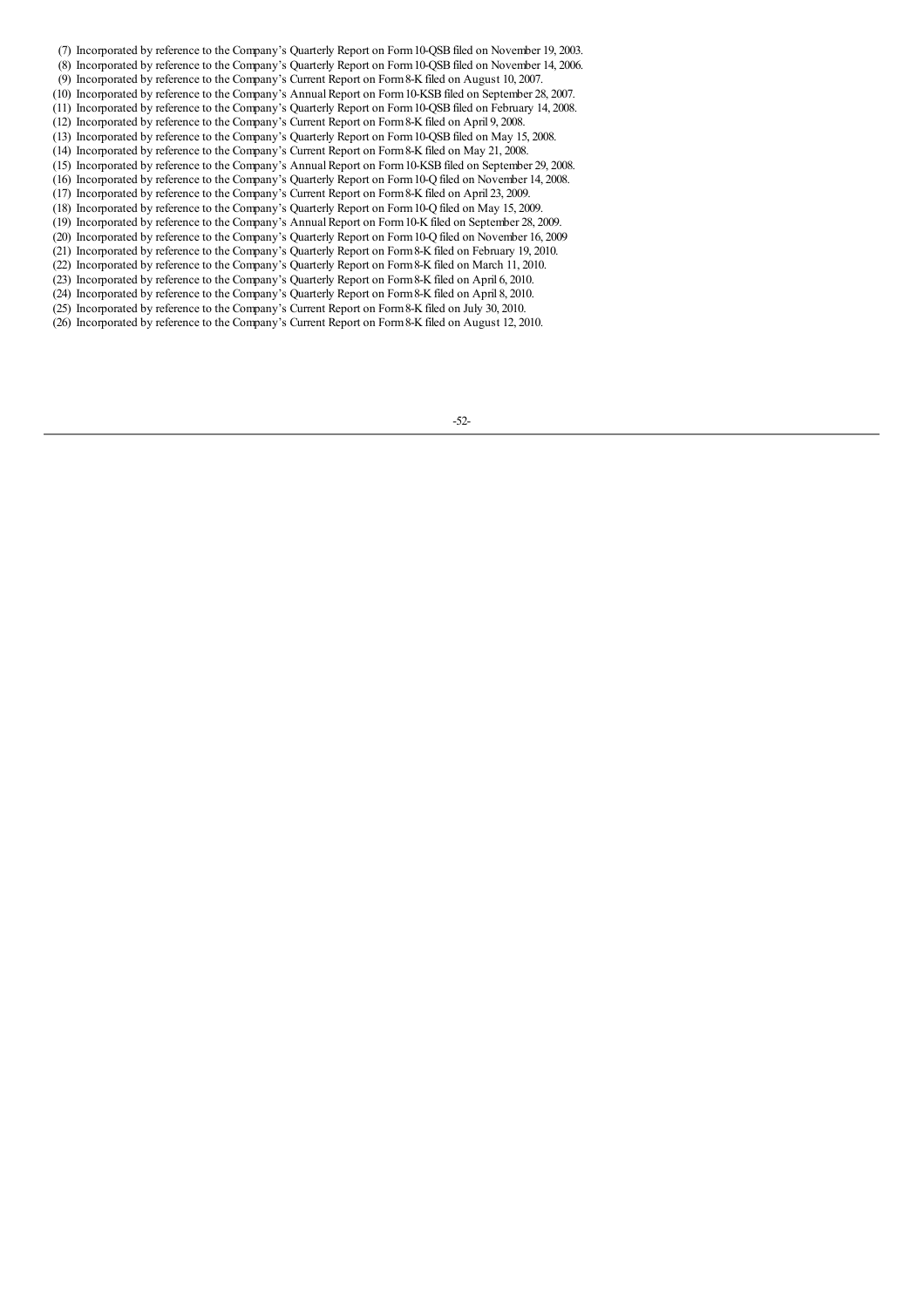# **SIGNATURES**

In accordance with Section 13 or 15(d) of the Securities Exchange Act of 1934, the registrant has duly caused this report to be signed on its behalf by the undersigned, thereunto duly authorized.

# **QUICK-MEDTECHNOLOGIES, INC.**

Date: September 28, 2010

By:/s/J Ladd Greeno\_<br>J Ladd Greeno Chief Executive Officerand Principal Executive Officer

Pursuant to the requirements of the Securities Exchange Act of 1934, the report has been signed below by the following persons on behalf of the registrant in the capacities and on the dates indicated:

| <b>Signature</b>                             | Title                                               | Date               |
|----------------------------------------------|-----------------------------------------------------|--------------------|
| /s/ J. Ladd Greeno<br>J. Ladd Greeno         | Chief Executive Officer and Director                | September 28, 2010 |
| /s/ Michael R. Granito<br>Michael R. Granito | Chairman of the Board                               | September 28, 2010 |
| /s/ Gregory S. Schultz<br>Gregory S. Schultz | Director                                            | September 28, 2010 |
| /s/ George E. Friel<br>George E. Friel       | Director                                            | September 28, 2010 |
| /s/ Gerald M. Olderman<br>Gerald M. Olderman | Vice President, Research & Development and Director | September 28, 2010 |
| /s/ Nam H. Nguyen<br>Nam H. Nguyen           | <b>Chief Financial Officer</b>                      | September 28, 2010 |

-53-